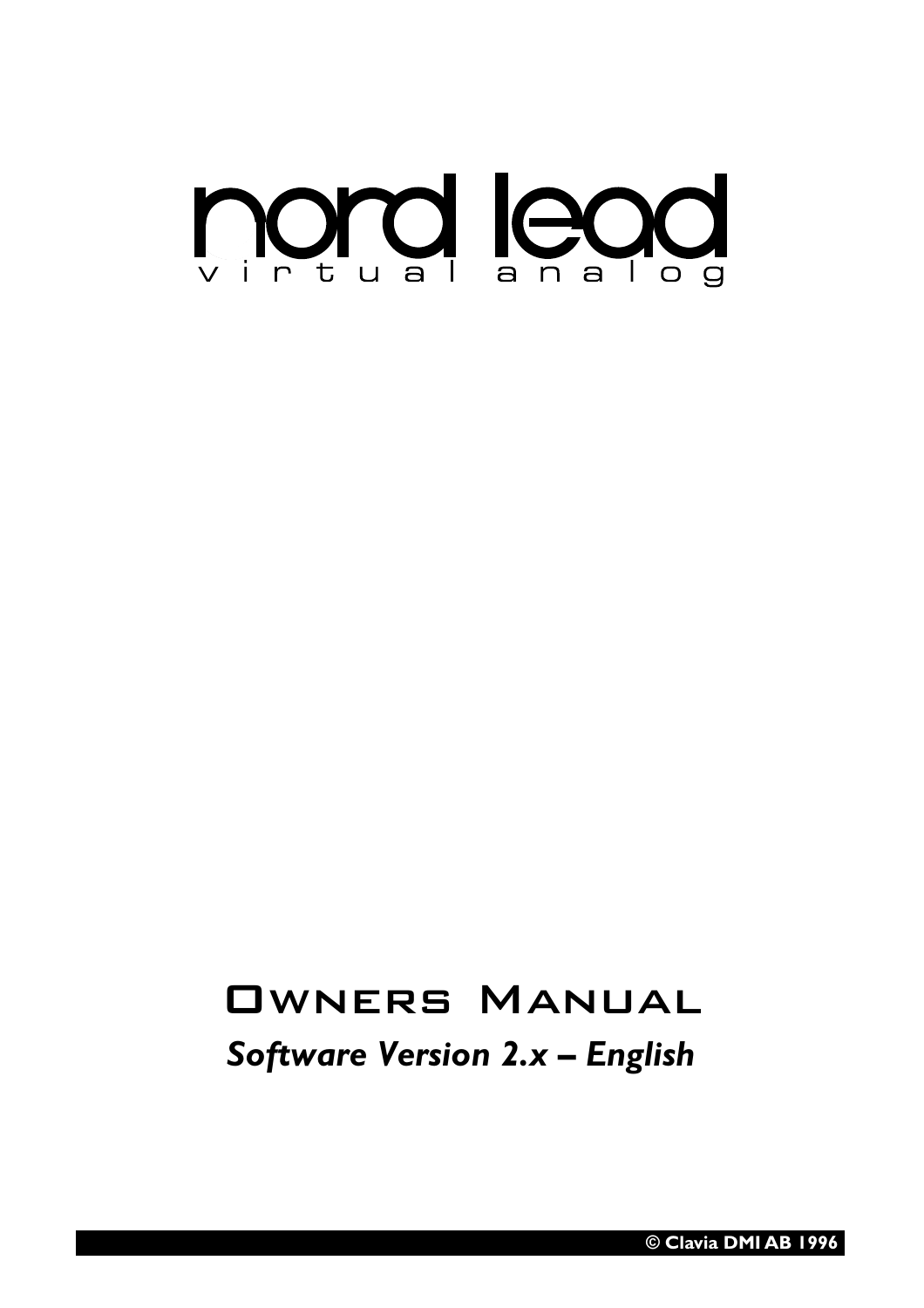



The lighting flash with the arrowhead symbol within an equilateral triangle is intended to alert the user to presence of uninsulated "dangerous voltage" within the product's enclosure that may be of sufficient magnitude to constitute a risk of electric shock to persons.

The exclamation point within an equilateral triangle is intended to alert the user to the presence of important operating and maintenance (servicing) instructions in the literature accompanying the product.

INSTRUCTIONS PERTAINING TO A RISK OF FIRE, ELECTRIC SHOCK, OR INJURY TO PERSONS.

## **IMPORTANT SAFETY INSTRUCTIONS SAVE THESE INSTRUCTIONS**

**WARNING** - When using electric products, basic precautions should always be followed, including the following:

- 1. Read all the instructions and observe the graphic symbols above before using the product.
- 2. This product must be grounded. If it should malfunction or break down, grounding provides a path of least resistance for electronic current, to reduce the risk of electric shock. This product is equipped with a power supply cord having an equipment grounding conductor and a grounding plug. The plug must be plugged into an appropriate outlet which is properly installed and grounded in accordance with all local codes and ordinances. **DANGER**: Improper connection of the equipment grounding conductor can result in a risk of electric shock. Do not modify the plug provided with the product. If it will not fit the outlet, have a proper outlet installed by a qualified electrician. Do not use an adaptor which defeats the function of the equipment-grounding conductor. If you are in doubt as to whether the product is properly grounded, check with a qualified serviceman or electrician.
- 3. Do not use this product near water for example, near a bathtub, washbowl, kitchen sink, in a wet basement, or near a swimming pool, or the like.
- 4. This product should be used only with a cart or stand that is recommended by the manufacturer.
- 5. This product, either alone or in combination with an amplifier and headphones or speakers, may be capable of producing sound levels that could cause permanent hearing loss. Do not operate for a long period of time at a high volume level or at a level that is uncomfortable. If you experience any hearing loss or ringing in the ears, you should consult an audiologist.
- 6. The product should be located so that its location or position does not interfere with its proper ventilation.
- 7. The product should be located away from heat sources such as radiators, heat registers, or other products that produce heat.
- 8. The product should be connected to a power supply only of the type described in the operating instructions or as marked on the product.
- 9. The power supply cord of the product should be unplugged from the outlet when left unused for a long period of time.
- 10. Care should be taken so that objects do not fall and liquids are not spilled into the enclosure through openings.
- 11. The product should be serviced by qualified service personnel when:
	- A. The power supply cord or the plug has been damaged; or
	- B. Objects have fallen, or liquid has been spilled onto the product; or
	- C. The product has been exposed to rain; or
	- D. The product does not appear to operate normally or exhibits a marked change in performance; or
	- E. The product has been dropped or the enclosure damaged.
- 12. Do not attempt to service the product beyond that described in the user-maintenance instructions. All other servicing should be referred to qualified service personnel.

**For the USA - for equipment with polarized line plug:** This product may be equipped with a polarized line plug (one blade wider than the other). This is a safety feature. If you are unable to insert the plug into the outlet, contact an electrician to replace your obsolete outlet. Do not defeat the safety purpose of the plug.

**For Canada - for equipment with polarized line plug: CAUTION:** TO PREVENT ELECTRIC SHOCK; MATCH WIDE BLADE OF PLUG TO WIDE SLOT; FULLY INSERT.

**ATTENTION:** POUR EVITER LES CHOCS ELECTRIQUES, INTRODUIRE LA LAME LA PLUS LARGE DE LA FICHE DANS LA BORNE CORRESPONDANCE DE LA PRISE ET POUSSER JUSQU' AU FOND.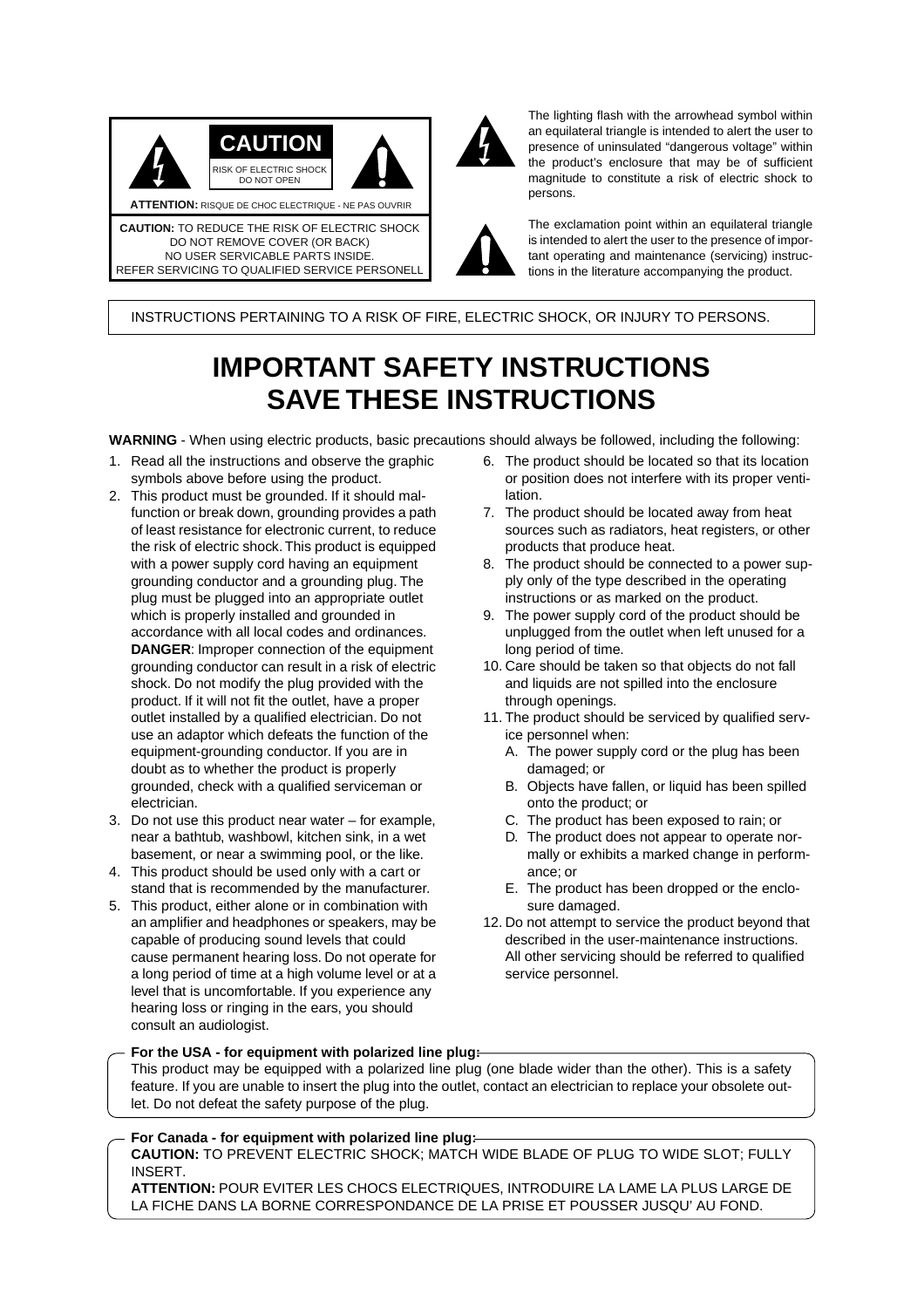## TABLE OF CONTENTS

| <b>INTRODUCTION</b>                                                                                                                                                                                                              |  |
|----------------------------------------------------------------------------------------------------------------------------------------------------------------------------------------------------------------------------------|--|
|                                                                                                                                                                                                                                  |  |
| Clavia on the Net $\ldots$ $\ldots$ $\ldots$ $\ldots$ $\ldots$ $\ldots$ $\ldots$ $\ldots$ $\ldots$ $\ldots$ $\ldots$ $\ldots$ $\ldots$ $\ldots$ $\ldots$ $\ldots$ $\ldots$ $\ldots$ $\ldots$ $\ldots$ $\ldots$ $\ldots$ $\ldots$ |  |
| CONNECTIONS                                                                                                                                                                                                                      |  |

| JNNEL IIUNS |  |
|-------------|--|
|             |  |

#### **BASIC OPERATIONS**

#### **EDITING PROGRAMS**

| <b>PROGRAMMING VELOCITY SENSITIVITY</b> | 25 |
|-----------------------------------------|----|
|                                         |    |
|                                         |    |
|                                         |    |
|                                         |    |
|                                         |    |

9

 $21$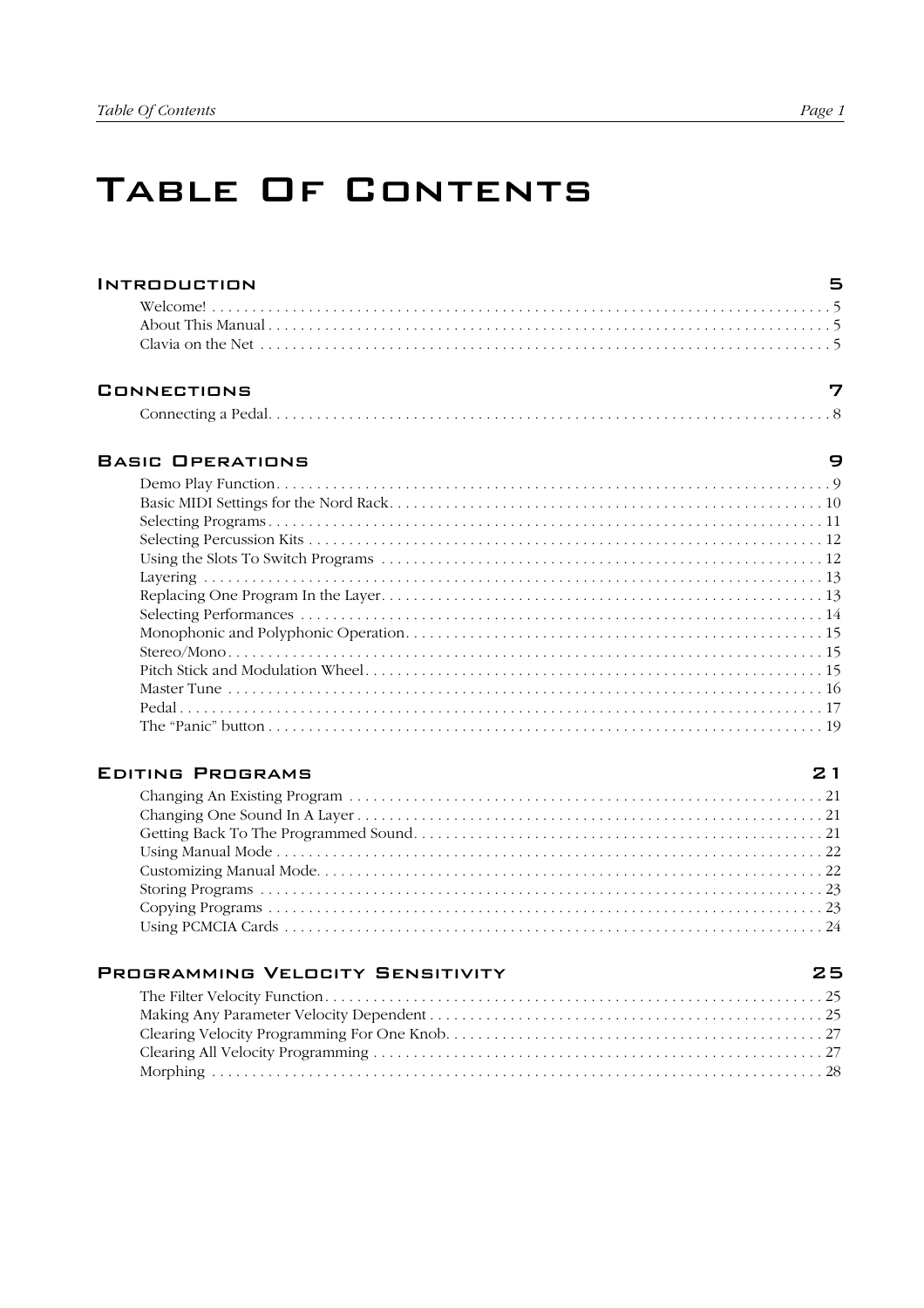#### **PERCUSSION KITS**

#### **PERFORMANCES**

#### **PANEL REFERENCE**

#### **SHIFT FUNCTIONS**

#### **MIDI**

#### 33

29

## 37

#### 55

#### 67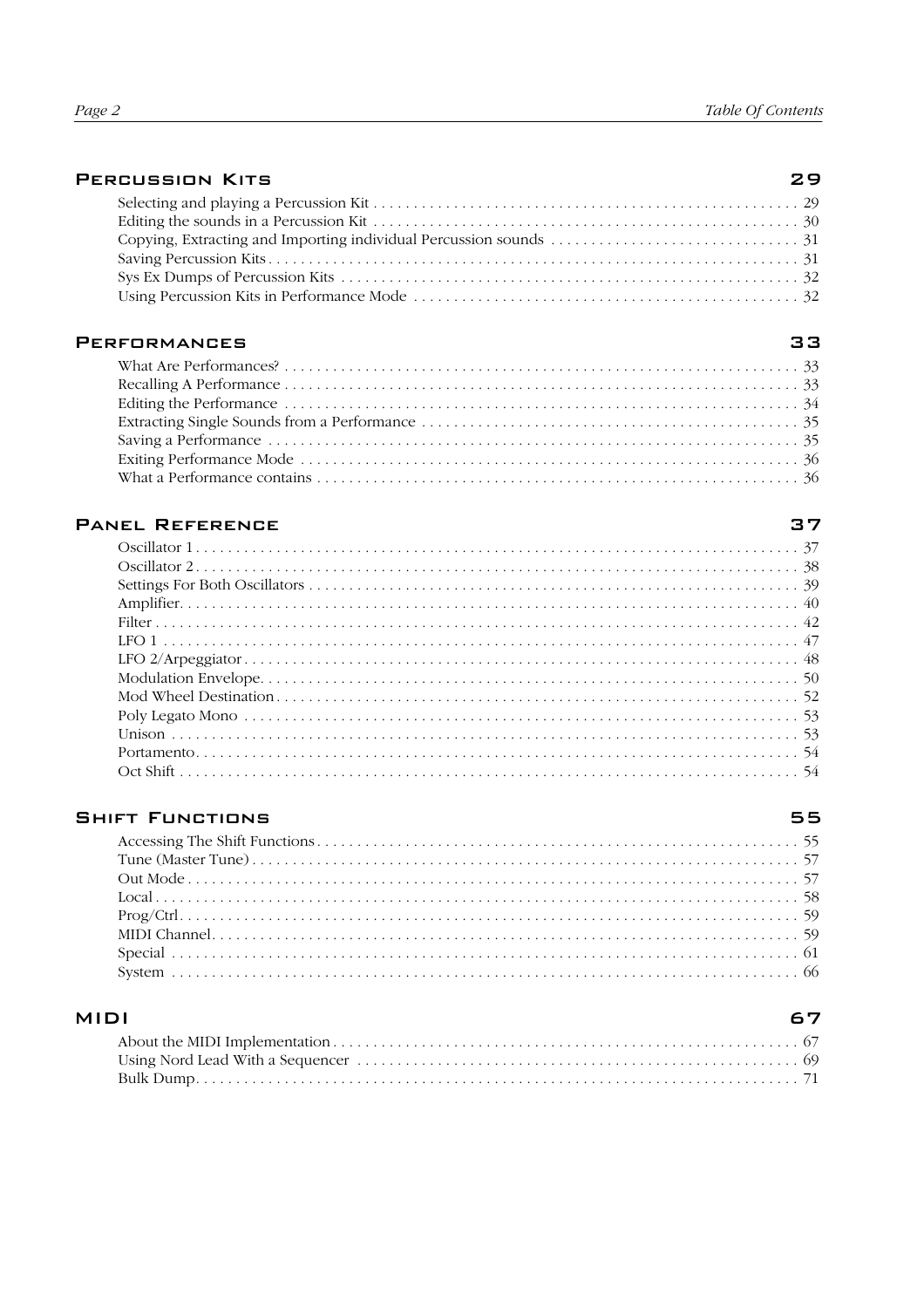| <b>ABOUT SUBTRACTIVE SYNTHESIS</b> | 73  |
|------------------------------------|-----|
|                                    |     |
|                                    |     |
|                                    |     |
|                                    |     |
|                                    |     |
|                                    |     |
|                                    |     |
|                                    |     |
| <b>MIDI IMPLEMENTATION</b>         | 89  |
|                                    |     |
|                                    |     |
| <b>FACTORY SETTINGS</b>            | 99  |
|                                    |     |
|                                    |     |
|                                    |     |
|                                    |     |
|                                    |     |
|                                    |     |
| <b>MIDI IMPLEMENTATION CHART</b>   | 107 |
| <b>INDEX</b>                       | 109 |
|                                    |     |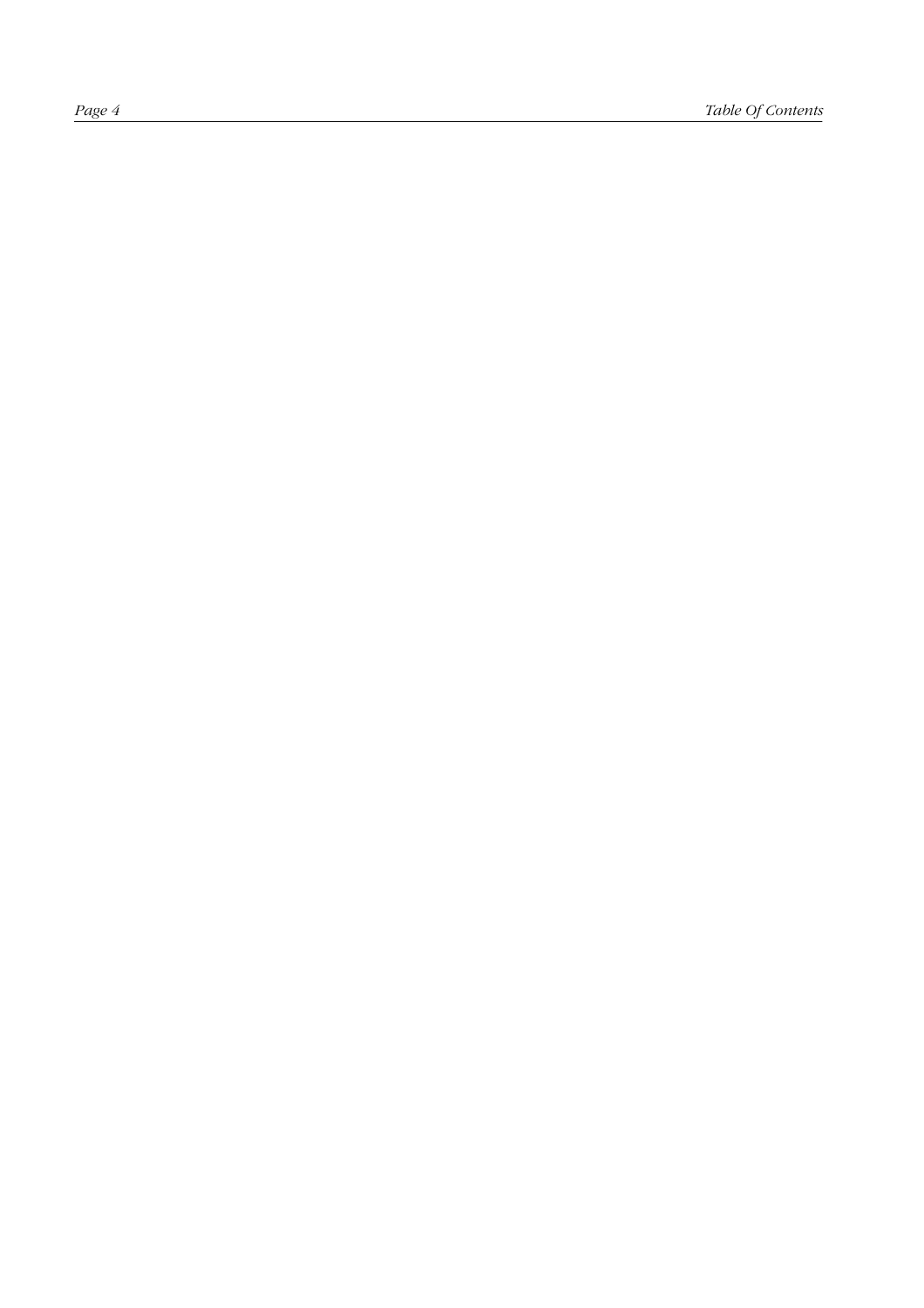## 1. Introduction

#### WELCOME!

We'd first like to thank you and congratulate to the purchase of a Nord Lead. You're about to begin a journey into the world of *virtual analog* synthesis. *Analog* because the Nord Lead mimics traditional analog synthesizers in a way no one thought was possible. *Virtual* because the Nord Lead is actually a digital instrument, remaining true to the traditional analog concept, and still managing to go beyond it!.

But not all the magic lies in the sound creation. A major part is in the front panel, comprehensive, clearly laid out and smooth to operate.

#### About This Manual

If you have some basic knowledge about programmable synthesizers, you probably won't need this manual much. Therefore it is arranged mainly as a reference text for those rare situation where something isn't as obvious as it should be.

#### Clavia on the Net

If you have access to the World Wide Web you can get free sounds for your NordLead on www.clavia.se. Here you will also find all the latest information about the Nord Lead and other Claiva products.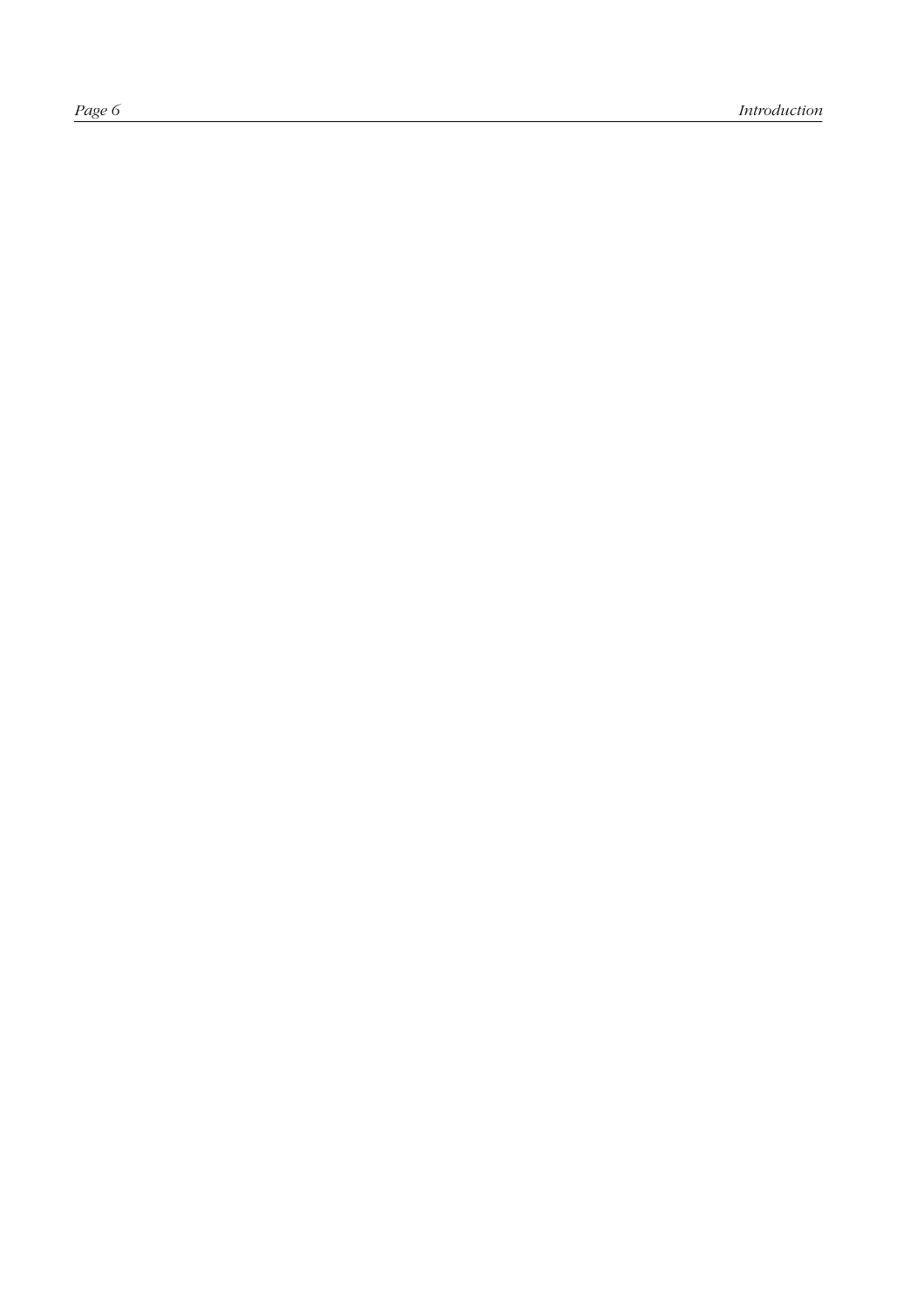## 2. Connections

- ▼ Make all connections before turning on your power amplifier!
- ▼ If you are using a Nord Rack together with a MIDI keyboard, connect a MIDI cable from MIDI Out on the keyboard to MIDI In on the Nord Rack.
- ▼ All signal cables used with the Nord Lead must be shielded.
- ▼ The L/R Outputs are line level.

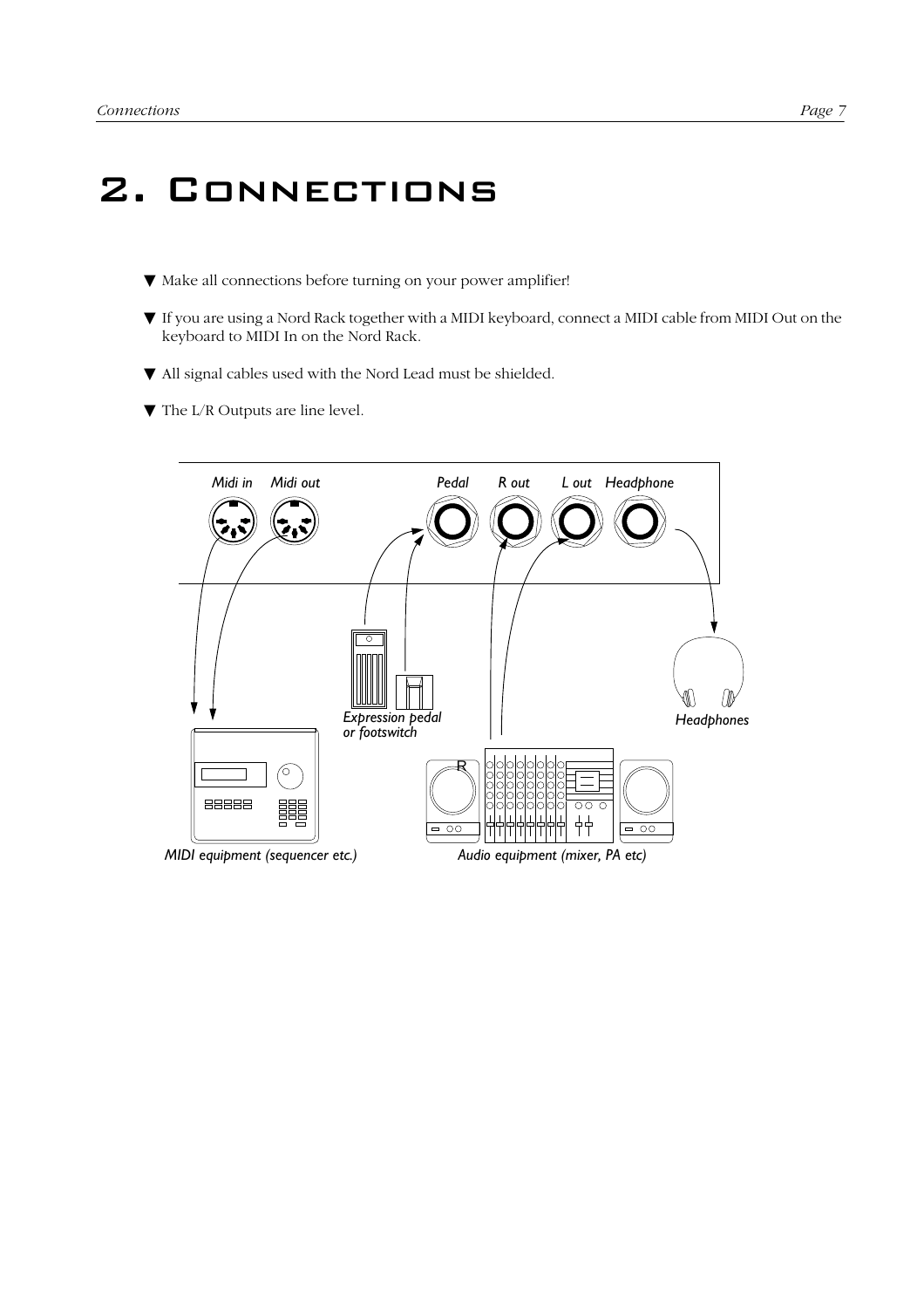### <span id="page-9-0"></span>Connecting a Pedal

- ▼ If the Pedal input should be used for sustain, a regular footswitch and cable can be used.
- ▼ If the Pedal input should be used as a replacement for the modulation wheel, an "expression" pedal with a "stereo cable" should be used.



▼ For information on how to set the Nord Lead up for sustain or expression pedal, see [page 17](#page-18-0).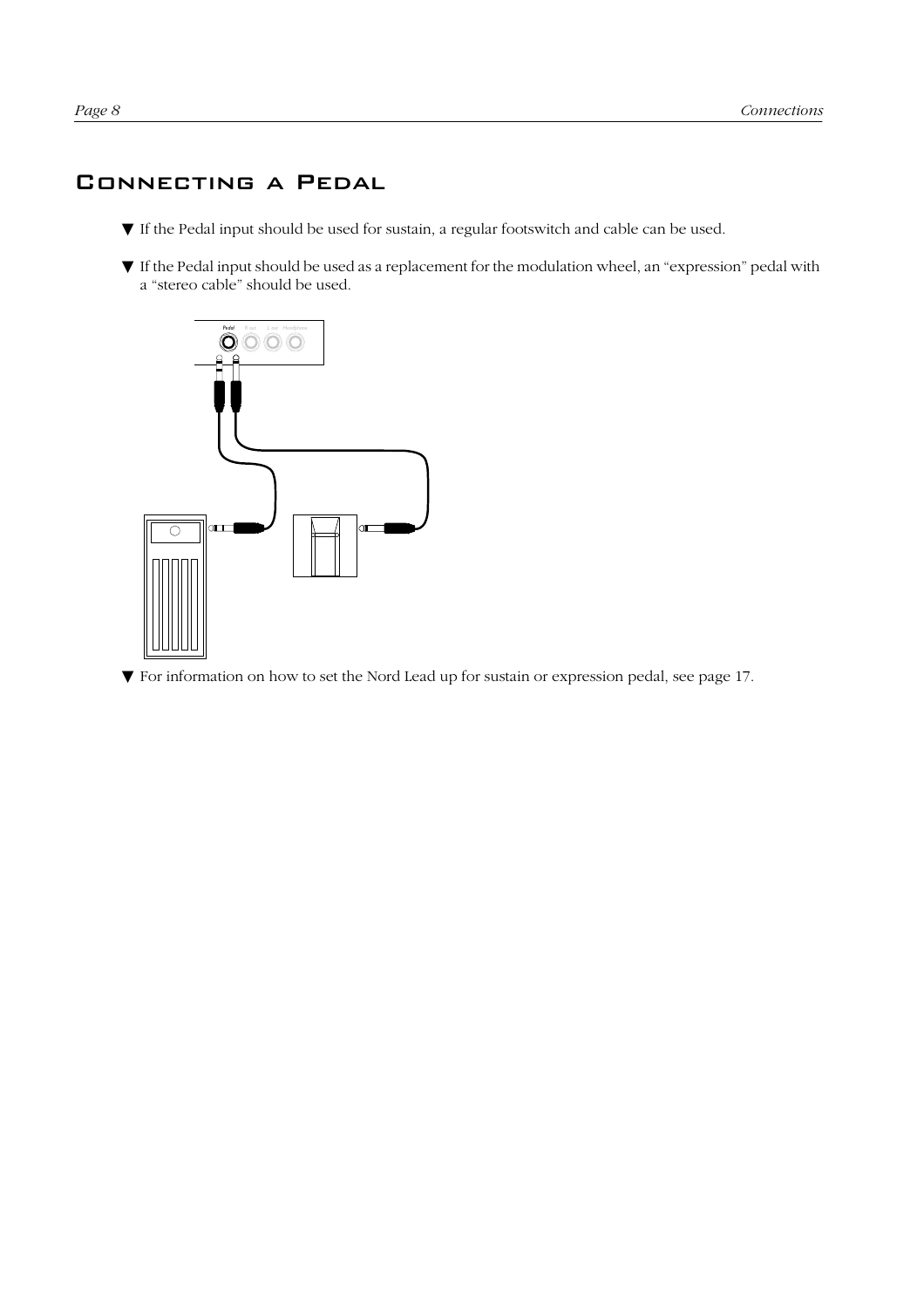## 3. Basic Operations

## Demo Play Function

Before you try out the new features for yourself, you may want to listen to what can be done with the instrument. Luckily, the Nord Lead is equipped with a built-in demo playback function! There are six demo songs in ROM, showing the instrument's versatility and features in different contexts. To listen to the demo songs, proceed like this:

1. Simultaneously press the Shift and Sync (Demo) buttons.



Playback starts. During playback, all knobs and buttons on the panel are disabled, except for Master Volume.

- 2. The demo songs are played back one after the other. If you want to move to the next or previous demo song, press the Up or Down button in the Program section of the panel.
- 3. To exit demo play mode, press any other button on the panel.

Please note that some of the demo songs make use of 12 voices, and will therefore only be played back on an expanded Nord Lead. If you use a 4-voice Nord Lead, you will not be able to select these demo songs.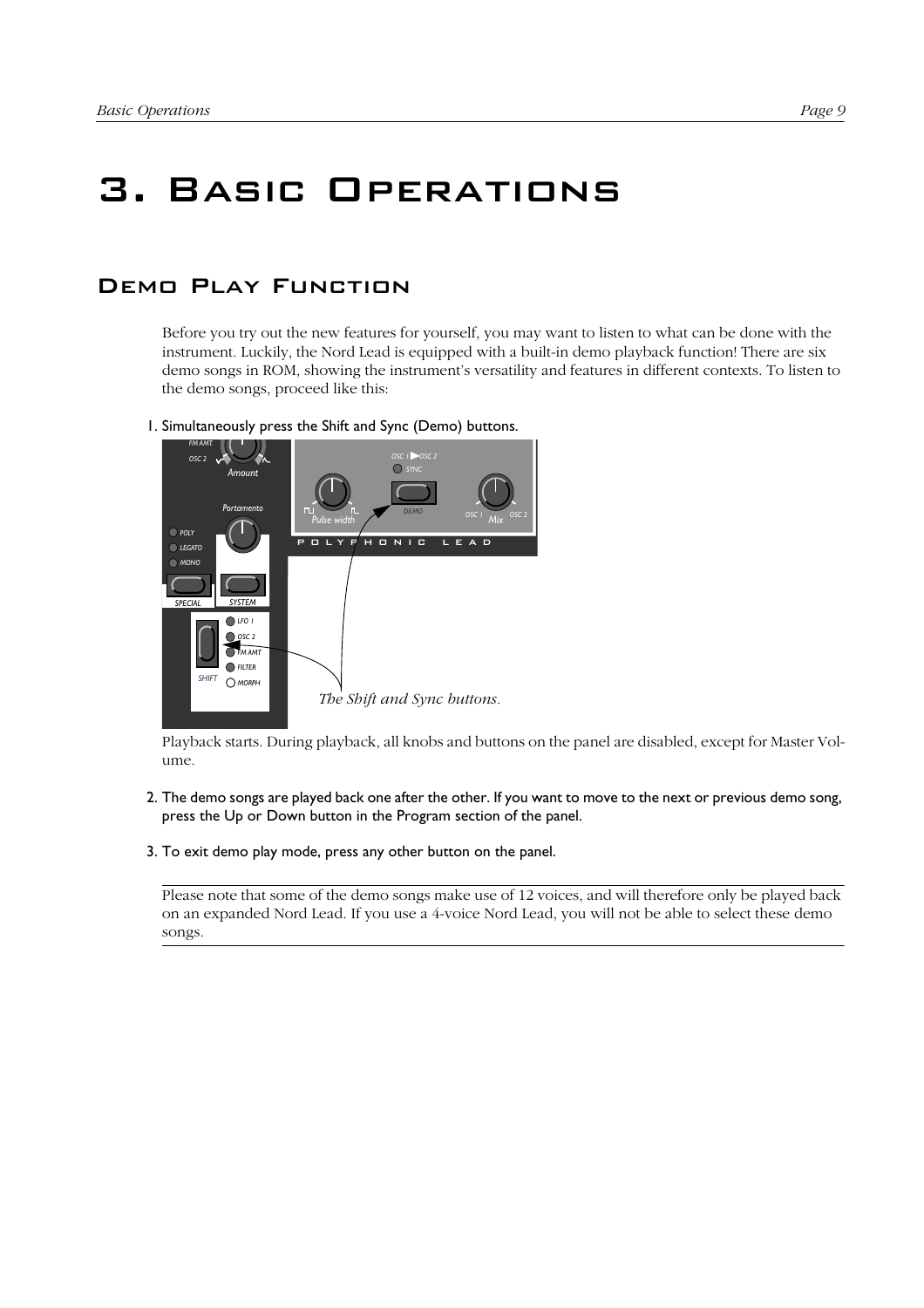## Basic MIDI Settings for the Nord Rack

If you are using the Nord Rack and controlling it from a MIDI keyboard, the Nord Rack must be set to receive on the same MIDI channel that the keyboard transmits on. To get started, proceed as follows:

- 1. Set the keyboard to transmit on MIDI Channel 1.
- 2. Press the Program Slot A button, so that the LED above the button is lit.



3. Hold down the Shift button and press the MIDI Ch (Unison) button.



The display will now show the MIDI Channel setting for Slot  $A(1 – 16$  or off).

4. Use the Program Up/Down buttons to select MIDI Channel 1.



#### 5. Press Shift again to return to the normal play mode.

If you use Slot A when you play the Nord Rack (if you like, together with other Slots), this simple setting should be sufficient in most situations - even when playing Layers and Performances, as described later in this manual. For more information, see [page 69](#page-70-0).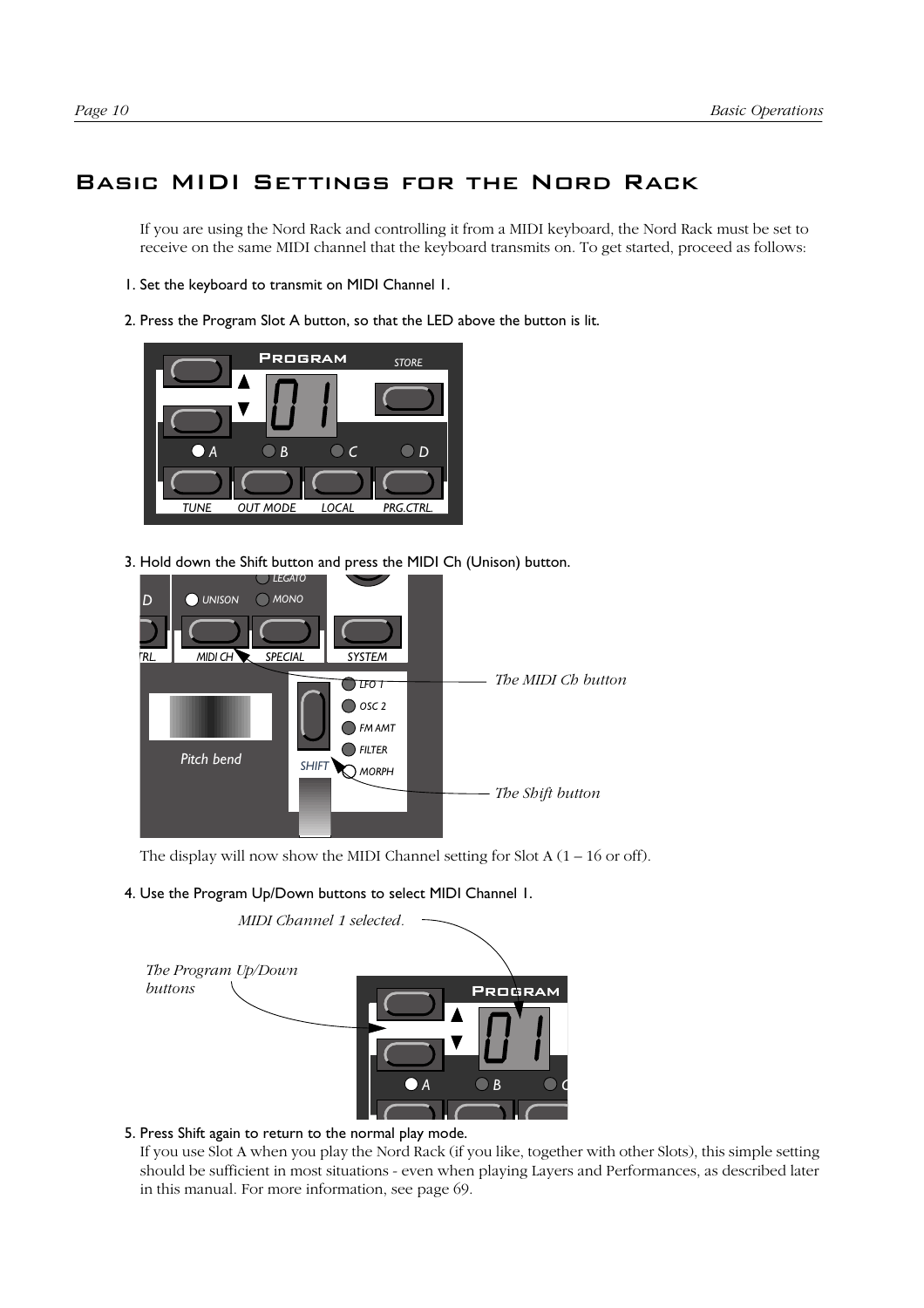### <span id="page-12-0"></span>Selecting Programs

Program are sounds that you have prepared in advance. The basic memory in the Nord Lead contains 99 *Programs*. 40 of these can be used for storing your own Programs, see below.

There are also four *Program slots* labelled A to D. The slots can be used for layering and quickly switching between programs as described below. They are also used when the Nord Lead is played via MIDI.

#### 1. Select a Program Slot to play by pressing one of the four buttons A to D.

When you are only playing one sound at a time, as you are now, you can select any slot.



#### 2. Use the Program Up/Down keys to select a Program for that slot.

Holding down a button scrolls the value quickly. Holding down the Shift key (the button above the Modulation wheel) while pressing the buttons makes the value change in steps of ten.



*If you hold down the Shift button while you press the Up/Down keys, the Program value will change in steps of ten.*



There are 99 Programs to select from. If you have a PCMCIA card inserted in the holder on the back (to do this you must have the expansion card installed), you may have another 297 on this, arranged in three banks. Dots to the right and between the numeral in the display indicate new Banks.

*A single dot to the right indicates Bank 1.*



 *A single dot between the numerals indicate Bank 2.*

 *Dots both to the right and between the numerals, indicate Bank 3.*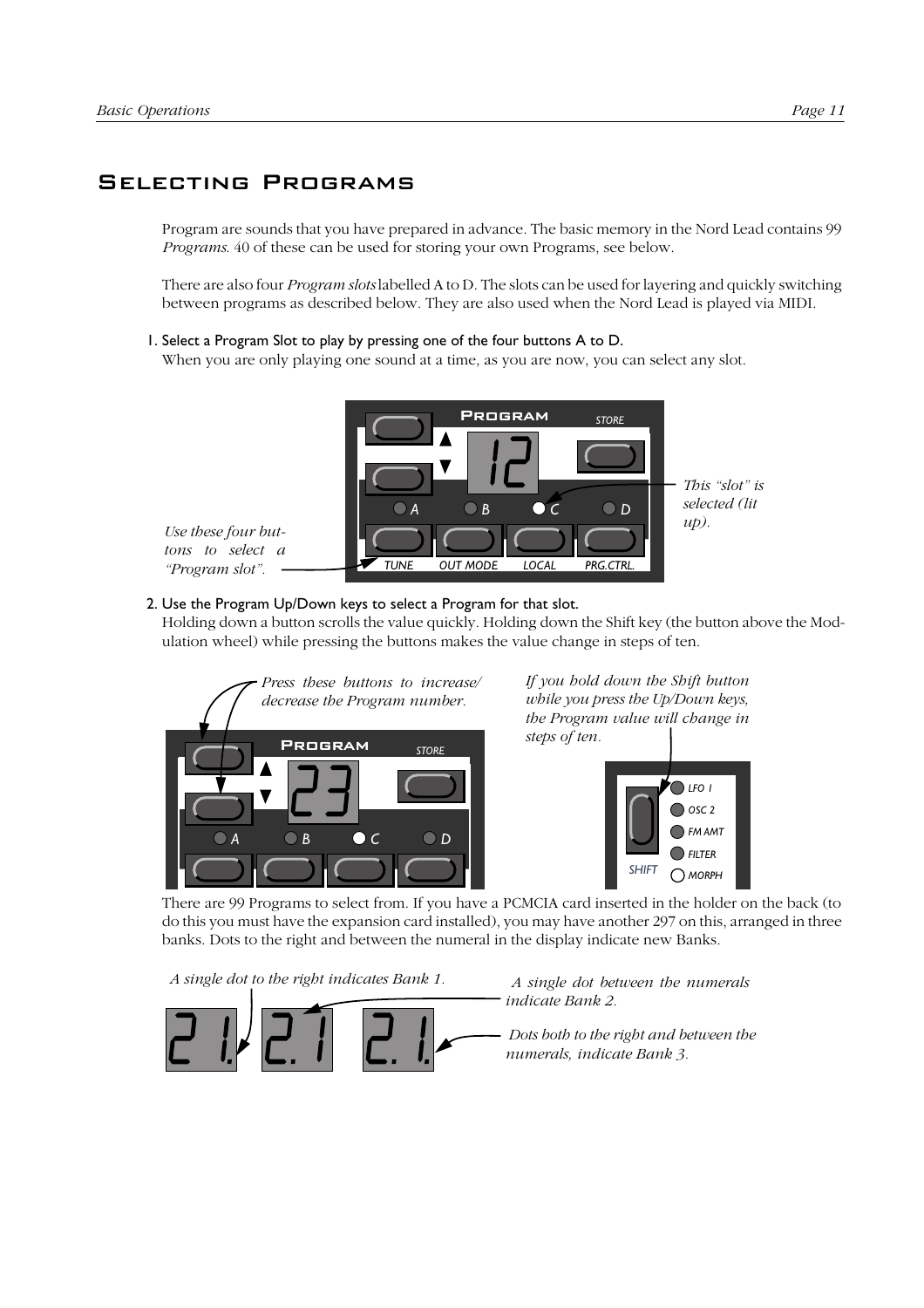## Selecting Percussion Kits

In addition to the 99 Programs in the basic memory, there are 10 *Percussion Kits*. Each Percussion Kit consists of eight different virtual analog percussion sounds, arranged in zones across the keyboard. The Kits are located "above" Program number 99, and numbered "P0" to "P9".

▼ To select a Percussion Kit for a Slot, proceed just as when selecting a regular Program: Use the Program Up/Down buttons to scroll to the desired Percussion Kit location.



*Percussion Kit P0 selected.*

For detailed information about how to play and edit the Percussion Kits, see [page 29](#page-30-0).

### Using the Slots To Switch Programs

The four Program Slots A to D can be thought of as four independent synthesizers, each capable of playing one Program or Percussion Kit. When you select one of the slots you will switch to play the Program set for that slot.

For live performance, for example, you can set up each slot to play a different Program and quickly switch between those four by pressing the buttons A to D.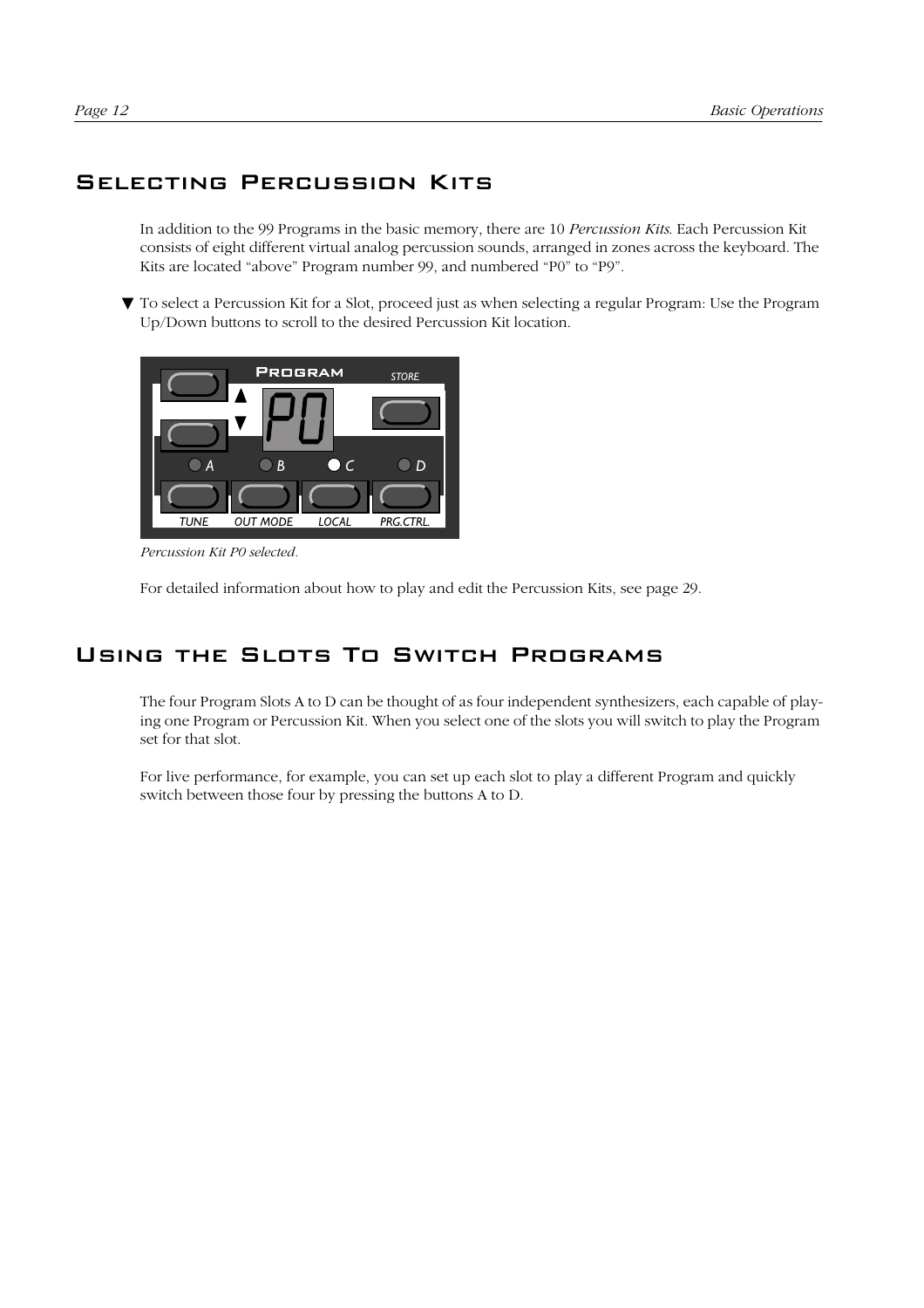### **LAYERING**

#### *Activating*

You can play more than one Program at a time. Proceed as follows:

- 1. Set up the Program slots to play the Programs you want to use.
- 2. To activate more than one Program slot, simply press all the Program Slot buttons you want to use, at the same time.

All those slots' LEDs light up. The last one you pressed, is blinking. This will be the one you are editing from the front panel, but more on this on [page 21](#page-22-0).



## *Deactivating*

To turn of the layer, press a slot button that is not part of the layer, or press all the buttons that make up the layer.

#### *Polyphony*

How many notes you can play when layering sounds depends on two things: 1. How many voices you have in your instrument (the basic four or the expanded twelve). 2. What Play modes and Unison settings each Program uses. See [page 53.](#page-54-0)

### Replacing One Program In the Layer

You might want to select another Program for one of the slots in the layer:

- 1. Press the Program Slot button that you want to select Programs for. Its LED will flash to indicate it is the *active slot*.
- 2. Select a new Program for that slot.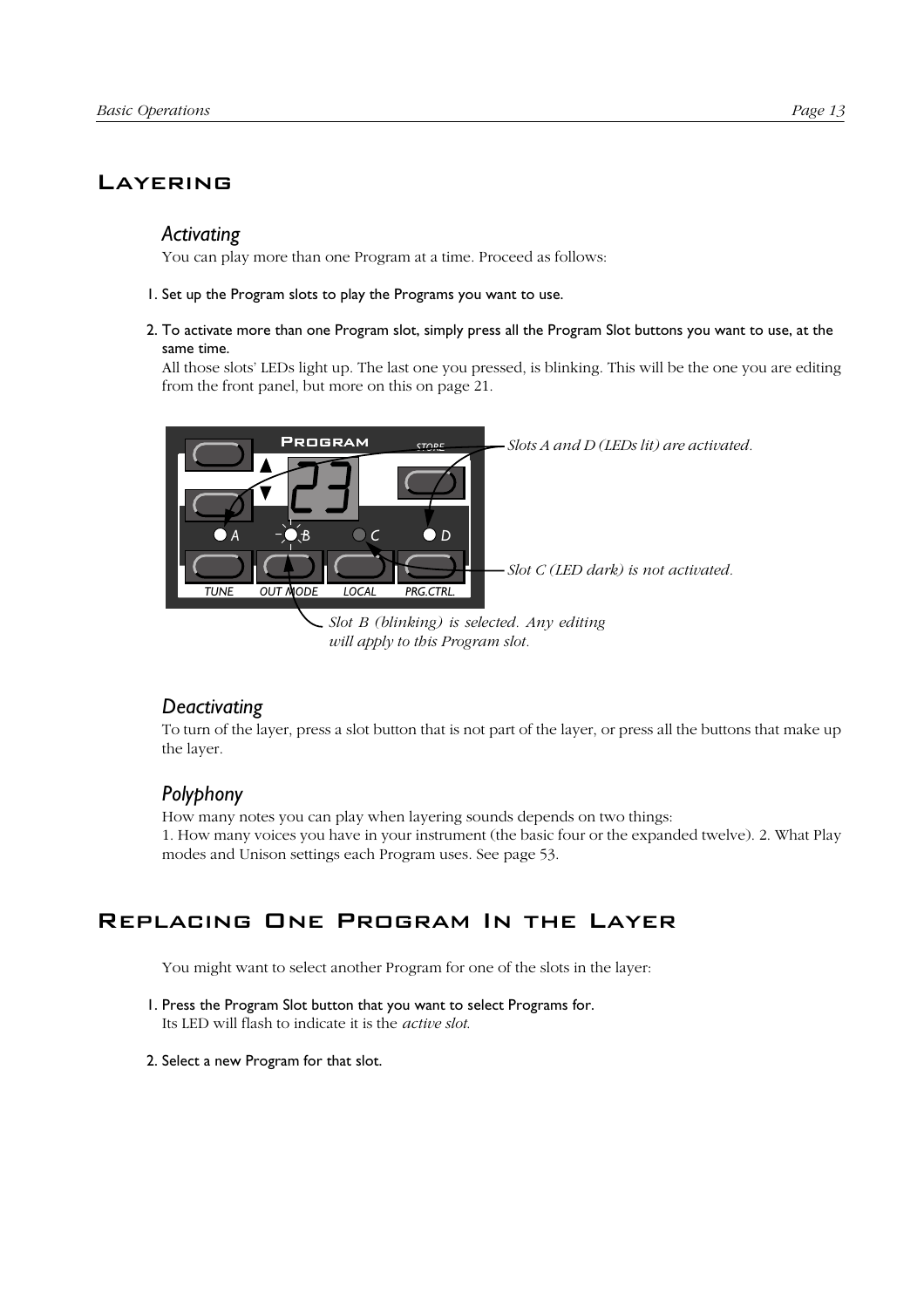#### Selecting Performances

A Performance is a collection of four Programs, one for each slot. Furthermore, the Performance contains information about which Programs should be active (layered).

In fact, a Performance also contains information about what MIDI Channels to use for each slot, and a number of other settings, but this is described in detail on [page 33](#page-34-0). This text is only meant as a quick introduction to playing the factory Performances.

- 1. If you have the rack version of the Nord Lead, make sure you transmit on MIDI Channel 1. This is because the factory Performances are set to receive on MIDI Channel 1.
- 2. Enter Performance mode by holding down Shift and pressing Performance (Manual). The display shows the latest selected Performance.

The Performances are organised in 10 Banks, named alphabetically from A to L (the letters I and K are excluded because they're hard to write clearly on the display). In each Bank there are 10 Performances, for a total of 100. If you have a PCMCIA card inserted, the Banks on the card are found after the internal (ROM) Banks and labelled in the same way, but indicated with a dot to the right of the digits in the display.

3. If you want to select another Bank (A to L), hold down Shift and press the Up and Down buttons.

#### 4. To select a Performance in the Bank use the Up and Down buttons.

*digit 1-9 to the right in the display).*

The Performance is instantly loaded and you can try it out. For a list of the factory Performances, see [page](#page-103-0)  [102](#page-103-0).

*Use the Up/Down buttons to change Performance (indicated by the*

PROGRAM **TUNE OUT MODE LOCAL** *A BCD STORE*

*If you hold down the Shift button, you can change Performance Bank (A-L) with the Up/Down buttons.*



5. When you are done, exit Performance mode by again holding down Shift and pressing Performance (Manual).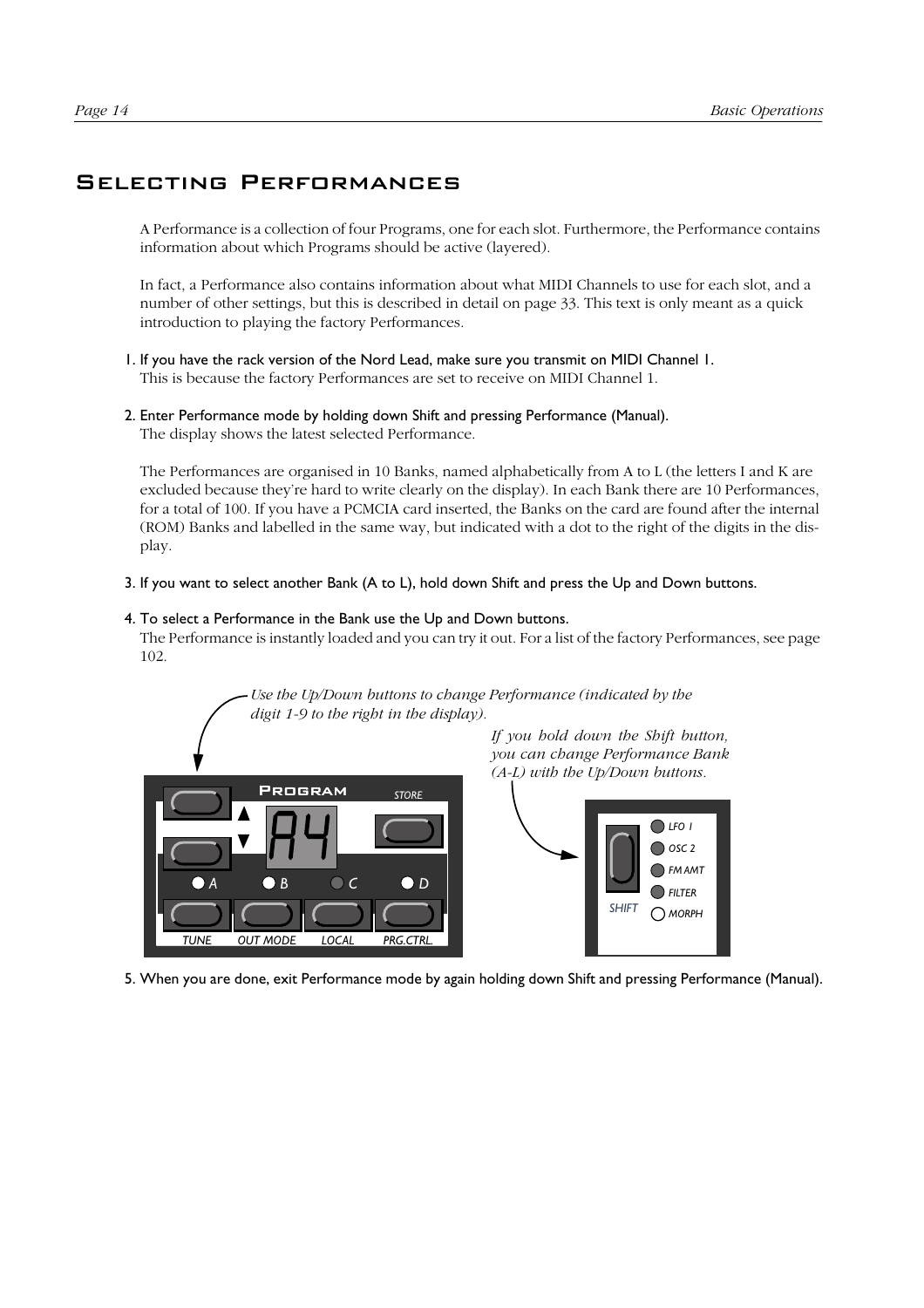## Monophonic and Polyphonic Operation

For each Program you can set a Play Mode (Poly, Mono, Legato). The exact nature of these modes is described on [page 53.](#page-54-0)

To make a sound fatter, you can activate Unison. This reduces polyphony. See [page 53](#page-54-0) for details.



### Stereo/Mono

If you are using both the Left and Right outputs, or headphones, you might want to know something about how the sounds get positioned in the stereo image.

The complex answer is that this depends on the Out Mode settings as described on [page 57](#page-58-0). However, the simple truth is that in the basic mode, which the Nord Lead is set to when it comes from the factory, all Programs are in mono. In fact, there's one exception: If a Program is set to Unison, the instrument is switched to stereo operation.

## Pitch Stick and Modulation Wheel

#### *Pitch Stick*

The Pitch Stick is used to bend the notes, just as with a pitch bend wheel on traditional instruments. The pitch stick differs from other pitch bend devices in a couple of ways:

- ▼ There is no dead centre in the middle of the throw. This allows you to use the pitch stick for natural vibrato, pretty much like a guitarist can.
- ▼ The effect on pitch is logarithmic, that is, the further you move the stick away from the centre position, the more drastic the effect will be.

To set the range of the Pitch Stick, proceed as follows:

1. Hold down the Shift button.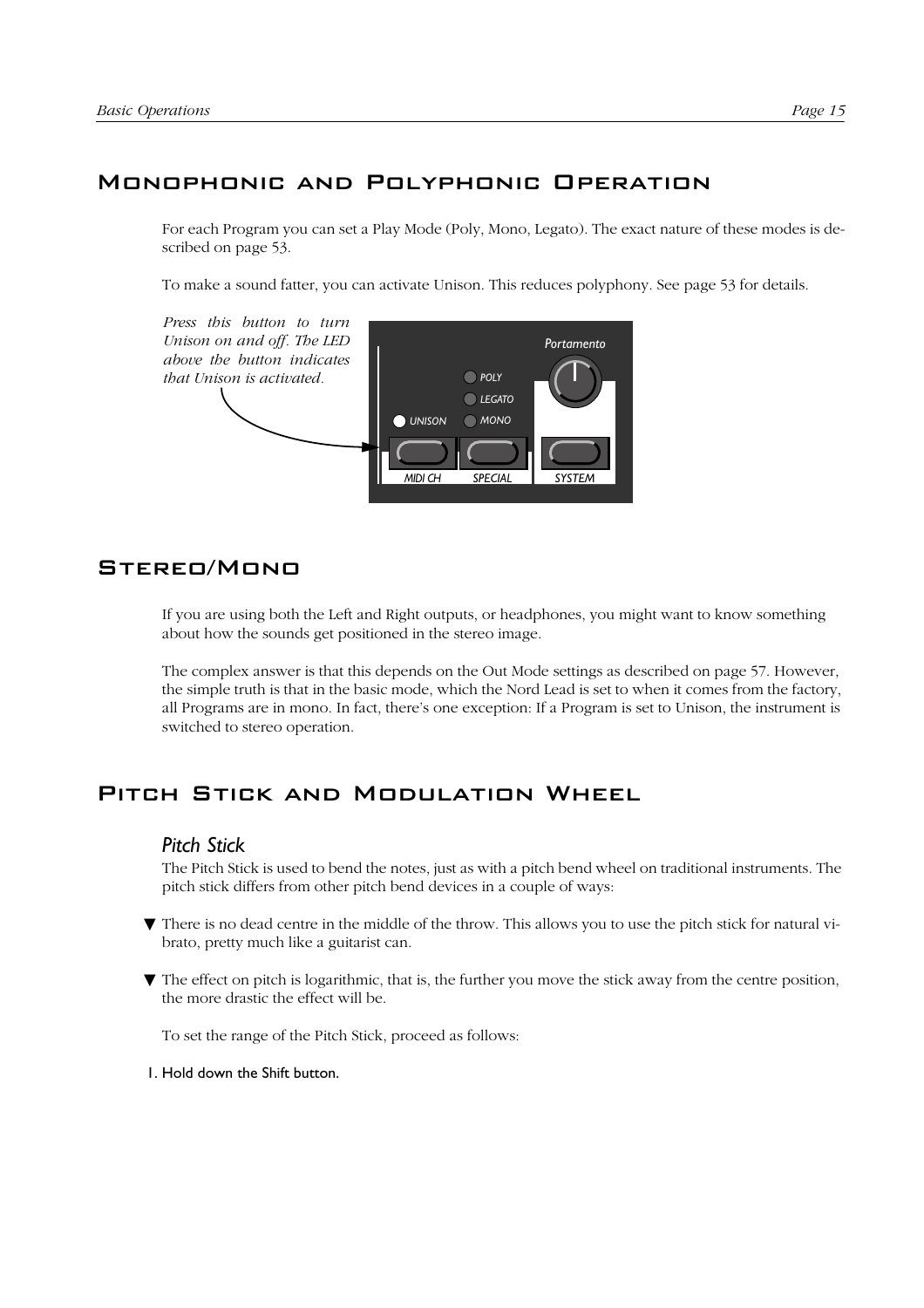2. With the Shift button down, press the button labelled System.



- 3. Press the System button repeatedly until the character to the left in the display says "b" (for Bend).
- 4. Use the Program Up/Down buttons to the left of the display, to change the value. The table on [page 66](#page-67-0) shows you how many semi-tones each value in the display represents.

If the Pitch Stick should be malfunctioning on startup, the display will scroll the message "PITCH BEND ERROR.". The Nord Lead will then work as usual, but the Pitch Stick will be disabled.

#### *Modulation Wheel*

The effect of moving the Modulation wheel can be different for each Program. You can change the function by pressing the button just above the Modulation wheel. It steps between five possibilities. A description of each can be found on [page 52.](#page-53-0)

### Master Tune

To tune the Nord Lead to other instruments, proceed as follows:

- 1. Hold down the Shift button.
- 2. With the Shift button down, press the button labelled Tune.



*Hold down the Shift button...*



*...and press the button labelled Tune (the LED above the button lights up).*

3. Use the Program Up/Down buttons to the left of the display, to change the value. 00 is normal 440Hz tuning. Lower pitches are indicated by a dot to the right of the number and values higher than normal pitch are indicated without a dot. The values are in cents (hundreds of a semitone).

4. Press the Shift button again.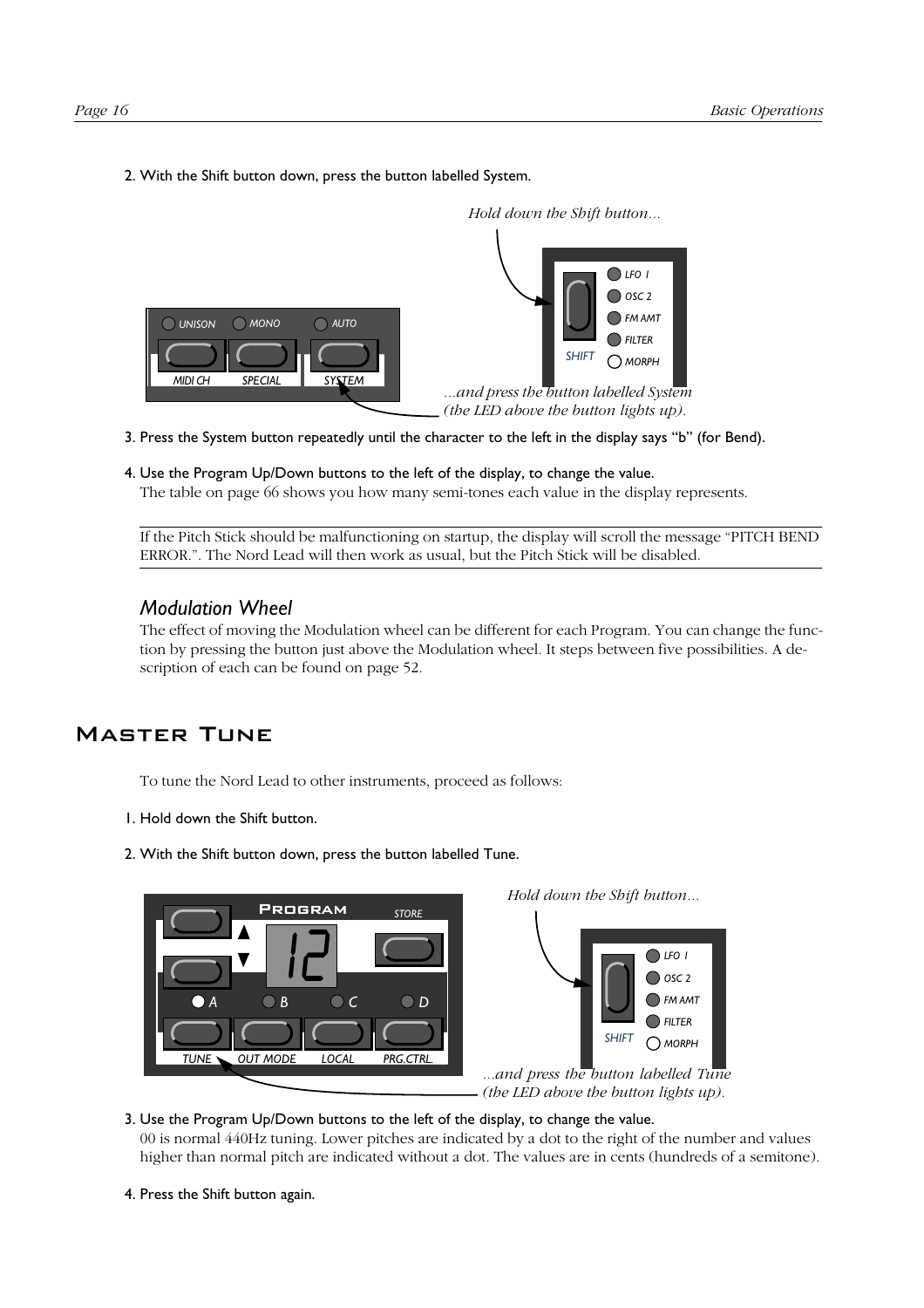## <span id="page-18-0"></span>Pedal

As shown in the picture on [page 8,](#page-9-0) the Pedal input accepts either a foot switch or an expression pedal. The procedures for setting up and using a connected foot pedal differs depending on the pedal type:

#### *Using a Foot Switch*

A connected foot switch works as a sustain pedal. Set it up as follows:

- 1. Hold down the Shift button, and press the "System" button.
- 2. Press the System button until the left digit in the display is "P".
- 3. Use the Program Up/Down buttons to switch the right digit between "1" (Sustain pedal closed when pressed) and "2" (Sustain Pedal – open when pressed).
- 4. Press the Shift button again.

#### *Using an Expression pedal*

As indicated in the illustration on [page 8](#page-9-0), a regular expression pedal can be connected using a stereo cable. The connected pedal will either duplicate the Modulation wheel or independently control one of a number of parameters. Set it up as follows:

- 1. Hold down the Shift button, and press the "System" button.
- 2. Press the System button until the left digit in the display is "P".
- 3. Use the Program Up/Down buttons to switch the right digit to "E".

This tells the Nord Lead that the connected pedal is supposed to be an expression pedal. Now it's time to assign a control function for the pedal:

- 4. While holding down the Shift button, press the Special button.
- 5. Press the Special button repeatedly, until the left character in the display is an "E" (for "Expression Pedal").
- 6. Select a slot for which you want to set the pedal function by pressing one of the buttons A to D.
- 7. If you want the connected pedal to duplicate the functionality of the Modulation wheel, press the Program Down button until the right character in the display is a dash ("–").



*With this setting, the expression pedal will have the same function as the Modulation wheel.*

8. If you instead want to select an independent control function for the pedal, press Store. The display will flash, showing one of the abbreviations in the table below.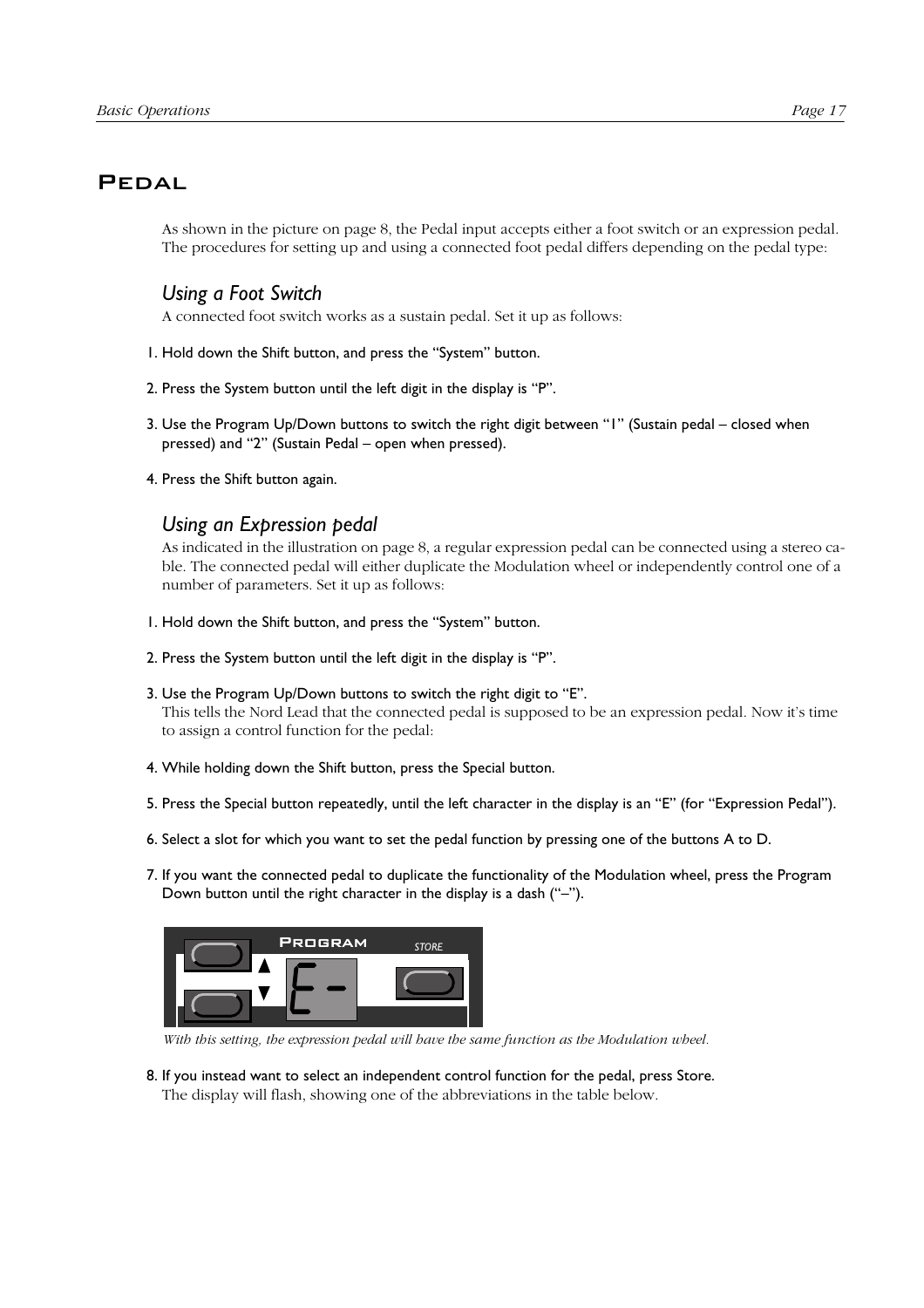| Page | י |
|------|---|
|------|---|

| Display shows: | Pedal assigned to:       |
|----------------|--------------------------|
|                | LFO 1 Amount.            |
| ים ו           | LFO 2 Amount.            |
|                | Filter Cutoff Frequency. |
|                | FM Amount.               |
|                | Oscillator 2 Pitch.      |

9. 'Use the Program Up/Down buttons to select one of the following control functions:

10. After you have made your choice, press Store again.

You return to the "E" display.

11. Use the Program Up/Down buttons to select a control amount value ("1" to "7").

This value (shown to the right of the "E" in the display) determines the range of the pedal control signal. Lower values give a smaller difference between the pedal's "full up" and "full down" states. High values give a big difference between the pedal's up and down states.

- 12. If needed, repeat steps 5 to 10 to set pedal control function for the other slots.
- 13. Press Shift to exit the Special menu and return to play mode.

No matter which function is selected for the Pedal input ("E", "1" or "2" on the System menu), the Nord Lead will recognize Sustain and Expression pedal messages via MIDI (Controller message 64 and 11, respectively). For example, it is possible to connect a regular sustain pedal to the Pedal input on the Nord Lead, and simultaneously accept Expression pedal messages via MIDI, controlling a parameter assigned as described above.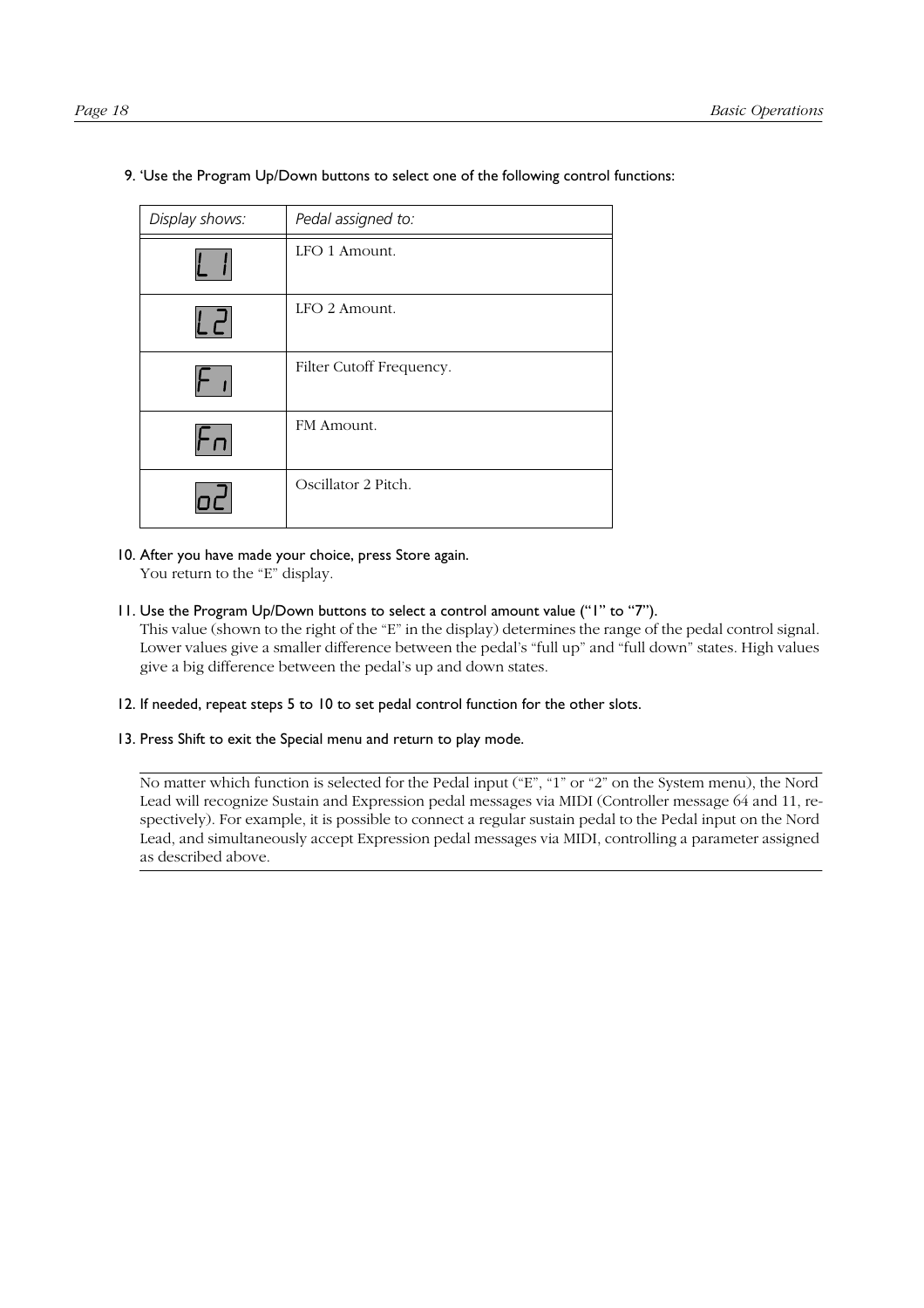## THE "PANIC" BUTTON

If notes "get stuck" or the Nord Lead behaves strangely all you need to do is hold down the Shift button and press "Panic" (the Kbd Track button in the Filter section). This will execute an internal All Notes Off, and reset certain parameters to normal values.



*The Panic button.*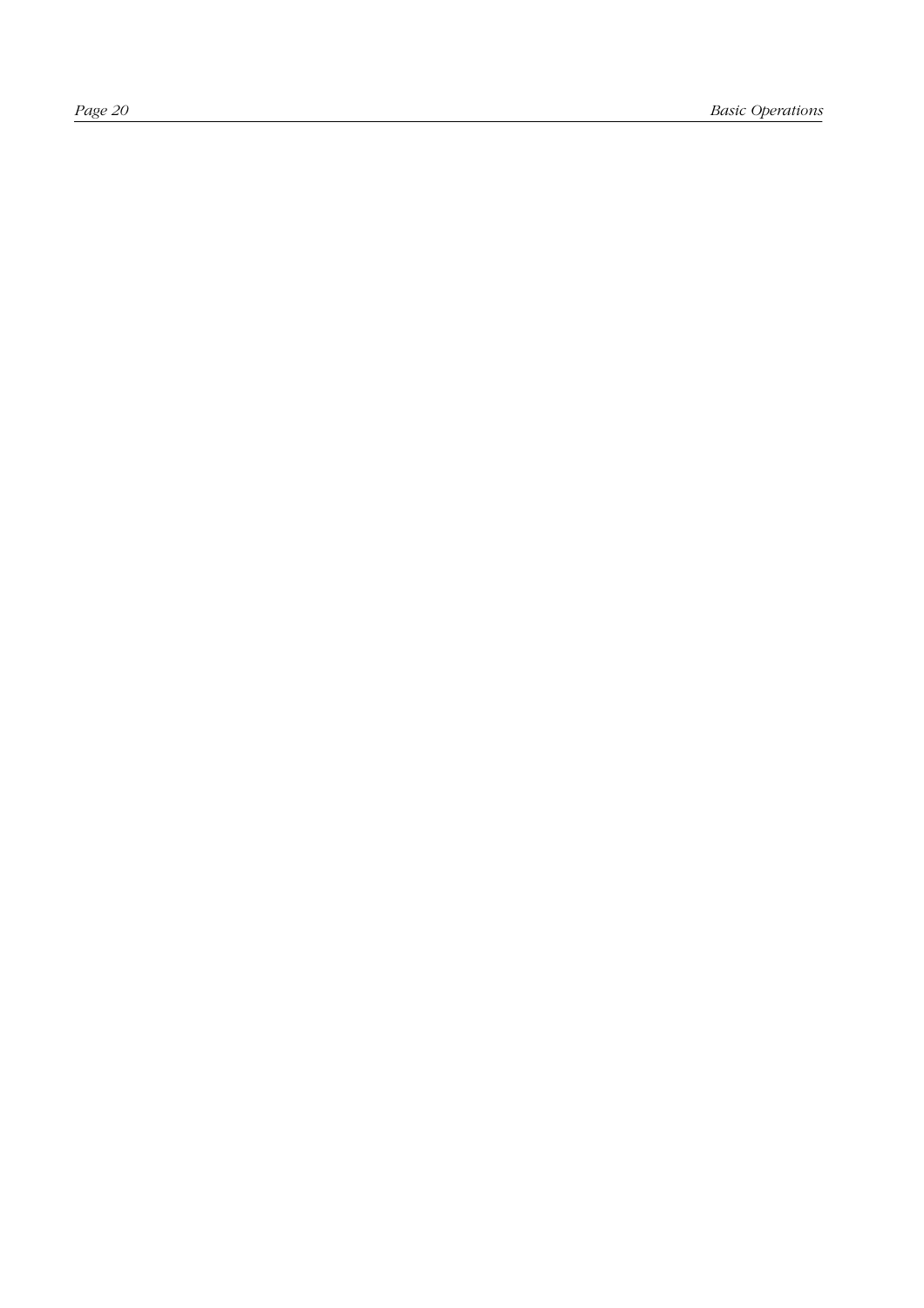# <span id="page-22-0"></span>4. Editing Programs

## Changing An Existing Program

Actually, how to change a programmed sound can be described in one sentence: "twist the knobs and press the buttons". It *is* as simple as that!

- ▼ For information about editing Percussion Kits, refer to [page 30](#page-31-0).
- ▼ Don't be afraid to edit and overwrite the RAM Programs in the internal memory (Program 01 40). If later you want to restore any of the original RAM factory programs, they are backed up as ROM Performances as described on [page 106.](#page-107-0)

## Changing One Sound In A Layer

If you have layered sounds you can still edit one of the sounds from the front panel. Proceed as follows:

- 1. Press the Program Slot button that you want to edit. Its LED will flash to indicate it is the *active slot*.
- 2. Use the front panel to change the sound.

## Getting Back To The Programmed Sound

If you have edited a Program and want to get back to the programmed original, proceed as follows:

- 1. Select another Program for that slot.
- 2. Select the first Program again.

It will now have reverted back to the way it was when you selected it last.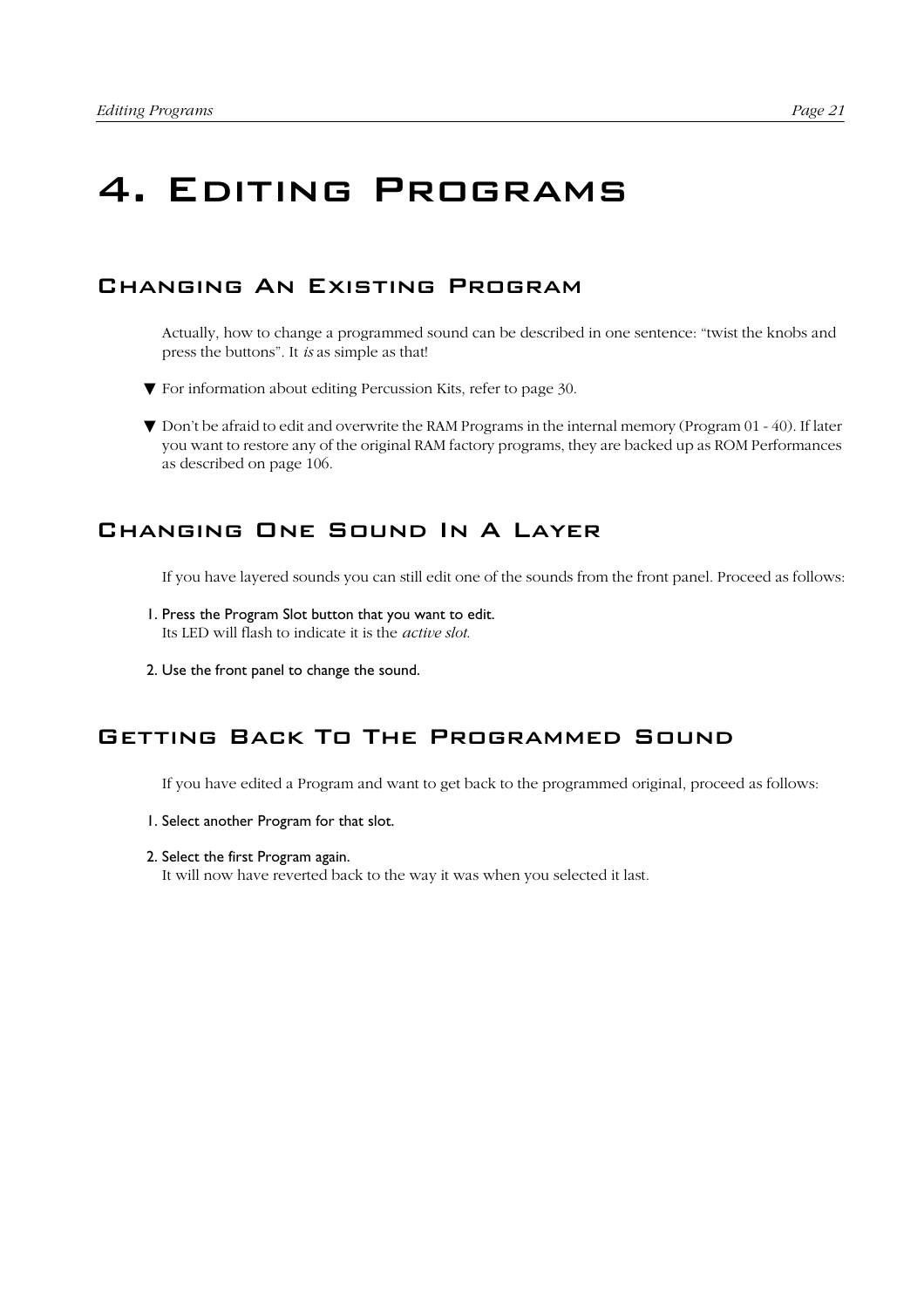## Using Manual Mode



If you want to use the front panel to make up a sound from scratch, press the Manual button. This leaves you with exactly the sound that the knobs and buttons on the panel indicate (just as if the Nord Lead was an old non-programmable instrument).

When you press the Manual button, the instrument only plays one Program, layering is not possible.

## Customizing Manual Mode

When you press Manual mode, the button functions (waveform select, modulation destinations etc.) will be set to some default values, for a basic sound. However, if you would like Manual mode to be different the next time you turn on power, proceed as follows:

- 1. Enter manual mode.
- 2. Set all button functions as you want them.
- 3. Press Store twice.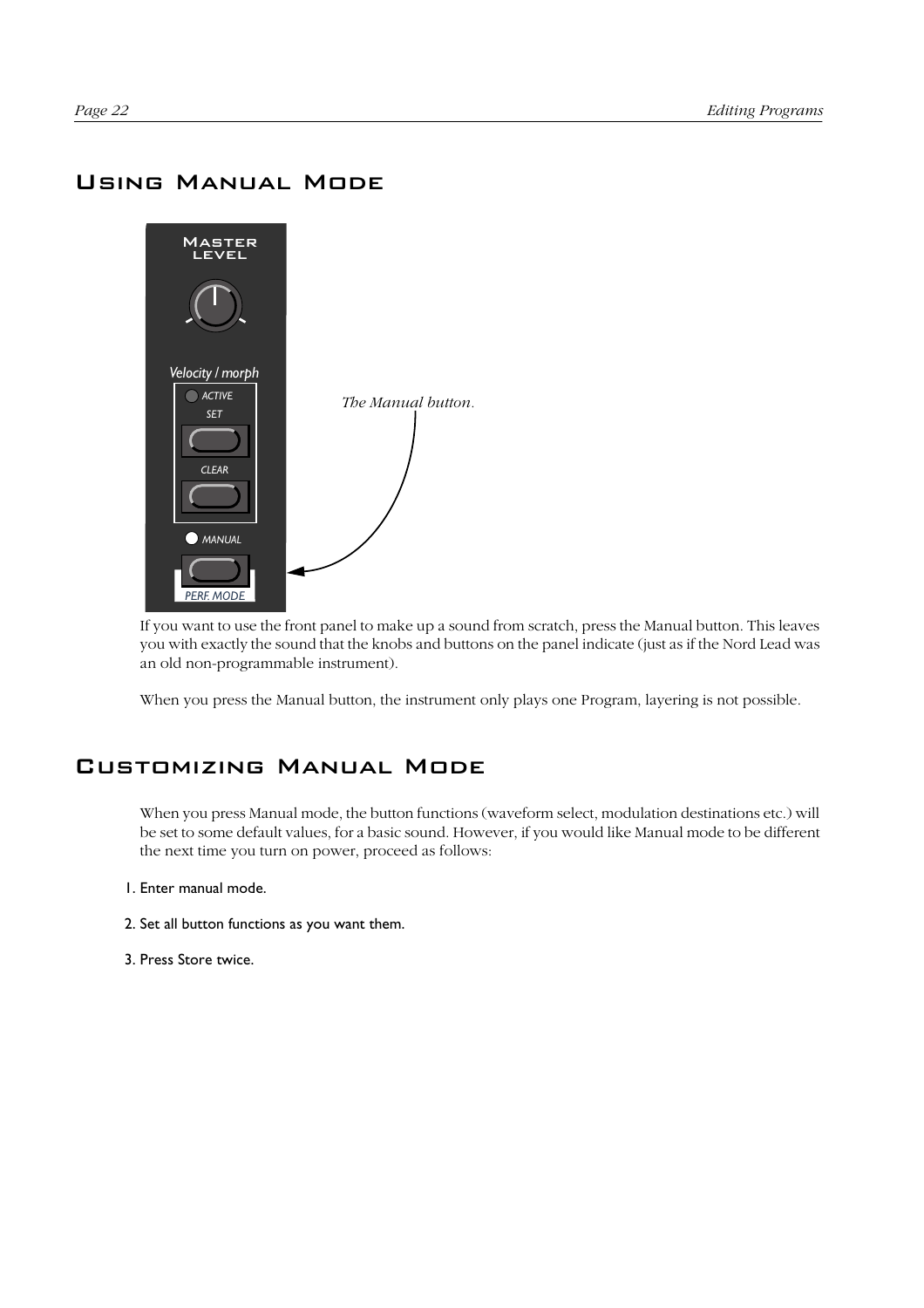## Storing Programs

Storing is done identically regardless if you are saving an edited Program or if you are saving from Manual mode.

Saving a Program will permanently overwrite an existing Program. Be careful so that you don't accidentally erase a Program you'd like to keep! However, there is no danger of permanently losing the Factory Programs in RAM locations 01-40, since these are backed up as ROM Performances (see [page 106\)](#page-107-0).

1. Press the Store button.

The display flashes.

2. Use the Program Up/Down button to select a Program number.

You can play the now selected Program, in this mode, to decide if you want to replace it or not.

Only Program numbers up to 40 in internal memory Bank can be used for saving!. If you try to save in higher program numbers, nothing will happen!

- 3. If you change your mind at this point, press the Program Slot you want to return to or press the Manual button to return to Manual Mode.
- 4. If you decide to go ahead with overwriting the existing Program, press Store again. The display stops flashing to indicate the Program has been saved.

## Copying Programs

Copying Programs between memory slots is just a variation on Storing:

- 1. Select the Program you want to copy.
- 2. Press Store.
- 3. Use the Program Up/Down button to specify the memory location you want to copy the program to.
- 4. Press Store again.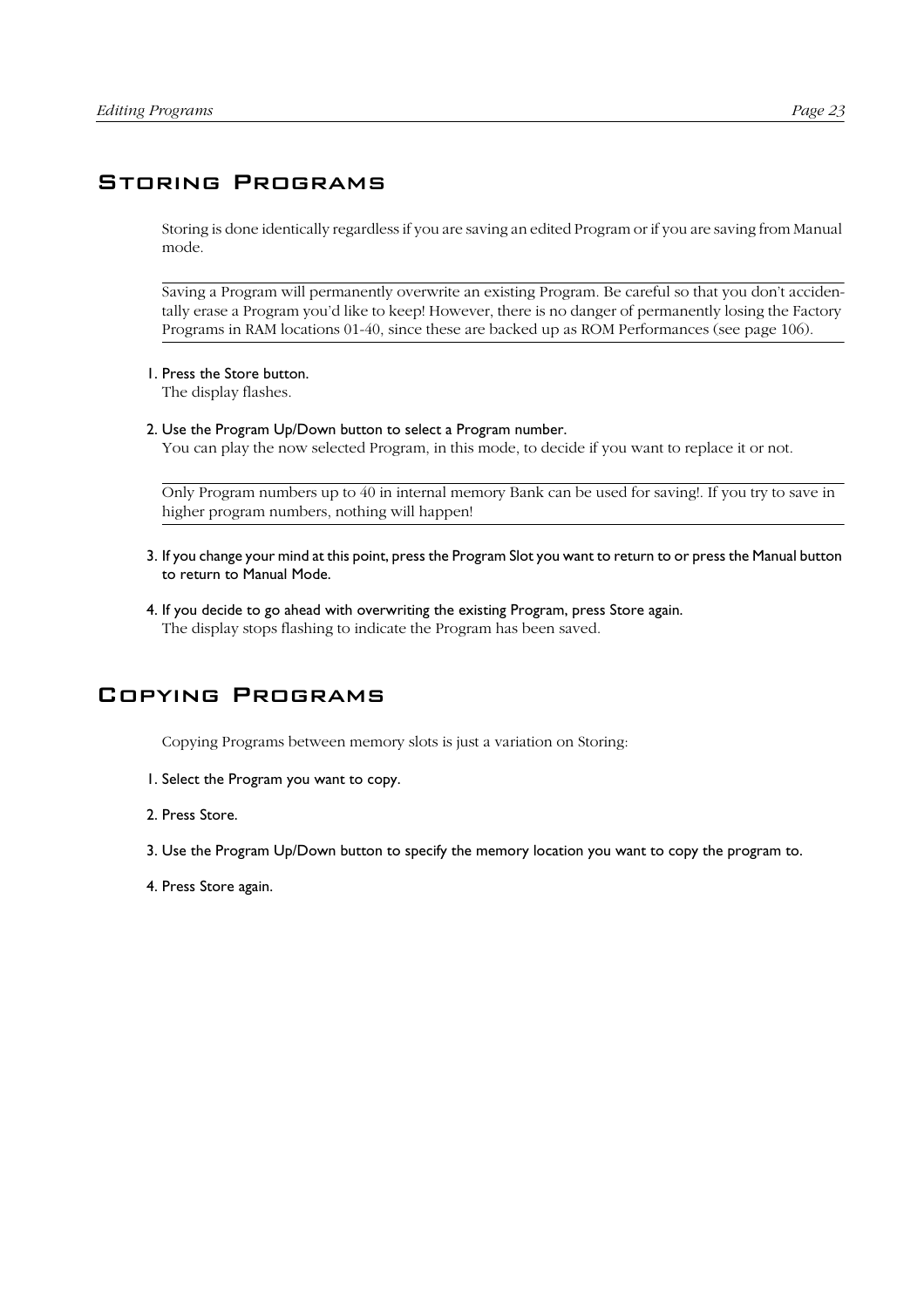## <span id="page-25-0"></span>Using PCMCIA Cards

If you have the eight voice expansion card installed in your Nord Lead, you can use a standard PCMCIA computer memory card in the slot at the back of the instrument. This allows you to save another three Banks for a total of 297 programmable memory slots and 30 programmable Percussion Kit locations, and 100 Performances (which in practice includes an additional 400 Programs). PCMCIA cards are also perfect for "backing up" (making safety copies of important Programs and Performances).

You can purchase Clavia cards at your Nord Lead dealer. These come with sounds for your instrument, but can be used to store your won. Ask your dealer for the Nord Lead Sound Library Series.

If you purchase the card at a computer retailer you should ask for this: A *64 kilobyte S-RAM-based, battery-backed PCMCIA card*. There are cards with larger memory capacity than 64 kByte but using one with the Nord Lead is simply a waste of money.

#### *Formatting of New Cards*

For the Nord Lead to be able to use a new PCMCIA card, it has to be formatted. The instrument will do this for you, if you perform the following steps:

#### 1. Check that the card is not write protected.

This is done with a switch located directly on the card.

#### 2. Insert the card.

The display will flash with the letters "Fo".

3. To format the card, press Store.

#### *Storing Programs On the Card*

This is nothing different from storing into the internal memory Bank. When specifying where to store Program, simply select one of the memory slots above "99", as when selecting Programs from the card (see [page 11\)](#page-12-0).

#### *Storing Performances On the Card*

This is described on [page 35](#page-36-0).

Before storing, make sure the card is not write protected. If it is write protected, the display will not stop flashing when you press Store the second time, to indicate the Program hasn't been stored.

### *Updating Older Cards*

A number of new parameters were introduced with the Nord Lead Software version 2.x. If you have a PCMCIA S-RAM card formatted with a previous Nord Lead software version, you need to update the card to be able to properly save settings for the new parameters. This updating procedure will not erase or alter any sound already on the card. Proceed as follows:

#### 1. Check that the card is not write protected.

#### 2. Insert the card.

The display will flash with the letters "UP".

#### 3. To update the card, press Store.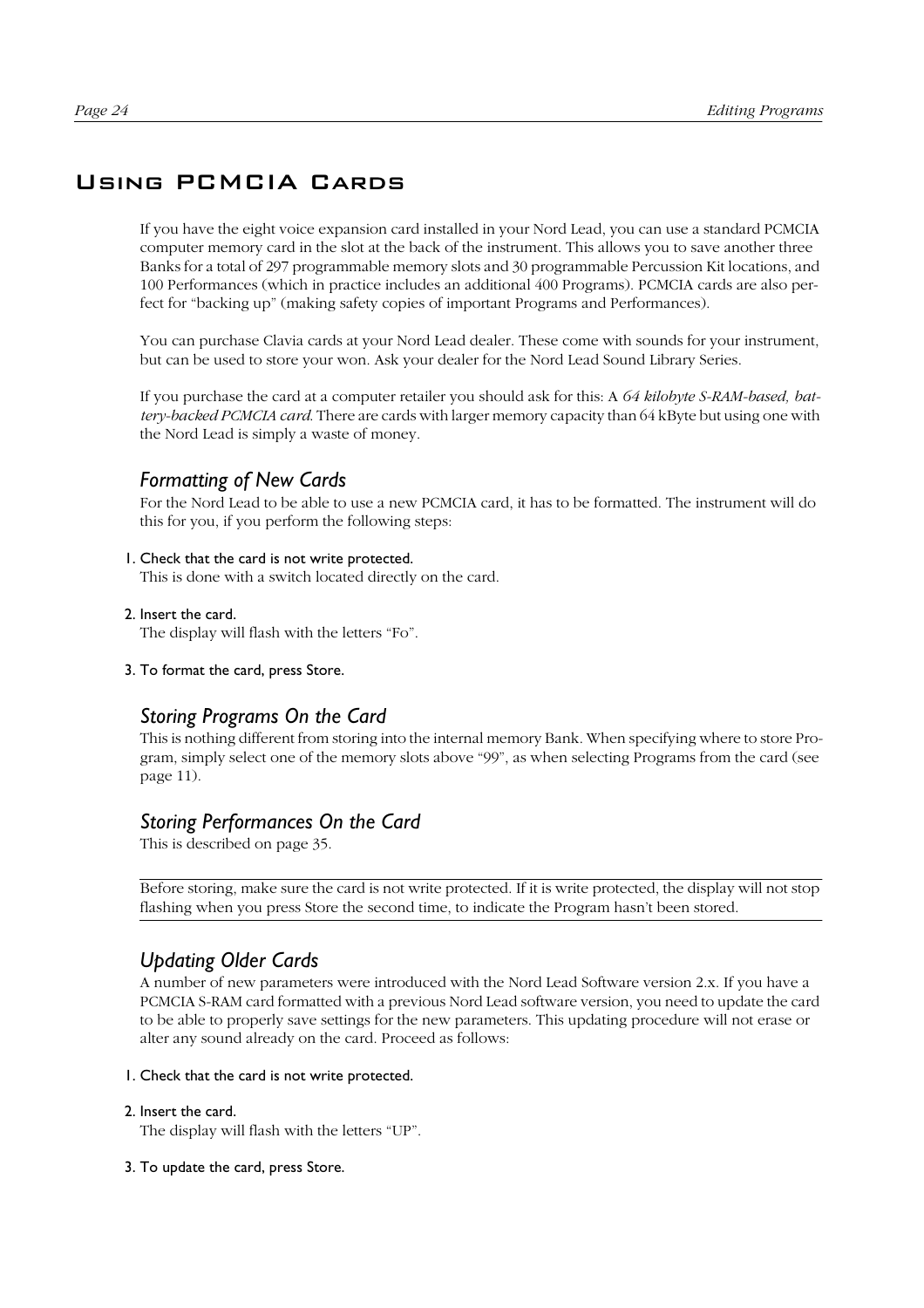# 5. Programming Velocity **SENSITIVITY**

## The Filter Velocity Function

*Press this button to make the Filter Envelope Amount respond to velocity. The LED indicates that the Velocity function is activated.*



The quickest way to make a Program velocity sensitive, is to activate the Velocity function in the Filter section. This makes the Filter Envelope Amount vary with striking force, to a pre-determined degree. See [page 46](#page-47-0) for details.

## Making Any Parameter Velocity Dependent

You can make any continuous parameter (those controlled with knobs) react to velocity. You can also set the maximum and minimum boundaries for this, yourself.

### *Setting The Range*

- 1. Set the parameter to the value you want it to deliver when you play with minimum force.
- 2. Press the Active Set button in the Velocity/Morph section. The LED over the button will flash, indicating that the Nord Lead is in "Velocity Learn" mode.
- 3. Turn the knob to the value you want it to have at maximum striking force. You can try out different settings for maximum velocity until you find the most suitable. While the Nord Lead is in "Velocity Learn" mode, you can set ranges for as many parameters as you wish.
- 4. Press the Velocity/Morph button again.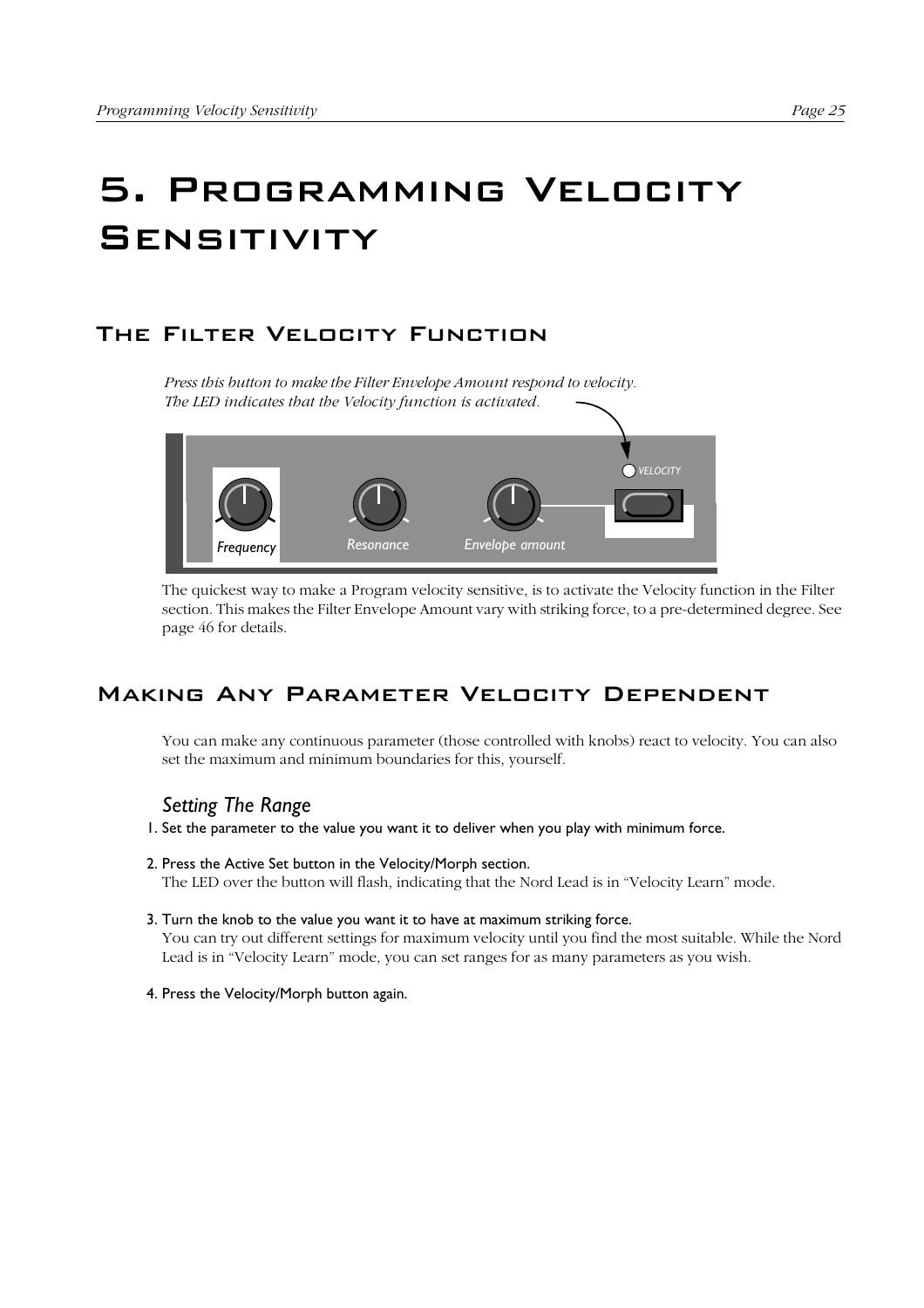The Velocity/Morph LED is now lit to indicate that at least one parameter in the sound is velocity dependant. What you have done now is to set the *range*, the span within which the parameter will change with velocity.



5. Turn the knob back to the value you want it to have when you play with minimum force. What you did now was moving the entire range, as described below.



*If you have set the range as described in the previous picture, the value you get when playing with maximum force will be this.*

#### 6. Play the Program to try out the effect.

Please note that any two values can be used when setting the range. To make a parameter value decrease when you play with more force, i.e. have "reversed" velocity response, simply use a low value for the "maximum force "setting and a higher value for the "minimum force" setting, when you are defining the range.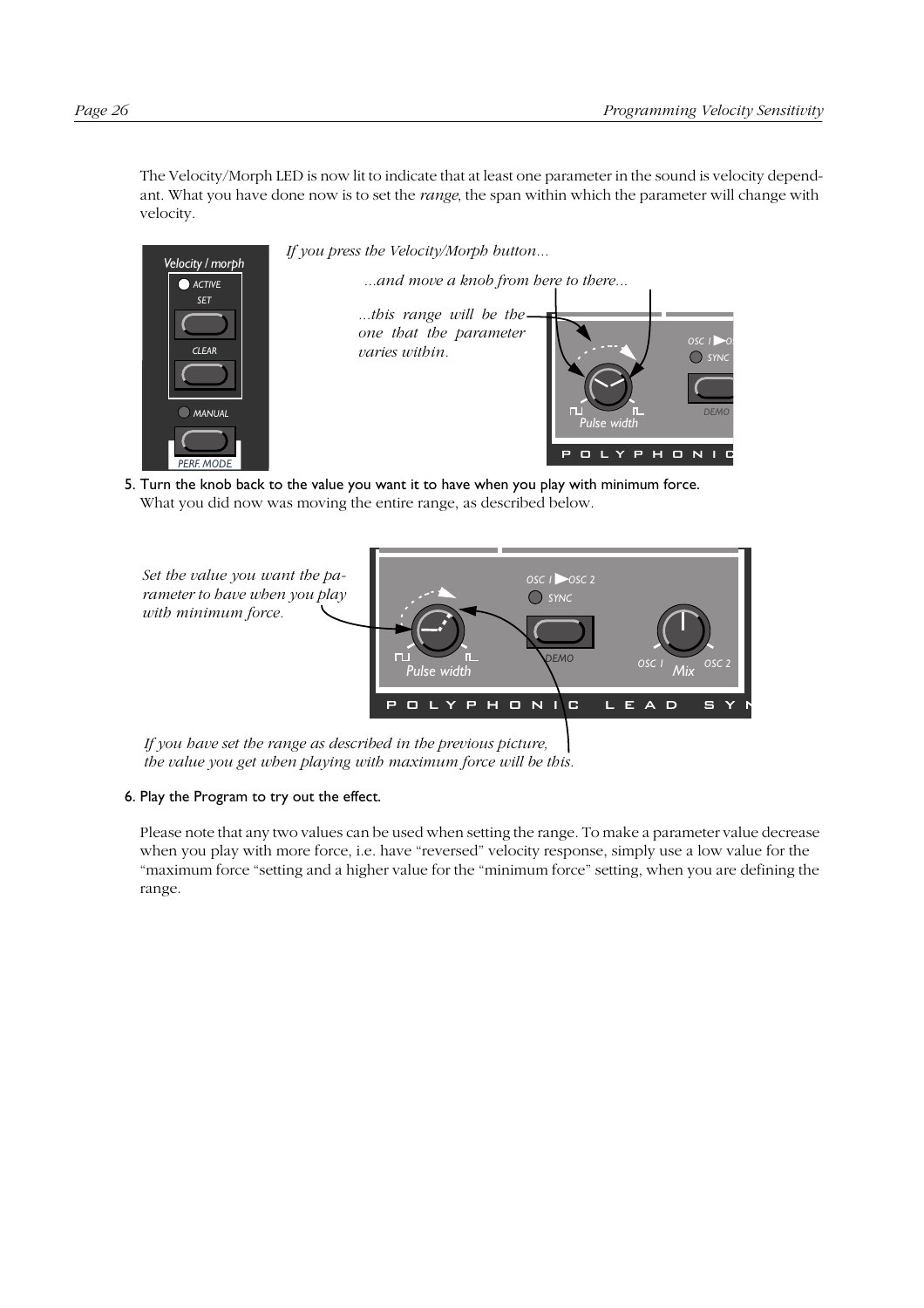#### *Moving the Range*

As explained above, step 1 to 4 sets the range of the parameter, how far it should be between the minimum and maximum values.

If you then turn a knob that has been programmed for velocity sensitivity, without holding any buttons or anything, you will adjust the minimum value only and the maximum value will move with it, accordingly.

*If you adjust the value for a parameter programmed for velocity control, you move the entire velocity control range up/down:*



## Clearing Velocity Programming For One Knob

- 1. Turn the knob to its lowest value.
- 2. Press the Velocity/Morph button.
- 3. Turn the knob a bit up and then back to its lowest value.
- 4. Press the Velocity/Morph button again. The Velocity/Morph function is now cleared for the knob.
- 5. Turn the knob back up to any desired value.

When velocity programming is cleared for all knobs, the Velocity/Morph LED goes out.

## Clearing All Velocity Programming

To clear all velocity programming, press the Clear button in the Velocity/Morph section.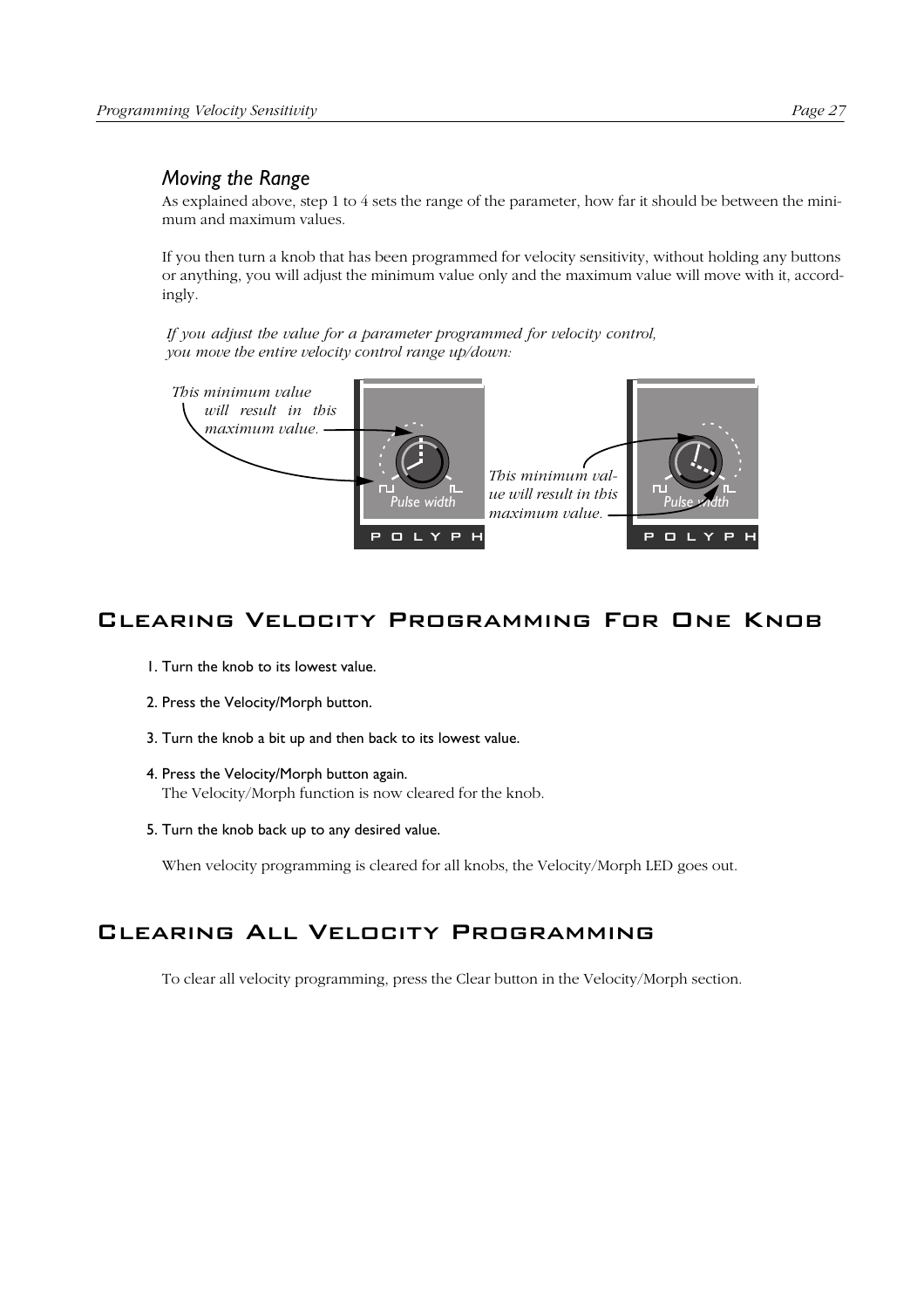#### **MORPHING**

Morphing is a term used to describe a continuous blend or "transfer" between two images, sounds or similar. As described above, Nord Lead's Velocity/Morph function is normally controlled by velocity. But you can route the function to the modulation wheel instead which allows you to continuously fade between two sounds – morphing!

The only thing you have to do to activate morphing for a sound that's already set up for velocity control is to press the Mod Wheel destination button until all the LEDS for the Mod Wheel destination go out.



However, if you are setting up a Morph sound from scratch, we recommend the following procedure:

- 1. Press the Mod Wheel destination button until all the LEDS for the Mod Wheel destination go out.
- 2. Make sure the Modulation wheel is all the way down.
- 3. Set up the basic Program as you want it.
- 4. Move the Modulation wheel all the way up.
- 5. Press Velocity/Morph button and adjust the knobs so that the Program sounds the way you want it at "the other end" of the Morph.
- 6. Press Velocity/Morph again.
- 7. Play and move the Mod Wheel to try out the effect.

You can also use an Expression pedal for Morphing, see [page 17](#page-18-0).

Please note that the Velocity function in the Filter section can be used even if Morphing is active, so that a Program can be basically Velocity sensitive even though Morphing is activated.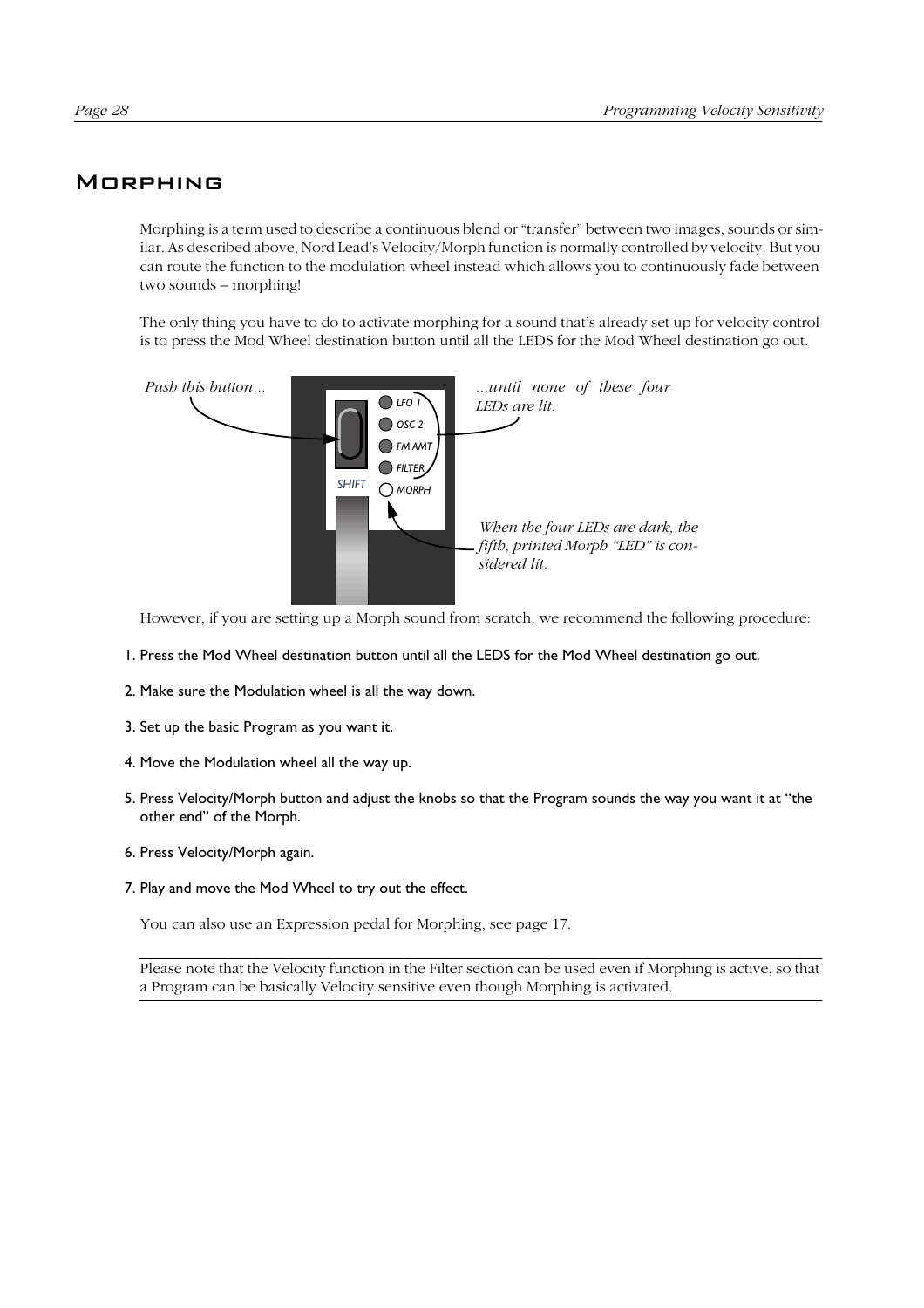## <span id="page-30-0"></span>6. Percussion Kits

The Nord Lead Percussion Kits consist of eight different virtual analog percussion sounds, arranged in zones across the keyboard. They allow you to incorporate percussion patterns in your music without using up more than one Nord Lead Program Slot.

## Selecting and playing a Percussion Kit

#### 1. Select the slot where you want the Percussion Kit.

You can select Percussion Kits for all four slots if you like, giving you a total of 32 different percussion sounds available simultaneously.

2. Use the Program Up/Down buttons to scroll past Program number 99 and select one of the Percussion Kits. There are ten Percussion Kits in ROM, located directly after the "regular" Programs and labelled "P0" to "P9". For example, select Percussion Kit P0.



*Percussion Kit P0 selected in Program Slot C.*

3. Use the white keys to play the percussion sounds in the selected Kit.

There are eight different percussion sounds in each Percussion Kit, arranged in zones across the keyboard like this:



If you for example press the lowest keys F, G, A or B with Percussion Kit P0 selected, you will play a snare sound. A list of the ROM Percussion Kits and their sounds is supplied in [page 100](#page-101-0).

The keys in a zone will produce different pitches, just as if you played the sound as a regular Program. However, some percussion sounds are not programmed to respond to keyboard pitch.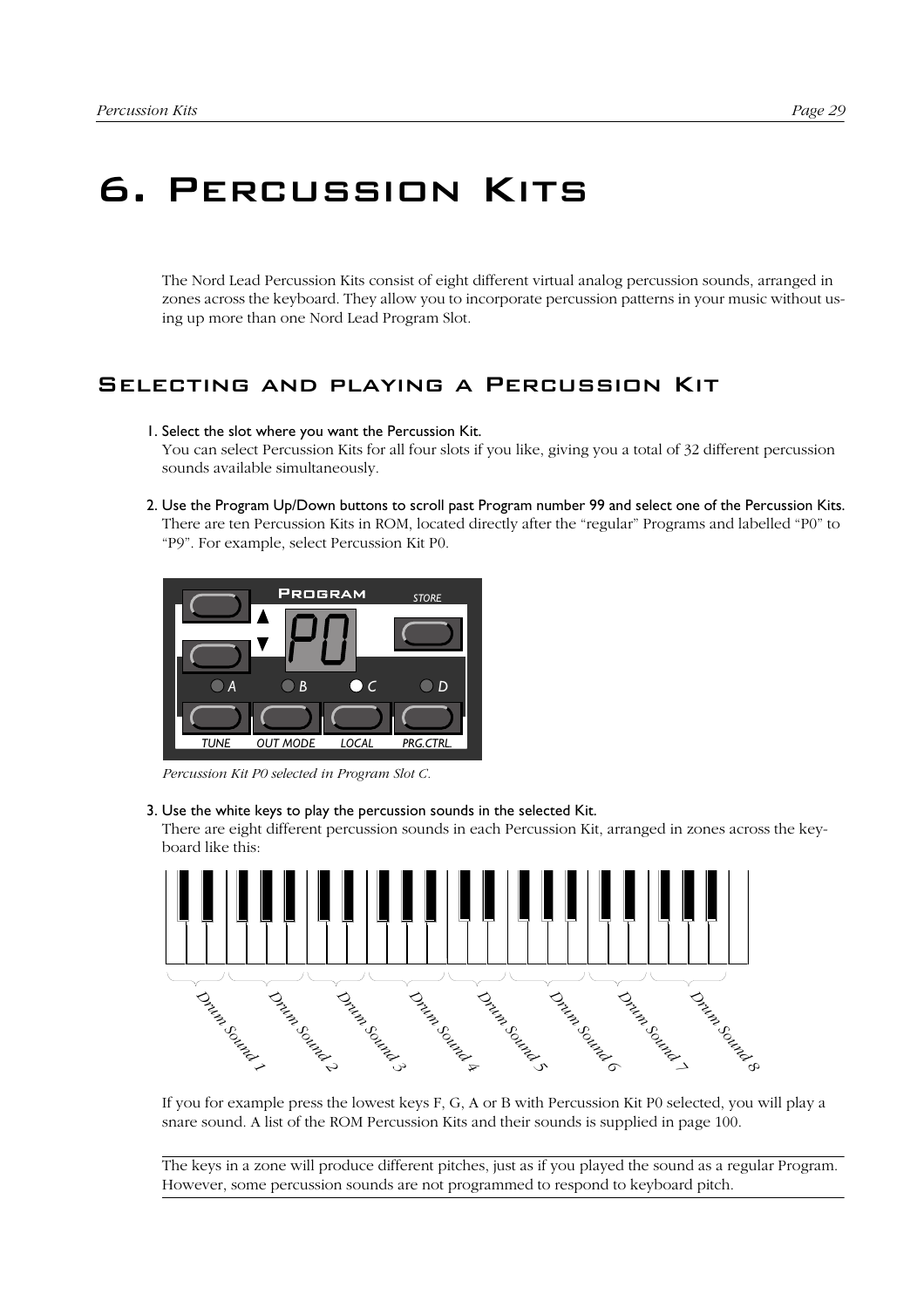### <span id="page-31-0"></span>Editing the sounds in a Percussion Kit

While the white keys are used to play the percussion sounds, the black keys are used for selecting which sound to make changes for:



If for example you want to edit the snare sound in kit P0, proceed as follows:

1. Select Percussion Kit P0 as described on the previous page.

#### 2. Press one of the keys F#, G#, A# in the lowest octave.

The display will briefly show "-2", indicating that percussion sound number 2 is selected for editing.



3. Now you can use the knobs and buttons on the panel to edit the selected percussion sound to your liking, just as in regular Nord Lead programs.

You can play the other sounds freely while editing the selected sound, as long as you don't press any other black key (since this would select another sound for editing).

There is one limitation when programming the percussion sounds: All of the sounds in a Percussion Kit will share the same LFOs. The Nord Lead will use the LFO rate, waveform and destination settings of the last played percussion sound.

4. When you're satisfied with the first sound, press another black key to select another percussion sound for editing, according to the figure above.

Edited Percussion Kits cannot be saved in the ROM Bank of the Nord Lead. To save Percussion Kits, you can either use an optional PCMCIA S-RAM card or dump MIDI Sys Ex data to a sequencer or MIDI recorder (see [page 71\)](#page-72-0).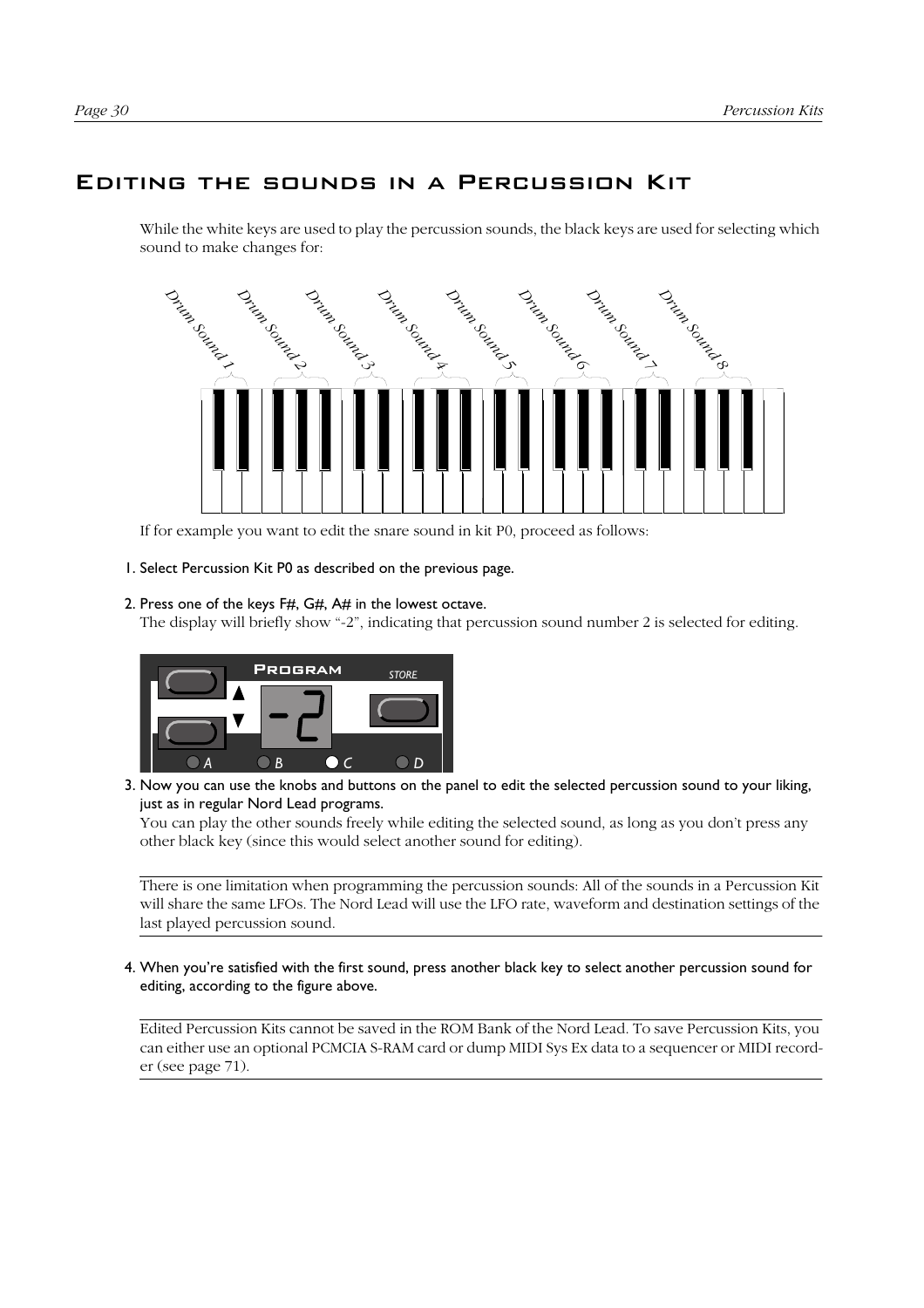## Copying, Extracting and Importing individual Percussion sounds

You can easily copy a percussion sound for use in another zone. This zone can be in the same Percussion Kit or in another one. You can also "extract" the percussion sound and save it as a regular Program.

If you want to copy the percussion sound to a zone within a Percussion Kit, the destination Percussion Kit must be on a PCMCIA S-RAM Card, since you cannot save any changes in the ROM Percussion Kits.

1. Locate the zone of the percussion sound you want to copy/extract. Hold down a black key in this zone and press Store.

The display flashes.

- 2. Scroll to the Program or Percussion Kit location to which you want to copy the percussion sound.
- 3. If you have selected a regular Program to save the sound in, just press Store again.
- 4. If you want to save the sound in a zone in a Percussion Kit, hold down a black key in the destination zone and press Store.

You may also want to "import" a sound that is currently a regular Program, and use it as a part of a Percussion Kit. Proceed as follows:

- 1. Select the Program and press Store.
- 2. Scroll to the Percussion Kit location to which you want to copy the sound.
- 3. Hold down a black key in the zone to which you want to copy the percussion sound, and press Store again. Again, the destination Percussion Kit must be in one of the three Banks on a PCMCIA card.

## Saving Percussion Kits

As already stated, an edited Percussion Kit cannot be saved internally in the Nord Lead. To save your changes, you have to use a PCMCIA S-RAM card:

- 1. After editing the percussion sounds, press Store. The display flashes.
- 2. Use the Up and Down buttons to select a Percussion Kit location in one of the Banks on the PCMCIA card. In each of the three Banks on the card, there are ten Percussion Kits, located above program number 99 and labelled "P0" to "P9" like in the ROM Bank. As with regular programs on the PCMCIA card, dots are used to indicate which of the three Banks is currently selected (see [page 11](#page-12-0)).

#### 3. Press Store.

The edited Percussion Kit is saved at the selected location on the card.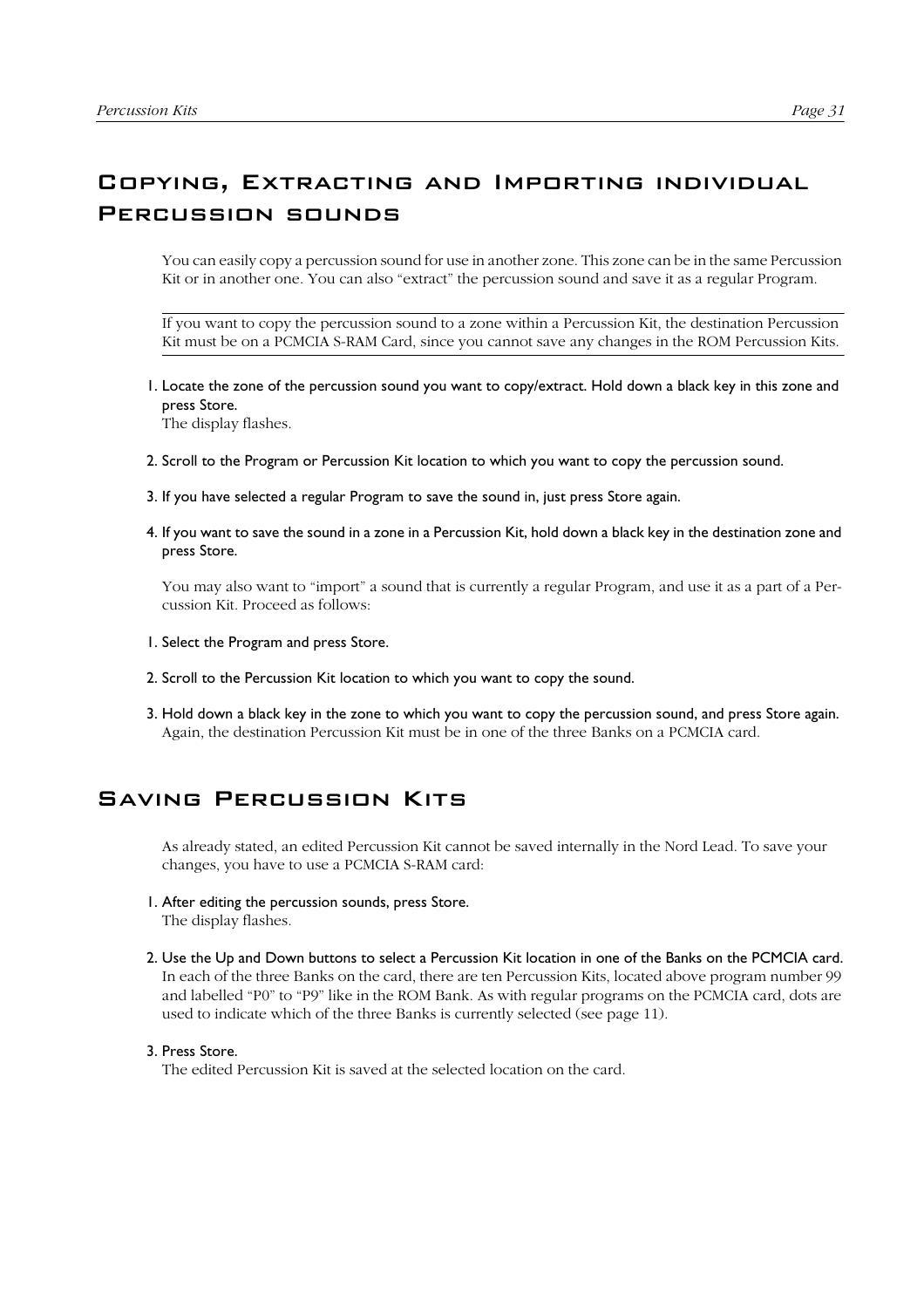### Sys Ex Dumps of Percussion Kits

You can transmit and receive Sys Ex data that contains all settings for a single Percussion Kit, just as for a regular Program. However, there are a couple of things to note:

- ▼ You've got to initiate the dump from Program Mode, not from Performance mode! If you make a Sys Ex dump from Performance mode, the actual parameters of the Percussion Kit will not be included in the dump, only a reference to which Percussion Kit is used in the Performance.
- ▼ Before receiving a Percussion Kit data dump, you must select a Percussion Kit for the "receiving" slot. If you attempt to receive a Percussion Kit into a slot which plays a regular Program (1-99), nothing will happen. Likewise, you cannot receive regular Program Sys Ex data into a slot which plays a Percussion Kit (P0-P9).

### Using Percussion Kits in Performance Mode

In Performance mode, there is one big difference between regular Programs and Percussion Kits:

A Percussion Kit in a Performance is only a reference to the original!

This means that if you edit the percussion sounds in a Kit in Performance Mode, you will in fact be changing the original Percussion Kit, and all Performances that use this Percussion Kit will be affected by the changes! If you want to use a Percussion Kit within a Performance, e.g. for use in a sequencer song, and want to be absolutely sure that you get the right percussion sounds every time you select the Performance, proceed like this:

- 1. Edit a Percussion Kit as desired
- 2. Save it on one of the Percussion Kit locations on a PCMCIA card.
- 3. Make the Performance refer to this Kit location.
- 4. Be sure not to use this certain Percussion Kit in any other Performance or other context, to avoid editing and changing it in any way.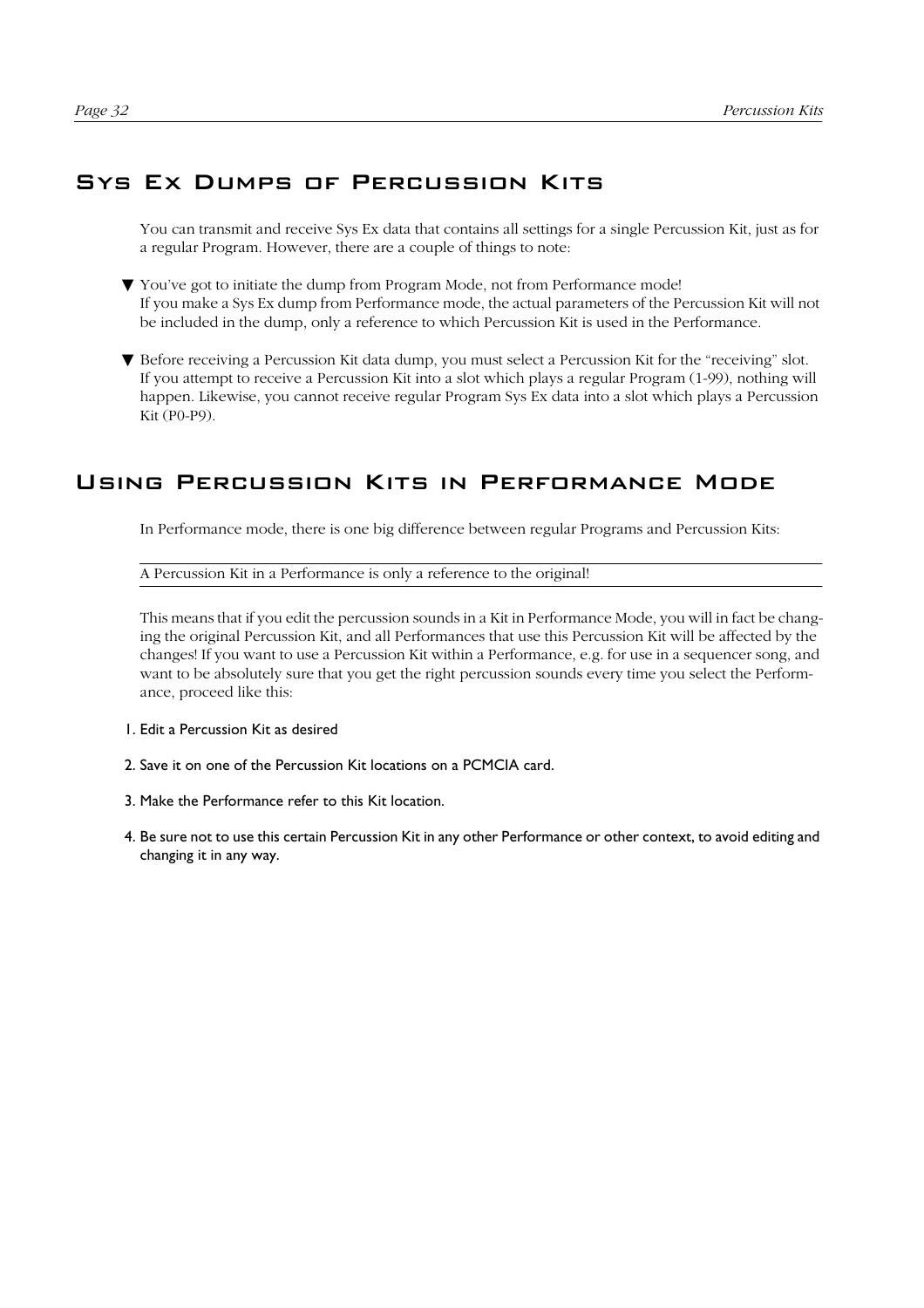## <span id="page-34-0"></span>7. Performances

## What Are Performances?

Performances allow you to call up four Programs at a time in a live situation, or to recall complete setups when sequencing via MIDI. The Nord Lead comes with 100 Factory Performances in ROM. Some of these make use of two, three or four slots, while some are single-slot Performances, effectively serving as extra ROM Patches. Please note:

- ▼ You can edit the selected ROM Performance as desired, but you cannot save your changes internally.
- ▼ To save an edited Performance, you need an expanded Nord Lead and an optional PCMCIA S-RAM card. On a card, there is room for 100 Performances, located after the ROM Performances, and indicated with a dot to the right of the digits in the display.
- ▼ You can transmit edited Performance data via MIDI Sys Ex, for storage in an external sequencer, etc.

If the Performance contains a Percussion Kit, only the *reference* to the Kit Location will be saved with the Sys Ex dump! To include the parameters for the Percussion Kit, you need to make a separate Sys Ex dump of the Percussion Kit, from Program mode (not from Performance mode).

▼ You can receive Sys Ex data for one Performance at a time into the edit buffer. If you for example use Nord Lead multitimbrally together with a sequencer, it is often practical to place a Sys Ex Performance data dump in the beginning of your song, to select sounds, initialize global settings, etc.

The Factory Performances include several life-like drawbar organ simulations, created using a special "pseudo-additive" synthesis method. Some of the sounds include famous sound artifacts such as "hum" and "click" as well as rotating speaker effects, accomplished with Nord Lead's Morph function. Among the Performances you can also find recreations of over 40 original factory patches from the classic vintage synthesizer Prophet 5. Sounds and applications are described on [page 102.](#page-103-0)

Later in this text follows a detailed list of what settings are contained in a Performance.

To store Performances you need an expanded Nord Lead with a PCMCIA card inserted (see [page 24](#page-25-0)).

#### Recalling A Performance

When you recall a Performance, you replace the four current Programs in the slots A to D with the Programs in the Performance. You also recall other settings as listed in the table later in this chapter.

#### 1. Enter Performance mode by holding down Shift and pressing Performance (Manual).

The display shows the latest selected Performance.

The Performances are organised in 10 Banks, named alphabetically from A to L (the letters I and K are excluded because they're hard to write clearly on the display). In each Bank there are 10 Performances, for a total of 100. If you have a PCMCIA card inserted, the Banks on the card are found after the internal (ROM) Banks and labelled in the same way, but indicated with a dot to the right of the digits in the display.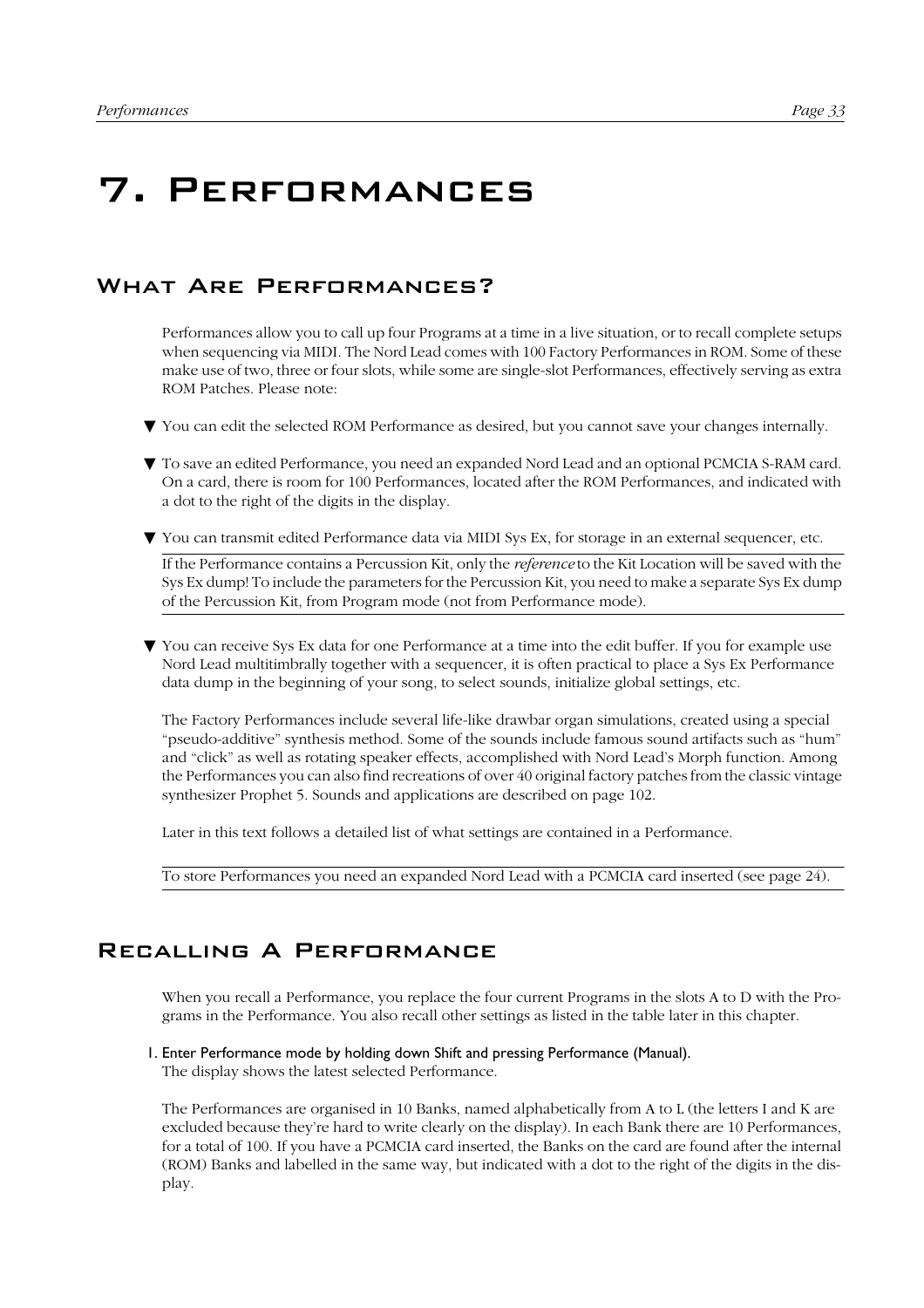2. If you want to select another Bank (A to L), hold down Shift and press the Up and Down buttons.

*Use the Up/Down buttons to change Performance (indicated by the*

#### 3. To select a Performance in the Bank use the Up and Down buttons.

The Performance is instantly loaded and you can try it out.



*If you hold down the Shift button, you can change Performance Bank (A-L) with the Up/Down buttons.*



You can also select Performances via MIDI, see [page 68](#page-69-0).

Please note that selecting a new Performance changes a lot of parameters, including MIDI Channels and Special modes for each Program slot. This might lead to silent sounds!

#### Editing the Performance

#### *Selecting Programs*

To replace a Program in a Performance, proceed as follows:

1. Hold down the desired slot button (A to D).

The displays shows which Program was used for this slot, when the Performance was created.

2. While holding down the button, select a Program for the slot, just as you would in "non-Performance" mode. See [page 11](#page-12-0).

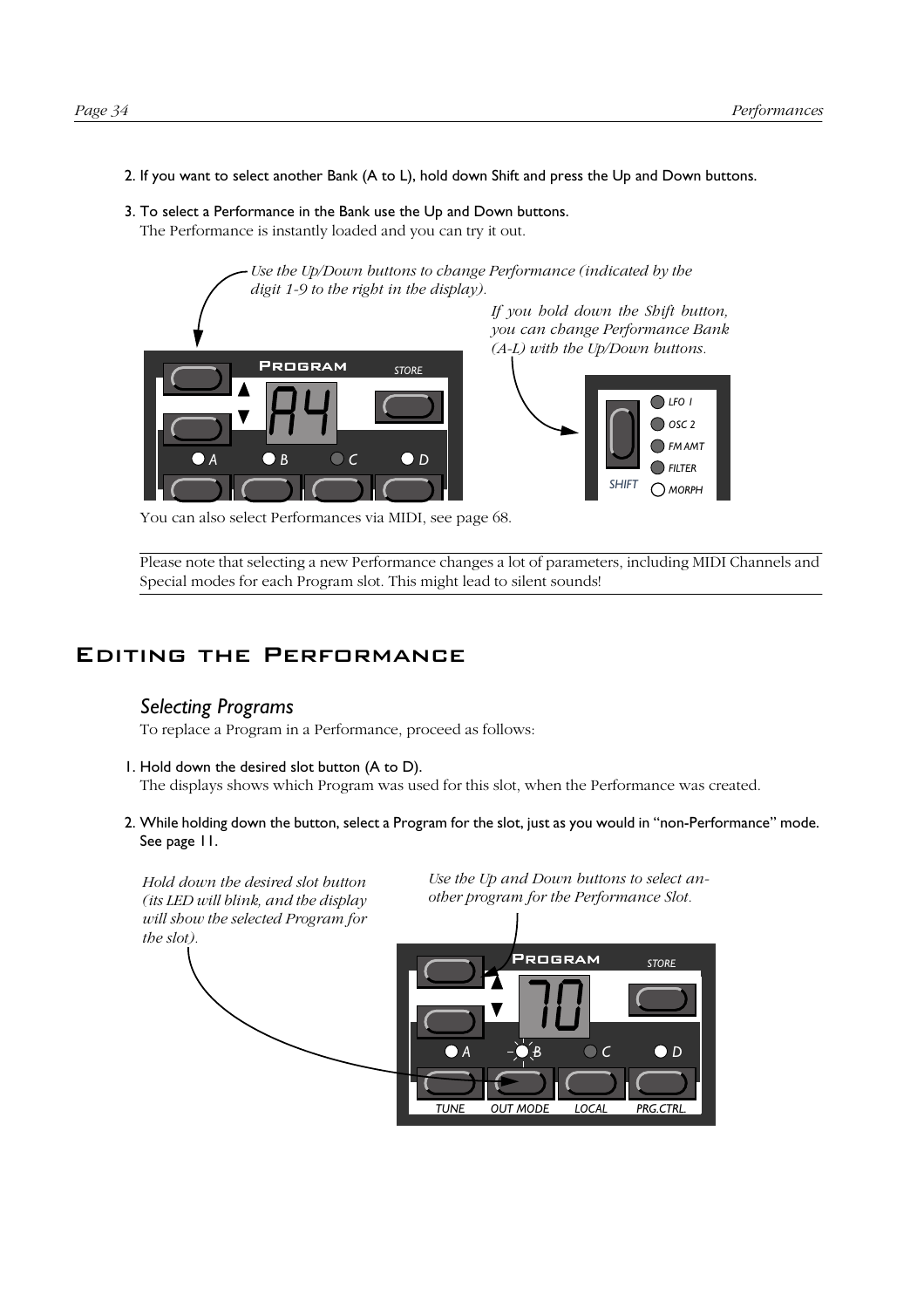# *Layering and Editing*

This is done just as in "non-Performance" mode. The only thing to note is that when you save the Performance you save the edited Program(s) "inside" the Performance. The original Program that you used as a basis for the Performance is not affected.

This is not true for Percussion Kits, which are only referenced in the Performances. Any editing done to a Percussion Kit in Performance mode will affect the "original" Percussion Kit, and all references to it in other Performances.

#### *Shift Functions*

Again, these parameters are set just as in non-performance mode. Most of these are also saved with the Performance as indicated in the table on the next page.

# Extracting Single Sounds from a Performance

The text below does *not* apply to Percussion Kits in Performances.

As stated earlier, the sounds used in the Slots of a Performance are *not* references to regular, existing Programs, but complete Program Patches "in their own right". You will find several unique sounds in the factory Performances, sounds that you will not find in any of the internal Program locations. You may want to extract such a sound, for use as a single Program, or to make it part of another Performance layer. Proceed as follows:

- 1. Select the Performance containing the sound you want to extract.
- 2. Make sure the Slot with the desired sound is selected (LED is flashing).
- 3. Press Store.
- 4. Hold down Shift and press the Perf Mode (Manual) button, to exit Performance mode.
- 5. Scroll to a suitable Program location (01 40 in the internal memory or any location on a PCMCIA card) and press Store again.

The sound is stored as a regular Program. This can now be played as usual, or included in another Performance as described on the previous page.

# Saving a Performance

To be able to save edited Performances, you need an expanded Nord Lead with a PCMCIA S-RAM card inserted.

- 1. Set up the Performance as desired.
- 2. Press the Store button. The Program display flashes.
- 3. Select one of the Performance memory slots, as described above.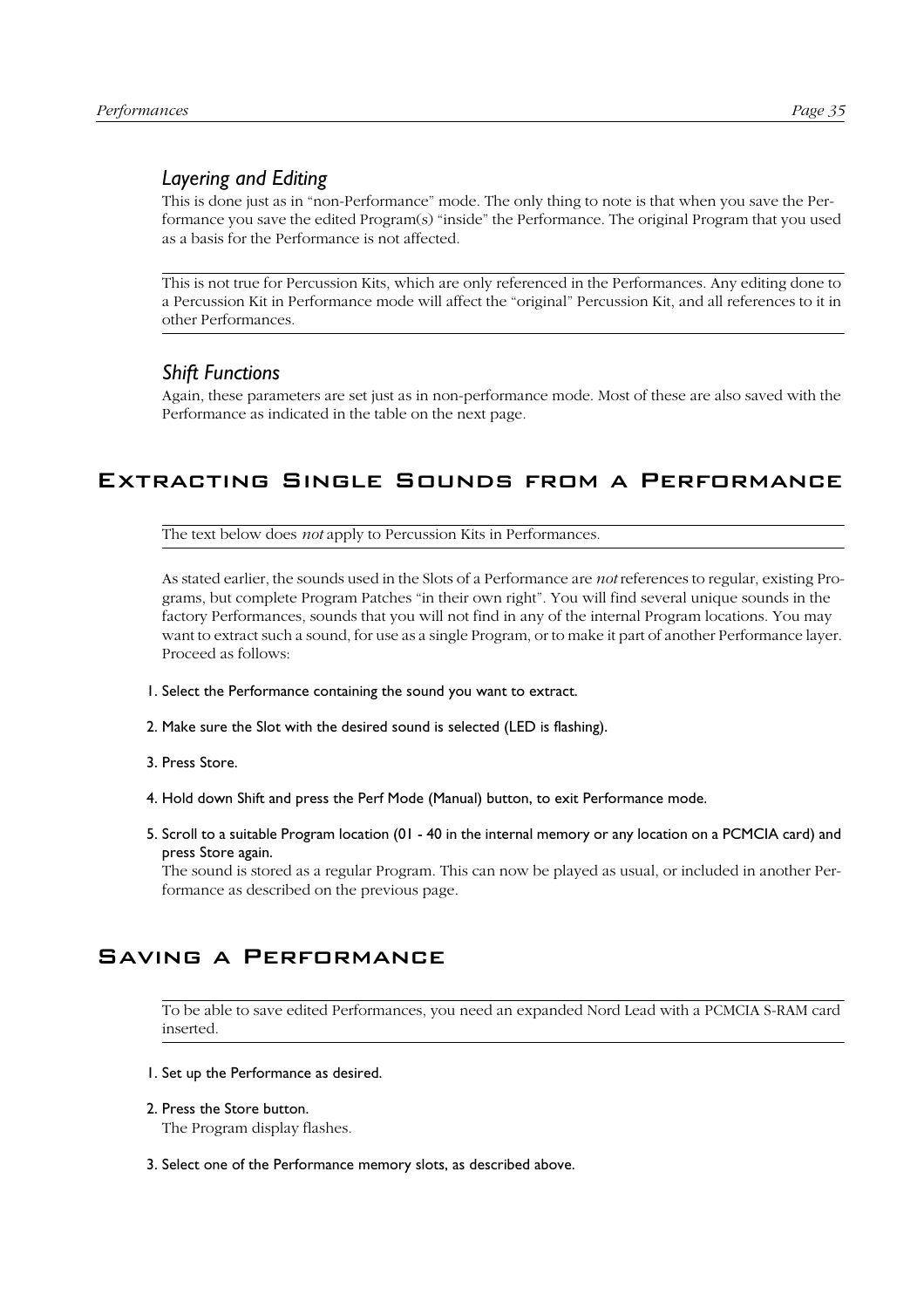#### 4. If you change your mind at this point, press any of the Program Slot buttons.

#### 5. If you decide to go ahead with overwriting the existing Performance, press Store again. The display stops flashing to indicate that the Performance has been saved.

Programs in Performance Slots are actually saved complete with all parameter settings when the Performance is saved. Percussion Kits, on the other hand, are only saved as references to existing Percussion Kits.

The above point means that there is no need to store the *Programs* separately. As soon as you save the Performance, all Programs that it uses are also saved, inside the Performance. This also means that if you later change any of your Programs, from Program mode, the Programs in the Performances are not affected in any way.

On the other hand, *Percussion Kits* need to be saved separately.

# Exiting Performance Mode

1. To exit Performance mode, hold down Shift and press Performance (Manual).

Now you return to the regular Program mode. You will note that the four slots now play the four Programs that were selected before you entered Performance mode. Likewise, Layering and Shift functions are restored to the way they were set before you entered Performance mode.

# WHAT A PERFORMANCE CONTAINS

The following is a list of what a Performance contains, that is, what you actually save and recall when you work with Performances:

#### *For Each Program Slot*

- ▼ The selected Program complete with parameter settings *or* a reference to a Percussion Kit.
- ▼ The MIDI Channel setting
- ▼ The Special settings
- ▼ Expression pedal assignment
- ▼ Aftertouch assignment

#### *For the Entire Instrument*

- ▼ The Layer configuration
- ▼ Which Program is active for editing
- ▼ The Pitch Bend Range setting
- ▼ The Out Mode setting
- ▼ The Unison Detune setting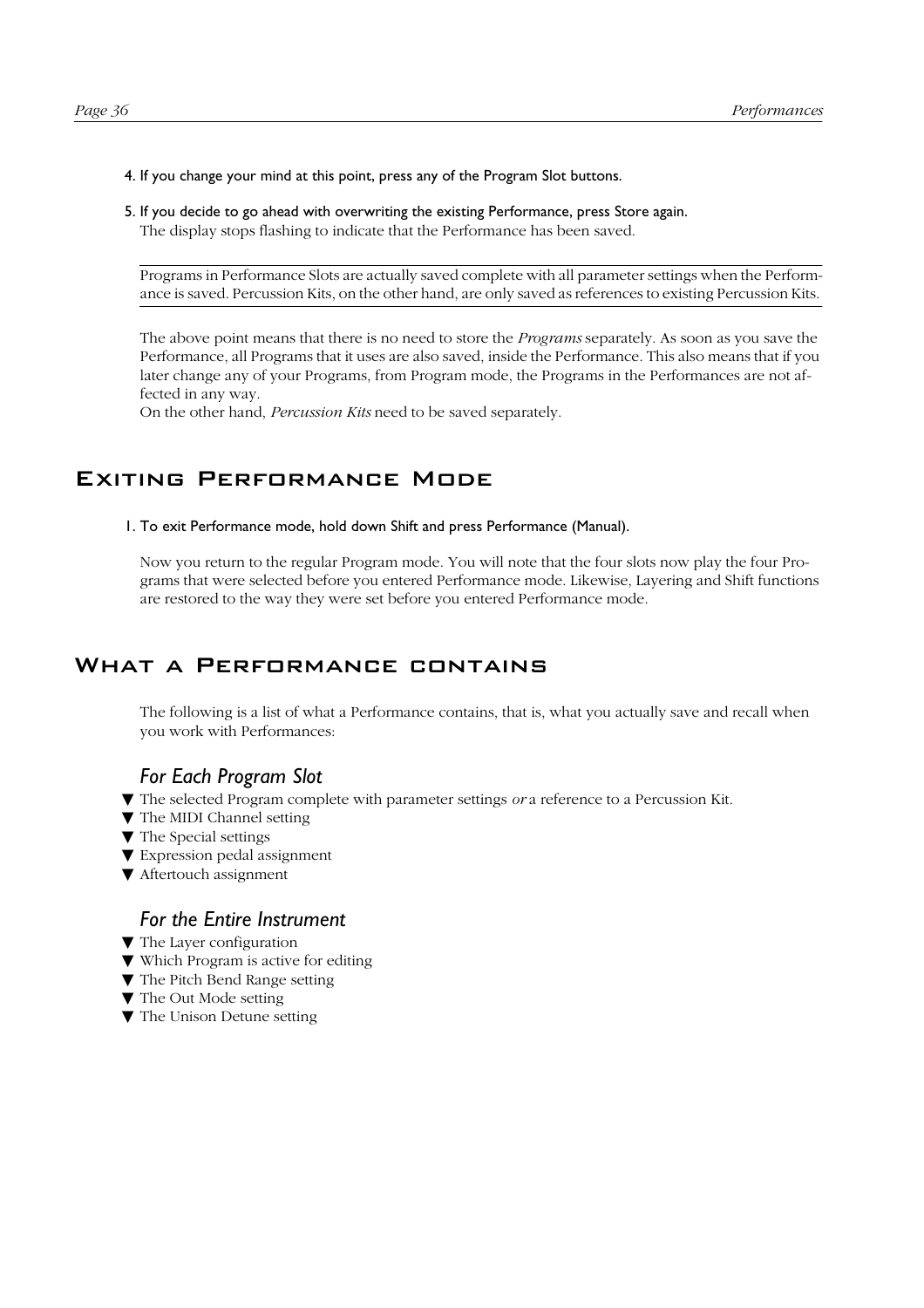# 8. Panel Reference

# Oscillator 1



#### *Waveform*

This switches between on of three waveforms for Oscillator 1:

*Triangle:* This is a waveform with only odd and not very strong harmonics. It is suitable for flute sounds and similar.

*Sawtooth:* This contains all harmonics and is the richest of the available waveforms. It is suitable for all sorts of sounds.

*Pulse:* This waveform is special in that its harmonic contents can be varied continuously, by adjusting the Pulse Width, see below. The pulse wave can also be modulated by LFO 1. This waveform is suitable for many type of sounds, but has a more "hollow" character than the Sawtooth wave.

For an introduction to waveforms, see [page 74](#page-75-0).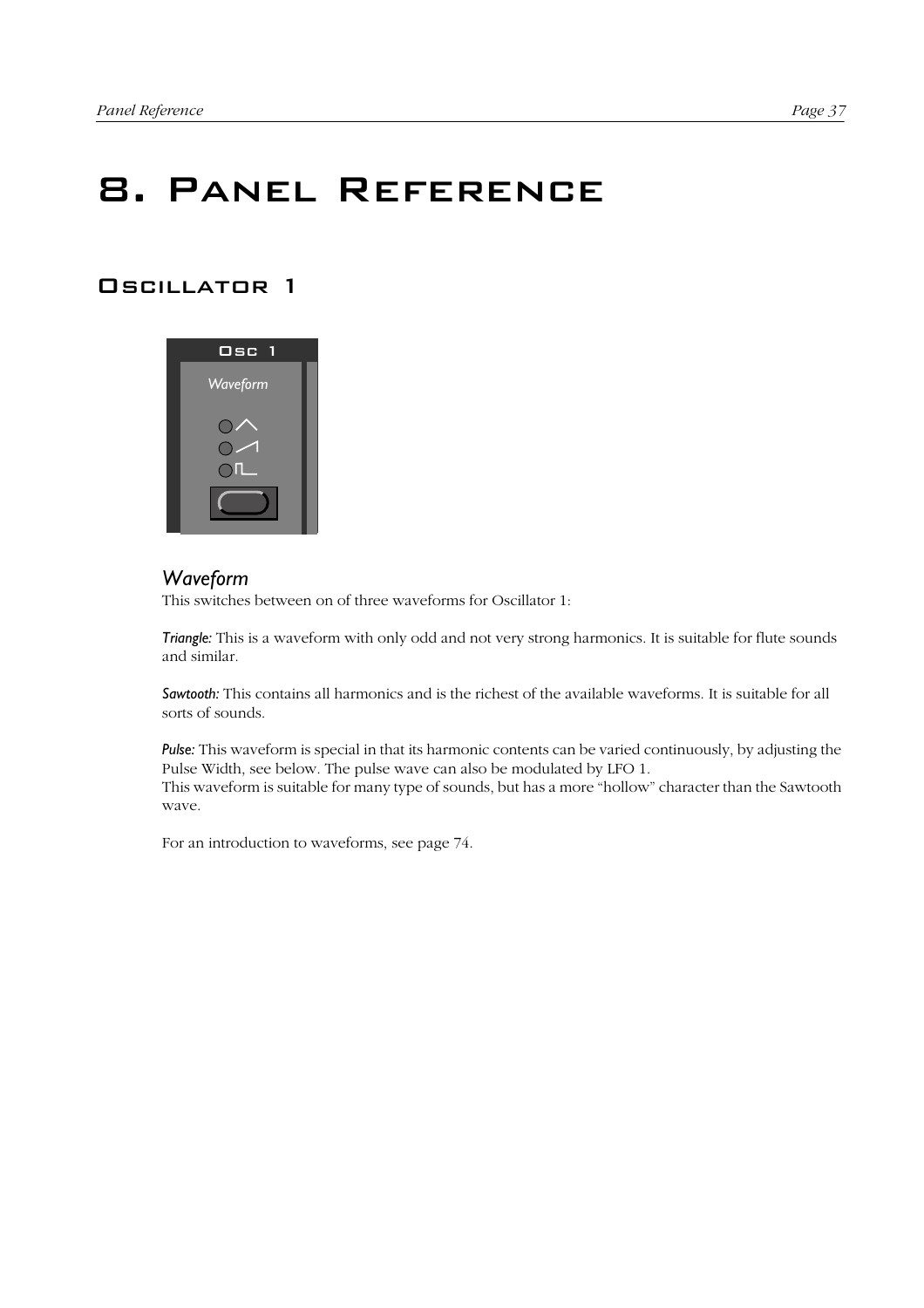# Oscillator 2



# *Waveform*

The first three waveform alternatives for Oscillator 2 are identical to those of Oscillator 1, see above. But Oscillator 2 has one more waveform alternative:

*Noise and Noise Color:* With Noise selected, Oscillator 2 produces noise rather than a pitched waveform. The exact color (frequency contents) of the noise can be adjusted with the Oscillator 2 Tune knob.

The further you turn the knob clockwise, the brighter the noise will be. All the way to the right, its frequency characteristics is very close to that of white noise (where all frequencies are represented with equal energy).

Please note that the sound of the noise is affected by the filter setting (as all other sound from the Nord Lead). If the filter frequency is turned down, adjusting Noise color might not have the expected effect.

#### *Semitones*

This setting is used to adjust the tuning of Oscillator 2, relative to Oscillator 1. The setting is in semitone steps. The range is from 5 octaves below Oscillator 1, to 5 octaves above Oscillator 1. However, the full range may not be available, depending on the Oct Shift setting (see [page 54](#page-55-0)).

To aid you in setting the value, the LED above the knob lights up when the tuning is in perfect octaves.

#### *Fine Tune*

This parameter is for tuning Oscillator 2, just as the Tune control is. The difference is that this parameter operates *within* one semitone.

If you set the two oscillators to equal volume (see Balance below), make sure Sync is turned off, set the two oscillators to the same Tune value, and raise or lower the Fine Tune Parameter slightly, the slight difference in Pitch will make the sound "richer".

▼ The LED above the Semitone knob will flash briefly when you set Fine Tune to 0.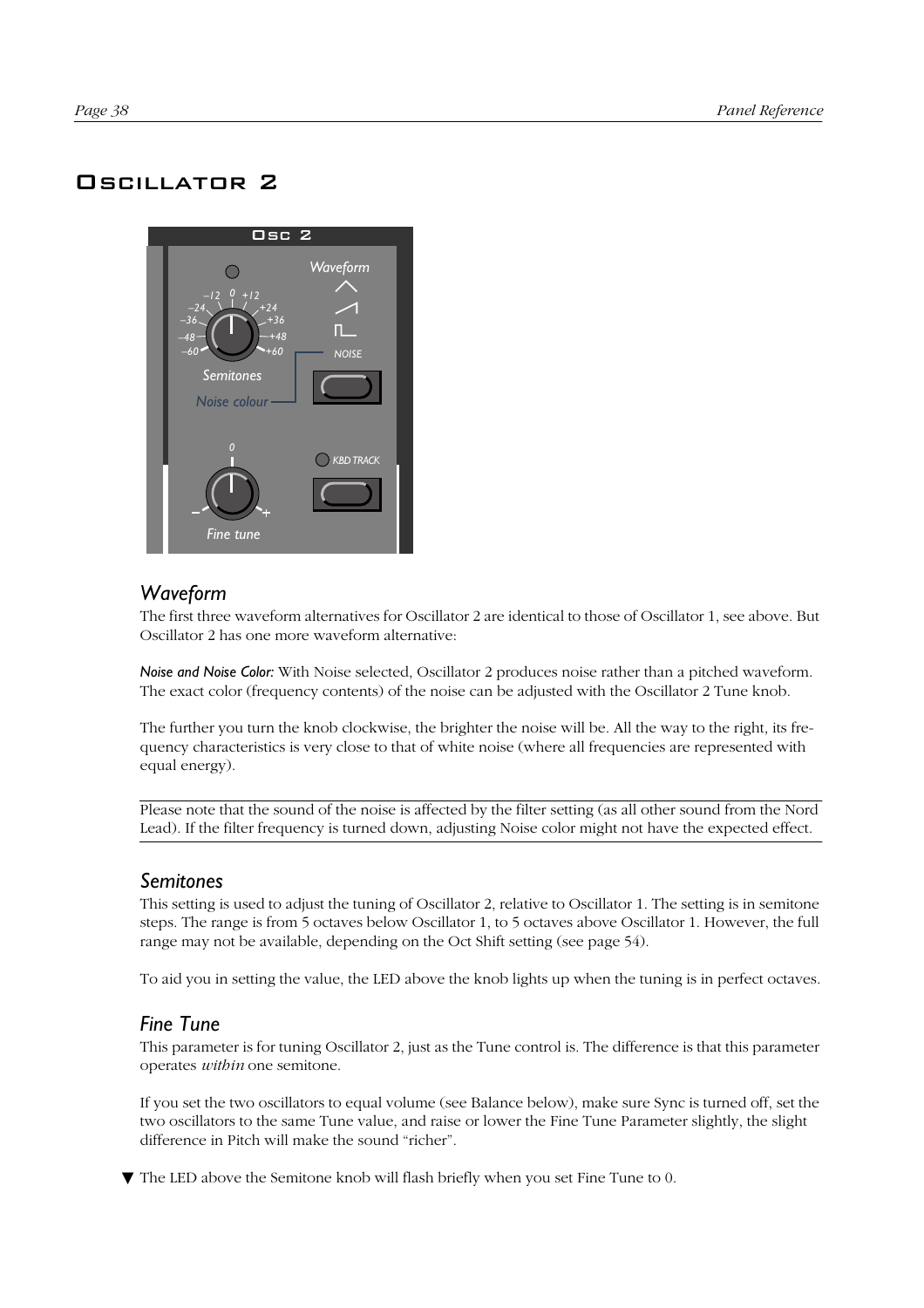# <span id="page-40-0"></span>*Keyboard Track*

When this parameter is *activated*, Oscillator 2 will have different pitches when you play different keys, just as Oscillator 1 always does.

When this parameters is turned *off*, Oscillator 2 will always play the same pitch. There are mainly three situations when this is useful:

- ▼ When Sync is activated (in this mode, the basic pitch of the sound is determined by Oscillator 1 anyway).
- ▼ When FM is used, to get inharmonic sounds with very varying timbre across the keyboard.
- ▼ For special effects and percussion sounds, which *are* supposed to sound the same all across the keyboard.

# Settings For Both Oscillators



# *FM Amount*

This is classic "deep linear FM" as used in pure FM-based synthesizers. The FM function is a bit of depart from the "analog" concept of the Nord Lead, but as you will find, it is a very useful addition.

In this FM implementation, OSC1 is being modulated by OSC 2. In FM speak, OSC 1 is the carrier and OSC 2 is the modulator. This, means that changing the pitch of OSC2 basically does not affect the pitch of the sound, but the timbre.

For classic FM sounds, use triangle wave on both oscillators.

*Modulation of FM Amount:* Please note that the amount of FM can be modulated from the Mod Env and also controlled manually from the Modulation wheel.

# *Sync*

When this switch is activated, Oscillator 2 is "synched" to Oscillator 1. This means that each time a period in Oscillator 1's waveform starts, Oscillator 2 is forced to start over with a new period, as well. See [page](#page-79-0)  [78](#page-79-0) for a more in-depth explanation.

The effect of this is that if Oscillator 2's pitch is higher than Oscillator 2, its resultant waveform will have a pitch determined by Oscillator 1, but a timbre depending on the pitch of Oscillator 2. See [page 78](#page-79-0) for a basic explanation.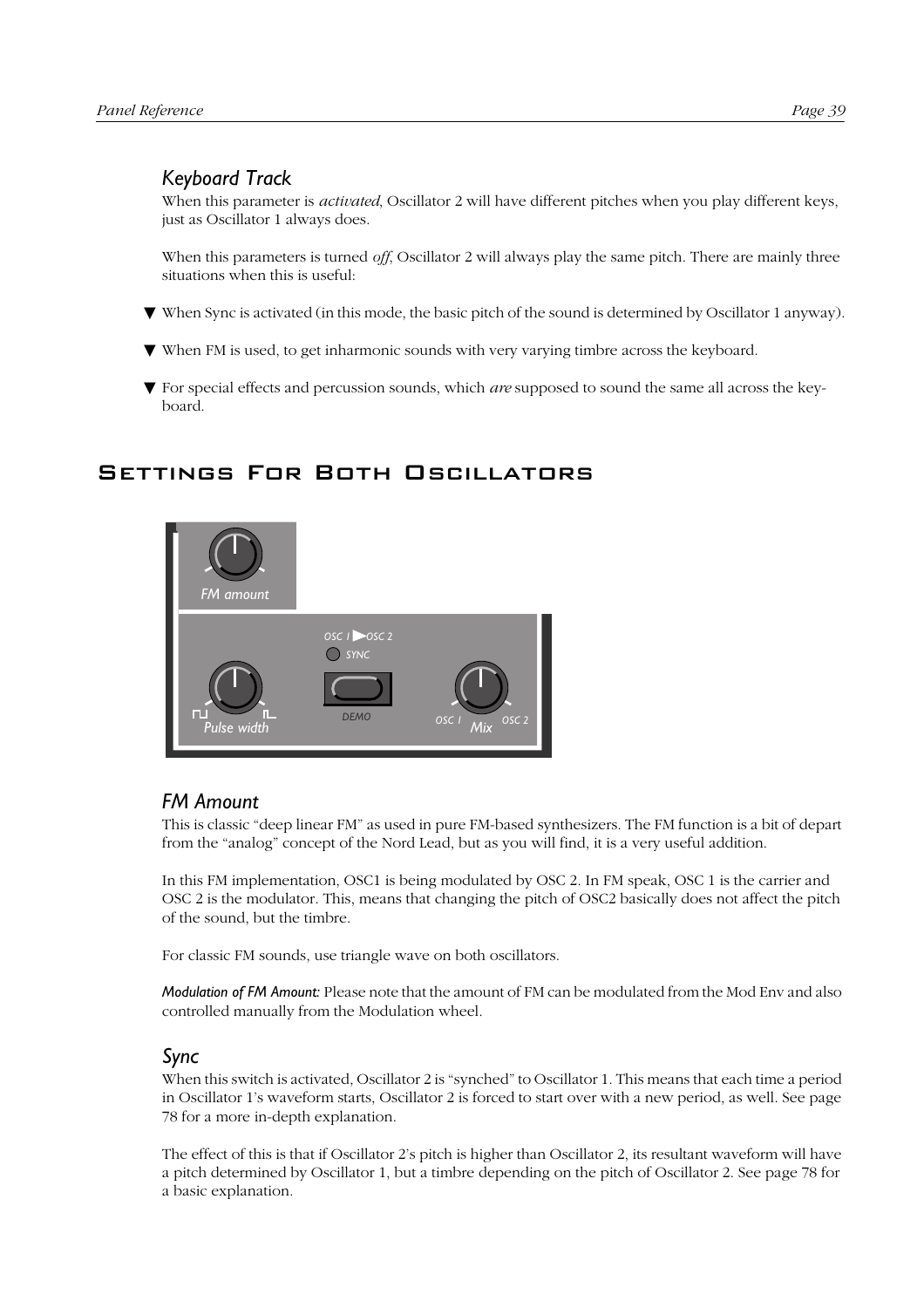<span id="page-41-0"></span>The easiest way to try this out is probably to activate Sync, and adjust the Tune setting for Oscillator 2 while holding down a note.

When trying out Sync, make sure you listen to Osc2, since it is this that is affected by the changes!

*Modulation of Oscillator 2 pitch:* Please note you can modulate the pitch of Oscillator 2 in various ways: from LFO 1, the Mod Env and from the Mod Wheel, for example. This can be used to create harmonically varying timbres with a very characteristic sound.

#### *Pulse Width*

This setting only has any effect if Pulse wave is selected for either oscillator or both. It adjusts the pulse width of the Pulse waves.

There's only one Pulse Width setting, and it is common for both oscillators.

- ▼ When you turn the knob all the way to the left you get a perfect square wave which has a characteristic "hollow" quality.
- ▼ When you turn the knob clockwise, the sounds gets progressively thinner. See [page 77](#page-78-0) for a general introduction to pulse waves and pulse widths.

*Pulse Width Modulation:* Please note that the Pulse Width can be modulated by LFO 1. This creates a sweeping "chorus-like" effect suitable for pads and string sounds.

# **AMPLIFIER**



The Amplifier section is used to adjust the volume of the sound.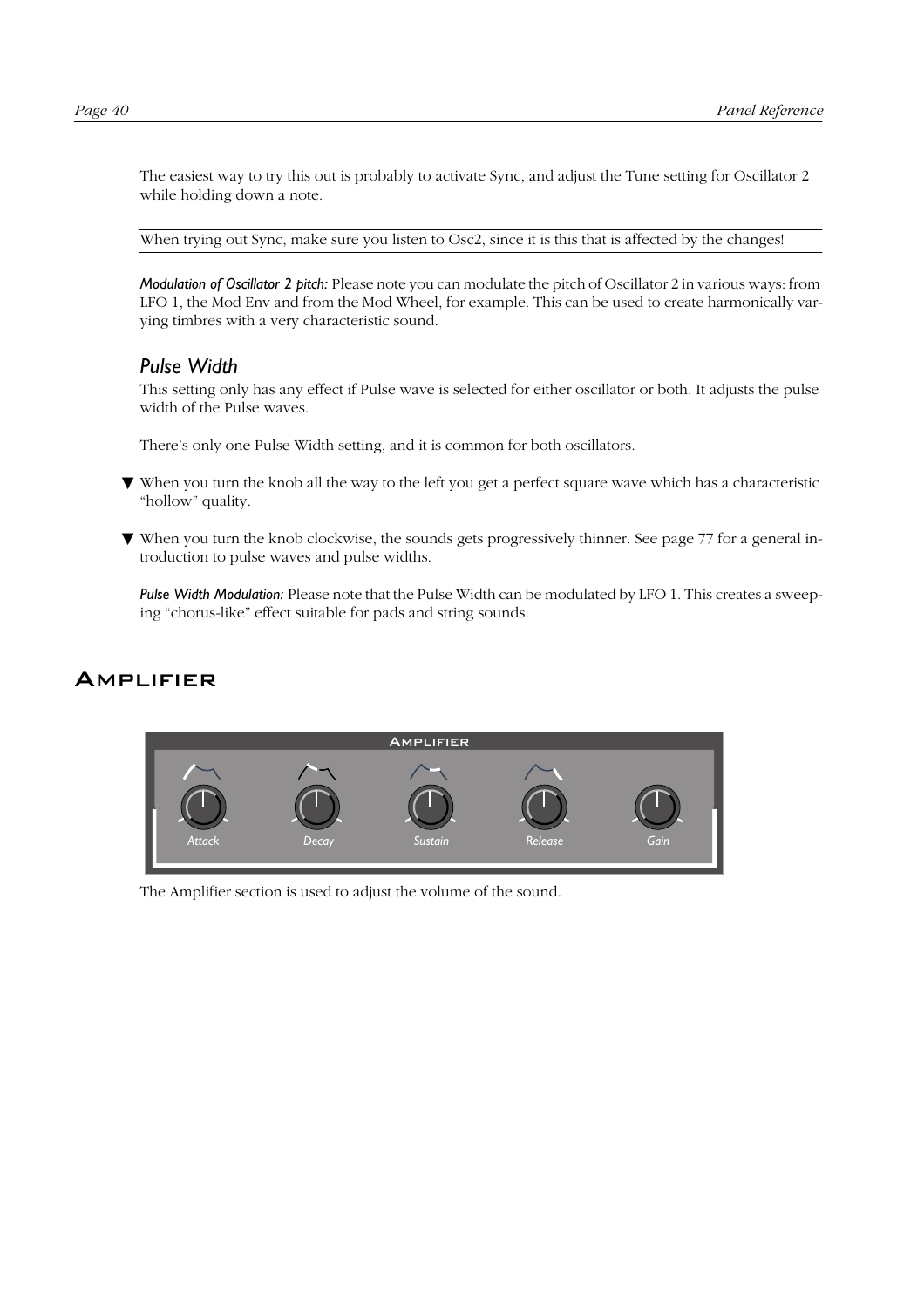The Amplifier Envelope consists of the Attack Decay, Sustain and Release parameters. The Amplitude Envelope is used to give the sound it's basic shape (soft, slow, short, long etc.) for an introduction to envelopes, see [page 84.](#page-85-0)



#### *Attack*

This control is used to adjust how long it takes for the sound to reach full volume after a key has been pressed. If the knob is turned fully counter-clockwise, the Attack is instantaneous. If the knob is turned all the way to the right, it lasts many seconds.

# *Decay*

After the attack phase is finished (and you haven't released the key), the Decay begins. During the Decay phase, the sound decreases in level, and continues to do so until it reaches the Sustain level (see below). The Decay knob is used to adjust how long this should take.

#### *Sustain*

This is the level the sound will reach after the Decay phase. Once this has happened, the sound will stay steady at this volume until the key is released.

Please note that the Sustain parameter is used to set a *level,* while Attack, Decay and Release all are used to set *times*.

# *Release*

This knob is used to adjust how long time it will take for the sound to decay to silence *after* you have released the key.

#### *Gain*

This is used to adjust the overall Level of the Sound. This parameter is mainly used to balance one Program against another.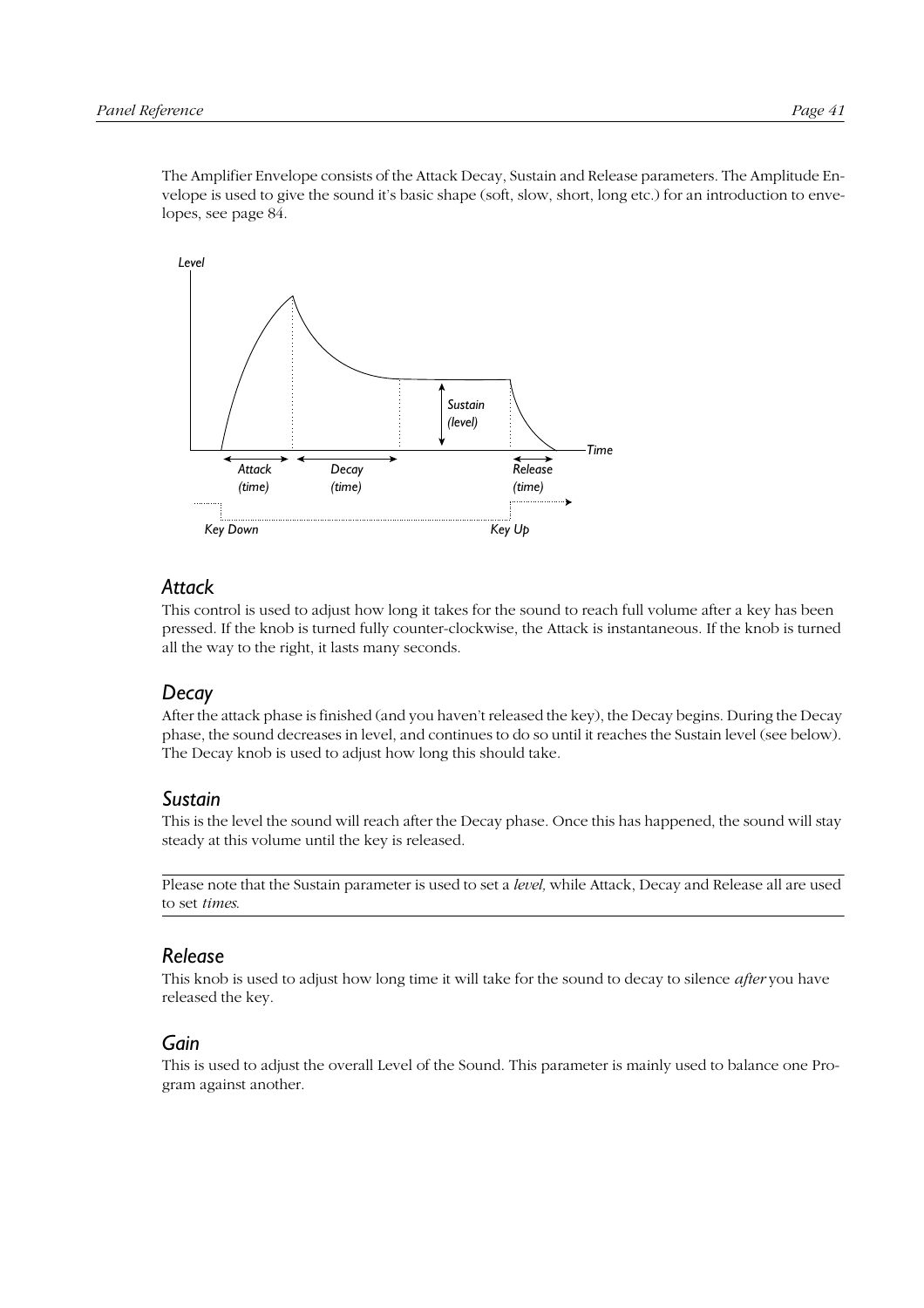# FILTER



The Filter is the most important section for shaping the overall timbre of the sound. Nord Lead's filter can be switched between various *types*. It has the standard main Frequency and Resonance control. The Attack, Decay, Sustain and Release parameters make up the Filter Envelope. These, together with the Envelope Amount knob, can be used to make the Filter frequency vary as the sound progresses, when you press and hold a key.

For an introduction to filters, see [page 79.](#page-80-0)

# *Filter Type*

*LP 12dB:* LP stands for low-pass. A low-pass filter lets low frequencies pass and cuts out higher frequencies. Exactly which frequencies get cut out is determined by the Filter Frequency setting (and various other controls, as described below).

In the 12dB low-pass mode, the filter has a gentle roll-off curve (12dB=2poles). This mode leaves more harmonics than the 24dB variation discussed below. This type of filter has been used in various Oberheim synthesizers and others.

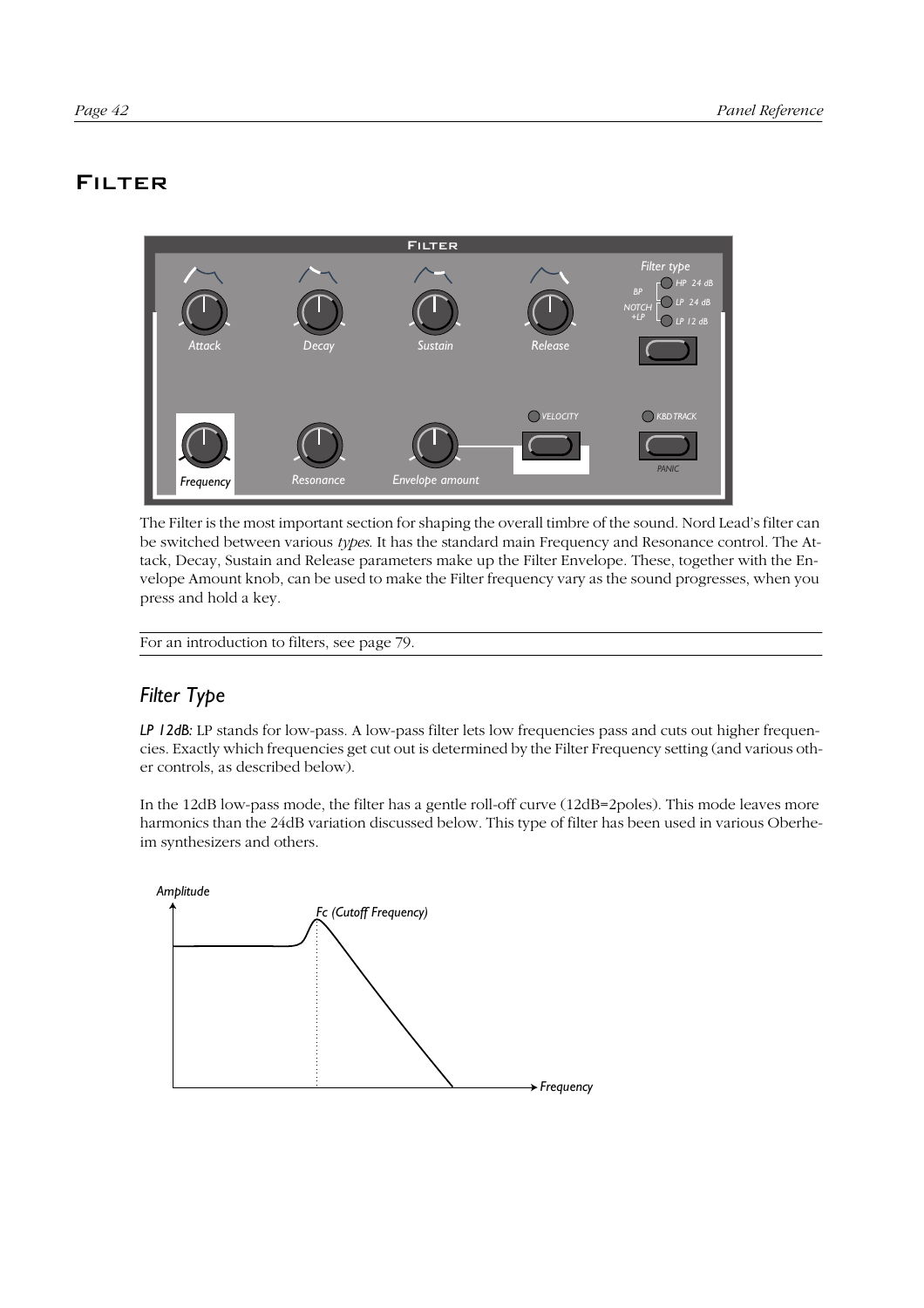*LP 24 dB:* This is the classic synth filter used in the Minimoog and Prophet-5, among others. It cuts out high frequencies rather drastically (24db=4 poles).



*HP 24dB:* HP stands for high-pass. This filter is the opposite of the lowpass filter, that is it lets the high frequencies pass and cuts out low frequencies. The filter has a rather steep curve.



*BP:* To select this type of filter, press the Filter Type button until both the HP and LP 24 buttons light up.

BP stands for band pass. In this mode the filter let's frequencies in the "mid-range" band pass through, while lower and higher frequencies are cut out. Each "slope" in this filter has a 12dB (2-pole) roll-off.

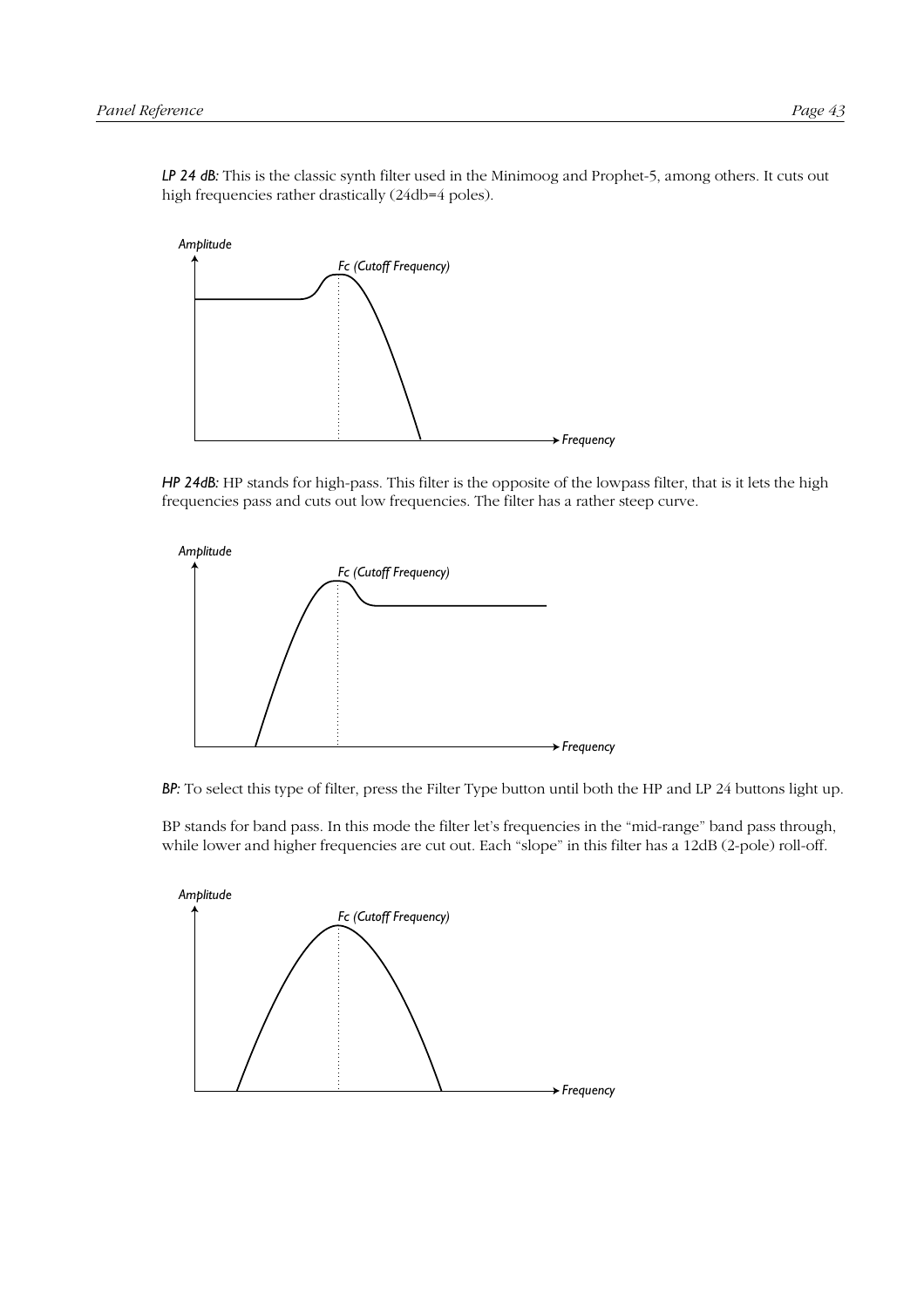*Notch+LP:* To select this type of filter, press the Filter Type button until both the LP 12 and LP 24 buttons light up.

A notch (or band reject) filter can be seen as the opposite of a band pass filter. It cuts off frequencies in a "mid-range" band, letting the frequencies below and above through. However, a plain notch filter is not very musically useful, since it often lets too many frequencies through, resulting in a very sharp, harsh sound. Therefore, the notch filter in Nord Lead is combined with a 12dB Lowpass filter, resulting in a filter curve that looks like this:



The audible result of this filter combination is a sound with plenty of body, some of the upper mid-range "bite" removed but a certain amount of high frequencies still present. This type of sound could be very useful for soft, yet clear pads, etc.

The special characteristics of the Notch+LP filter will be most obvious with low Resonance settings.

#### *Frequency*

This is the overall control for which part of the frequency spectrum the filter should operate.

▼ If you for example select the 24dB filter and turn the Frequency knob clock-wise, more and more highfrequency material will be allowed to pass through the filter.



Please note that if the Envelope Amount setting is raised from its full left position, turning the Frequency knob might not change the sound as expected. For more information, see below.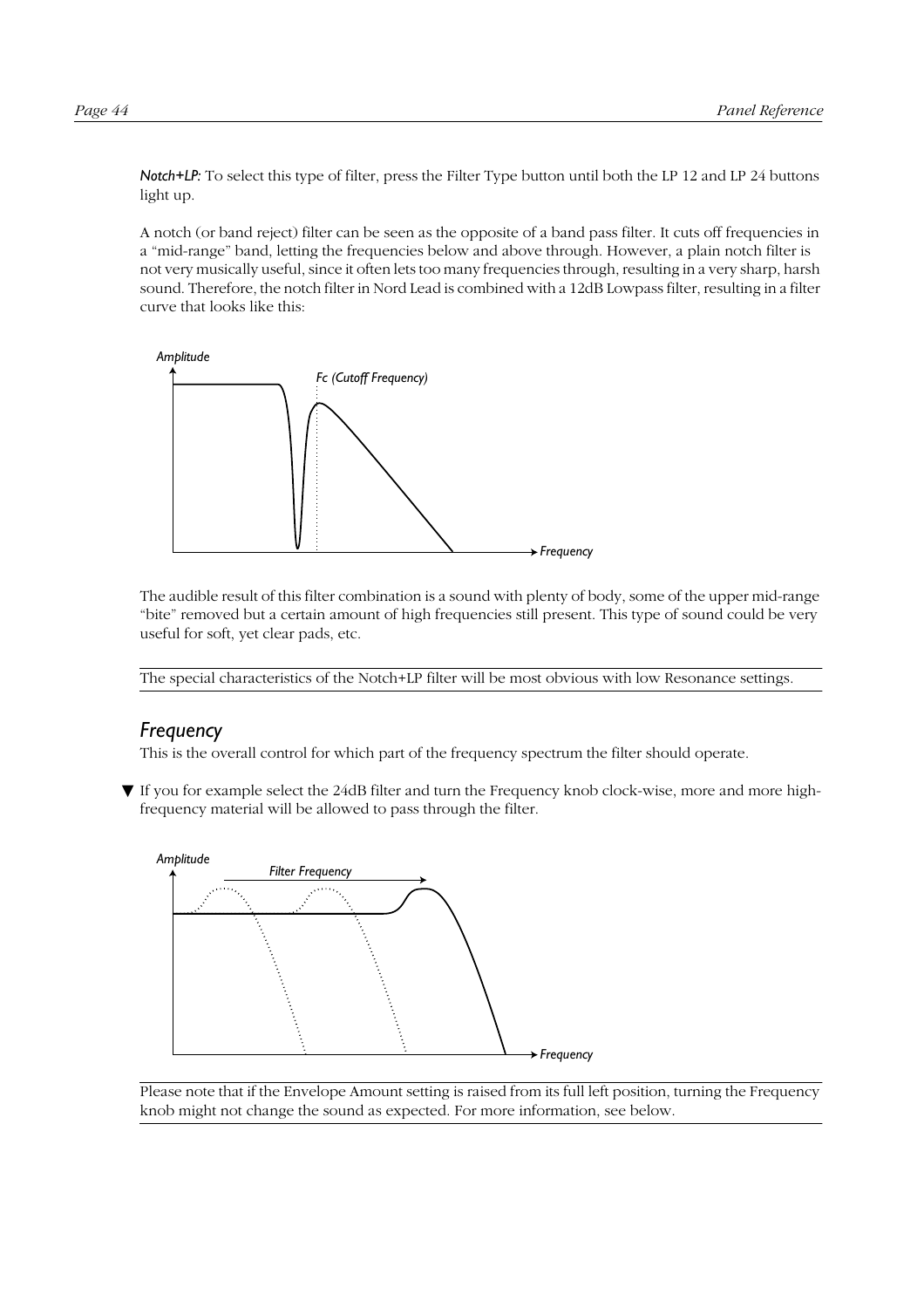#### *Resonance*

This control is used to further adjust the characteristics of the Filter.

▼ If you are using the 12 or 24dB low pass filter, increasing resonance will emphasize frequencies around the set Filter Frequency, making the sound thinner. Further raising the knob will make the sound resonant to a point where the filter adds a ringing quality to the sound. Exactly where in the frequency spectrum this "ringing" appears, depends on the Filter Frequency setting.



- ▼ If you have the high-pass or LP+Notch filter selected, increasing Resonance will work pretty much as with the LP filter.
- ▼ When you use the band-pass filter, adjusting the Resonance adjusts the width of the pass-band. When you raise the Resonance, the band where frequencies are let through, will become narrower.

# *Envelope Amount*

This is used to set to what degree the Envelope (see below) should affect the filter. The more you raise this knob, the more drastic the effect will be.

This knob operates in addition to the Filter Frequency setting. This means that if you for example set the Frequency knob half-ways, the filter will be already half-ways open the moment you press a key. The envelope will then be used to open the filter *further*. Exactly *how much* further is determined by the Envelope Amount setting.

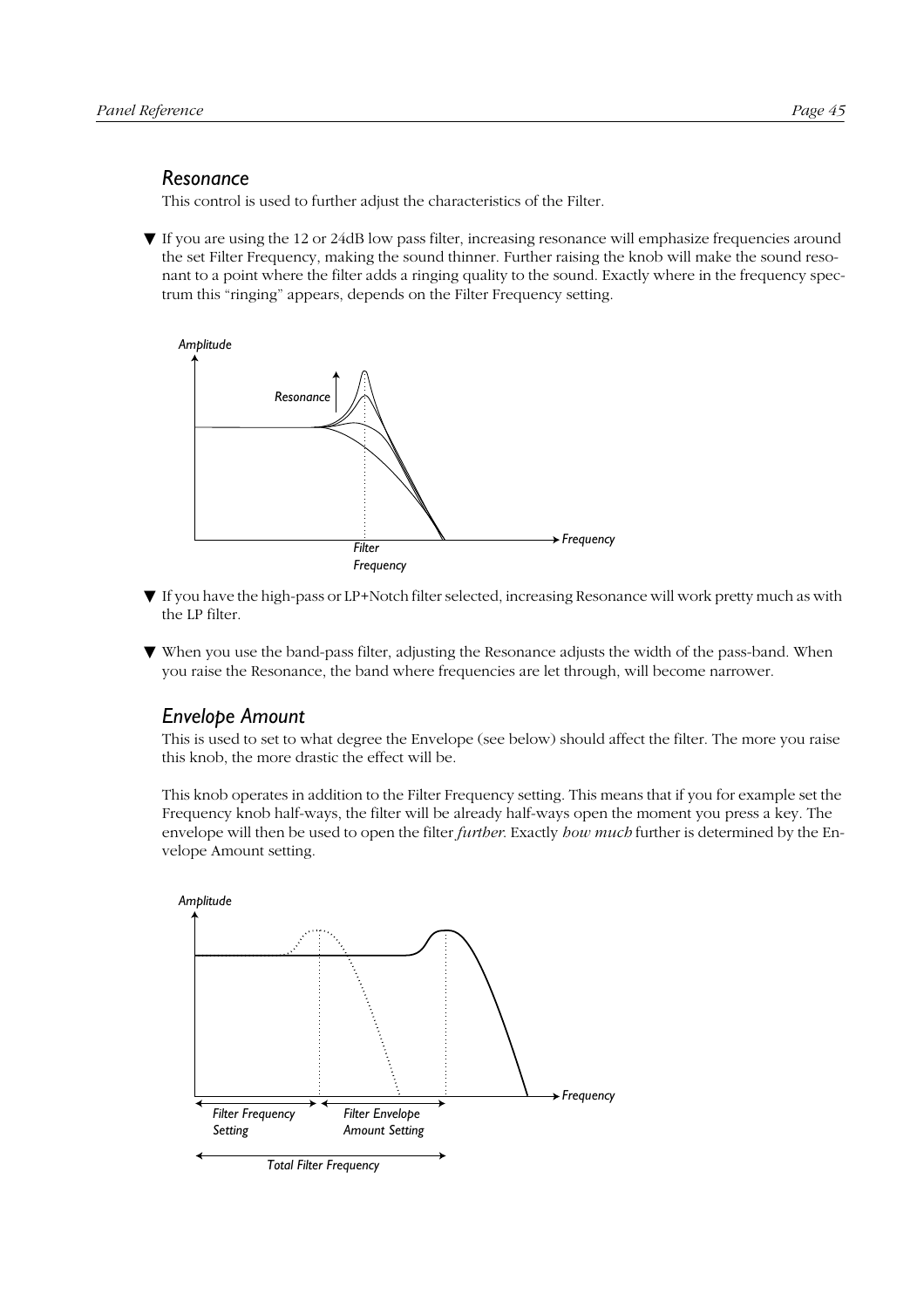Let's take another example of the relation between Frequency and Envelope Amount: If the Filter Frequency knob is already turned fully right, the Envelope Amount setting has no effect at all, since the filter is already fully open the moment you press the key.

# *Attack, Decay, Sustain and Release*

These are the parameters for the Filter Envelope. They are identical in functionality to the settings in the Amplifier Envelope, described on [page 40](#page-41-0).

#### *Velocity*

When this switch is activated, the Envelope Amount varies with Velocity (how hard you play the keyboard). For this switch to have any effect, the Envelope Amount setting can't be set to zero (full left).

Please note that more detailed velocity control can be achieved with the velocity programming function.

# *Kbd Track*

- ▼ With this switch turned off, the Filter Frequency setting is constant regardless of where on the keyboard you play.
- ▼ When this switch is activated, the filter frequency setting will be higher for higher notes as indicated in the illustration below.

*Amplitude*



The reason for using this switch is related to basic acoustics. If you raise the pitch of a waveform, the harmonics naturally raise in frequency. If the filter frequency is then constant, the sound will be perceived as getting muddier the higher up the keyboard you play. To avoid this effect, use KBD Track.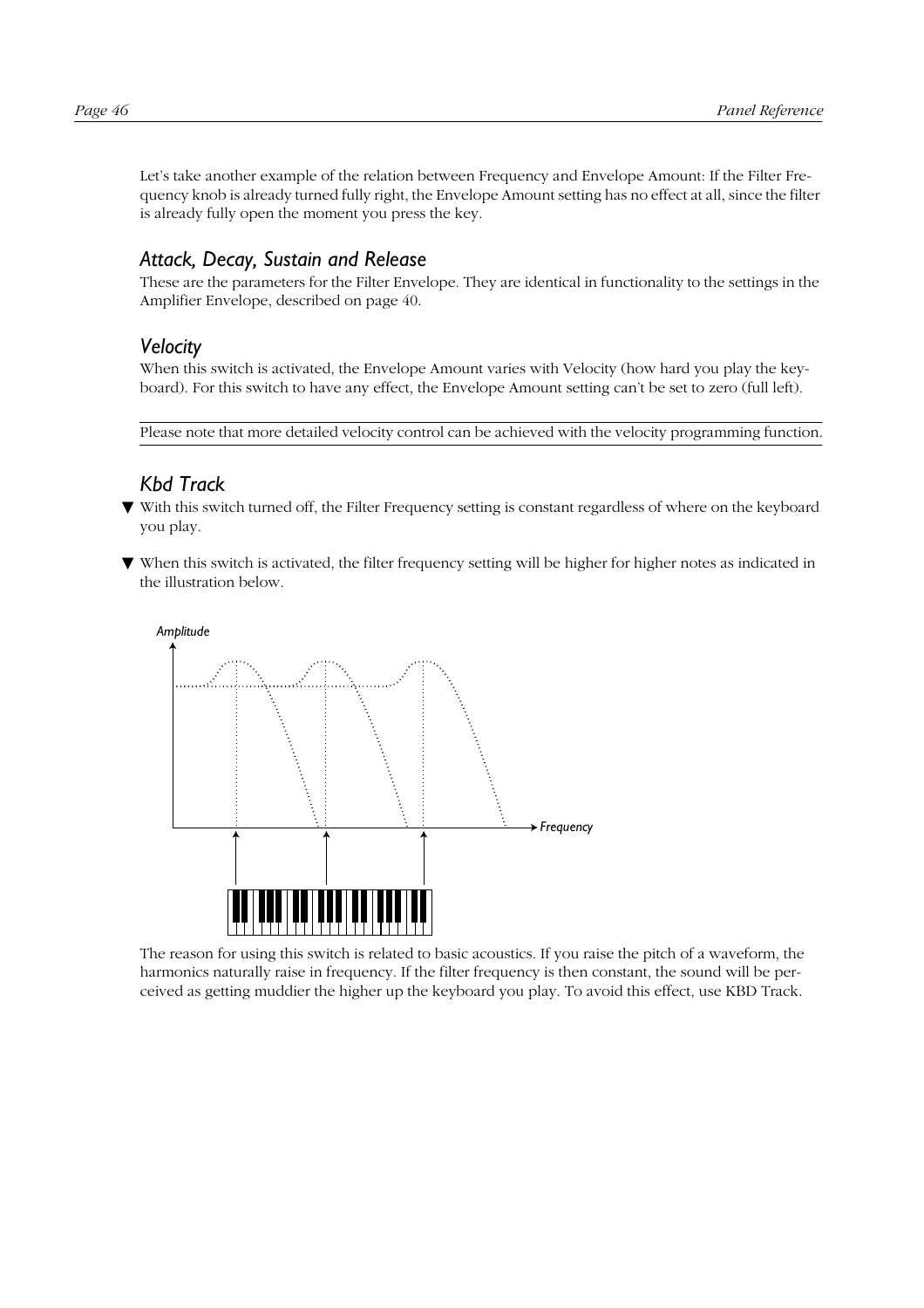# LFO 1



LFO stands for Low Frequency Oscillator. An LFO is an oscillator producing waveforms with a certain pitch, just like Oscillator 1 and 2. The differences are two:

- ▼ The LFOs produce waveforms with very low frequencies.
- ▼ You never hear the actual output of the LFO. Instead the output from the LFO is used for modulating, that is controlling other functions, like for example the main oscillator frequency (vibrato) or the filter frequency (wah-wah).

# *Waveform*

This is used to set the shape of the output from the LFO:

*Triangle:* This is suitable for "normal vibrato" effects and for classic pulse width modulation.

*Sawtooth:* This creates a ramp which can be used for example for auto-repeats when applied to the filter.

*Random:* This adds random modulation to the destination. This is mainly useful for effect sounds.

#### *Rate*

This is used to set the frequency of the LFO, in other words "the speed of the vibrato".

The rate can be controlled externally, via MIDI, see [page 61.](#page-62-0)

#### *Destination*

This used to set which parameter the LFO should affect:

*Osc 1+2:* This routes the LFO to the frequency of both oscillators, in equal amounts. Together with the triangle waveform this creates traditional vibrato.

*Osc 2:* This routes the LFO to the pitch of oscillator 2 only. This can for example be used together with Sync (see [page 39\)](#page-40-0) to create a "pulsating" change in timbre.

*Filter:* This routes the LFO to the Filter Frequency. This can for example be used for wah-wah effects (triangle wave) and for auto repeating sounds (sawtooth wave).

*P Width:* This routes the output of the LFO to the Pulse Width of both oscillators. For this to have any effect, pulse wave must of course be selected for at least one of the oscillators. This destination can be used with an LFO triangle waveform to create a "chorus-like" sound, suitable for strings and pads.

Please note that this function operates relative to the Pulse Width setting. For optimal results, please match the Pulse Width and LFO Amount settings (see below).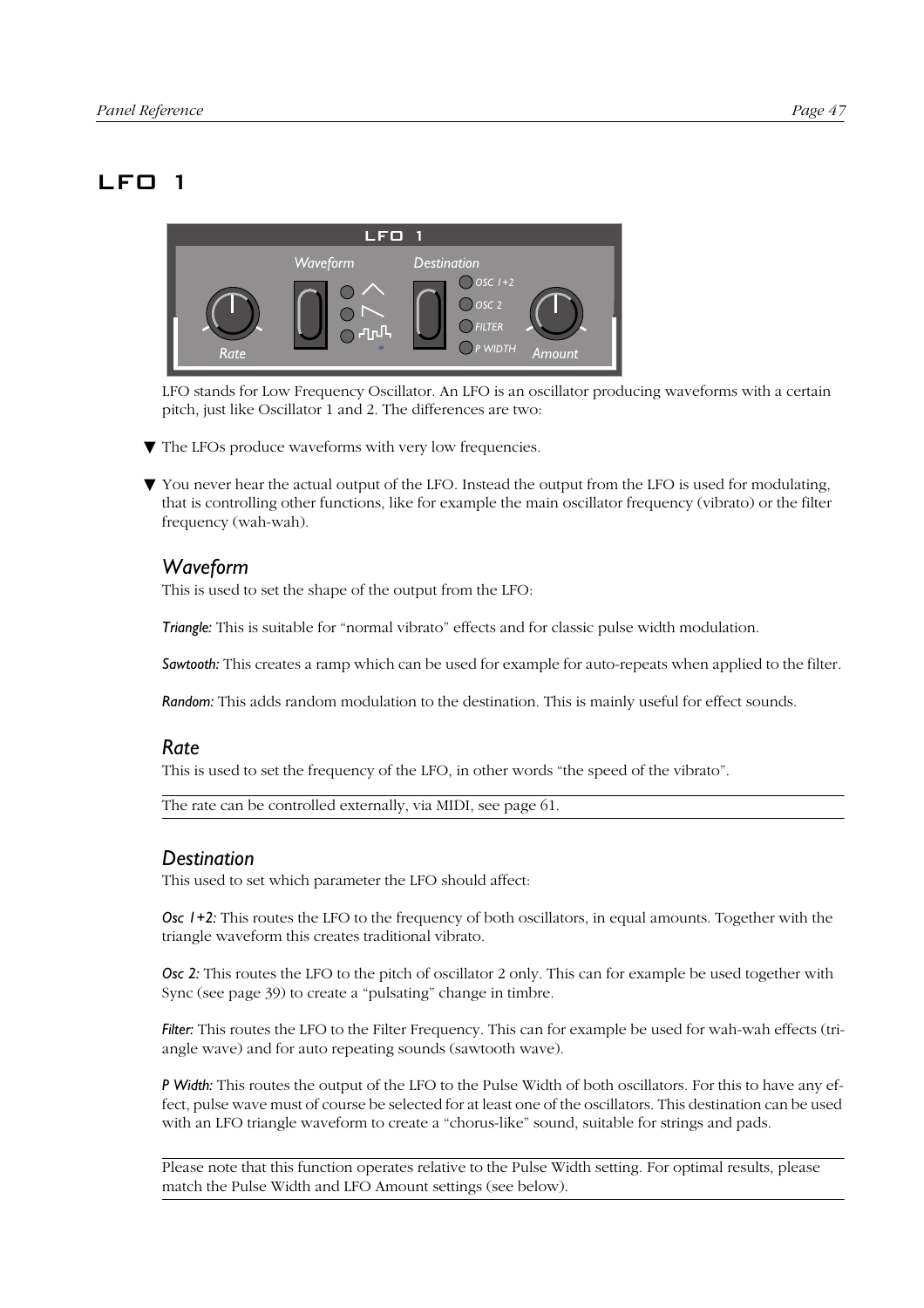#### *Amount*

This is used to set to what extent the signal from the LFO should be routed to the destination.

Please note that the Amount can also be controlled from the Modulation wheel, see [page 52](#page-53-0).

# LFO 2/Arpeggiator



#### *Rate*

- ▼ For conventional LFO effects (vibrato and tremolo), this is used to set how fast the LFO should run.
- ▼ When "Echo" is selected (see below), the Rate setting determines the "speed", i.e. the delay-time between each echo. A higher Rate setting gives a faster echo (shorter delay-time).
- ▼ When arpeggio is selected (see below) this adjusts the speed of the arpeggio.

The LFO rate/arpeggio speed can also be controlled externally, via MIDI, see [page 61](#page-62-0).

#### *Destination*

*OSC 1+2:* When this is selected, LFO 2 produces a triangle wave routed to the pitch of Oscillator 1 and 2 in equal amounts – in other words, a regular vibrato.

*Amp:* When this is selected, LFO2 produces a triangle wave routed to the volume, for tremolo effects.

*Echo:* In this mode ("OSC1+2" and "Amplifier" LEDs lit), LFO2 creates an echo-effect by using repeated triggering with decreasing velocity (see explanation on the next page).

*Arp Up:* In this mode, LFO 2 works as an arpeggiator. The keys pressed on the keyboard will be played one after the other, from top to bottom, at a speed set with the Rate button. For more details, see Arp Range below.

*Arp Down:* As Arp Up but downwards.

*Arp Up/Down:* To get an up/down arpeggio, press the Destination button until both Arp Up and Arp Down are lit.

*Rnd Arp:* In this mode ("ARP Up" and "Amp" LEDs lit), Nord Lead will create random arpeggios from the chords you play on the keyboard. This means that the notes in the chord are played back one at a time, but in random order and in random octaves.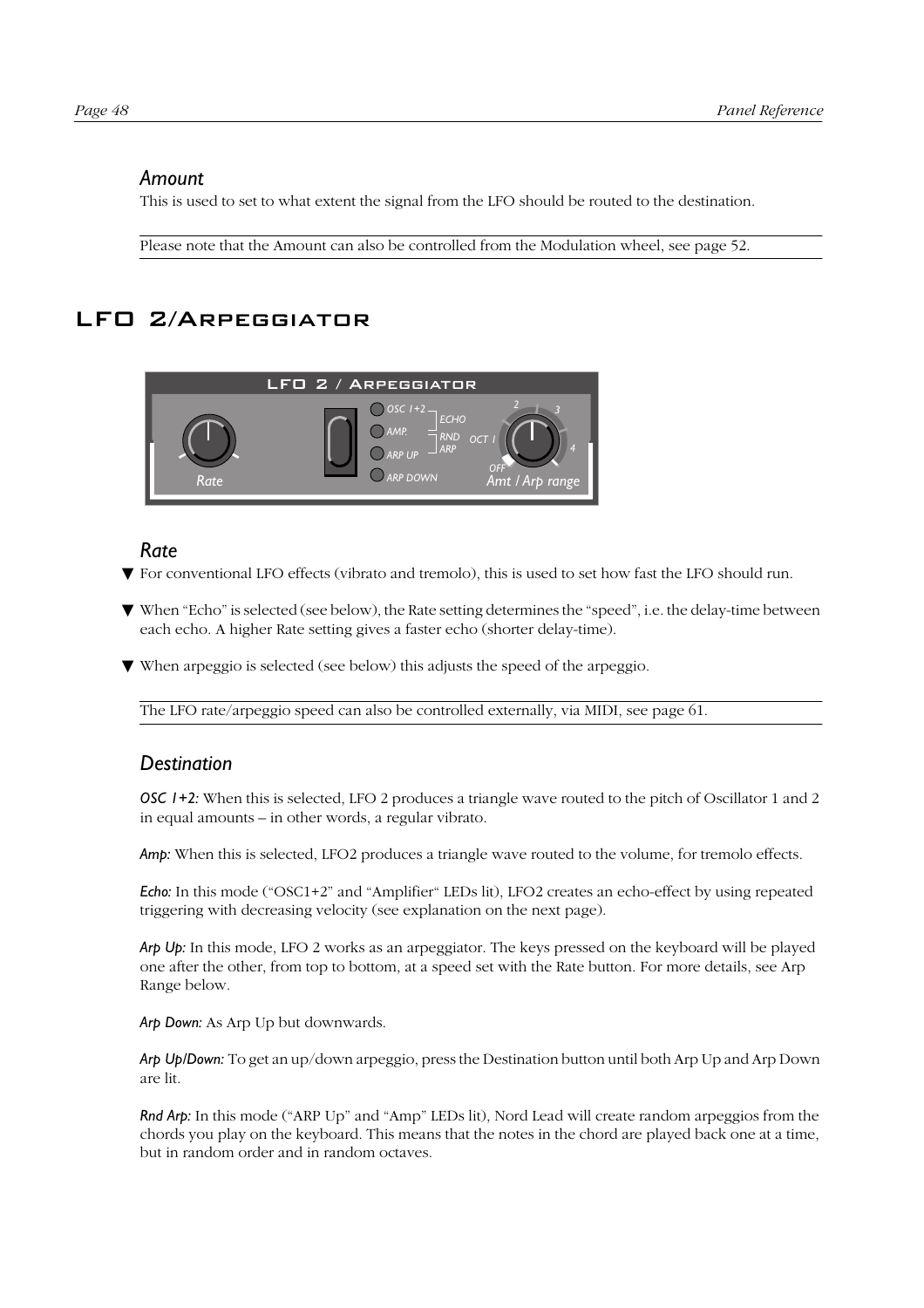# *Amt/Arp range*

- ▼ When Osc 1+2 or Filter is selected for destination, this knob is used to control the amount of vibrato.
- $\nabla$  When Echo is selected, this knob determines the number of echo repeats  $(0 8)$ .
- ▼ When any type of arpeggio is selected, this knob is used to set the octave range of the arpeggio, as the panel indicates. The Off position turns off the arpeggio completely.

You can select if you want the generated arpeggio notes to also be sent to MIDI Out. See [page 59.](#page-60-0)

# *About the Echo function*

It is important to understand that the Echo function is not the same as a regular audio delay! What happens when you play a note with Echo activated, is that the same note is triggered (played) again the set number of times, with gradually decreasing velocity. This has the following consequences:

- ▼ If the sound you are playing is not sensitive to velocity (Filter Envelope Amount Velocity and Velocity/ Morph are both turned off) there will be no difference whatsoever between the echo repeats.
- ▼ On the other hand, it is fully possible to use the Velocity/Morph function to make the sound change completely with the echo repeats, making the function ideal for special effects.
- ▼ The echo consumes polyphony, i.e. each echo repeat "steals" one voice, just as if you had played the repeats from the keyboard yourself.

This should not be a problem when using the echo effect with short sounds, but if you play long, sustained notes with echo, you could experience notes being cut off by the echo repeats. The solution is to lower the Amt setting (decrease the number of repeats) and possibly play shorter notes.

▼ The echo function may give unexpected results if you use another Play mode than Poly. For example, in Mono mode, each sustaining note will be cut off by the next echo repeat and in Legato mode, you may end up with no sound at all, since new notes will not re-trigger!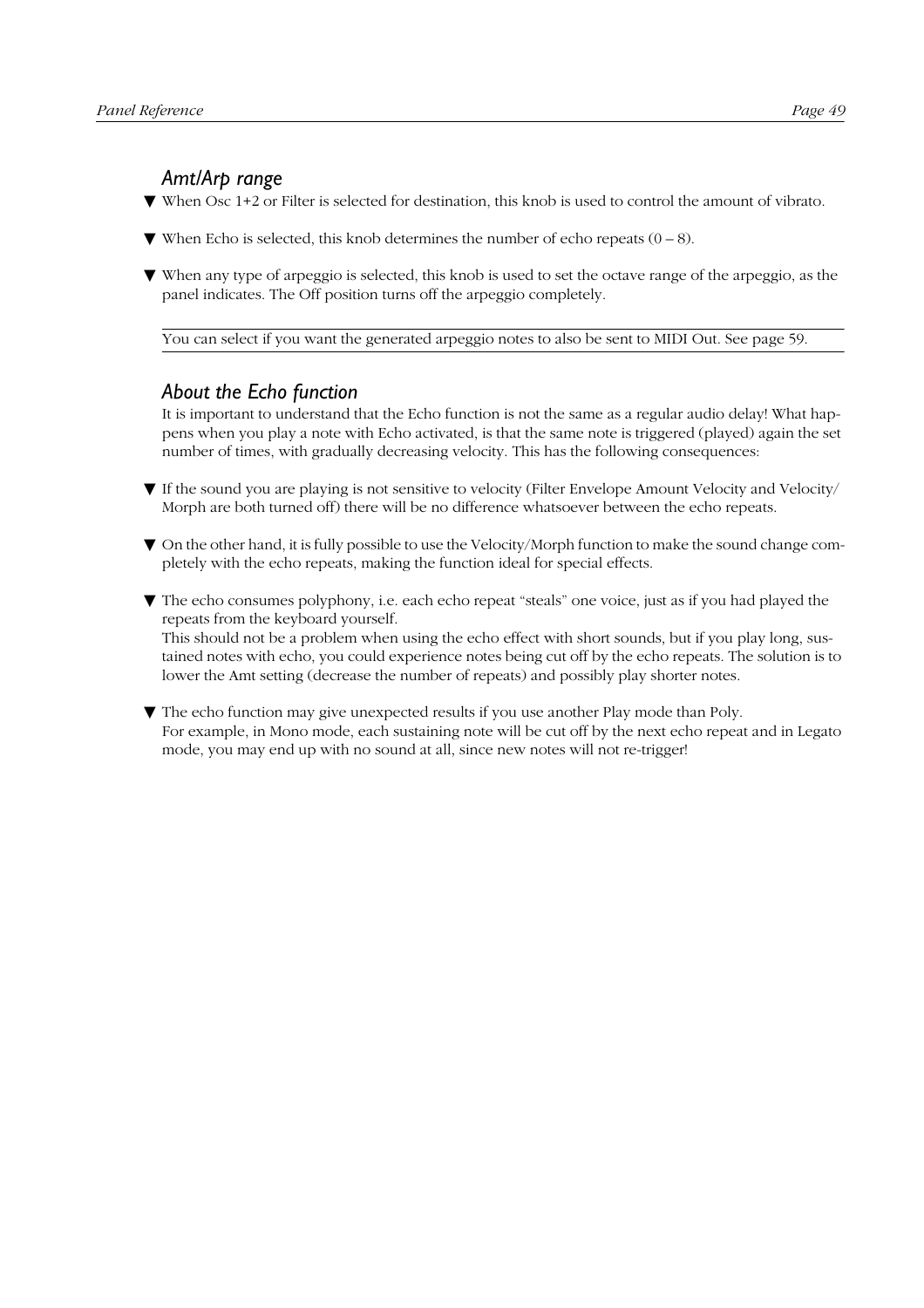# Modulation Envelope



This is a simple type of envelope only comprising Attack, Decay and Amount controls.



#### *Attack*

This is used to set the time it takes for the envelope to reach "full level" after you have pressed a key.

#### *Decay*

When the attack phase is over, the envelope drops back to zero level. The Decay knob is used to set how long this should take.

There's another difference between the way this envelope works compared to the other: It will start over from "zero" each time you press a new key, regardless of which value it had when you released the key.

#### *Amount*

This is used to set to what degree the envelope should affect the destination. This knob is bi-polar, that is, zero amount is in the middle (twelve o'clock). Turning it left introduces a negative envelope and turning it right gives you a positive envelope.

#### *Destination*

**None:** You can turn off both LEDs, to completely turn off the effect of the Modulation envelope. While this is the same is setting Amount to its centre position, this method is simply quicker.

*FM Amt:* When this is selected the envelope is routed to the amount of FM modulation. Varying the amount of FM changes the harmonic contents of the sound, so this can be used to have the timbre change pretty much like when the Filter envelope is used to change the Filter Frequency.

Please note that this parameter operates in addition to the FM amount setting in the Oscillator section.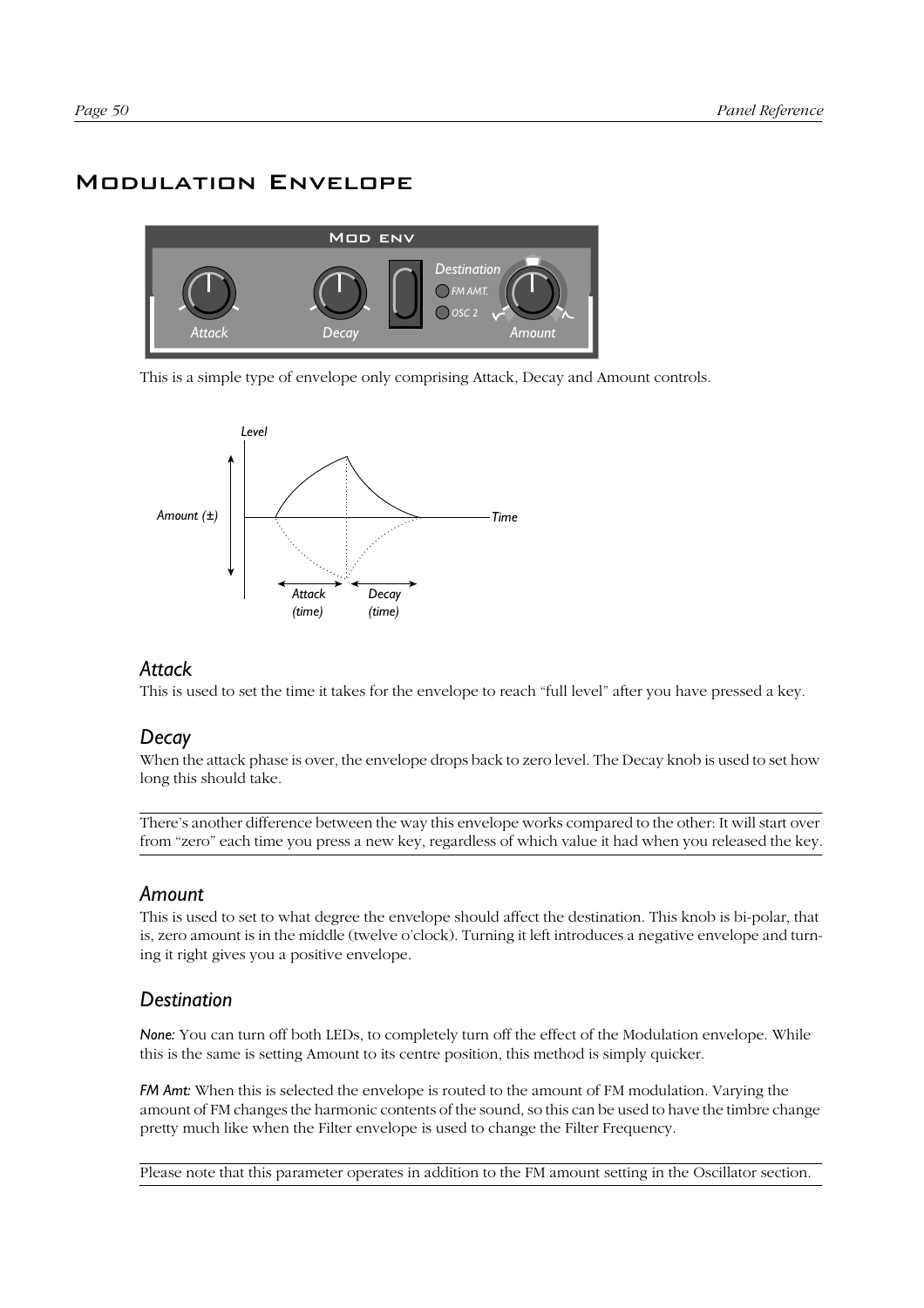*OSC 2:* When this is selected, the envelope changes the pitch of Oscillator 2. This can be used in a number of situations. For example:

- ▼ With Sync to create distinct sweeping sounds.
- ▼ With FM for effect type sweeps.
- ▼ To create "bleeps" in the beginning of a brass type of sound. Let us give a few examples: If Attack is set to zero, and you have a positive Amount setting, Oscillator 2 pitch will decay down to normal pitch as set with the Decay knob.



If Amount instead is set to a negative value, the pitch will rise up to "normal".



If Attack and Decay are both used and you have a positive Amount setting, the sound will start at normal pitch when you press the key, rise and then "fall back".

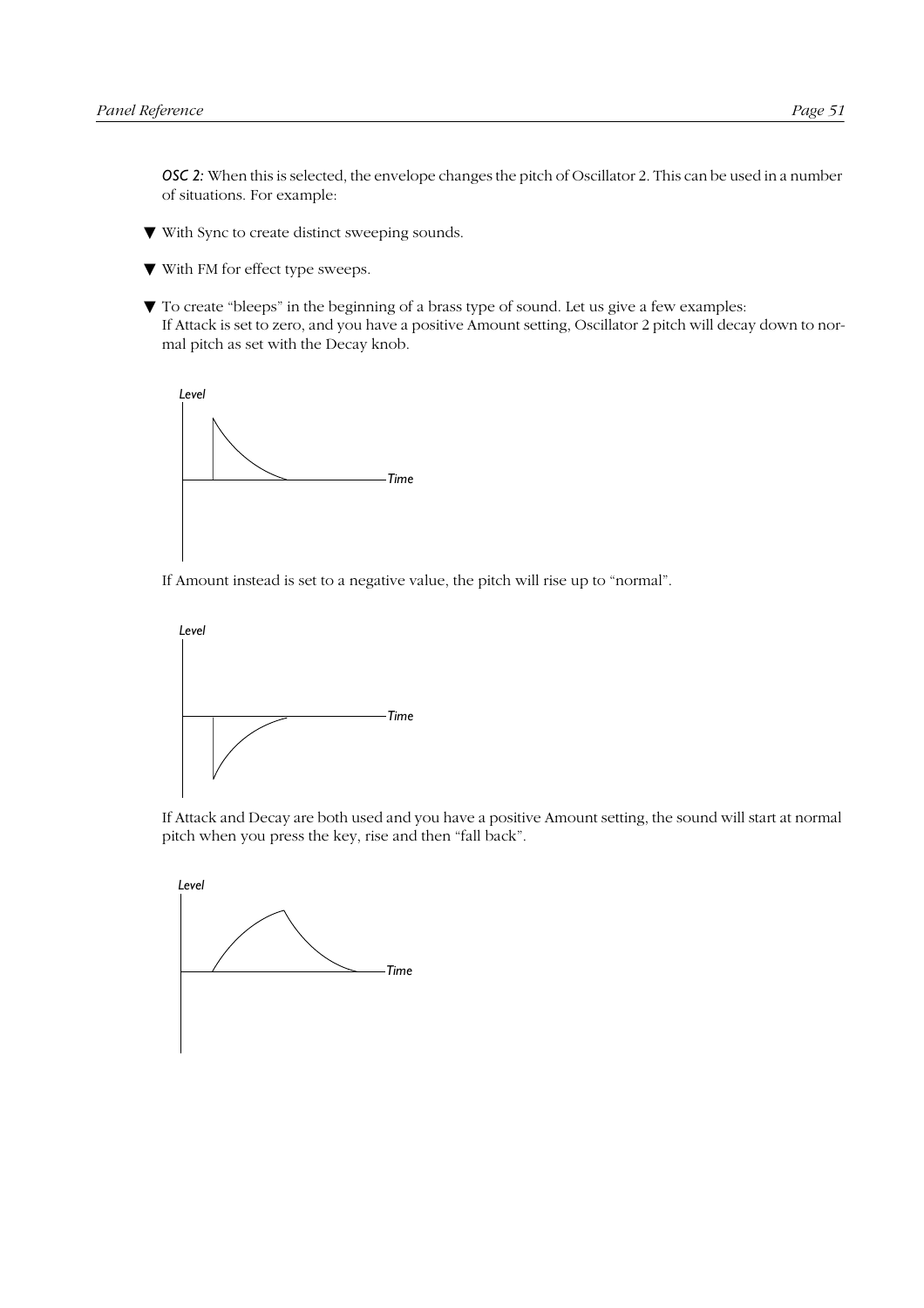# <span id="page-53-0"></span>Mod Wheel Destination



This is used to decide what effect moving the Modulation wheel should have.

# *LFO 1*

When this is selected, the Mod Wheel adjusts the amount of output from LFO 1. This allows you to for example add vibrato with the mod wheel.

# *Osc 2*

With this selected the Modulation wheel is directly routed to Oscillator 2 pitch. This can be used for example together with Oscillator Sync and FM to vary the timbre of the sound while playing.

# *FM Amt*

This routes the modulation wheel to the amount of FM (see [page 39\)](#page-40-0).

#### *Filter*

This routes the modulation wheel directly to the filter frequency.

Please note that modulation wheel routing is in addition to the basic setting of the control it is routed to. If you for example route the modulation wheel to the filter, and the filter is already fully open, moving the modulation wheel has no effect.

# *Morph*

When no LED is lit, the modulation wheel is used for morphing. See [page 28](#page-29-0).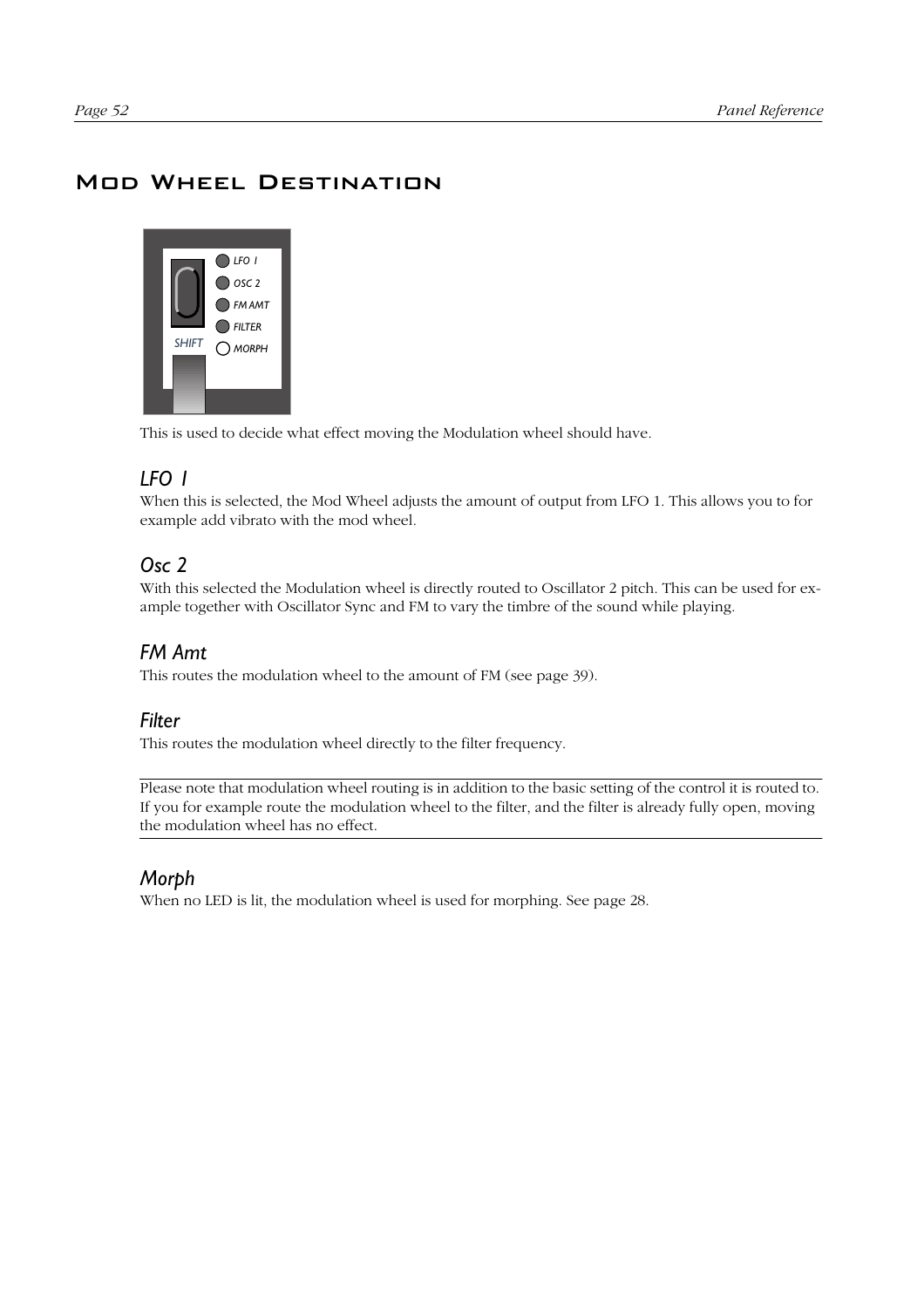# <span id="page-54-0"></span>Poly Legato Mono



The "play mode" switch is used for deciding exactly how your keyboard playing should be interpreted by the synthesizer:

**Poly:** This mode allows you to play chords.

*Legato:* This makes the instrument monophonic. Furthermore, if you press a key without releasing the previous, the pitch will change, but the envelopes will not start over. That is, there will be no new "attack".

*Mono:* This also makes the instrument monophonic. But if you press a key without releasing the previous, the envelopes are still retriggered, like when you release all keys and then press a new one. Furthermore if you press a key, hold it, press a new key and then release that, the first note is also "retriggered".

# Unison



When this is activated more than one voice will be played when you press a key. This gives you a "fatter" sound, but at the same time reduces polyphony.

- ▼ If Poly mode is selected, two voices are used for each key. This allows you to play two notes at the same time, on a basic four voice instrument, and six notes on an expanded 12-voice instrument.
- ▼ If Mono or Legato mode are selected, four voices are used for each key. This makes the Program monophonic.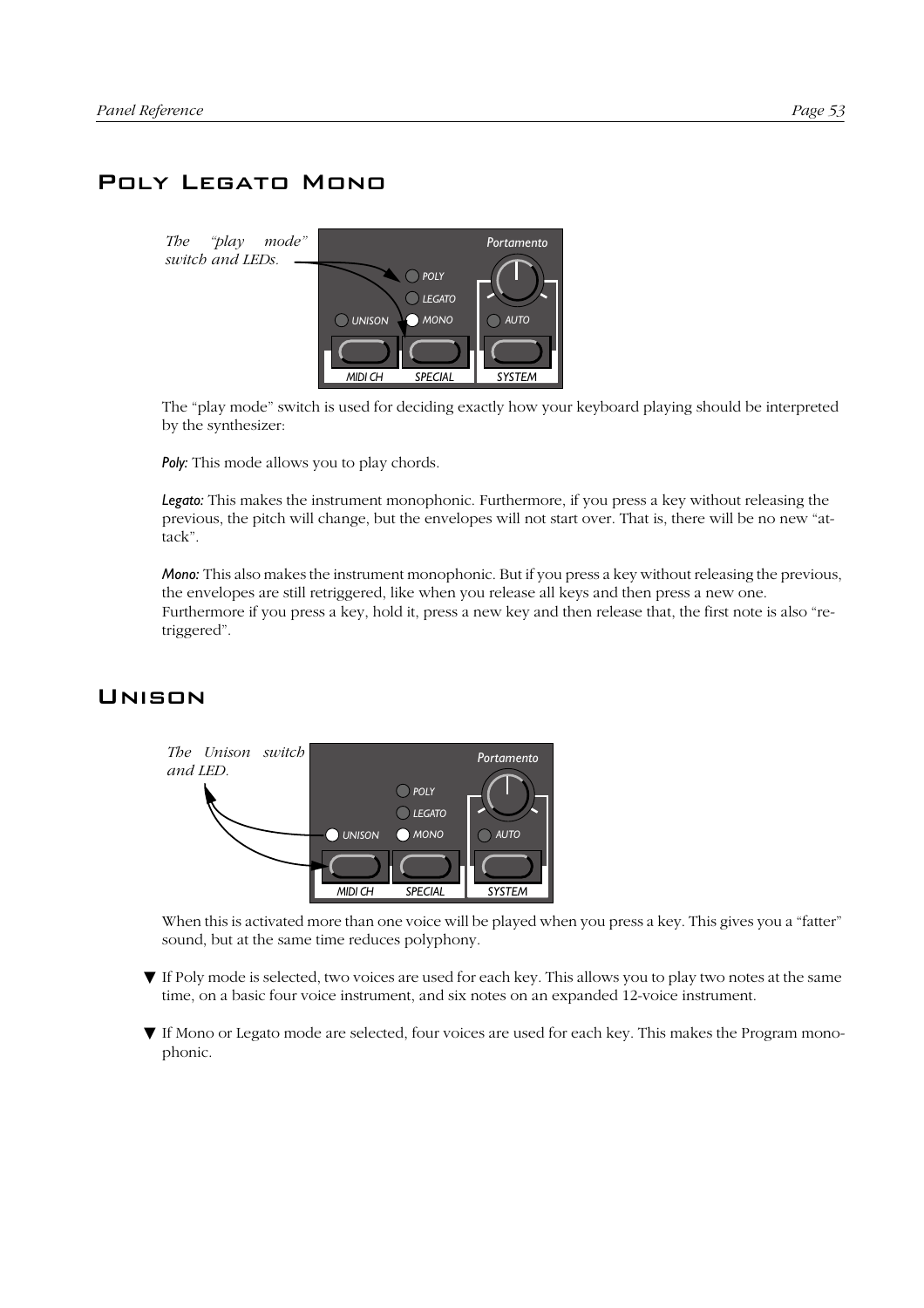# <span id="page-55-0"></span>**PORTAMENTO**



# *Portamento (Time)*

This is used to set how long it takes for the pitch to slide from one pitch to the next. If you don't want any Portamento at all, set this knob to zero.

#### *Auto*

When this is activated (LED is lit), the pitch only slides if you play legato, that is if you play a new key before lifting the previous.

The effect of this switch is pretty obvious when you have selected Mono or Legato "Play mode". If, on the other hand, Poly is selected, the Portamento effect will be slightly unpredictable if Auto is on, especially on a twelve voice synthesizer. For Poly mode, we therefore recommend you to turn Auto off.

# Oct Shift

The Octave Shift buttons have two functions, Slot and Keyboard Octave Shift (explained below). To switch between the two Octave Shift modes, simultaneously press both Octave Shift buttons and hold them pressed until the LEDs change indication mode, as shown in this figure:





*Slot Octave Shift (default) Keyboard Octave Shift (LEDs inverted)*

# *Slot Octave Shift*

This mode will automatically be selected each time you turn on the Nord Lead. In this mode, the Octave Shift buttons affect the Program in the selected slot only. Notes sent to MIDI Out are not transposed. This means that in this mode, the Nord Lead can only send MIDI Notes over a range of 4 octaves.

# *Keyboard Octave Shift*

In this mode (LEDs inverted), the actual *keyboard* is affected by the Octave Shift buttons. This means that *all* active slots are affected, as well as all notes sent to MIDI Out. This mode is suitable if you want to control other MIDI instruments from the Nord Lead, since it lets you control a note range of eight octaves. It is also the mode to use if you're playing a Performance consisting of two or more slots, and want to be able to Shift all slots simultaneously.

Low/high octave settings in combination with extreme Tune settings for Oscillator 2 may produce pitches outside the hearing range.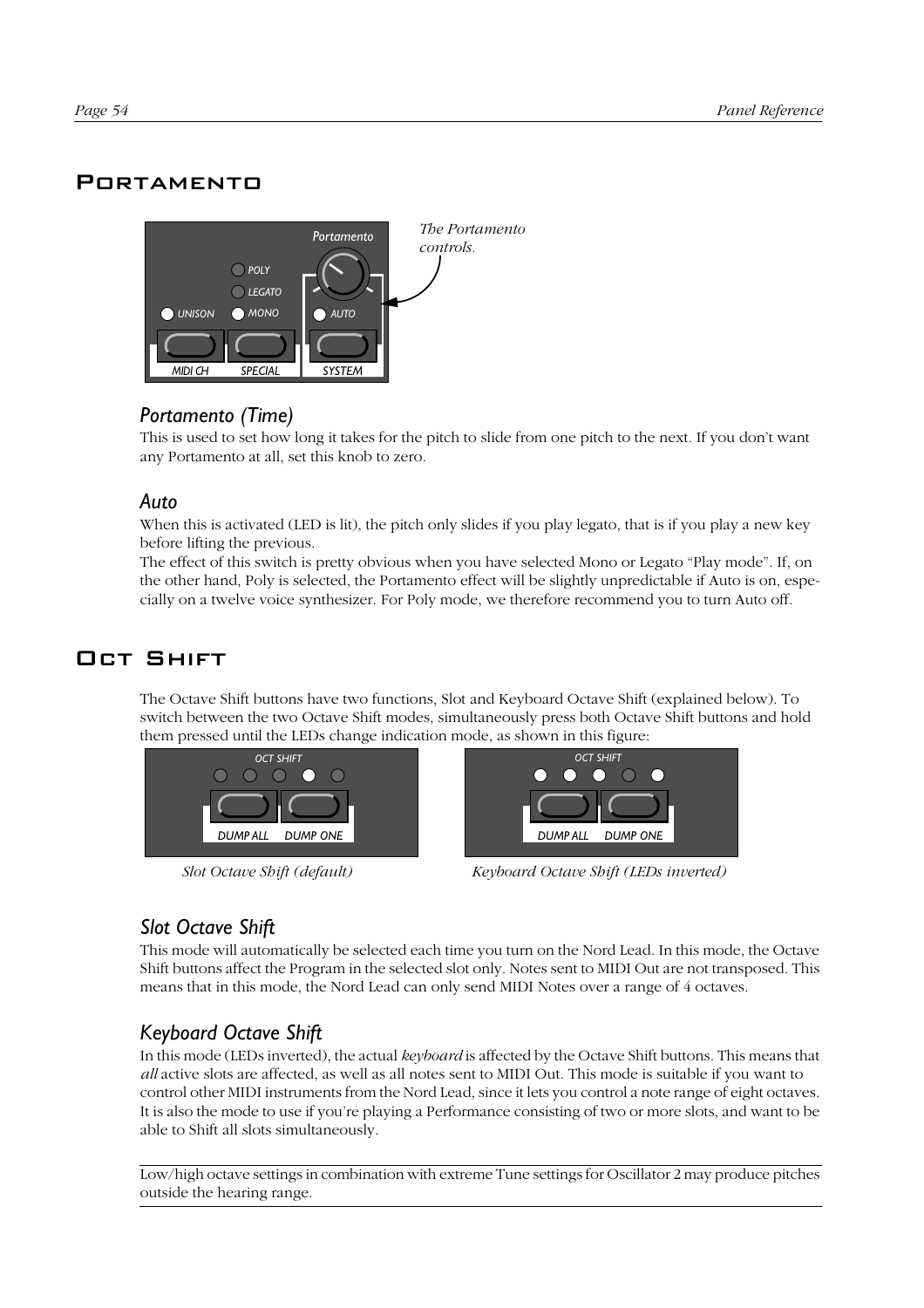# 9. Shift Functions

# Accessing The Shift Functions

Some functions do not have dedicated buttons, but share buttons with other functions and settings. These are called the *Shift Functions* and are printed in blue on the front panel.

#### *Selecting a Shift Function*

1. Hold down the Shift button.

2. Press any of the buttons labelled "Tune" to "System".

Most of the front panel LEDS go out and the program display now shows the selected function.



3. If the Function button you pressed is used for more than one parameter, press it repeatedly until the display shows the desired function.

If you for example selected the "Prg.Ctrl" button, the left digit in the display switches between "P" (Program) and "C" (Controllers) when you press it.

*Press the function button to switch between the possibilities. In this picture the Program (P) and Controller (C) functions.*



*then indicates the parameter, and the second the value.*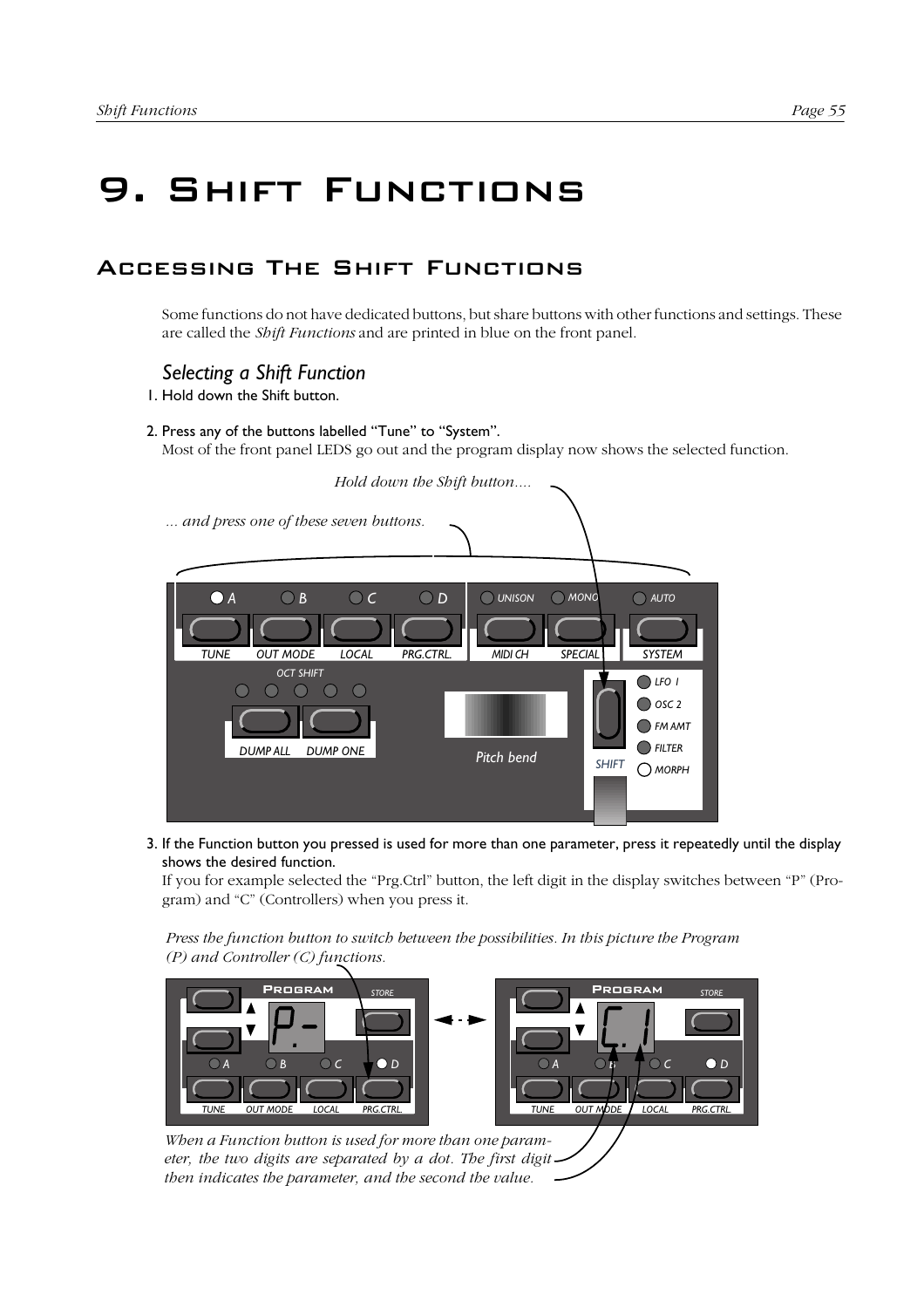# *Shift Function Listing*

The table below shows you what Shift Functions are available for each of the seven buttons and an example of what the display might look like for each function.



Each time you turn on Power, Local On/Off is set to On, and all the Special functions are turned off! (However, the Special settings are saved with the Performances).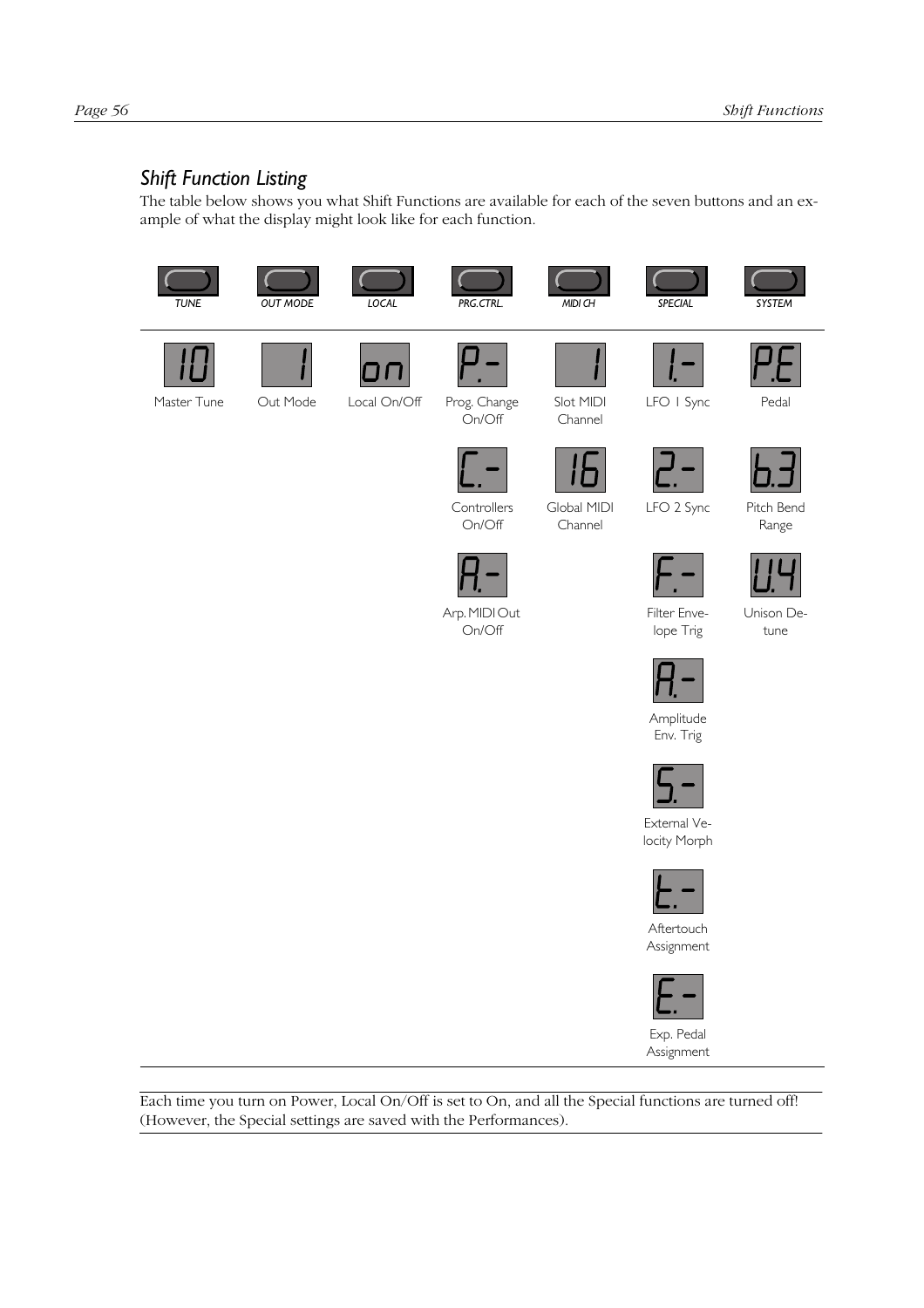#### *About Global and Slot Functions*

- ▼ If the function you select can be set independently for each Program Slot (A to D), the selected Program slot flashes. To make settings for a certain slot, select it.
- ▼ If the selected function is global for all slots, the selected Function button is steadily lit. Which slot is selected is then of no relevance for the setting.

#### *Setting the Value*

Once a function is selected, the value is set using the Program Up/Down buttons.

#### *Returning to the normal display*

To go back to the regular functions, press the Shift button once again.

There is no need to store the Shift settings. The settings will automatically remain in memory. However, some functions are reset to default values when you turn off power, see the description of each function for details.

# Tune (Master Tune)

This is used to tune the Nord Lead to other instruments.

"00" is normal 440Hz tuning. Lower pitches are indicated by a dot to the right of the number and values higher than normal pitch are indicated without a dot. The values are in cents (hundreds of a semitone).

# Out Mode

This function is used to set how the Outputs should be used for handling stereo and individual external processing of sounds.

The Out mode setting is global for the entire instrument, which means all Programs share the setting made here.

Basically there are three possibilities for how a sound appears in the outputs:

- ▼ The first is that a Program appears with equal level at both outputs, which is what we refer to as *mono*.
- ▼ The second option is that the voices (the keys you play) appear alternating between the left and right outputs, which we refer to as *stereo*. If you play chords in stereo mode, the sound will be spread out in the stereo image.

When Unison is activated, more than one voice will be used each time you press a key, as described on [page 54](#page-55-0). If a Unison Program is played in stereo mode, each time you play a key you will get at least one voice at the Right output and at least one at the Left output, which will result in a "wide" stereo sound.

▼ The third option is that when playing several Programs at the same time, some Programs can appear at the right output only and some at the Left output only.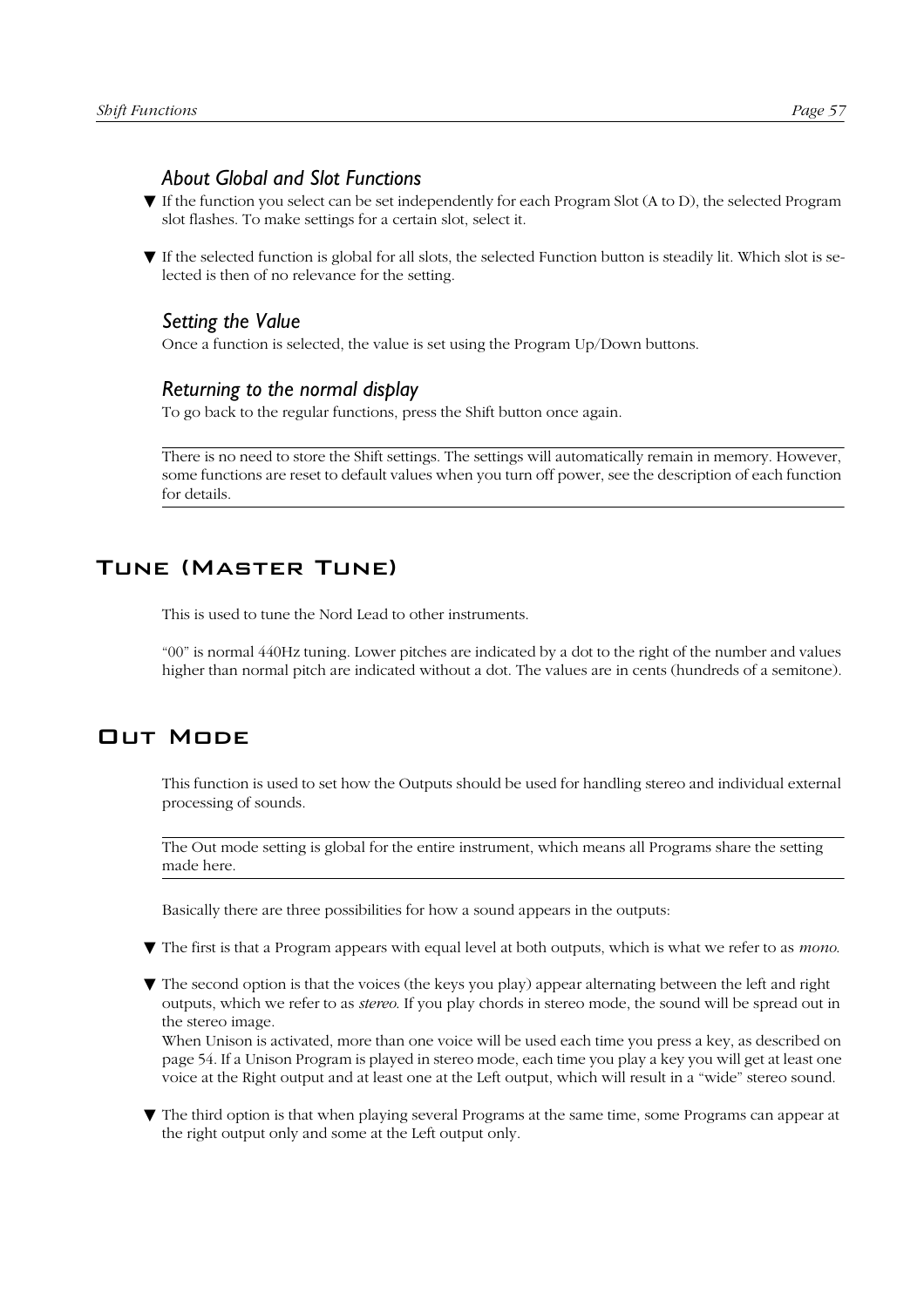<span id="page-59-0"></span>The Out Mode function can be set to one of four values:

*Mode 1:* In this mode, all sounds are mono (as described above), except if Unison is activated in which case the instrument automatically switches to stereo. If one Unison and one non-unison Program are layered, *stereo* is used.

Mode 1 is not recommended when using the Nord Lead multitimbrally since one Program can be set to Unison and another not, which might lead to a stereo image you might not expect.

*Mode 2:* This is a straight Mono mode. All Program always appear with equal level at both outputs.

*Mode 3:* This is a straight stereo mode. All Program always appear with voices alternating between outputs.

*Mode 4:* In this mode Programs assigned to slot A and C will appear at the Left output, while Program assigned to slot B and D will appear at the Right output. This mode can be used when it is desired to treat two sounds differently in an external mixer, for example in multitimbral MIDI work or when layering sounds.

#### Local

This is used to turn Local Control on and off.

- ▼ Local On is the normal Play Mode.
- ▼ In Local Off mode, the front panel actions and your keyboard playing are transmitted via MIDI, but are *not used to play the synthesizer directly*. MIDI Input, however, works normally.

This mode is used with sequencers, when the Nord Lead is used both for recording and playing back MIDI, and when the sequencer has a MIDI Thru function (sometimes called "Merge" or "echo-back").

When you turn on power, the instrument is always in Local On Mode.

#### *About Local Control and Control Change Transmission*

The Local Control setting also affects the front panel.

- ▼ In Local Off mode the front panel controls can *not* be used to change the sound directly, they must be routed via MIDI, just as the keyboard.
- ▼ However, if you use the Prog/Ctrl function to turn off reception and transmission of Control Change messages altogether, the front panel controls *can* again be used to change the sound directly, since otherwise there would be no way to use the front panel controls at all.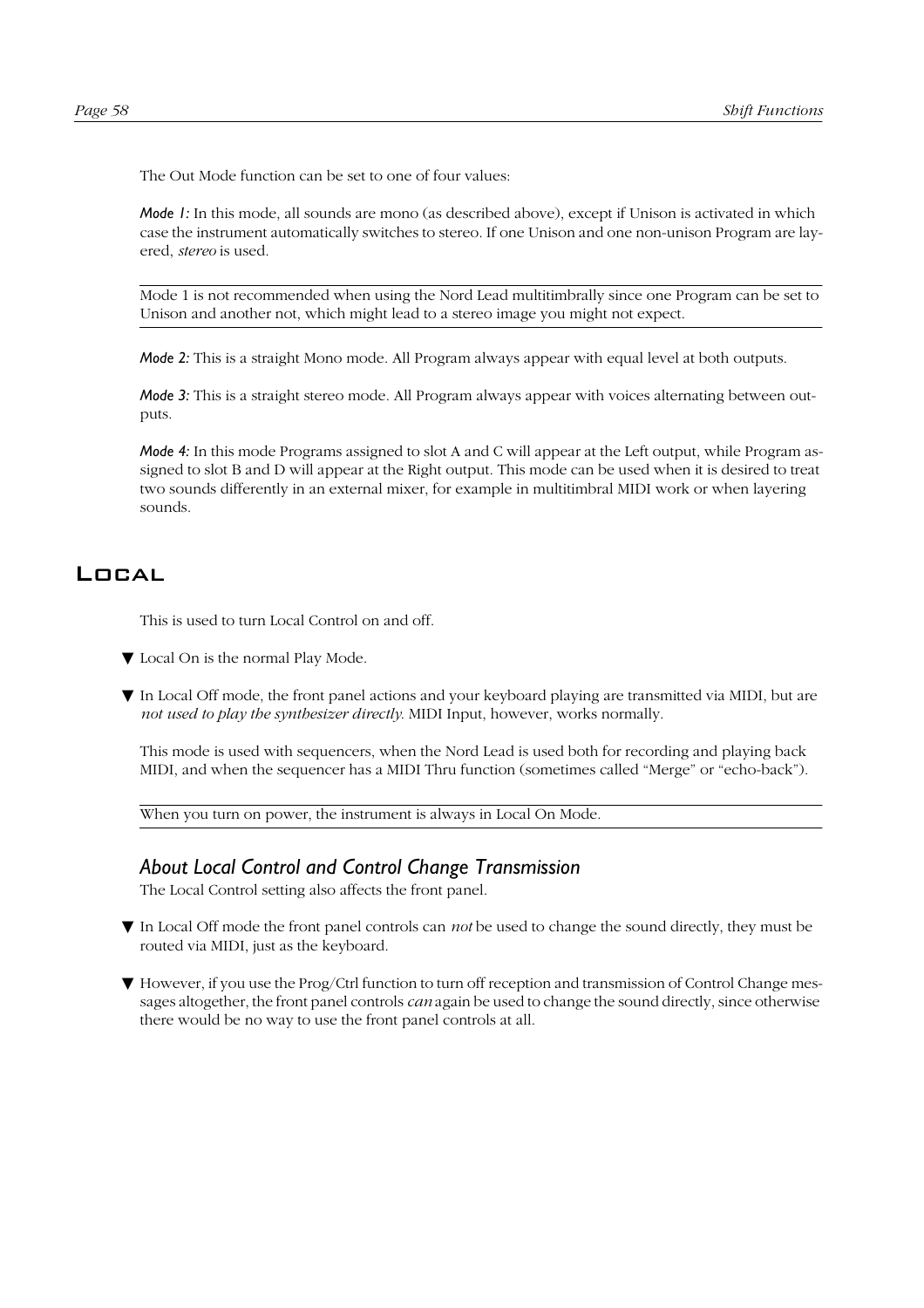# <span id="page-60-0"></span>PROG/CTRL

This is used for setting how Program Change and Control Change MIDI messages should be handled, and for turning the Arpeggio MIDI Out feature on and off.

These parameters are Global for the entire instrument, that is, the settings are valid for all Performances and Programs.

To switch between the three different parameters, press the Prog/Ctrl button. The left character in the display switches between "P" (Program), "C" (Control) and "A" (Arpeggio).

For the two first parameters ("P" and "C") you use the Program Select buttons to switch between "–" and "1". The "–" value means that no data of that type is transmitted or received. "1" means that type of data is both transmitted and received. The Arpeggio MIDI Out feature requires some explanation:

# *Arpeggio and MIDI Out*

If you want to, generated arpeggios can be sent out as MIDI notes. This makes it possible to arpeggiate chords on connected synthesizers and sound modules, and to record arpeggios in a sequencer. You activate it using the Prg. Ctrl. menu:

#### 1. Press the Prg/Ctrl button to select parameter.

The left character in the display switches between "P" (Program), "C" (Control) and "A" (Arpeggio).

- 2. Use the Program Up and Down buttons to switch between "–" and "1".
- ▼ For the Program and Control parameters, the "1" setting means that the respective MIDI data is transmitted and received by the Nord Lead, while the "–" setting means that it is not.
- ▼ For the Arpeggio parameter, the "1" setting means that generated arpeggios can be sent out as MIDI notes. This makes it possible to arpeggiate chords on connected synthesizers and sound modules, and to record arpeggios in a sequencer.

With the "-" setting, the chord you play on the keyboard is sent to MIDI Out, regardless of whether the Nord Lead arpeggio is activated or not.

Be sure to turn the Arpeggio MIDI Out feature off if you are using Nord Lead in Local Off mode and/or in a "Thru-loop" with a sequencer, other MIDI instruments etc! Under such conditions, the Arpeggio MIDI Out feature will either prevent the instrument from sounding at all, or cause a MIDI feedback loop.

# MIDI Channel

#### *Program Slot MIDI Channel*

To set the MIDI Channel that a certain Program slot receives and transmits on, proceed as follows:

- 1. Hold down "Shift" and press "MIDI Ch".
- 2. The display shows the MIDI Channel for the active Program slot.
- 3. Select the Program slot you want to make settings for. The Program slot's LED flashes.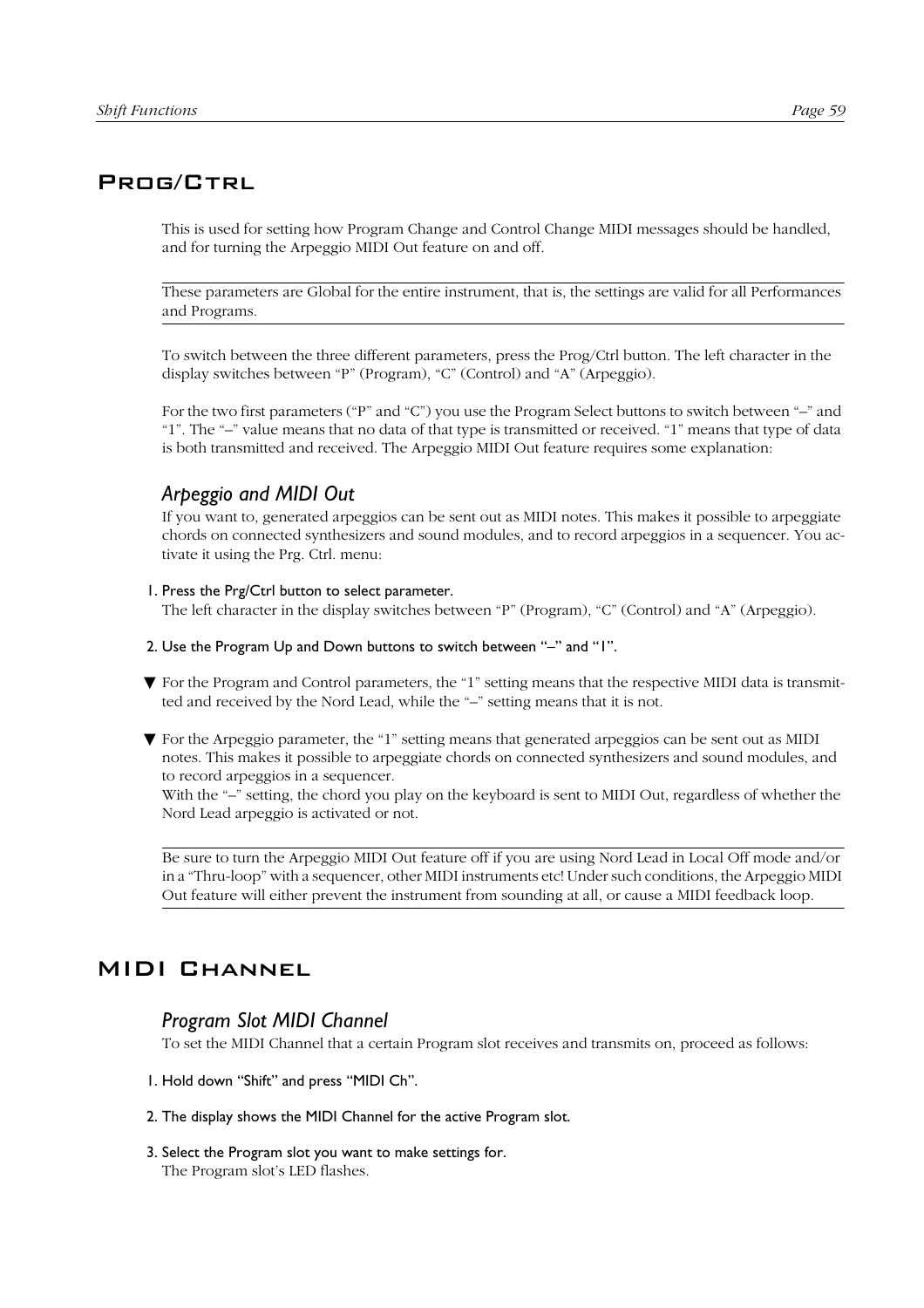#### <span id="page-61-0"></span>4. Use the Up/Down buttons to set the MIDI Channel.

If you don't want the slot to respond to or send MIDI, set it to "Off" (display shows "oF").

For more information on Program slots and MIDI Channels, see [page 69](#page-70-0).

#### *Global MIDI Channel*

This is the MIDI Channel used for transmitting and receiving Program Change messages for switching between Performances. To set the Global MIDI Channel, proceed as follows:

#### 1. Hold down "Shift" and press "MIDI Ch".

#### 2. Press "MIDI Ch" again.

The display now shows the Global MIDI Channel.

#### 3. Use the Up/Down button to set the MIDI Channel.

For more information on the Global MIDI Channel, see [page 69](#page-70-0).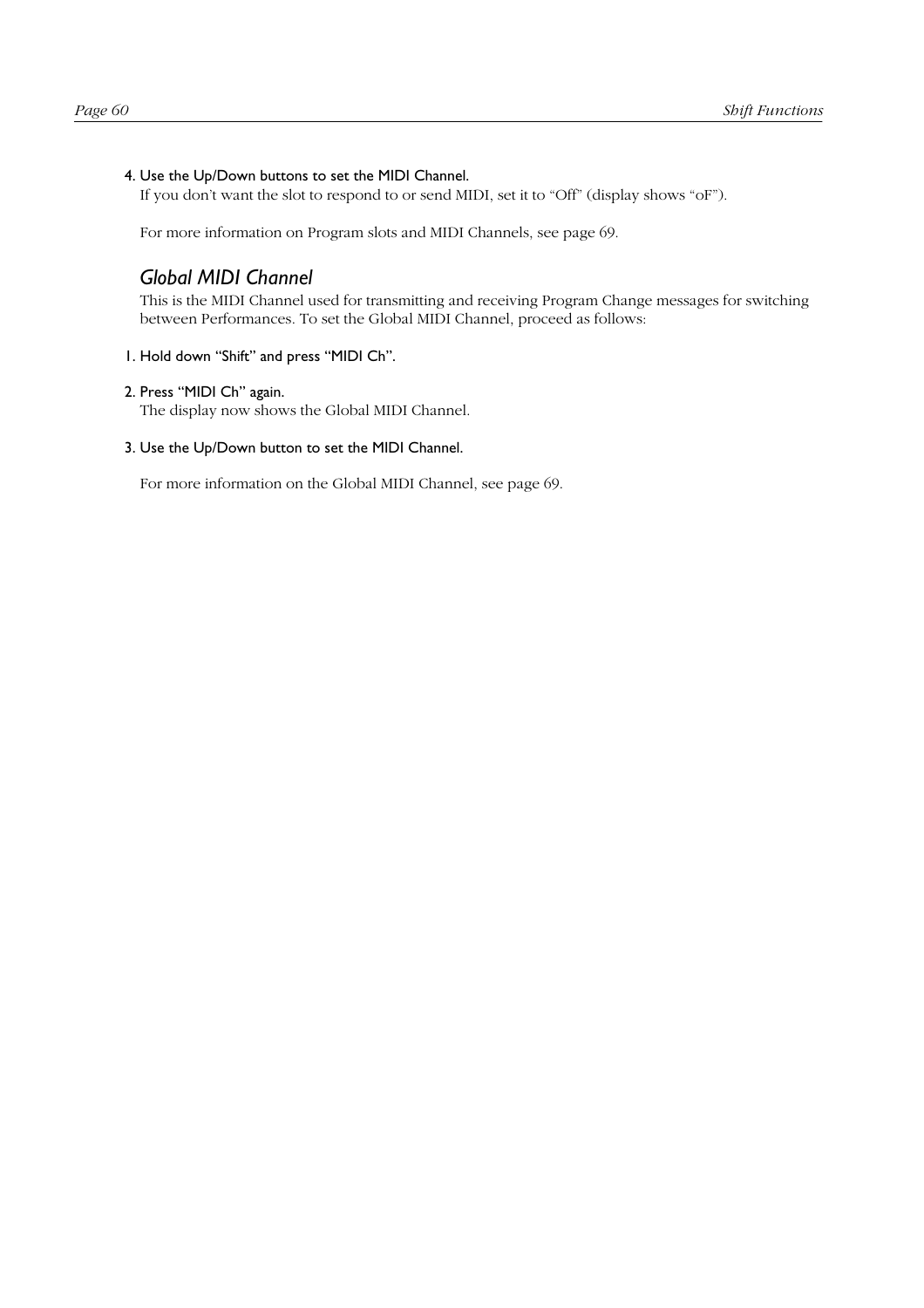# <span id="page-62-0"></span>**SPECIAL**

There are five special functions that make it possible to use MIDI for functions that have previously been reserved for users of analog modular synthesizer systems.

# *Accessing the Functions*

- 1. Hold down Shift and press Special.
- 2. Press the Special button as many times is need to make the left digit in the display show the desired function ("1", "2", "F", "A" and "5").
- 3. Select the Program Slot (A to D) that you want to make settings for.
- 4. Use the Program Up/Down buttons to set values (the right digit).

The Special Functions can be set up differently for each slot and each slot can use all and any of the Special functions at the same time, if desired.

# *Function "1" – Synchronizing LFO 1 To MIDI Clock*

For this to work you need to feed MIDI clock from a sequencer or similar into the MIDI In of the Nord Lead and activate Play in the sequencer so that MIDI Clock is actually transmitted.

The function synchronizes LFO1's start to the incoming MIDI Clock so that the LFO starts over at certain intervals. Which interval to use is set with the parameter value:

| Value | Description                       |
|-------|-----------------------------------|
|       | No external Sync                  |
|       | Restart every other bar           |
| 2     | Restart every whole note          |
| 3     | Restart every half note           |
| 4     | Restart every quarter note        |
| 5     | Restart every eighth note         |
| 6     | Restart every eighth note triplet |
|       | Restart every sixteenth note      |

Please note that this only makes the LFO *restart* at the specified note value. In between those restarts, the LFO runs at the rate set with the Rate knob.

Therefore, to "hard sync" the LFO to the tempo of the song when triangle or sawtooth waves are used, set the LFO rate as close to the tempo in the sequencer as possible. On the other hand, unusual Rate values can lead to interesting rhythmic effects.

When random is selected (or when the Arpeggio is used, see below), to "hard sync", you only need to make sure the set rate is lower than the rate imposed via MIDI.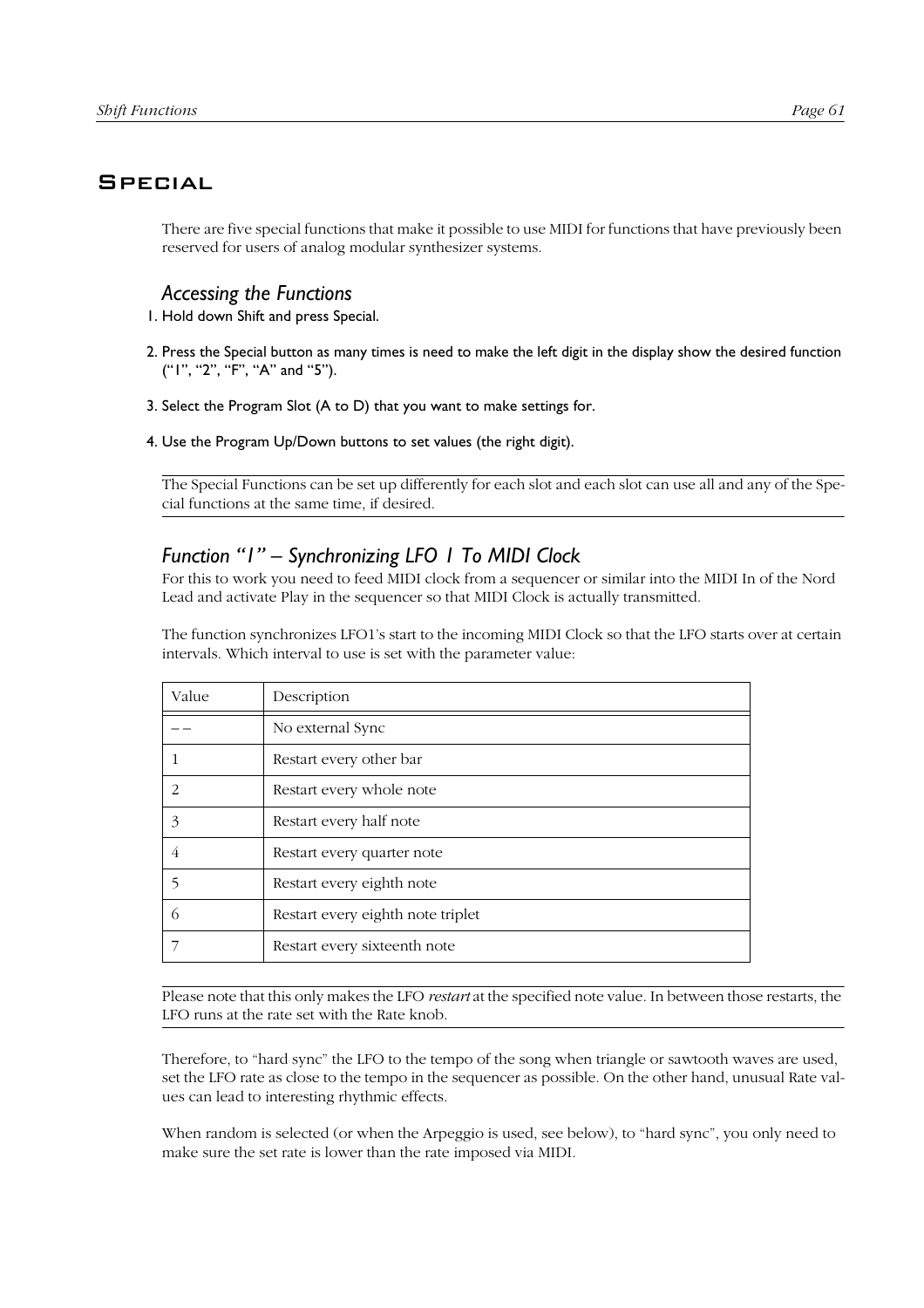#### *An Example of LFO 1 Synchronization*

- 1. Select a Program for slot A, that plays a "stable" sound with infinite sustain, for example a "string" or "pad" sound.
- 2. Lower the Filter Envelope Amount to 0.
- 3. Set the Filter Cutoff to "nine o'clock".
- 4. In the LFO section, select a sawtooth wave, set destination to Filter and set the Amount to full value.
- 5. Play the keyboard. You should hear a repeating sound.
- 6. Hold down Shift and press Special. The display should show the setting for Special function 1.
- 7. Press the Program Slot button A.
- 8. Use the Up/Down buttons to set the value to "5" (eighth notes).
- 9. Make sure all other Special functions are turned off for this slot. Do this by pressing the Special button repeatedly and check that the left digit in the display is set to "-" for all Functions except "1".
- 10. Press Shift again to return to "normal mode".
- 11. Set up your sequencer (or other MIDI device) to transmit MIDI clock to the Nord Lead. Set the tempo to around 120 BPM and activate Play in the device so that MIDI clocks are actually transmitted.
- 12. Play the Nord Lead keyboard and adjust the Rate knob in the LFO 1 section. Start at approximately 12 o'clock and adjust until you get eighth notes that are in sync with the sequencer. If you raise the Rate slightly from this position you'll get a shuffle 16th note repeat, etc.

# *Function "2" – Synchronizing LFO2/Arpeggio to MIDI Clock*

This works exactly as Special Function 1, only that it operates on LFO 2 and the Arpeggio instead.

Please note that the explanation about the relation between the LFO rate and the restart via MIDI Clock also applies to the Arpeggio.

This function will not be enabled when Echo is selected on LFO2.

#### *Function "F" – External triggering of Filter Envelope*

This function can be used to trigger the Filter envelope via notes coming in via MIDI, instead of by playing the keyboard. The Filter envelope is triggered from its own MIDI Channel and note number(s), completely independent of the MIDI Channel used for defining which keys should be played. This can be used to play back preprogrammed rhythms in your MIDI sequencer while inputting the actual pitch(es) by playing the keyboard or via MIDI.

You can use the Program Select buttons to switch between "–" and "1". The setting "–" means that the function is turned off and. "1" means that it is activated.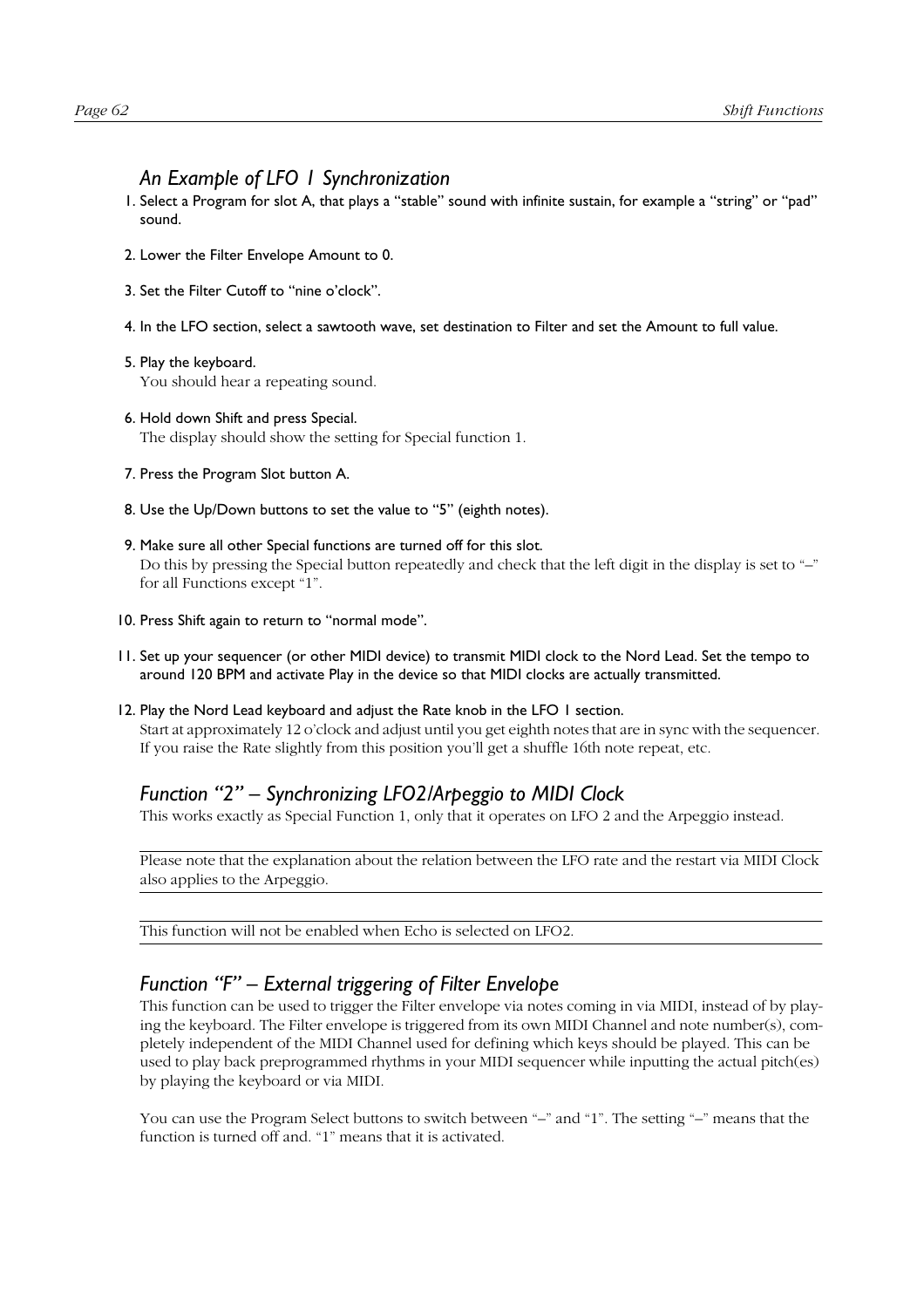To set which MIDI Channel and possibly which MIDI note number to use for triggering, proceed as follows:

#### 1. Activate the function.

In other words, set the display to "F.1".

#### 2. Press Store.

The display shows the MIDI Channel currently used. Set the value with the Up/Down buttons.

#### 3. Press Store again.

The Displays shows which MIDI Note number is currently used. The numbers start at C0 (MIDI note number 24), and a dot between the figures indicates a sharp  $(*)$ . For example, "F.3" means F#3. "Middle C" is indicated as "C3".

The value "– –" means that note number is ignored, that is all notes on the set MIDI Channel will be used for triggering. This value is found below all the "number values".

#### *Guidelines for Using Filter Envelope Triggering*

- ▼ If you have notes transmitted from your sequencer that you want to use *only* for triggering the envelope, make sure the MIDI Channel you use for this function is not used by any of the Program slots
- ▼ Please note that if the Velocity function in the Filter section is activated, the velocities of the incoming MIDI notes are routed to Filter Envelope amount. This allows you to adjust the timbre of the sound with the velocity of the incoming MIDI notes.

#### *An Example of Filter Envelope Triggering*

- 1. Select a Program for slot A, that plays a "stable sound with infinite sustain, for example a "string" or "pad" sound.
- 2. Lower the Filter Cutoff to 0.
- 3. Raise the Filter Envelope amount and adjust the Filter envelope so that the sound has a short, snappy character.
- 4. Hold down Shift and press MIDI Ch. Set the MIDI Channel for slot A to 1.
- 5. Press each of the other Program slot buttons and set them to MIDI Channel 16. This is just to make sure they do not get used in this example.
- 6. Hold down Shift and press Special.
- 7. Press the Special button until the left digit in the display is "F".
- 8. Make sure Program Slot A is selected. Otherwise press its button.
- 9. Use the Up/Down buttons to set the value to "1" ("on").
- 10. Press Store. Use the Up/Down buttons to select MIDI Channel "2".
- 11. Press Store again and adjust to "– –" (any MIDI note number).
- 12. Press Store again.
- 13. Make sure all other Special functions are turned off for this slot.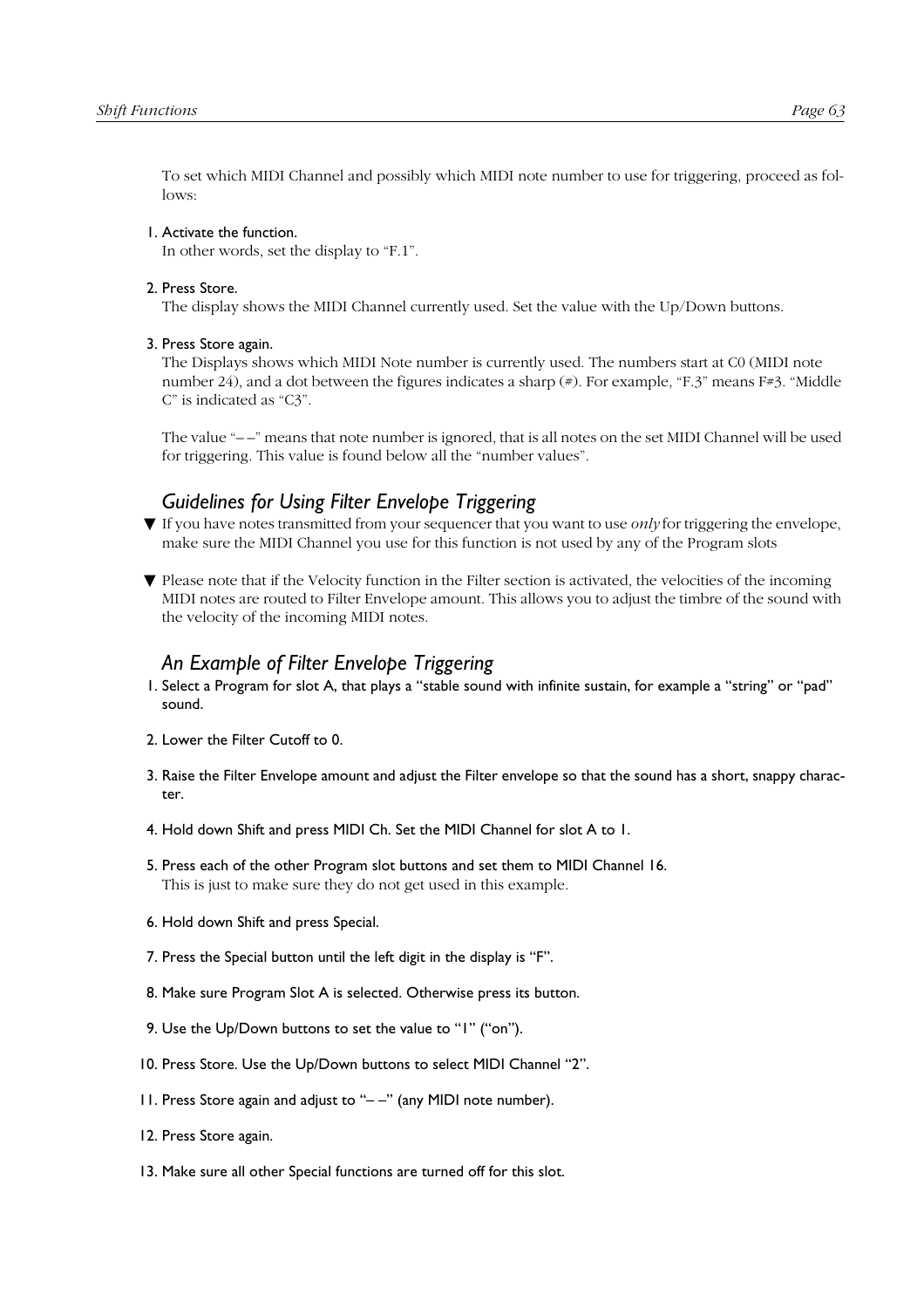Do this by pressing the Special button repeatedly and check that the left digit in the display is set to "–" for all Functions except "F".

14. Press Shift again to return to "normal mode".

If you play the keyboard now, you will not get any sound, because the Cutoff is all the way down, and the Filter envelope is no longer triggered by the keyboard.

- 15. Set up your sequencer to play a simple repeating note pattern on MIDI Channel 2. The pitches of the notes does not matter, only the rhythm.
- 16. Hold down a few keys on the keyboard and start the sequencer.

The keys you press should be played with the rhythm from the sequencer.

#### *Function "A" – External triggering of Amplifier Envelope*

This function can be used to trigger the Amplifier envelope via notes coming in via MIDI, instead of by playing the keyboard. Just as with the previous function, this can be used to play back preprogrammed rhythms in your MIDI sequencer while inputting the actual pitch(es) by playing the keyboard.

You must play keys on the keyboard, or via MIDI (on the Program slot's "basic" MIDI Channel), to get any sound!

The parameters are the same as for the Filter Envelope function, see above.

If this function is activated and no MIDI notes are triggering the Amplifier envelope, the instrument will be silent!

#### *Function "5" – External Velocity Morph*

This function is used to control the Velocity/Morph function via the velocity numbers of incoming MIDI notes.

This differs from the way Velocity/Morph is normally applied. Normally the velocity is applied each time you press a key. With the External Velocity Control function, however, you can press and hold notes and vary their timbre via the velocity of the incoming notes *without* releasing the keys (that is – without retriggering the envelopes).

You can use the Program Select buttons to switch between "–" and "1". The setting "–" means that the function is turned off and. "1" means that it is activated.

The velocity control happens on its own MIDI Channel and note number(s), completely independent of the MIDI Channel used for defining which keys should be played. It can be controlled from *all notes* on *one* MIDI Channel or *one specific note number* on *one* MIDI Channel (see Function 3 above for how to specify the MIDI note number and the MIDI Channel).

- ▼ When this function is activated, and a Note On message comes in, the parameters' values are adjusted according to the note's Velocity value.
- ▼ When a Note Off message comes in, the Velocity/Morph function is reset to the minimum value.

Please note that you must play the keyboard to hear anything. Also note that the Velocity/Morph must be set up beforehand for this function to have any effect on the sound.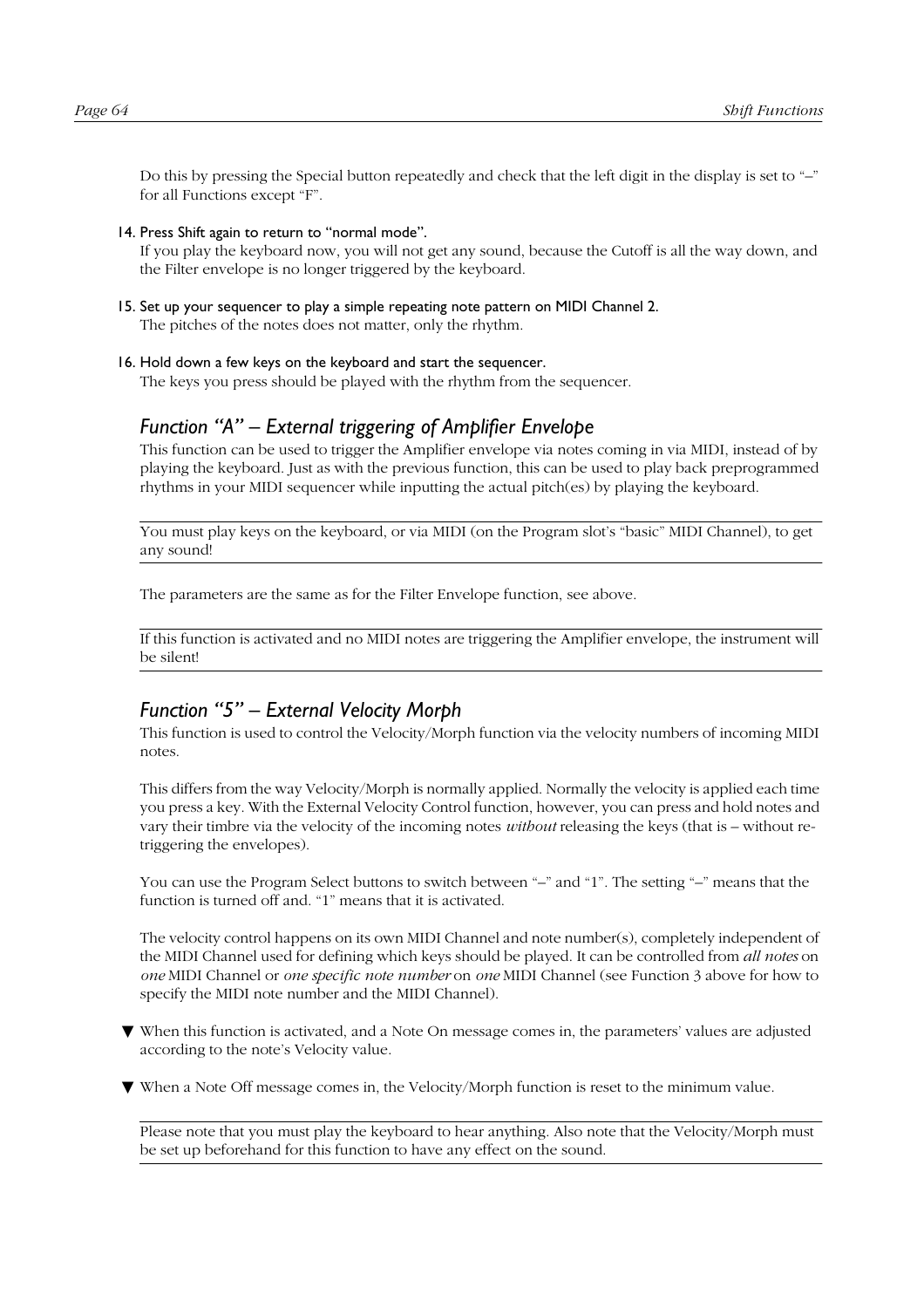#### *An Example of External Velocity Morph*

- 1. Select a Program for slot A.
- 2. Edit the Program so that you get a morphing effect you like when you move the modulation wheel. It is not actually necessary to assign the velocity programming to the Modulation wheel, but it is a practical way to try out the effect before you apply it via MIDI.
- 3. Hold down Shift and press MIDI Ch. Set the MIDI Channel for slot A to 1.
- 4. Press each of the other Program slot buttons and set them to MIDI Channel 16. This is just to make sure they do not get used in this example.
- 5. Hold down Shift and press Special.
- 6. Press the Special button until the left digit in the display is "5".
- 7. Make sure Program Slot A is selected. Otherwise press its button.
- 8. Use the Up/Down buttons to set the value to "1" ("on").
- 9. Press Store. Use the Up/Down buttons to select MIDI Channel "2".
- 10. Press Store again and adjust to "– –" (any MIDI note number).
- 11. Press Store again.
- 12. Make sure all other Special functions are turned off for this slot. Do this by pressing the Special button repeatedly and check that the left digit in the display is set to "–" for all Functions except "F".
- 13. Press Shift again to return to "normal mode". If you play the keyboard now, there will not be any velocity control because you have set the instrument up to only do this via MIDI.
- 14. Set up your sequencer to play a sequence of notes with drastically different velocity values. The pitches of the notes does not matter, only the rhythm and velocity.
- 15. Hold down a few keys on the keyboard and start the sequencer.

The sound should now vary in character with the velocity values coming out from the sequencer.

#### *Aftertouch and Expression Pedal Settings*

The Special menu also contains settings for Aftertouch ("t") and Expression pedal ("E") parameter assignment. These functions are described in their respective contents on [page 17](#page-18-0) (Expression pedal) and [page](#page-68-0)  [67](#page-68-0) (Aftertouch).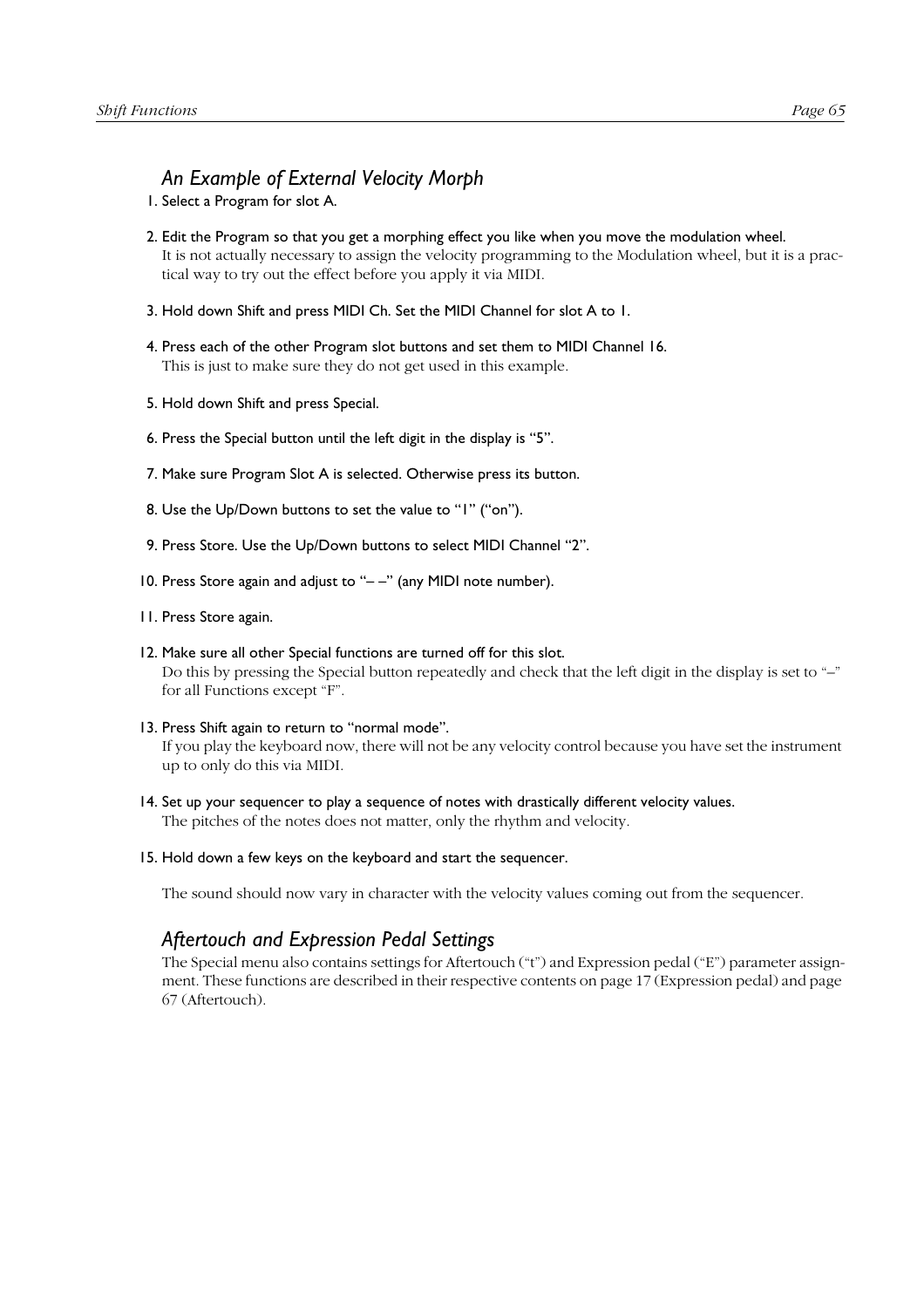# <span id="page-67-0"></span>**SYSTEM**

Under this menu you will find three different functions, labelled "P", "b", and "U".

To select one of the functions, hold down Shift and press the System. Then press the System button repeatedly until the left digit in the display shows the desired letter.

# *Pedal (P)*

This is used to set how a connected pedal should be used. See [page 17](#page-18-0) for details.

This parameter is Global for the entire instrument, that is, the setting is valid for all Performances and Programs.

# *Pitch Bend Range (b)*

This allows you to set the range of the pitch stick, in semitones. The value is also used to set what effect incoming pitch bend messages should have on the pitch.

The table below shows you how many semi-tones each value in the display represents.

| Setting                  | Range in semitones | Setting    | Range in semitones |
|--------------------------|--------------------|------------|--------------------|
|                          | ±2                 | $\bigcirc$ | ±10                |
| $\overline{\mathcal{L}}$ | ±3                 |            | ±12                |
| 3                        | $\pm 4$            | 8          | ±24                |
|                          | ±5                 | Q          | ±48                |
|                          | ±7                 |            |                    |

| Setting | Range in semitones |  |  |
|---------|--------------------|--|--|
| 6       | ±10                |  |  |
|         | ±12                |  |  |
| 8       | ±24                |  |  |
| 9       | ±48                |  |  |
|         |                    |  |  |

This parameter is "global" for all Program slots. However, it is saved with a Performance.

# *Unison Detune (U)*

This allows you to set how far detuned the voices should be when you have Unison activated. For more info on Unison, see [page 53](#page-54-0).

This parameter is "global" for all Program slots. However, it is saved with a Performance.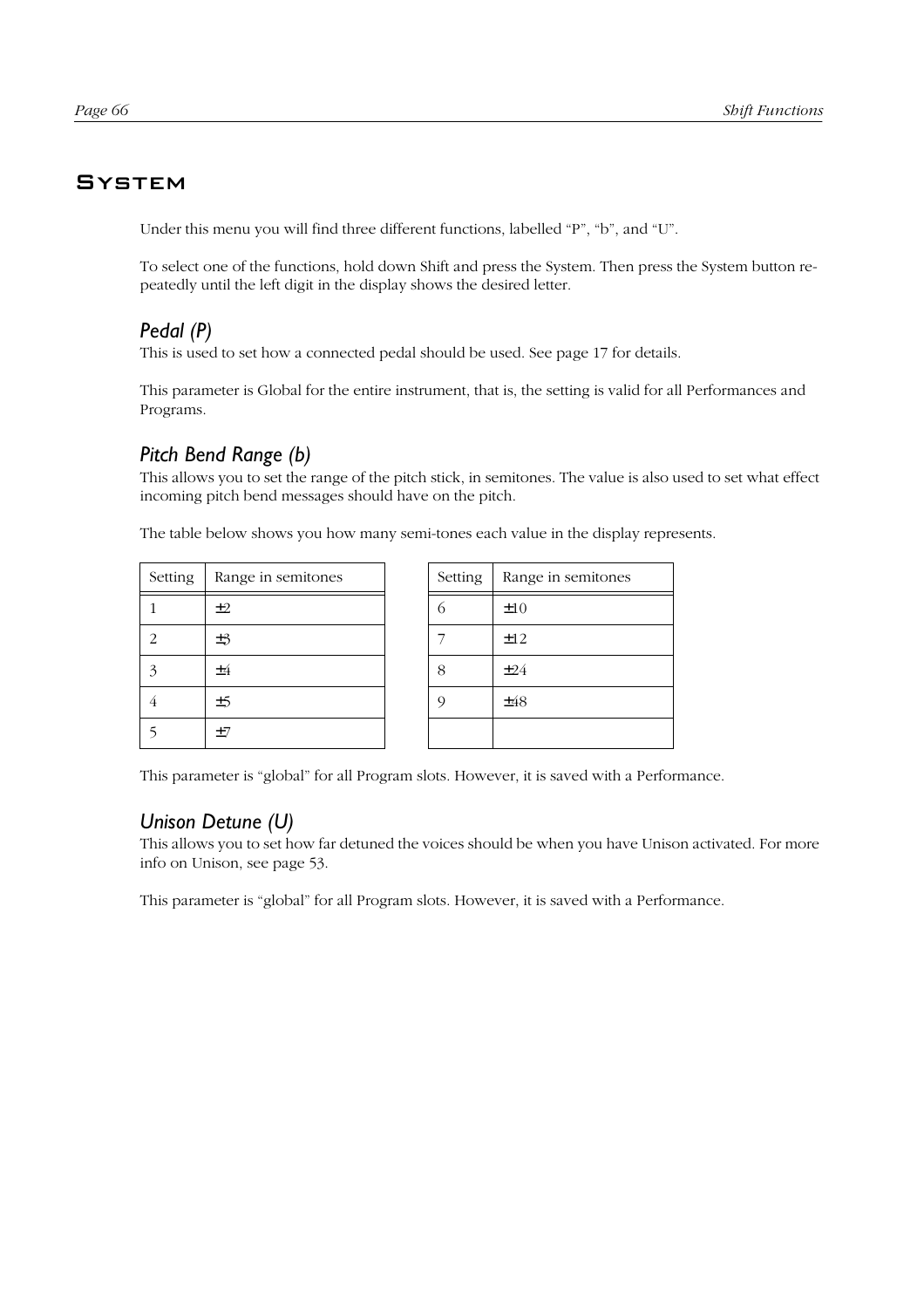# <span id="page-68-0"></span>10. MIDI

# About the MIDI Implementation

The following MIDI messages can be transmitted and received from the Nord Lead:

#### *Notes*

- ▼ Note On and Off messages are of course transmitted when you play the keyboard. If you use the Octave Shift buttons in their "Keyboard" mode (see [page 54](#page-55-0)), you can shift the Nord Lead keyboard  $\pm$  2 octaves, giving you an effective keyboard range of 8 octaves.
- ▼ Notes can be received over the entire MIDI range. That is, when playing via MIDI you have access to a pitch range wider than 10 octaves!

# *Pitch Bend*

- ▼ Pitch Bend messages are always transmitted from the Pitch Stick.
- ▼ The Pitch bend range (used when receiving pitch bend messages) can be adjusted, see [page 66](#page-67-0).

# *Controllers*

- ▼ The Modulation wheel is transmitted and received via MIDI as Controller 1 (Modulation wheel).
- ▼ When the Pedal input is used with an Expression pedal, this is transmitted as Controller 11.
- ▼ When the Pedal input is used with a footswitch (sustain) this is transmitted as Controller 64 (Damper Pedal).
- ▼ All other controls (knobs and switches) on the front panel (except Master Level), are also transmitted and received as Control Change messages. This can be used to record your actions on the front panel into a MIDI sequencer, for playback together with the musical performance. For a full list of which parameters correspond to which Controller number, see [page 89](#page-90-0).

You can turn the transmission/reception of the front panel Controllers on/off, see [page 59](#page-60-0).

# *Aftertouch*

The Nord Lead can receive (but not send) Aftertouch (channel pressure) messages. For each program slot, you can set which parameter (if any) should be controlled by the Aftertouch messages:

- 1. While holding down the Shift button, press the Special button.
- 2. Press the Special button repeatedly, until the left character in the display is a "t" (for "touch").
- 3. Select a slot for which you want to set the aftertouch function.
- 4. To assign a parameter for the aftertouch, press Store.
	- The display will flash, showing one of the abbreviations in the table below.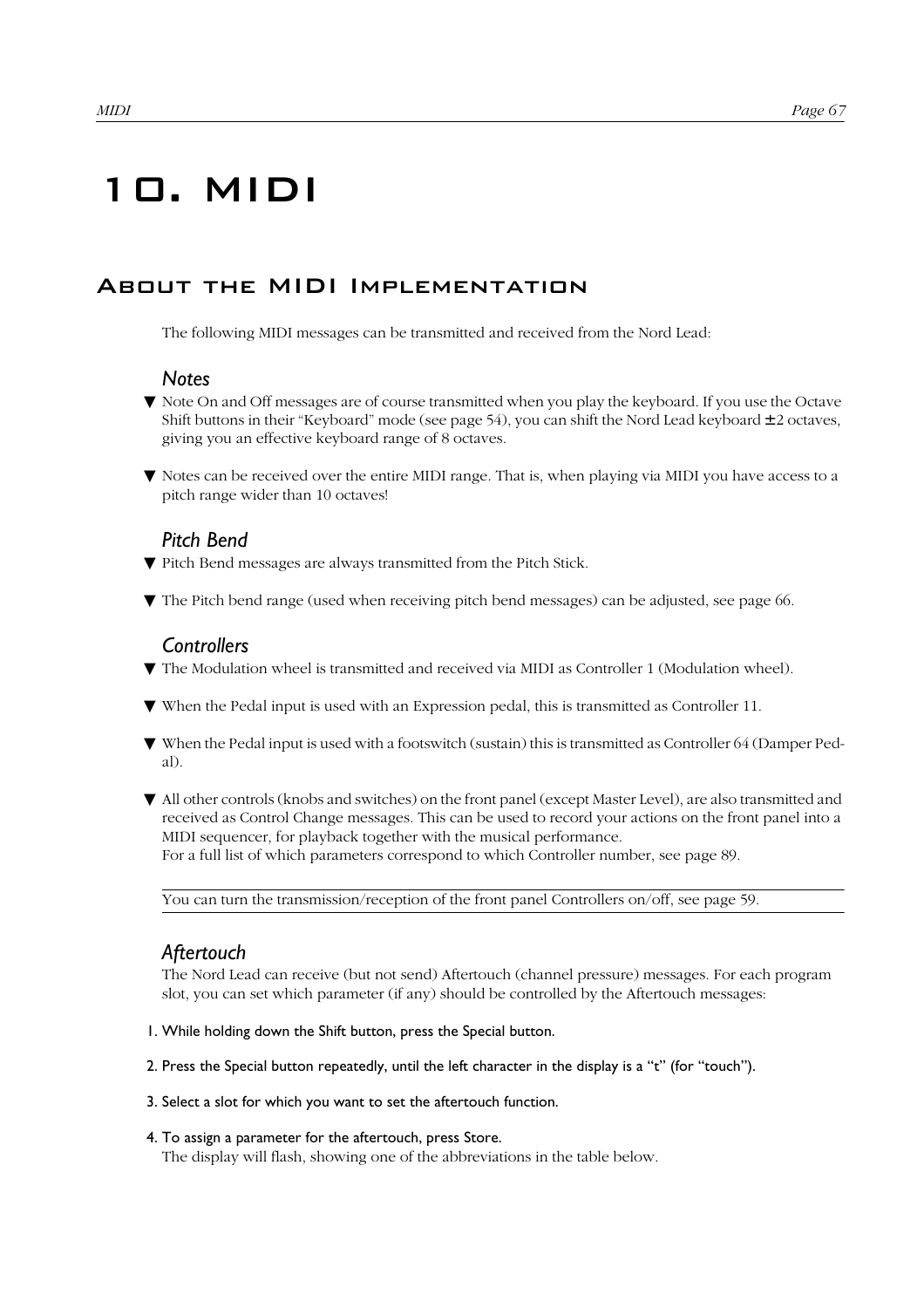| Display shows: |    | Pedal assigned to:       |
|----------------|----|--------------------------|
|                |    | LFO 1 Amount.            |
|                | Ld | LFO 2 Amount.            |
|                |    | Filter Cutoff Frequency. |
|                |    | FM Amount.               |
|                |    | Oscillator 2 Pitch.      |

5. 'Use the Program Up/Down buttons to select one of the following control functions:

- 6. After you have made your choice, press Store again. You return to the "t" display.
- 7. Use the Program Up/Down buttons to select a control amount value ("-" or "1" to "7"). This value (shown to the right of the "t" in the display) determines how much the assigned parameter should be affected by a received maximum aftertouch value.

If you don't want the slot to be affected by aftertouch messages, select amount value "-".

- 8. If needed, repeat steps 3 to 7 to set aftertouch assignment for the other slots.
- 9. Press Shift to exit the Special menu and return to play mode.

# *Program Change*

The descriptions below are only true if transmission/reception of Program Change messages is activated, see [page 59](#page-60-0).

- ▼ When you select a new Program for a slot, a Program Change message is transmitted via MIDI, on the *slot's* MIDI Channel.
- ▼ Likewise, if a Program Change message is received on a certain MIDI Channel, all Program slots set to that MIDI Channel will switch to a new Program.
- ▼ When you select a new Performance, a Program Change message is transmitted on the *Global* MIDI Channel. For information on how to set the Global MIDI Channel, see [page 60](#page-61-0).
- ▼ When a Program Change message is received on the Global MIDI Channel, a new Performance is selected.

If the Global MIDI Channel happens to be set to the same number as one of the Program slots, the Performance takes precedence. That is, Program Change messages on this MIDI Channel will select Performances, not Programs.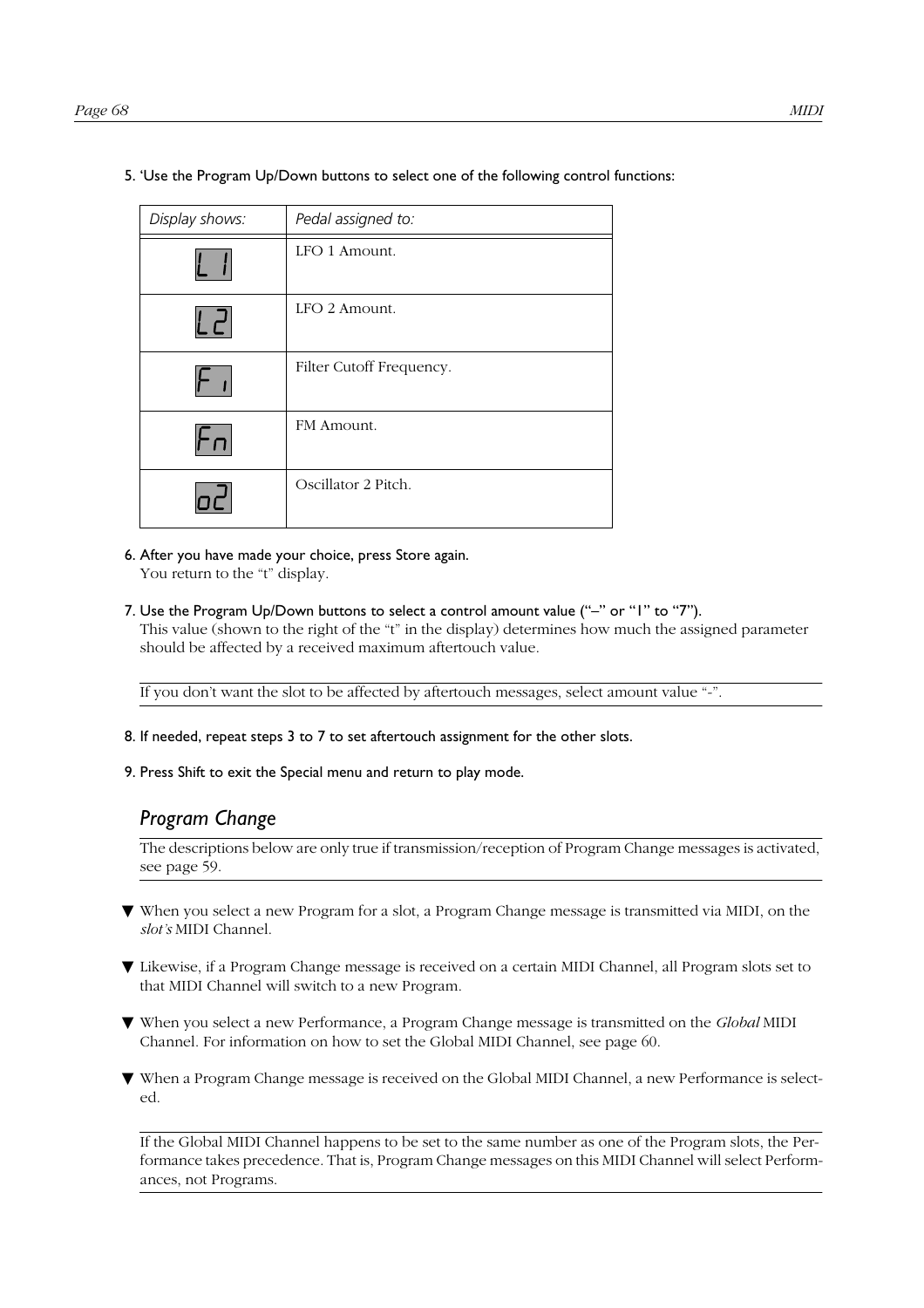#### <span id="page-70-0"></span>*Bank Select*

Bank Select messages are only received, not transmitted.

If you use a PCMCIA card, received Bank Select messages can be used to switch between the internal Bank and the three Banks on the card on the slot's MIDI Channel, just as with Program Change, see above. The lowest Bank Select number selects the internal Bank, the second selects the first PCMCIA Bank and so on.

Bank Select must always be used in combination with Program Change, or no Bank change will take place.

#### *System Exclusive*

Program settings can be transmitted as a System Exclusive "bulk dump". See [page 71](#page-72-0).

# Using Nord Lead With a Sequencer

#### *Connections*

- 1. Connect MIDI Out on the Nord Lead to a MIDI In on your sequencer.
- 2. Connect a MIDI Out from your sequencer to a MIDI In on the Nord Lead.

# *Local On/Off*

If your sequencer "echoes" all received MIDI signals via its MIDI Output(s) (which it probably does, look for a function called "MIDI Thru", MIDI Echo", MIDI Merge", "Soft Thru" or similar), the Nord Lead should be set to Local Off. See [page 58.](#page-59-0)

# *MIDI Channels*

▼ Which MIDI Channel the Nord Lead *transmit*s on depends on which of the four Program slots is active (see [page 13\)](#page-14-0).

▼ All four Program Slots always *receive* MIDI, regardless of which one is selected, or if layering of one or more slots is activated or not. However, all Slots used in a Layer (i.e. all Slots that are activated) will *also* receive on the MIDI channel set for the leftmost active Slot! This means that if you have a layer consisting of Slots A, B and D, and Slot A is set to MIDI channel 1, both Slots B and D will receive on channel 1, as well as on their respective set channels.

Therefore, if you want the sequencer to control the four Program Slots independently (i.e. not in a layer), make sure only one of the Slots is active on the Nord Lead (only one Program Slot LED is lit)!

- 1. Set up the Program slots that you plan to use so that they transmit/receive on the desired MIDI Channels. To set a slot's MIDI Channel, hold down Shift, and press MIDI Ch. Then select the Program slot, and set the value. See [page 59](#page-60-0) for details.
- 2. Set the program slots that you *don't* plan to use, to MIDI Channel *"Off"*. This is to ensure they don't play any sound unintentionally.
- 3. Select the desired Program for each Program slot.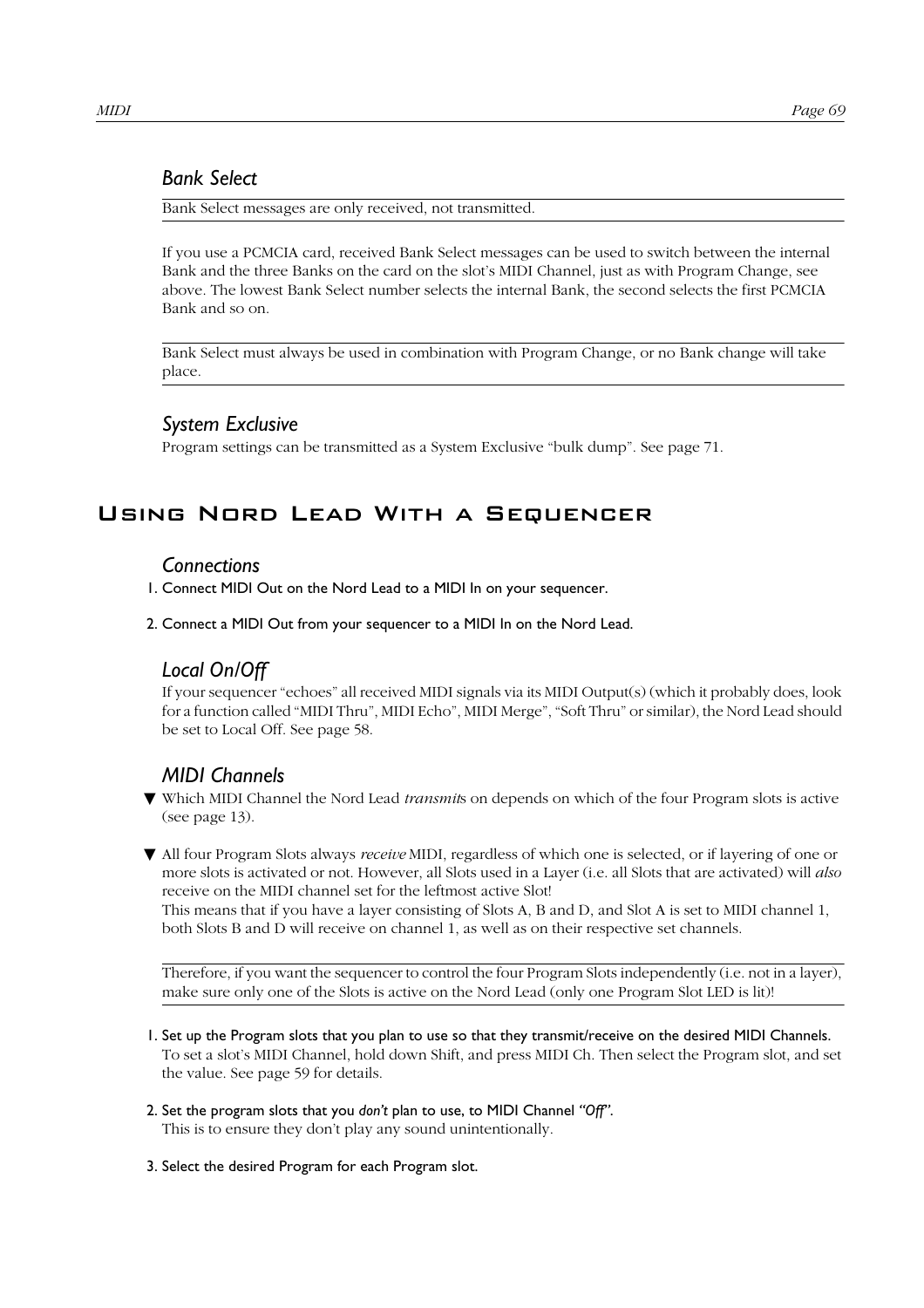- 4. If your sequencer requires you to transmit on a certain MIDI Channel (the same MIDI Channel as the slot receives on), select the desired slot, before recording.
- 5. If needed, set the sequencer up to record and play back on the desired MIDI Channel.
- 6. Activate recording and play the Nord Lead.
- 7. For an overdub with a new sound, either select the next Program slot, or just select a new Track and a new MIDI Channel in the sequencer.

Which of the two alternatives that is right for you depends on your sequencer, not the Nord Lead.

#### *Program Change*

For the Nord Lead to transmit and receive Program Change messages, Program Change must be activated, see [page 59](#page-60-0).

- ▼ To record a Program Change for a certain Program slot, activate recording in the sequencer and simply select a new Program for the slot.
- ▼ To record a change of Performance, go into Performance mode, activate recording in the sequencer and select the Performance from the front panel.

When playing back the Performance Program Change message from the sequencer, make sure it gets transmitted on the Nord Lead's *Global* MIDI Channel (see [page 60](#page-61-0)).

#### *Controllers*

For the Nord Lead to transmit and receive Control change messages from the front panel this must be activated, see [page 59](#page-60-0). Modulation wheel and pedal, however, are always transmitted/received.

- ▼ When you record front panel movements, make sure you have the right Program slot activated, and that the sequencer "echoes" the changes back on the right MIDI Channel, or your changes will affect the wrong sound!
- ▼ If two (or more) Program slots are set up to receive on the same MIDI Channel, both will be affected by the changes!
- ▼ Please read the note about Controller transmission in Local Off mode on [page 58](#page-59-0).

#### *Some notes about Controllers and "Chasing"*

Consider a situation in which you record a Controller message, e.g. a filter opening, in the middle of your sequencer song. Then you "rewind" the sequencer, to a position before the recorded filter opening. The problem is, that the Nord Lead's filter will remain opened, although it really should be as it was before you recorded the filter opening. To solve such problems, several sequencers include a function called "chasing", which keeps track of Controller changes and tries to adjust the settings on the instrument according to the current position in the sequencer song.

However, in our case, this wouldn't help much, because the filter opening was the *first* Controller message recorded in the song. The sequencer has no information about the filter setting before the recorded change, and therefore cannot "chase" the settings properly. To solve this, you could record a "snapshot" of all Controller settings on the Nord Lead panel, at the beginning of your sequencer song. This is best done by sending an "All Controllers Request" Sys Ex message from the sequencer to the Nord Lead, which will respond by dumping all its Controller values into the sequencer for recording. The "All Controllers Request" message is described on [page 95.](#page-96-0)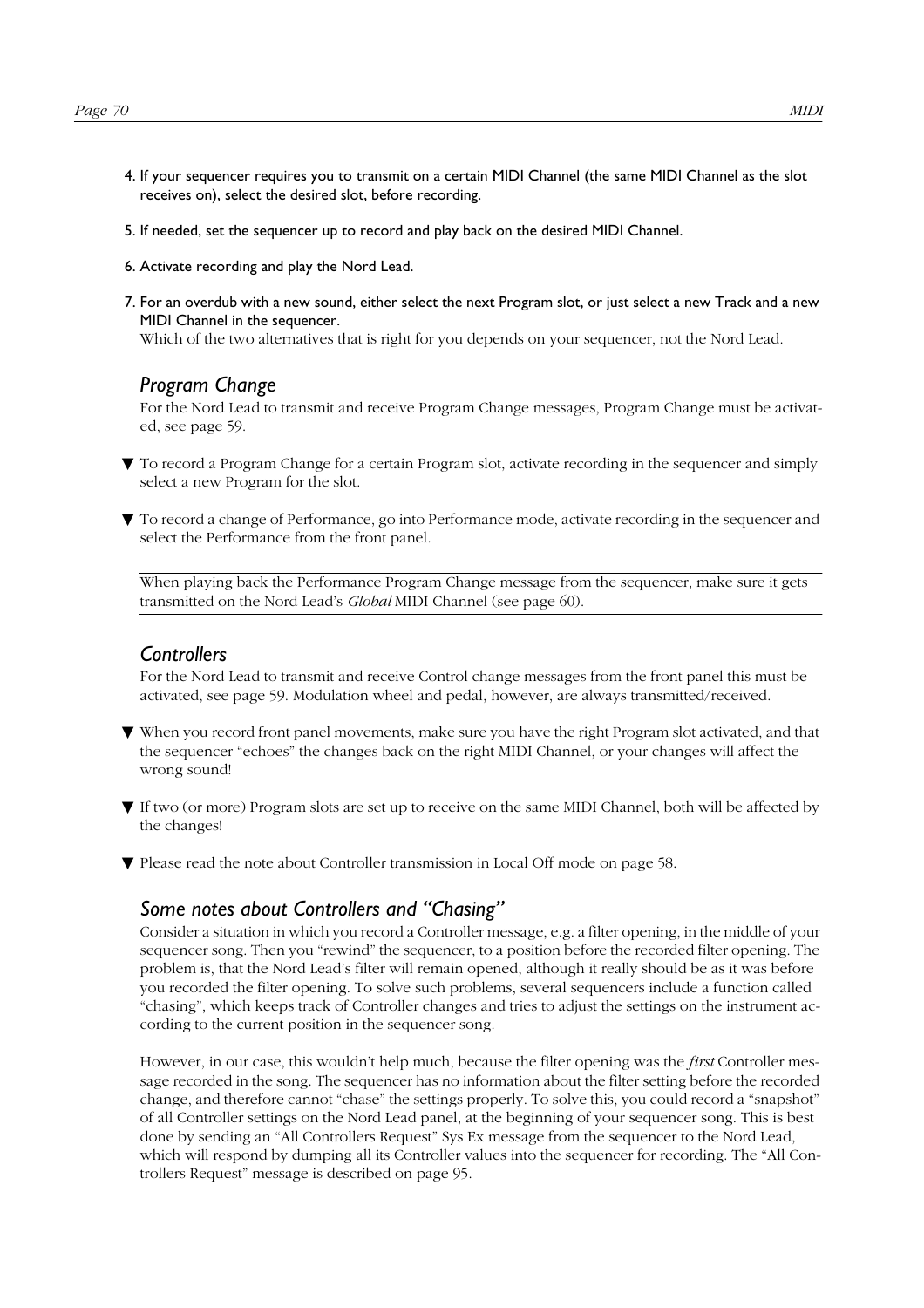#### Bulk Dump

To dump one or more Programs or Performances via MIDI as System Exclusive data, for reprogramming of another Nord Lead or for recording the data into another MIDI device, proceed as follows:

- 1. Connect a cable from MIDI Out on the Nord Lead to MIDI In on the other device.
- 2. Set up the receiving device so that it accepts System Exclusive data.
- 3. To Dump *Performances*, enter "Performance Mode" (see [page 33\)](#page-34-0). To Dump *Programs* or *Percussion Kits*, make sure you are not in Performance mode.
- 4. If you want to transmit one Program/Performance only, select it.
- 5. If needed, set the other device to its "recording mode".
- 6. Hold down the Shift button and press "Dump One" (Oct Shift +) to transmit the current Program/Performance only or "Dump All" (Oct Shift –) to transmit all Programs/Performances.

To receive a Bulk Dump, proceed as follows:

- 1. Connect a cable from MIDI Out on the transmitting device to MIDI In on the Nord Lead.
- 2. If you are about to receive a complete Bank, you need to scroll to a program number in the Bank (single Sound Bank or Performance Bank) you want to replace with the received Bank.
- 3. Initiate the transmission on the transmitting device.

If the dump contained a complete Bank, it will take the place of the selected Bank in the Nord Lead. If the dump contained one Program/Performance only, this will be put in the "edit buffer" of the active slot, instead of the Program/Performance you were playing. However, it is not saved permanently. To save it, use Store as described on [page 23](#page-24-0) and [page 35.](#page-36-0)

Remember that any Percussion Kits in a Performance, will only be included as "references" when you dump the Performance. If you want to dump Percussion Kits including all parameters, you have to be in Program mode!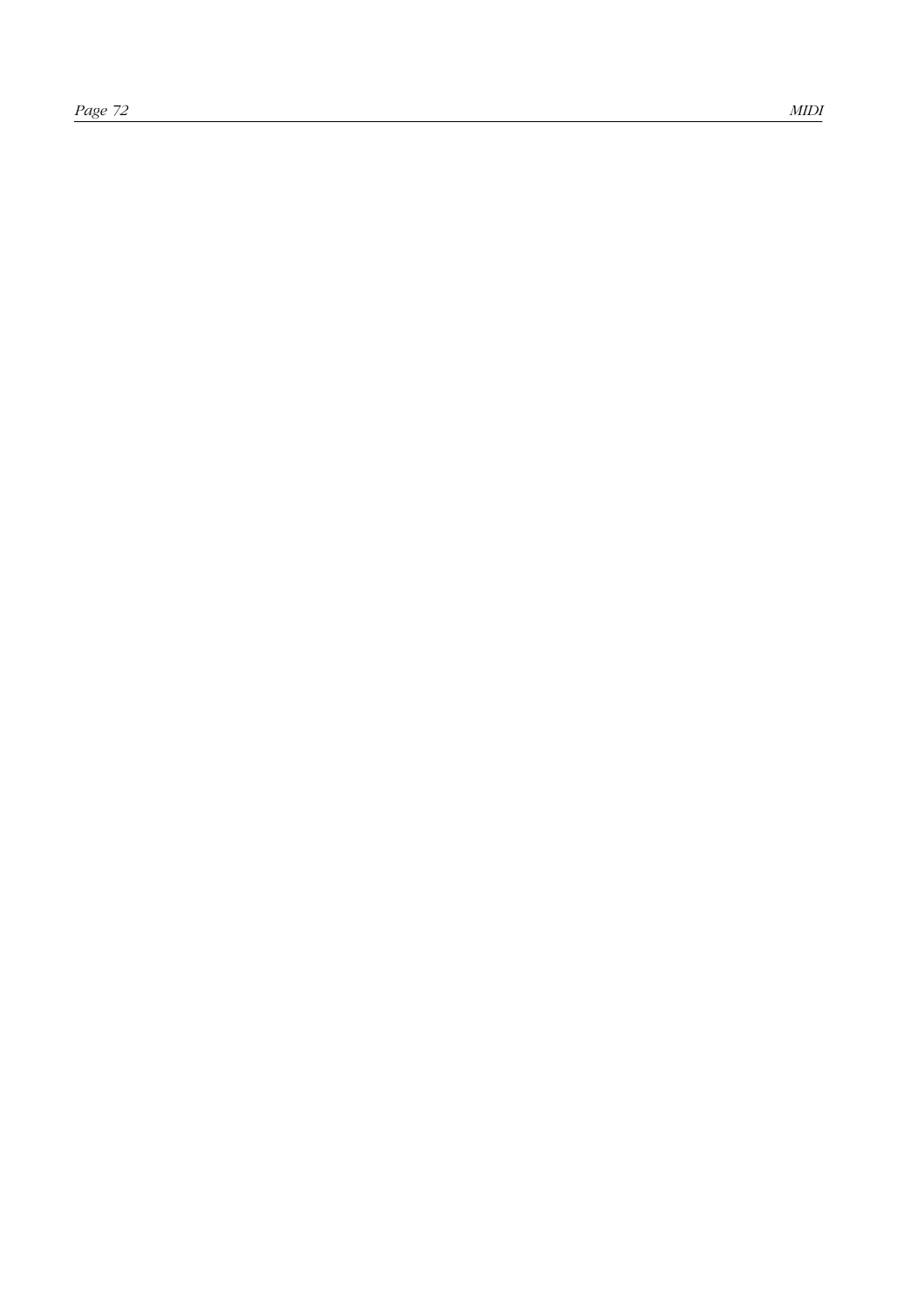# 11. About Subtractive **SYNTHESIS**

#### **INTRODUCTION**

Subtractive synthesis is one of the oldest and most widely spread forms of synthesizing sounds. It is the method employed in such classics as the Moog synthesizers, the Sequential Prophet-5 and 10, Arp synthesizers, most Oberheim synthesizers, the Roland Jupiter models, the TB-303 etc; the list is practically endless. Even new digital instruments such as workstations and sample playback devices employ many of the basic principles of subtractive synthesis.

So what's the big deal about the Nord Lead then? Simply another "subtractive synthesizer"? Well, the Nord Lead is the first modern, digital instrument that combines a faithful reproduction of the behaviour of the old analog favourites with the convenience and stability of the newer designs.

The purpose of this chapter is to give you a quick introduction to this world of subtractive synthesis as used in he Nord Lead and its analog predecessors. If you'd like to know more, there are number of text books on the subject.

## The Building Blocks

Subtractive synthesis started its life in *modular synthesizers*, large cabinets housing separate electronic modules, connected via patch cords. With the advancement of technology, the functionality of many of these modules could be put onto one single circuit board. But functionality-wise, subtractive synthesizers are still built out of the same modules (or building blocks) as they were decades ago.

We will now take a closer look at these building blocks. Let's first talk about the three that actually create and process sound:

#### *Oscillator*

The Oscillator is actually the only thing in a synthesizer that actually *produces* any sound, (all the other modules only *shape* the sound from the oscillator.) The oscillator is a bit like the string on a string instrument, it vibrates to create sound.

#### *Filter*

The signal from the oscillator is sent through the Filter which shapes the *timbre* of the sound to make it "bright", "dull", "thin", etc.

#### *Amplifier*

The Amplifier shapes the *volume* of the sound making it "soft" or "hard", "slow" or "short".

In addition to these major three modules all synthesizers also have "modulators", devices that can make the volume, timbre pitch and other qualities of sound vary continuously when you play a key. It is these modulators that basically add animation to the sound, taking it from a dull organ drone to a dynamic and interesting timbre. The two most common modulators are Envelopes and LFOs: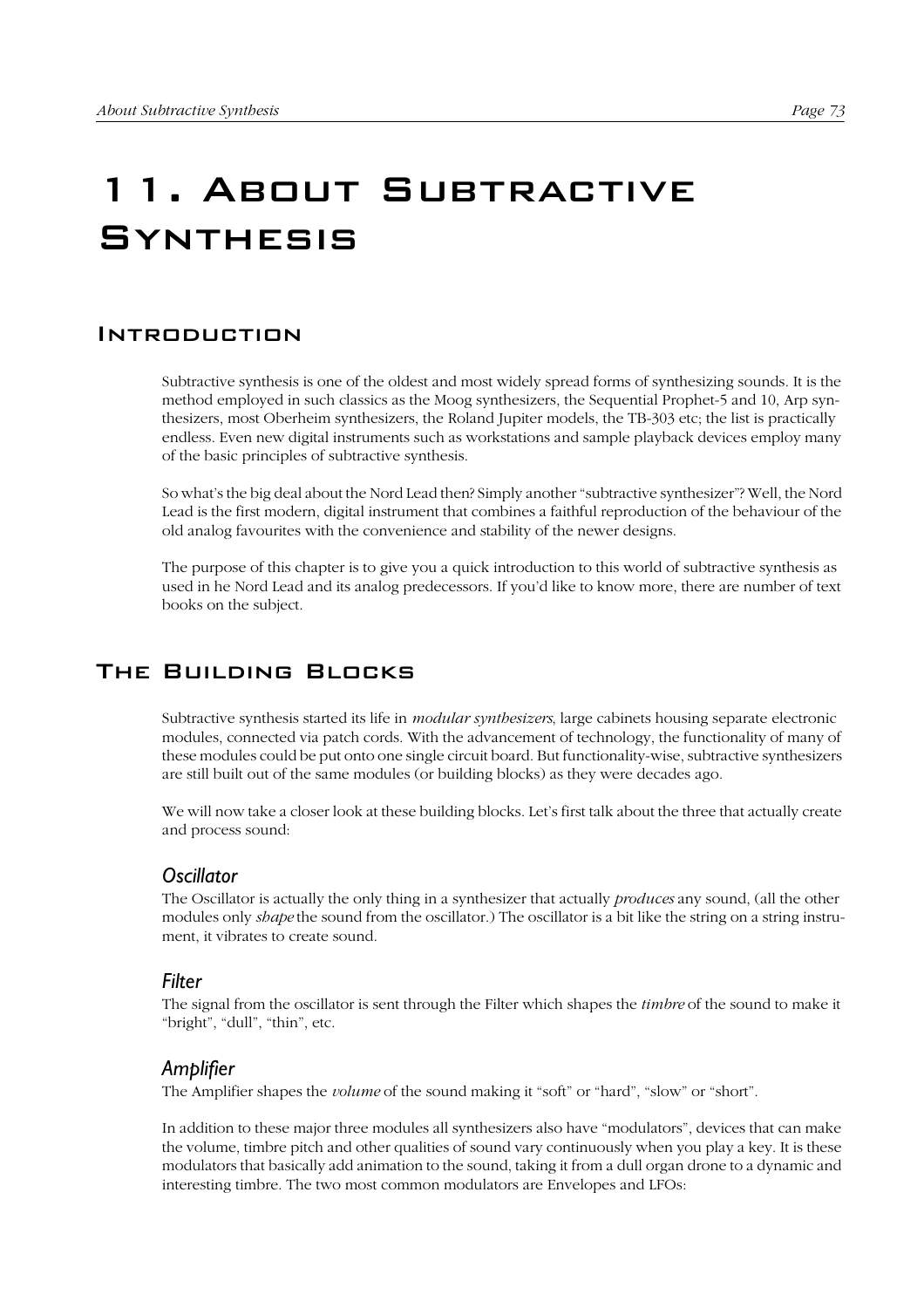## *Envelopes*

An envelope is used to give a sound a "shape". If you apply an envelope to the amplifier (which controls the volume) you are able to make the sound for example slowly fade in and then fade out when you press and hold a key.

## *LFOs*

LFO is an abbreviation for Low Frequency Oscillator. It is used for repeating variations in a sound, such as vibrato or tremolo.

# **CONNECTIONS**

There are many ways in which the modules outlined above can be connected in a synthesizer, but the one in the picture below is a basic and common one, used in the Nord Lead (although the illustration depicts far from all the possibilities in this instrument!)



Note that the horizontal lines indicate the way the sound travels. The vertical lines indicate control signals. The envelopes for example only *modulate* (control*)* the oscillator, filter and amplifiers, they do not affect the sound directly.

# The Oscillators and Waveforms

The two basic qualities of an oscillator is waveform and pitch.

## *Pitch*

The picture of the sawtooth on the Nord Lead front panel displays a sawtooth during one *period* of sound. During this time, the wave raises gradually up to maximum level and then instantly drops back to minimum level.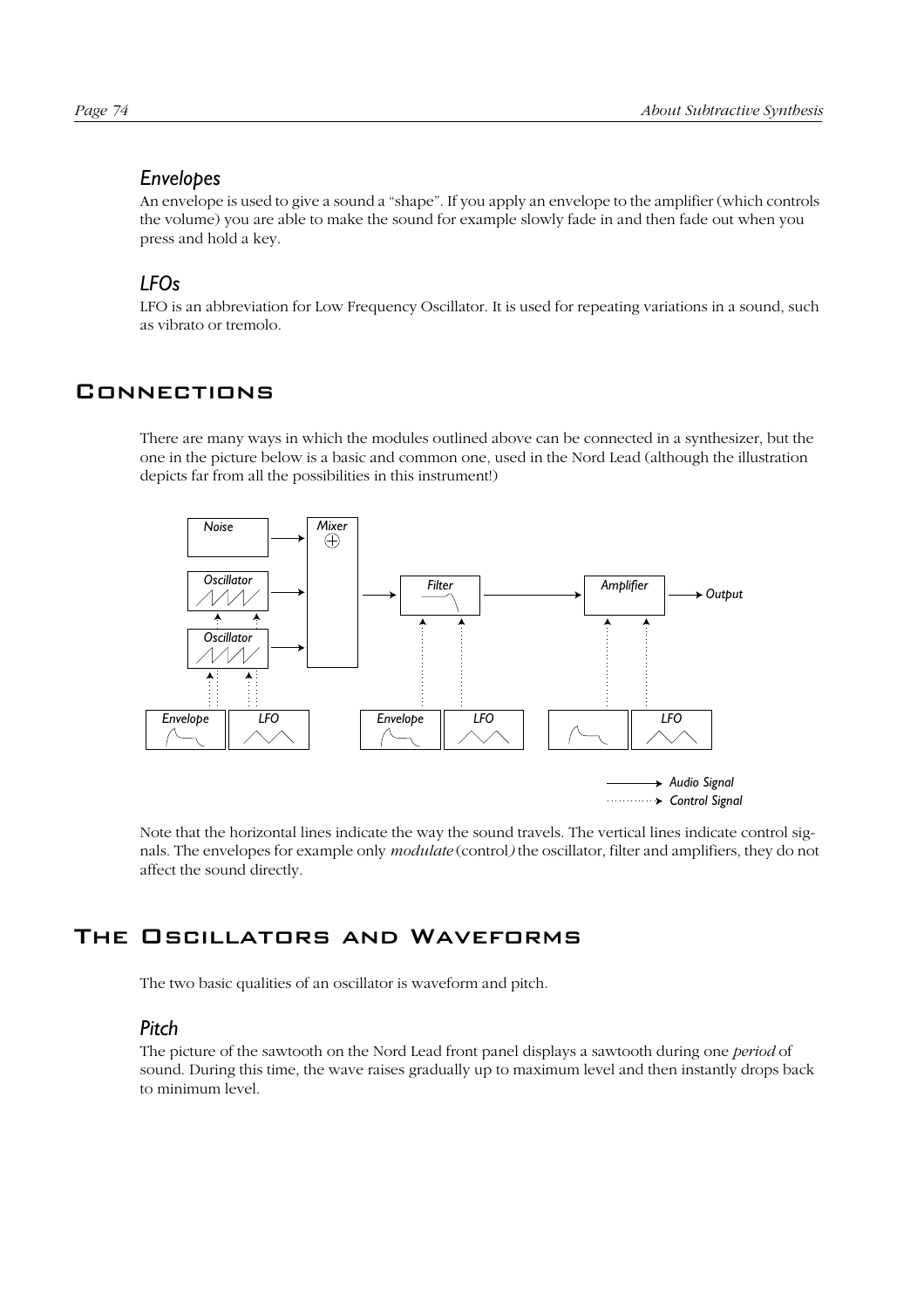The length of the period determines the pitch (frequency) of the sound. The shorter the period, the higher the pitch. If you for example make the oscillator play at a frequency of 440Hz, there will be 440 periods of identical Sawtooth waves generated per second.

*One Period*

Normally there are three ways to change the frequency of an oscillator:

▼ By making settings on the front panel.

On the Nord Lead for example, you have an "Oct Shift" setting for both oscillators and separate Semitone and Fine Tune adjustments for Oscillator 2.

#### ▼ By playing the keyboard.

The keyboard is if course connected to the oscillator so that pressing different key produces different pitches. In some cases this connection can be turned off, so that the oscillator always plays the same pitch, regardless of which key is pressed. In the Nord Lead, this can be done for Oscillator 2, by deactivating "Kbd Track".

#### ▼ By Modulation

Modulation allows you to make the pitch vary "automatically". The most common example is probably to use an LFO to make pitch go up and down, to create a vibrato. But you can also put the pitch under envelope control, or make the pitch vary with your striking force (velocity).

## *Waveform*

The waveform of the oscillator affects its harmonic content and thereby its "sound quality" (timbre). The three most common waveforms are sawtooth, pulse wave and triangle.

Looking at the shape of a waveform tells very little about how it sounds. Instead, there's a better way to draw it, called a *spectrum*. Let's introduce some quick theory:

Mathematically, all waveforms can be considered as built from a number of *harmonics*, added together.

Each of the harmonics consists of a *sine wave*, the purest and simple waveform there is (a sine wave has no harmonics at all). In other words, if you add a number of sine waves together, each one with its own pitch (frequency) and volume (amplitude), then you can build any waveform you like.

The lowest harmonic is called the *fundamental*. The fundamental determines the basic pitch of the sound. If the fundamental has a frequency of 440Hz, we will perceive the entire sound as having a pitch of 440Hz.

Other harmonics are then added to the fundamental, called *overtones*. Normally the first overtone appears at a frequency twice the fundamental (in our example 880 Hz). The next harmonic appears at a frequency three times the fundamental (in our example 1320Hz) and so on.

In a spectral display of a waveform you can see the *frequency* (pitch) of each harmonic and its *amplitude* (level). This is done by drawing each harmonic as a line raising up from a horizontal scale.

Each line's position on this scale indicates the harmonic's frequency. The line furthest to the left is the fundamental, the next is the first harmonic etc. To make life easier, one usually doesn't label the horizontal scale with frequency in Hz, but rather with the number of the harmonic.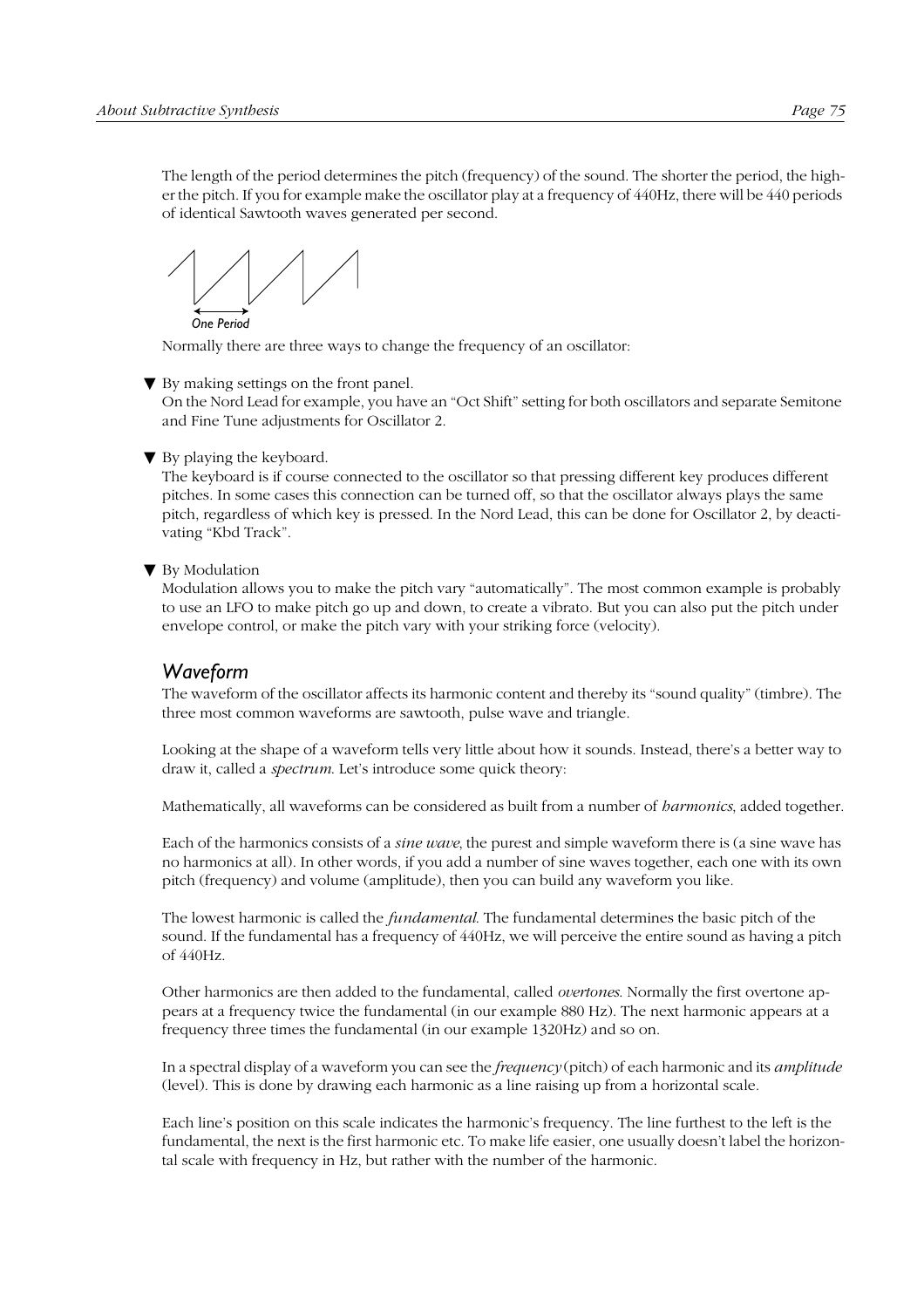The height of each line represents the amplitude of each harmonic.

If you understand the principle, you also understand that if the harmonics with high numbers have a high amplitude, the sound will be perceived as bright.

Let's take a look at some common waveforms and their spectra.

In the illustrations below, only some of the first harmonics are displayed. In reality, waveforms like these have an infinite amount of harmonics.

#### *Sawtooth*

The Sawtooth wave has a simple spectrum. All harmonics are present in the wave, in proportional values. As you can see, the high harmonics have a fairly high amplitude, which makes this waveform sound bright.



#### *Triangle*

The triangle wave does not have very strong harmonics. Furthermore they only appear at odd harmonic numbers. The first fact makes the tone pure, a bit like a flute, and the second fact gives the sound a slightly "hollow" character.

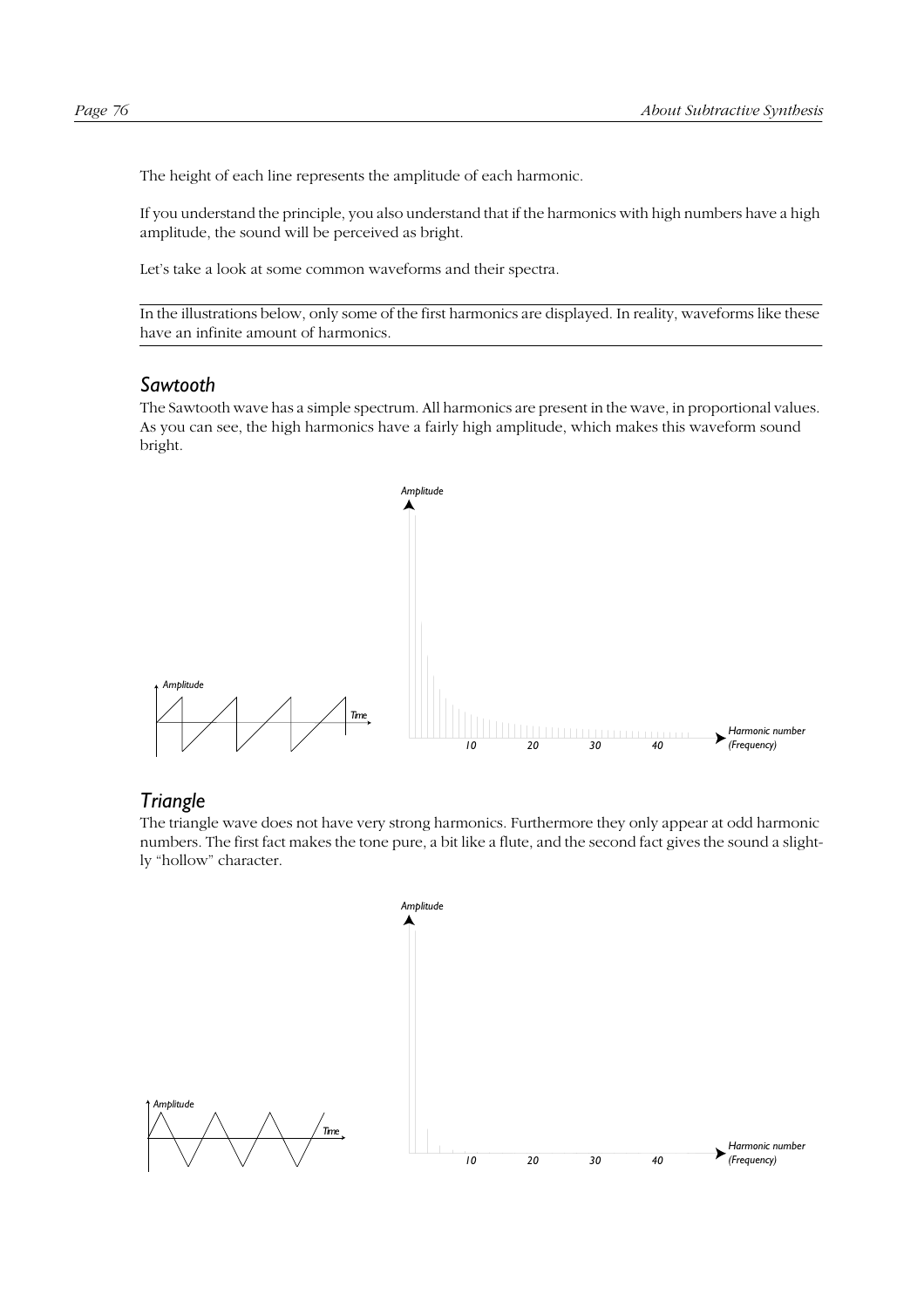#### *Pulse Wave*

The pulse wave is slightly more complicated, because it is not *one* waveform, it is many different ones. A pulse wave is a waveform that during one period jumps once between full positive amplitude and full negative and then back.The thing that can be varied is *where* within the period you jump from maximum to minimum amplitude. Let's look at three examples:

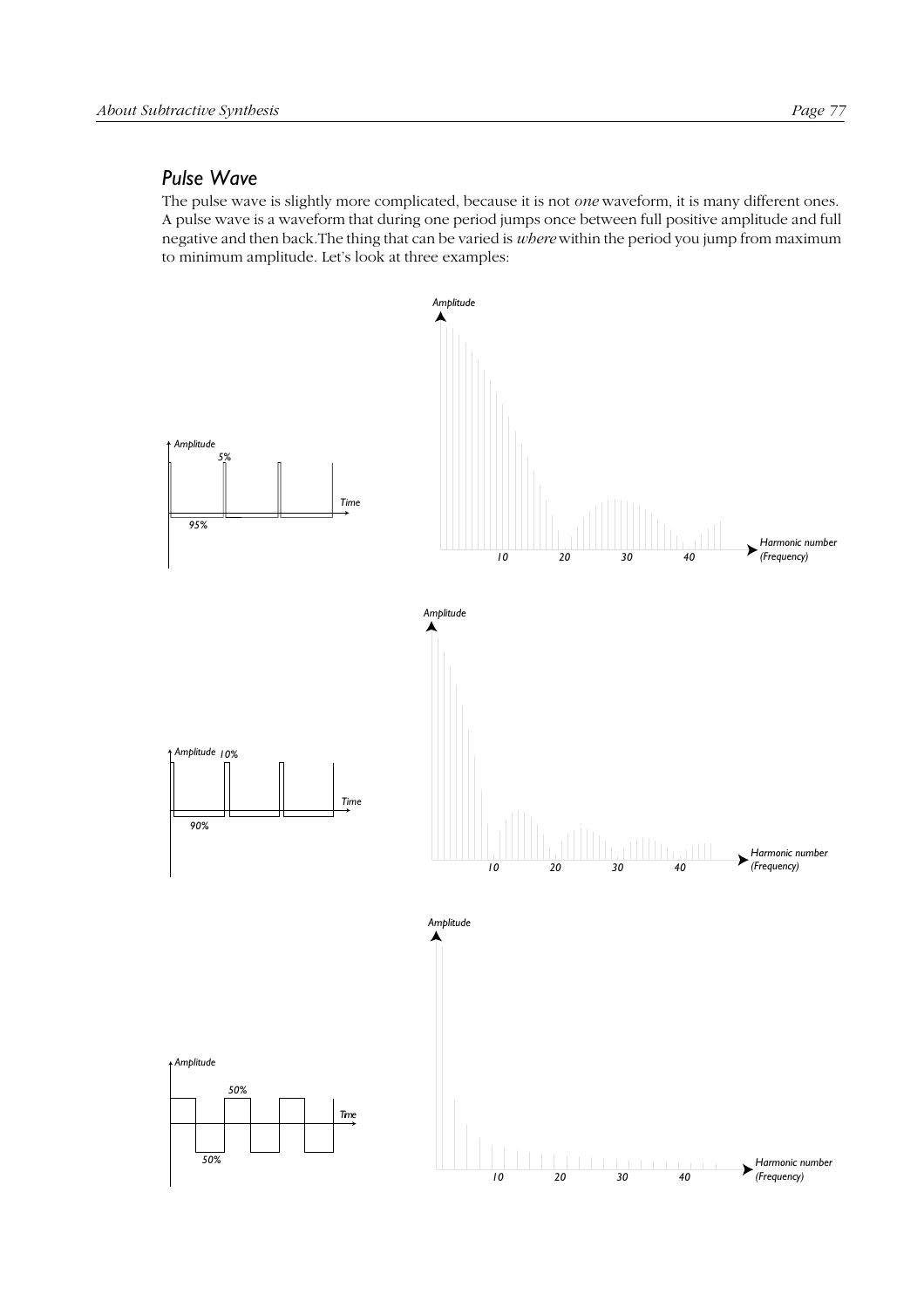In the first, the jump happens 5% in from the beginning of the period. This is referred to as a pulse wave with a 5% *pulse width* (sometimes called *duty cycle*). The second wave has a pulse width of 10%. The third wave has a pulse width of 50%.

This third wave is a special case of the pulse wave, called a *square wave*, and this has one peculiarity, it only contains odd number harmonics, which gives it a "hollow" quality.

On many synthesizers (including the Nord Lead) the pulse width can be adjusted, to set the timbre of the pulse wave. The more narrow the pulse width, the more "thin" the sound will be.

You can also have the pulse width vary continuously, for example from an LFO or envelope. This is referred to as *pulse width modulation*. Modulating pulse widths from an LFO creates a rich, chorus-like effect often used in "string" sounds.

#### *About Inharmonic Spectra*

Above we have only discussed spectra where the overtones appear at perfect harmonics. While this is true for the basic waveforms discussed above, it is definitely not true for all sound. If you for example use the frequency modulation (FM) capabilities in the Nord Lead, with the two oscillators set to an unusual" interval (not octaves or fifths, for example), you will get a spectrum where the overtones appear at frequencies somewhere *between* the perfect harmonics. This results in an *inharmonic* sound, which often sounds "metallic".



#### *Sync*

One some instruments (including the nord Lead), two Oscillators can be *synchronized*. If you for example synchronize Oscillator 2 to Oscillator 1, Oscillator 2 will start over with a new period of the waveform, each time Oscillator 1 does so. If Oscillator 2 then has a higher frequency than 1, it will get a complex waveform that depends both on its own pitch and on that of the other oscillator.

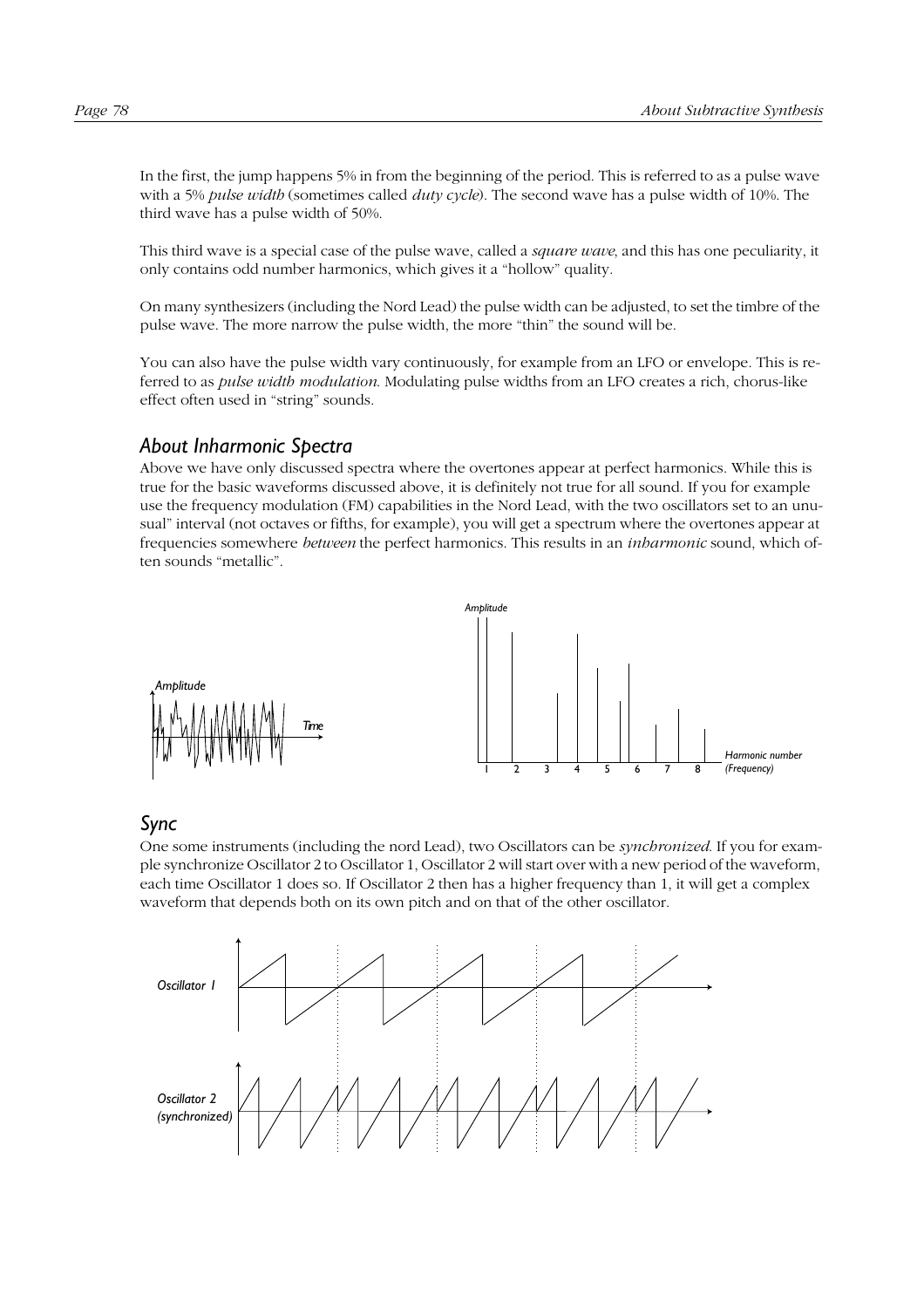When sync is applied, the basic pitch of Oscillator 2 is locked to that of Oscillator 1. If you change the pitch of Oscillator 1 you will affect the basic pitch of both oscillators. Furthermore, when you vary the pitch of the synchronized oscillator (Oscillator 2), this will be perceived as a change in timbre, rather than in pitch.

This leads to a spectrum with deep resonances at Osc2's harmonics, like this:



If you go even further and let the pitch of the synchronized oscillator vary continuously, for example from an LFO or envelope, you will change the harmonic content of the sound in an interesting and very characteristic way.

# The Filter

The filter in a synthesizer is used to remove or emphasize frequencies in a spectrum. A filter is a bit like an amplifier (a volume control) that is applied differently to different parts of the spectrum. For example, a filter might make low frequencies louder, while at the same time making high frequencies weaker. Applying such a filter would make a sound have more bass and less treble.

Let's imagine a sound with a spectrum where all harmonics are available at full level. It would look like this:



Let's now pass this spectrum through a *lowpass* filter (this type of filter is discussed in more detail below). The filter has a characteristic, which can be drawn as a curve.

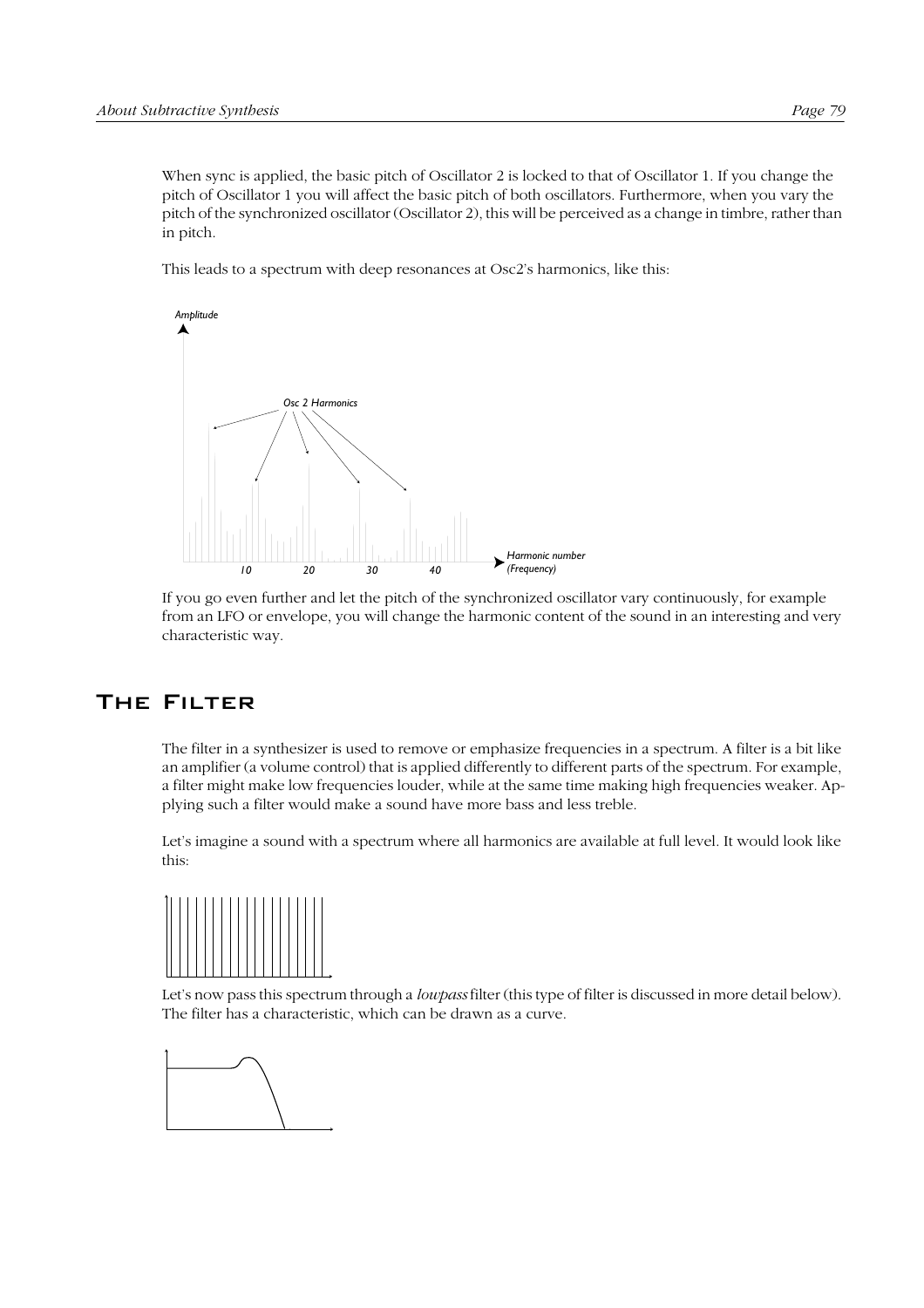As you can see the curve is flat in the low register (which means it doesn't affect this part of the spectrum at all) and then, at a certain point, gradually starts falling. When applied to the wave above, this filter cuts away some of the high frequency material in the wave, like this:



## *Filter Types*

There are many types of filters, all with their different purposes. We will here discuss the three most common, the ones found in the Nord Lead.

*Lowpass filter:* The Lowpass filter dampens high frequencies and let's low frequencies pass through unaffected, as in the example above. It is the most common synthesizer filter, since it can be used to "round off" the sharp sound of sawtooth waves and pulse waves.



*Highpass Filter:* This is the opposite of the lowpass filter. It let's the high frequencies of the sound pass through and cuts off the low frequencies. This removes "bass" from a sound, without affecting the high end.

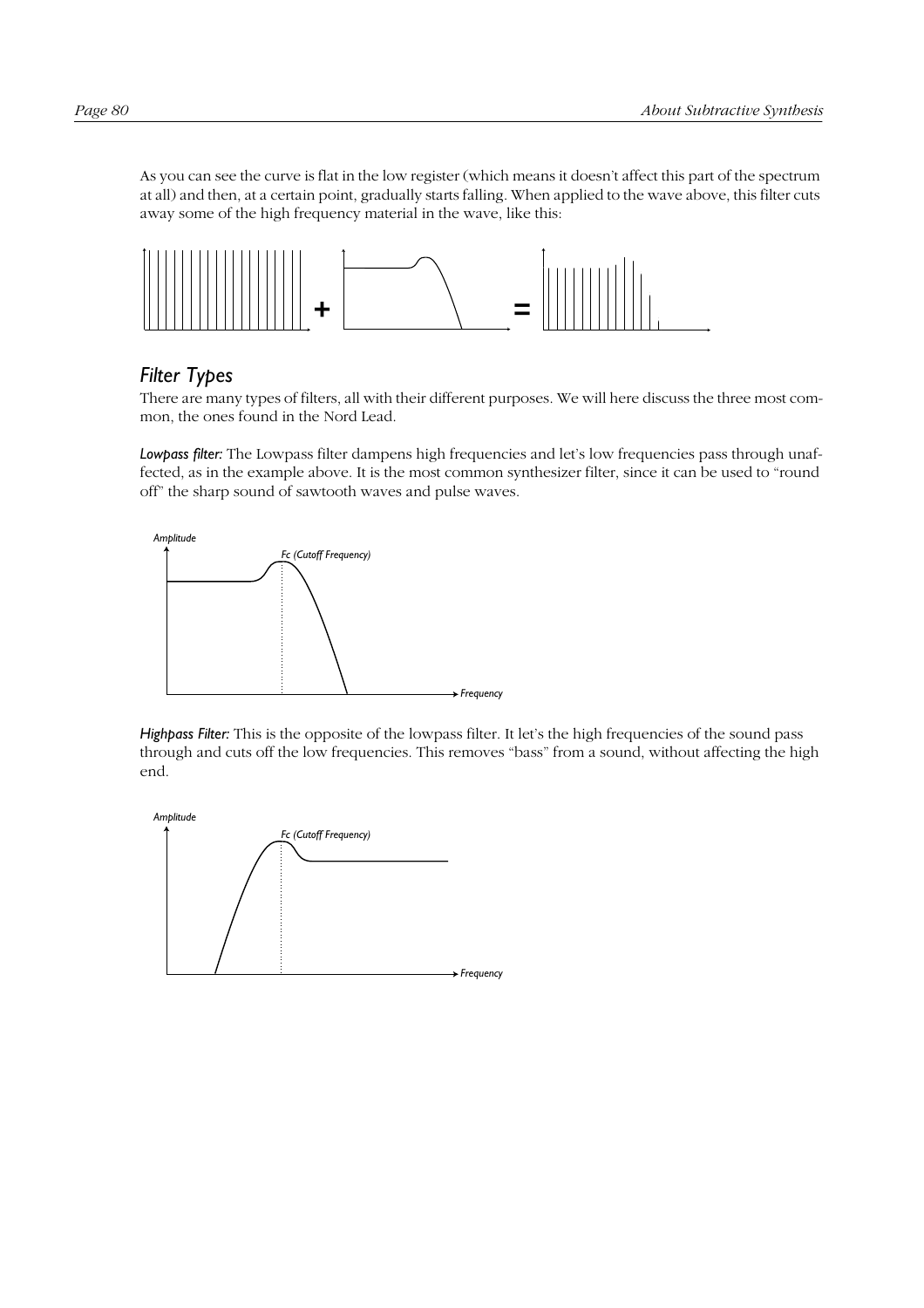

*Notch filter:* This filter type (also known as Band Reject) can be seen as the opposite of a band pass filter. It cuts off frequencies in a "mid-range" band, letting the frequencies below and above through.



In the Nord Lead the Notch filter is combined with a 12 dB Lowpass filter, for greater musical versatility (see [page 44\)](#page-45-0).

## *Roll-off*

Filters of one and the same type (lowpass, highpass etc) can have different characteristics. One of the factors determining the exact filter curve is the *roll-off*, which is measured in *dB/Octave* ("decibels per octave") or *poles*. The simplest possible filter has a roll-off of 6dB/octave, which is referred to as "1 pole". The next step up is 12dB (2 poles), 18db (3 poles) etc.

The most common synth filters are the 12dB and 24dB lowpass filters. The difference between the two can be studied in the graph below. The 12dB filter let's more of the high frequency pass through which gives the sound a brighter and "buzzier" character than the 24dB filter does.



In the Nord Lead, the lowpass filter can be switched between 12 and 24dB modes. For sounds with high resonance (see below), similar to those in the Roland TB-303, we recommend the 12dB variation. For most other sounds we recommend 24dB.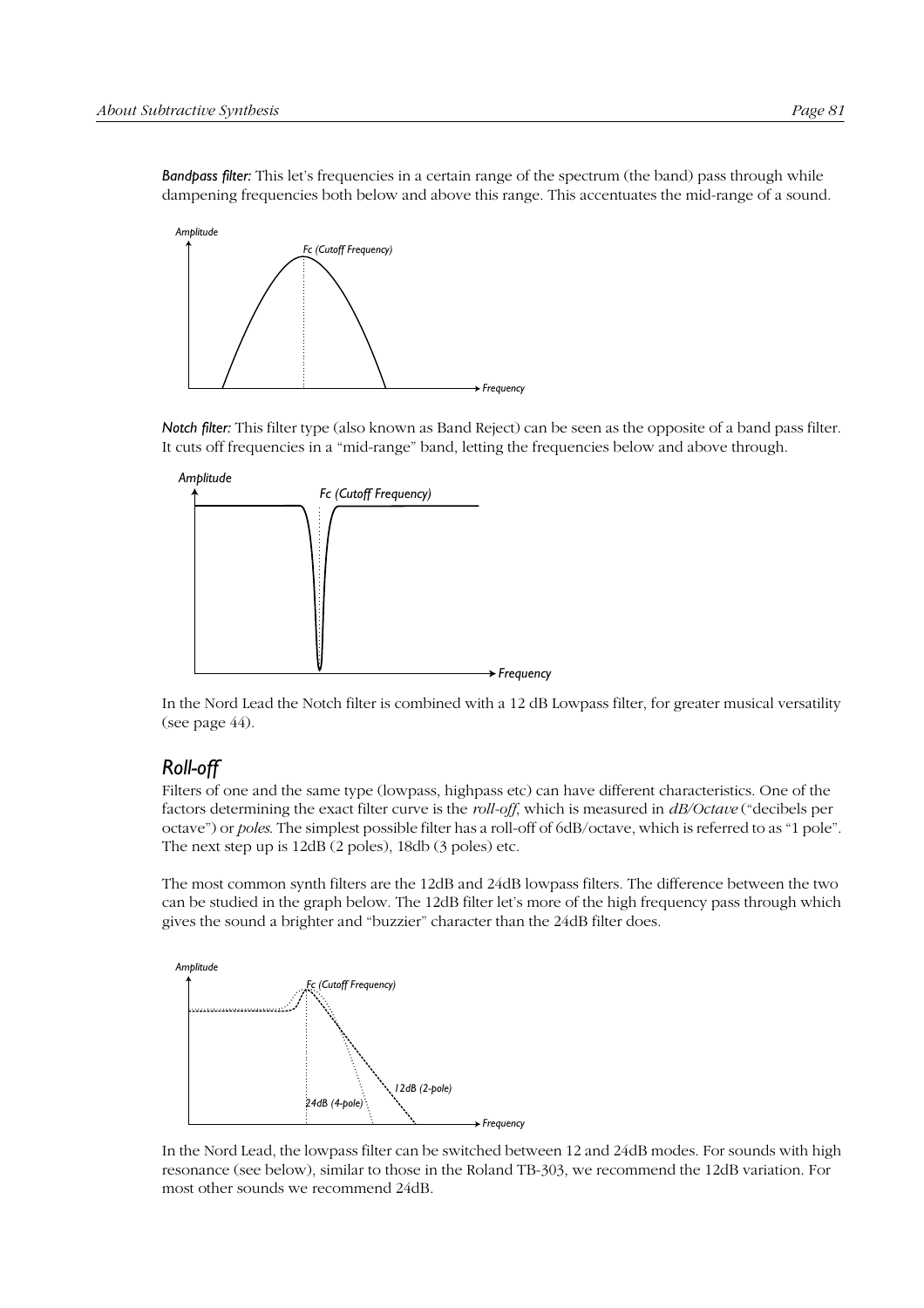# *Cutoff Frequency*

The most important parameter for a filter is its *cutoff frequency*, which is the setting that determines *where* in the frequency material it should start cutting. If the cutoff frequency in a low pass filter is set to a very low value, only the lowest harmonics (the bass) will pass through. If you raise the cutoff all the way up, *all* frequencies will be let through, as the figure below illustrates.



Changing the cutoff frequency is often referred to as "sweeping the filter". This is probably one of the most important ways of shaping the timbre of a synthesizer sound. By using an envelope you can for example have a high cutoff at the beginning of a sound which is then gradually lowered (the filter "closes" as the sound decays). This would emulate the way most plucked string sound (piano, guitar etc) behave; the amplitude of the harmonics decreases as the sound decays.

# *Key Tracking*

When you play different pitches, the oscillators produce different frequencies. This means that the overtones in the waveform appear at different frequencies. The cutoff frequency of the *filter* however, is fixed. This means that different overtones will be cut off at different pitches. To be more precise, the further up the keyboard you play, the muddier the sound will be.

To remedy this problem many synthesizers have a parameter called *Filter Keyboard Tracking*. When this is activated, the filter Cutoff Frequency varies with which key you play, just as the oscillator frequency does. This ensures a constant harmonic spectrum for all keys.



## *Resonance*

Resonance in a filter is created by connecting the output of the filter to its input, in other words setting up a "feedback loop". The amount of feedback is then controlled with a Resonance parameter on the front panel of the instrument.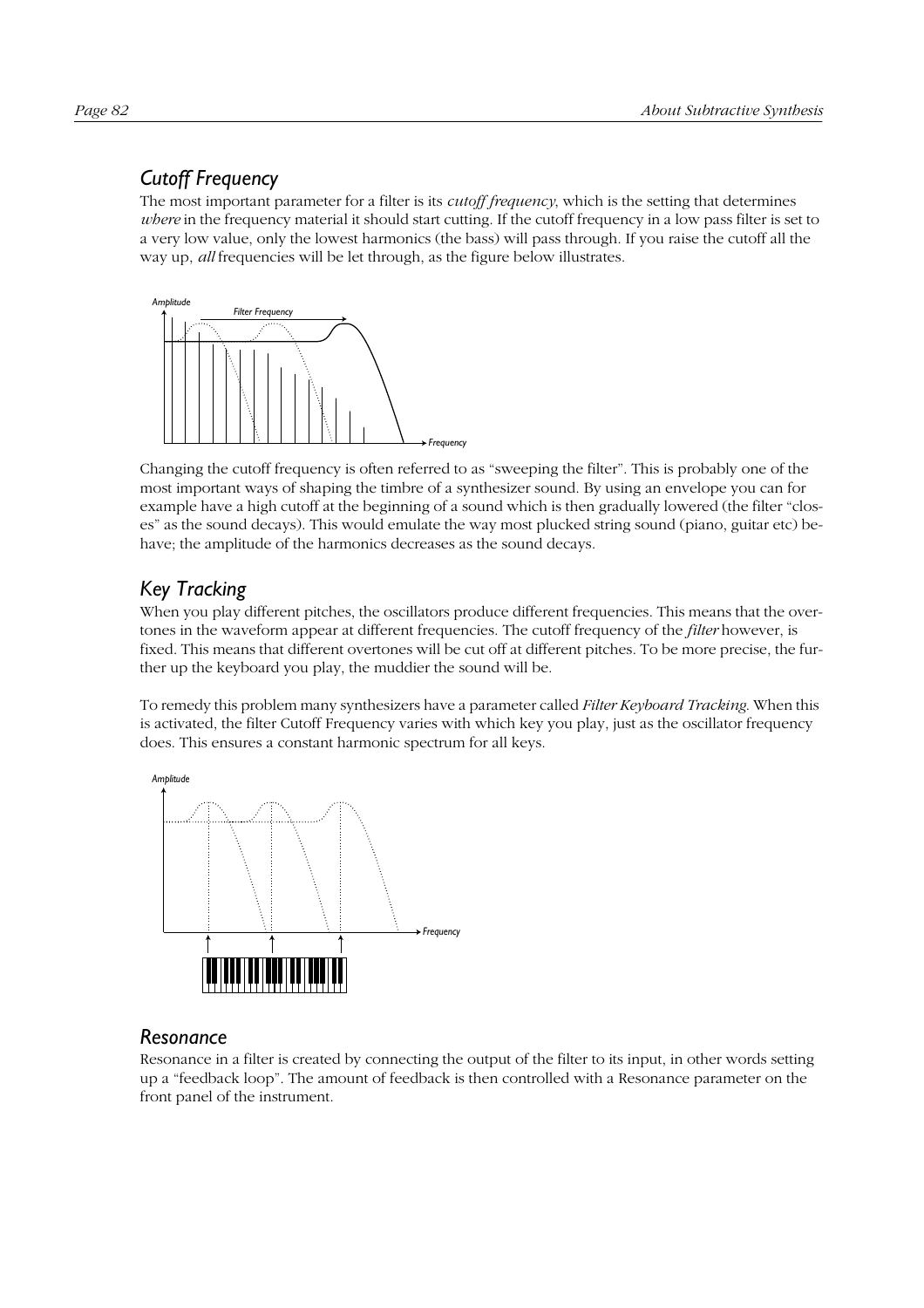When you apply resonance, the frequencies just around the cutoff point of the filter will be emphasized (louder). As you increase the Resonance further and further, the filter will start to behave more an more like a bandpass filter, where only the frequencies around the cutoff point are let through. The filter will start to "ring", which means it almost sounds like it is *adding* frequencies to the sound. If the Resonance is then raised even further (on some synthesizers) the filter will start to self-oscillate, that is produce sound of its own, just like an oscillator.



High Resonance values are also visible in the waveform. They appear as a "superimposed" waveform with a frequency equivalent to the filter's cutoff frequency. The three examples above show the same wave with increased resonance.



If you add Resonance to a sound and then vary the Cutoff frequency (for example with an envelope) you will get a very typical synthesizer sound.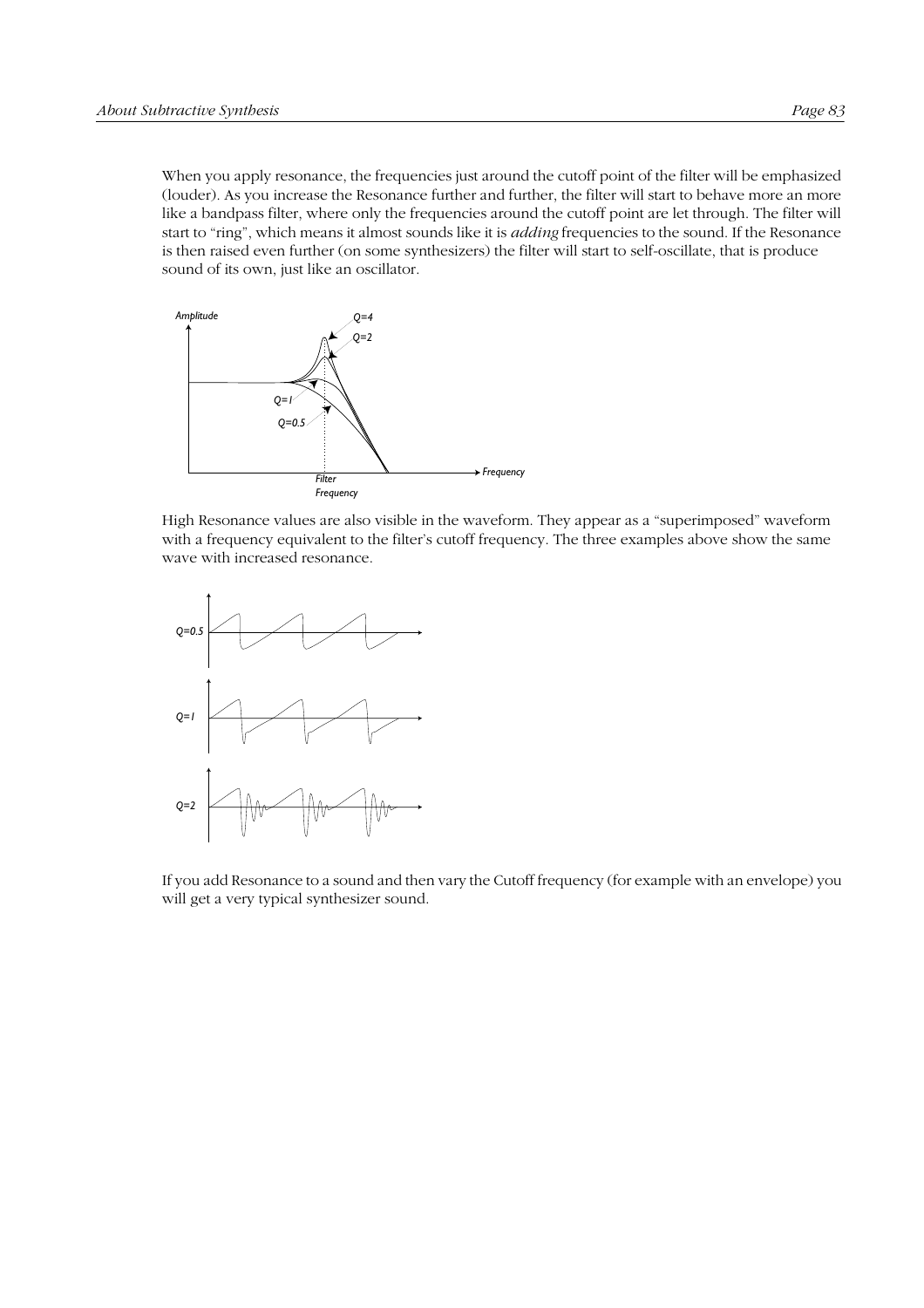## The Amplifier

An amplifier is most often used at the final stage of a synth signal chain, to control volume. By modulating the amplifier with an envelope, the sound can be given its basic "shape". In fact, the "volume shape" is one of the most important factors to how we identify the sound. By setting up a proper volume envelope you can make a sound "soft", "hard", "plucked" "static" etc.



*The volume envelope curve (to the left) determines how the amplitude of the waveform changes over time.*

#### **ENVELOPES**

#### *ADSR-Envelope*

Envelopes are used to modulate pitch, amplitude, filter cutoff and other parameters in a sound. This is used to give the sound a varying character from the moment the key is pressed to the moment it is released.

The classic synthesizer envelope has four parameters, Attack, Decay, Sustain and Release, and is therefore often referred to as an "*ADSR-envelope*".

When you press a key, the envelope is *triggered*. This means is starts rasing from zero to maximum level. How long this should take, depends on the *Attack* setting. If the Attack time is set to "0", the envelope will instantly reach full level. If it is raised it will take longer.

If you for example have an envelope controlling volume, raising the attack will give the sound a "softer" character. If you have the envelope routed to the filter, it might give the sound a "wah" type of start.

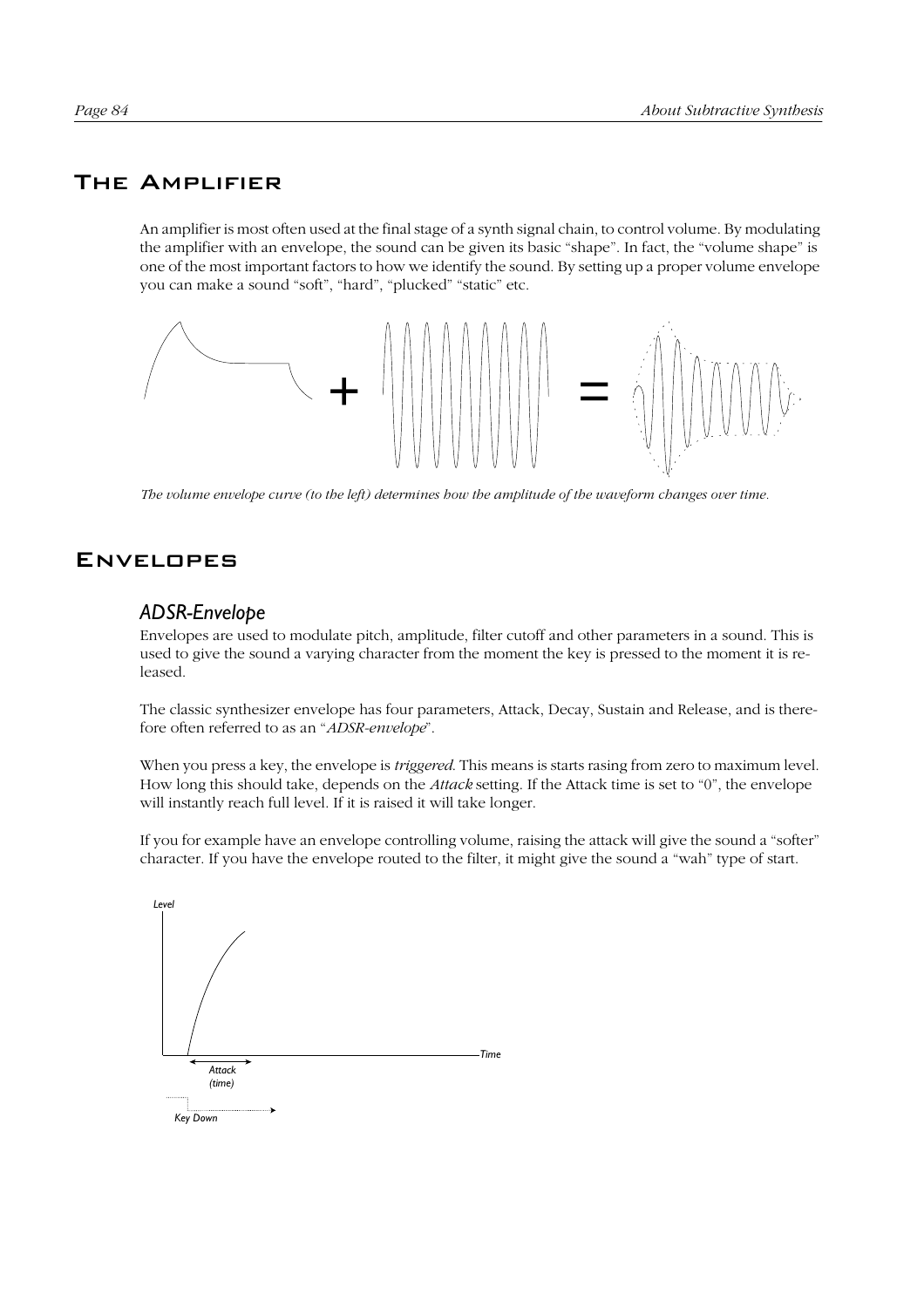After the envelope has reached full level, it starts to fall back again. How long this should take, is set with the *Decay* parameter.



The level of the envelope does not necessarily have to fall all the way back to zero level at the end of the Decay. Instead, the ADSR-envelope has a *Sustain* setting used to determine the level the envelope should rest at, after the Decay. If you for example want to create a flute sound, you would have a fairly high Sustain setting on your Volume envelope, since a flute tone basically stays at a steady level for as long as you play it. On the other hand, for a piano sound, you would want a Sustain level of "0", since a piano sound decays to silence if you hold the key long enough.



Please note that the Sustain parameter represents a *level*, but all other envelope parameters represent *times*.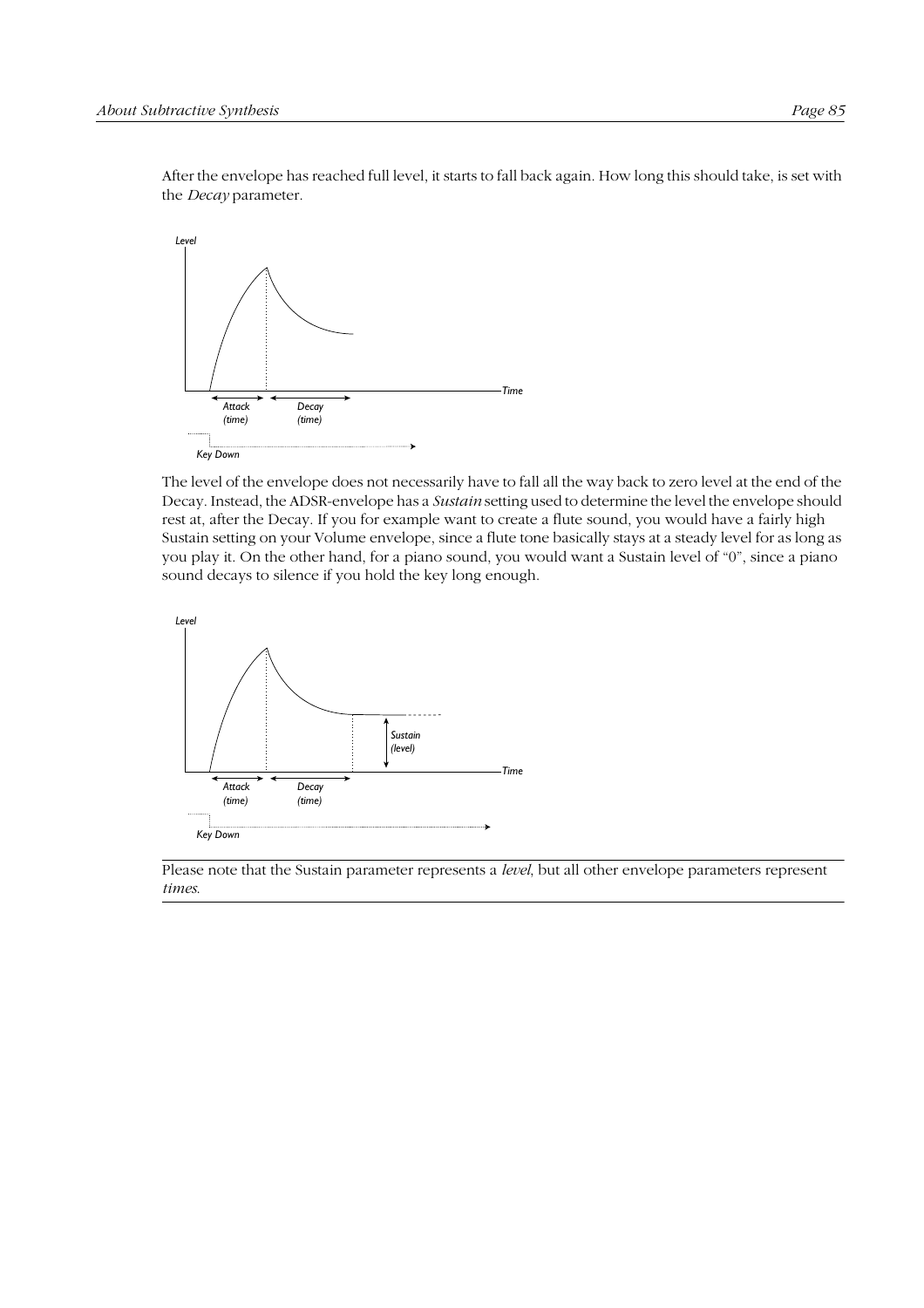As described above, the envelope stays at the Sustain level until the key is released. It then falls back to zero level. The time it should take for this to happen is set with the *Release* parameter, which works just as the Decay, only it is not applied until you lift your finger off the keys.



▼ If you set Sustain to full level, the Decay setting is of no importance since the volume of the sound is never lowered.



▼ If you set Sustain to 0, the sound will become silent after the Decay phase is finished. With short Attacks moderate Decay times, this can be used to simulate the behaviour of a plucked string instrument (guitar, piano etc) where the sound always decays to silence after a while.

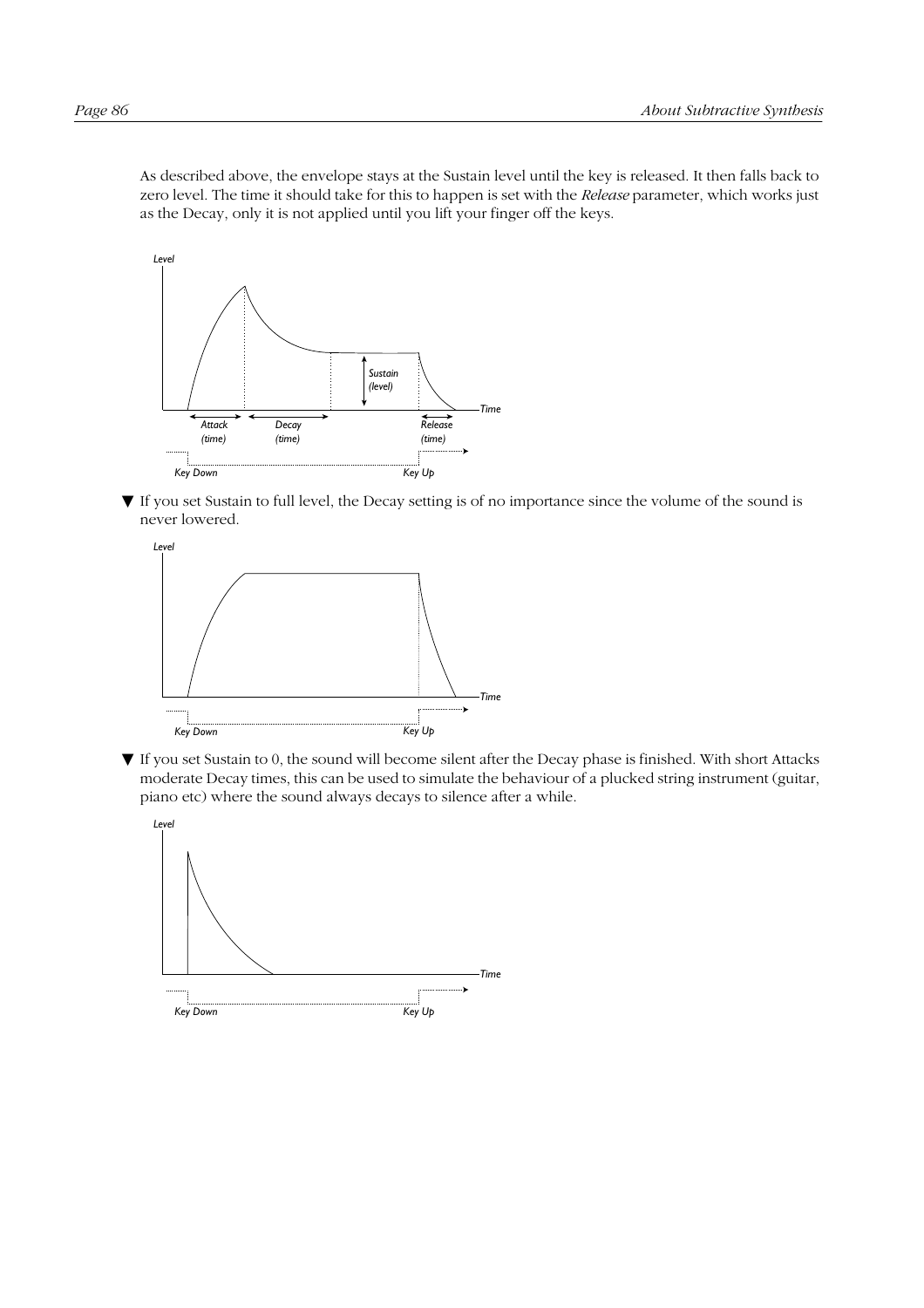▼ If you release a key before the envelope has reach its sustain, it will immediately "jump" to the Release. The effect of this can be studied in the illustration below.



▼ Often envelope levels can be made to vary with how hard you play the keys. This is used to make a sound vary with your playing style, for example to make the sound brighter (filter envelope) or louder (amplifier envelope).

#### *AD-Envelope*

A simpler form of envelope has Attack and Decay parameters only, and is therefore called an AD-envelope. In effect, the AD-envelope behaves like an ADSR-envelope with Sustain set to 0 (see the picture at the top of this page??). This type of envelope, often with amount and inversion controls, is suitable when you want to affect the start of the sound only.

On the Nord Lead, the Modulation Envelope is of AD-type. Typically, it can be made to modulate the FM amplitude or the pitch of Oscillator 2, to create a different timbre during the attack part of the sounds.

## LFOs

An LFO is an oscillator, just like the ones that produce the sound in a synthesizer, but with two main differences:

- ▼ The LFO produces very low frequencies, most often below the hearing range (up to 20Hz).
- ▼ The LFO is not used to produce sound, instead it is connected to other modules to provide modulation of parameters.

If you for example route an LFO to pitch, you get a vibrato. If you route it to the filter's cutoff frequency you get a wah-wah type of effect. And if you route it to the amplifier of an instrument you get a tremolo.

The three basic parameters for an LFO are *Waveform*, *Rate* (frequency) and *Amount*:

- ▼ The waveform determines the type of vibrato, for example "regular" (triangle or sine), ramp (sawtooth) or random.
- ▼ The Rate determines the speed of the vibrato.

▼ The Amount controls to what degree the LFO affects its destination.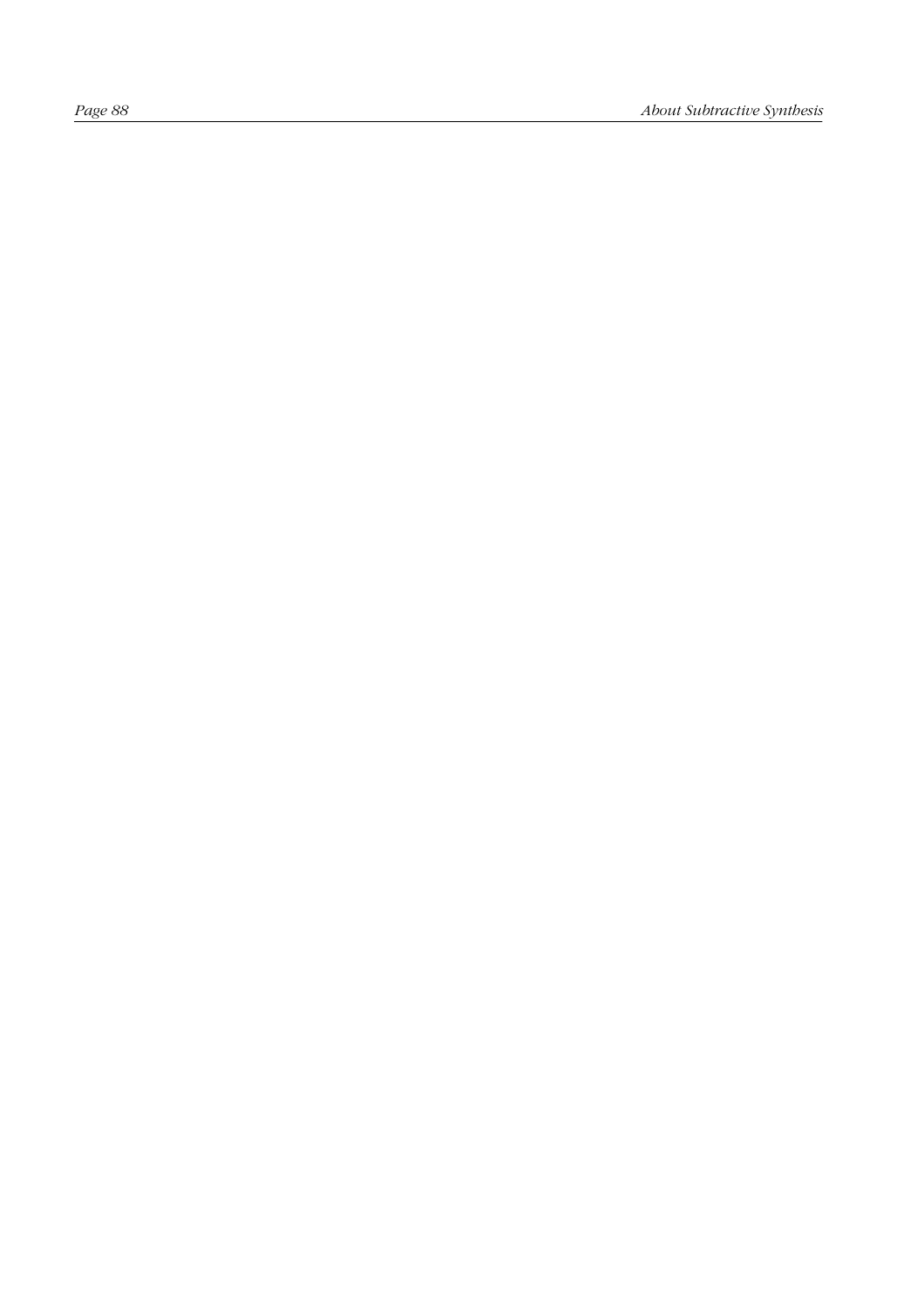# 12. MIDI Implementation

## Controller Number List

The following is a list of the MIDI Controller numbers used for all knobs and buttons on the front panel. See [page 70](#page-71-0).

- ▼ The reception and transmission of Controllers can be turned on/off. See [page 59](#page-60-0).
- ▼ Buttons that control "on/off" functions have a Controller value of "0" corresponding to the "off" position and a value of "1" corresponding to the "on" position.
- ▼ Buttons that step through various possibilities start with a Controller value of "0" for the "lowest" setting and then increment with a value of 1 for each step upwards.

If you want to send Controllers to Percussion Kits, proceed with caution! The Controller message you send will affect the percussion sound that was last selected for editing, by pressing a black key on the keyboard (see [page 30\)](#page-31-0).

| <b>Nord Lead Parameter</b>      | <b>MIDI</b> Controller # | <b>MIDI Controller Name</b> |
|---------------------------------|--------------------------|-----------------------------|
| Gain                            | 7                        | Main Volume                 |
| Oct Shift                       | 17                       | General Purpose #2          |
| Mod Wheel Destination           | 18                       | General Purpose #3          |
| Unison                          | 16                       | General Purpose #1          |
| Poly/Legato/Mono                | 15                       | Undefined                   |
| Portamento Auto                 | 65                       | Portamento On/Off           |
| Portamento Time                 | 5                        | Portamento Time             |
| LFO 1 Rate                      | 19                       | General Purpose #4          |
| LFO 1 Waveform                  | 20                       | Undefined                   |
| LFO 1 Destination               | 21                       | Undefined                   |
| LFO 1 Amount                    | 22                       | Undefined                   |
| LFO 2/Arpeggio Rate             | 23                       | Undefined                   |
| LFO 2 Destination/Arpeggio Mode | 24                       | Undefined                   |
| LFO 2 Amount/Arpeggio Range     | 25                       | Undefined                   |
| Modulation Envelope Attack      | 26                       | Undefined                   |
| Modulation Envelope Decay       | 27                       | Undefined                   |
| Modulation Envelope Destination | 28                       | Undefined                   |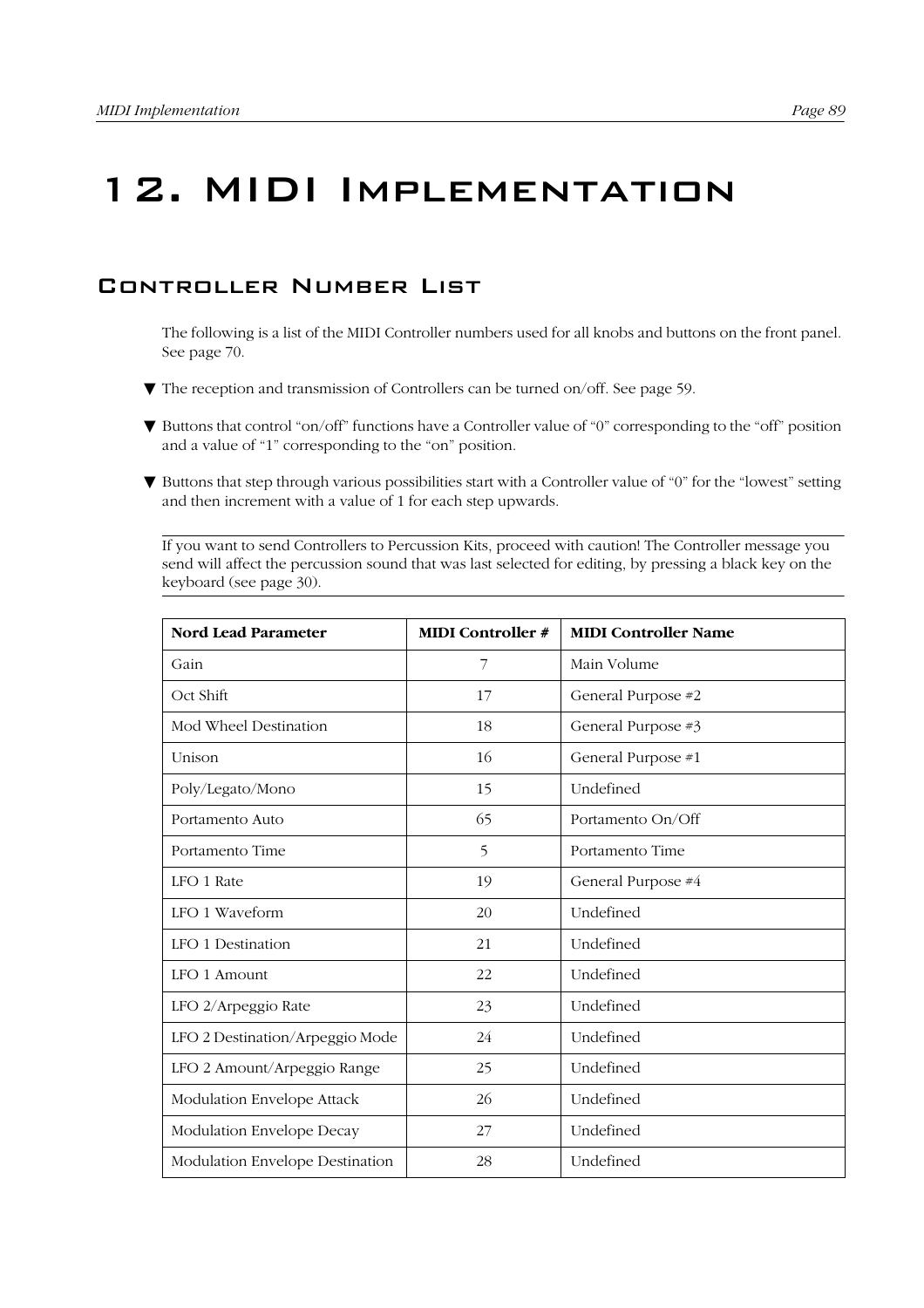| <b>Nord Lead Parameter</b> | <b>MIDI</b> Controller # | <b>MIDI Controller Name</b>          |
|----------------------------|--------------------------|--------------------------------------|
| Modulation Envelope Amount | 29                       | Undefined                            |
| Osc 1 Waveform             | 30                       | Undefined                            |
| Osc 2 Waveform             | 31                       | Undefined                            |
| Osc 2 Semitones            | 78                       | Sound Controller 9                   |
| Osc 2 Fine Tune            | 33                       | LSB for Controller 1                 |
| Oscillator FM Depth        | 70                       | Sound Controller 1 (Sound Variation) |
| Osc 2 Keyboard Tracking    | 34                       | LSB for Controller 2                 |
| Oscillator Pulse Width     | 79                       | Sound Controller 10                  |
| Oscillator Sync            | 35                       | LSB for Controller 3                 |
| Oscillator Mix             | 8                        | Balance                              |
| Amplifier Envelope Attack  | 73                       | Sound Controller 4 (Attack)          |
| Amplifier Envelope Decay   | 36                       | LSB for Controller 4                 |
| Amplifier Envelope Sustain | 37                       | LSB for Controller 5                 |
| Amplifier Envelope Release | 72                       | Sound Controller 3 (Release)         |
| Filter Envelope Attack     | 38                       | LSB for Controller 6                 |
| Filter Envelope Decay      | 39                       | LSB for Controller 7                 |
| Filter Envelope Sustain    | 40                       | LSB for Controller 8                 |
| Filter Envelope Release    | 41                       | LSB for Controller 9                 |
| Filter Mode                | 44                       | LSB for Controller 12                |
| <b>Filter Cutoff</b>       | 74                       | Sound Controller 2 (Timbre)          |
| Filter Resonance           | 42                       | LSB for Controller 10                |
| Filter Envelope Amount     | 43                       | LSB for Controller 11                |
| <b>Filter Velocity</b>     | 45                       | LSB for Controller 13                |
| Filter Keyboard Track      | 46                       | LSB for Controller 14                |

In addition to the above, following controllers are used:

- ▼ The Modulation wheel transmits and receives Controller 1.
- ▼ If the Pedal input is used with an expression pedal, this is transmitted and received as Controller 11.
- ▼ If the Pedal input is used for sustain, this is transmitted as Controller 64 (Damper Pedal)
- ▼ Bank Select messages (Controller 0 and 32) are received.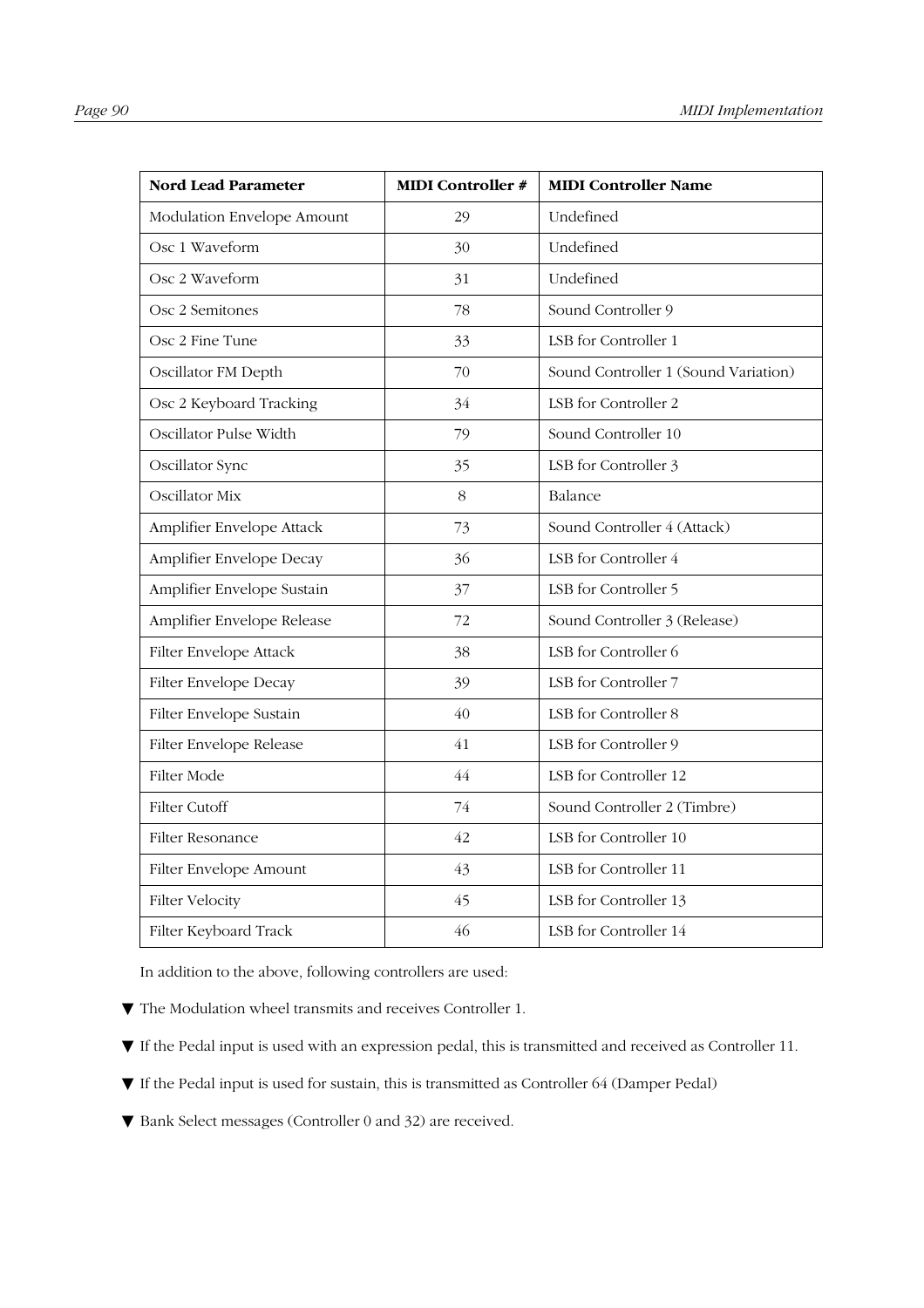## System Exclusive Implementation

Numbers are in decimal except when preceded by a "\$" character, in which case they are in hexadecimal format.

## *General Message format*

| Byte                                 | Description                                                                                                                |
|--------------------------------------|----------------------------------------------------------------------------------------------------------------------------|
| \$F <sub>0</sub>                     | System Exclusive                                                                                                           |
| \$33                                 | Manufacturer ID (clavia)                                                                                                   |
| <device id=""></device>              | = Global MIDI Channel, 0-15                                                                                                |
| \$04                                 | Model ID for Nord Lead                                                                                                     |
| <message type=""></message>          | See each type of message, below.                                                                                           |
| <message specification=""></message> | See each type of message, below.                                                                                           |
| $<$ Data 1>                          | This and following bytes depend on the Message Type and Message<br>Specification. Some messages have no data bytes at all. |
| $<$ Data 2>                          |                                                                                                                            |
| $<$ Data 3>                          |                                                                                                                            |
| $<$ etc. $>$                         |                                                                                                                            |
| \$F7                                 | End Of Exclusive                                                                                                           |

#### *Patch Dumps*

This message contains the actual Patch Dump. One complete message contains the data for one Patch. It is transmitted *from* the Nord Lead in one of two cases:

- ▼ When a Patch Dump is initiated from the front panel.
- ▼ When a valid Patch Dump Request message has been received.

This message should be sent *to* the Nord Lead when you want to replace a Patch currently in the instrument, with a new one.

The Message Type and Message Specification bytes in the Sys Ex message contains information about from which location the Patch Dump was sent. When a Patch is sent to the Nord Lead, it will end up in this location.

- ▼ If the Sys Ex data *for a complete Bank* is sent (using the "Dump All" command), the Program location within the Bank is stored for each Patch. When any or all of these Patches are sent back to a Nord Lead, they will be stored at their original Program Location, but in the Bank that is currently selected on the Nord Lead.
- ▼ If the Sys Ex data for a single Patch is sent *using the "Dump One" command*, it is considered being sent from the *Edit Buffer of the selected Slot*. This means, that when the Patch is sent back to a Nord Lead, it will not actually be stored, but temporarily placed in the Edit Buffer of its original Slot.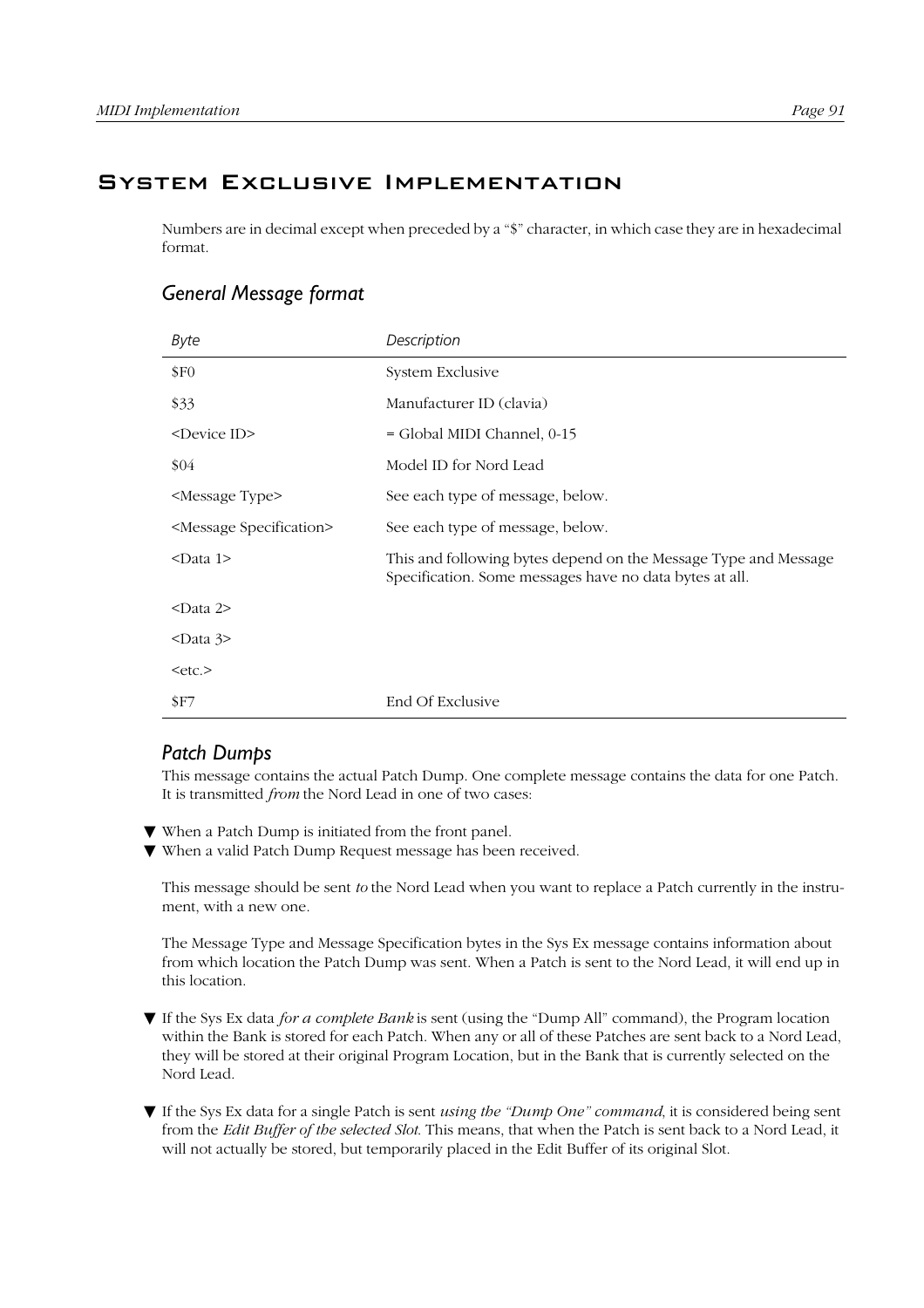▼ If the Sys Ex data for a single Patch is sent *upon receiving a Patch Dump Request message*, either the Program Location or the Edit Buffer will be stored, depending on the Message Type byte in the Request message. This will also determine where the Patch will be placed when it is sent back to a Nord Lead.

| Byte (Hex)                     | <b>Byte (Decimal)</b>     | Description                                                                |
|--------------------------------|---------------------------|----------------------------------------------------------------------------|
| \$F <sub>0</sub>               | 240                       | System Exclusive                                                           |
| \$33                           | 51                        | Manufacturer ID (clavia)                                                   |
| <device id=""></device>        |                           | = Global MIDI Channel. 0 to 15 (\$0-\$F).                                  |
| \$04                           | 4                         | Model ID for Nord Lead                                                     |
| \$00 to \$04                   | $0$ to $4$                | Message Type specifies the Bank. 0=Edit Buffer, 1 to<br>$4 =$ Bank 1 to 4  |
| \$00 to \$03 or \$00-\$62      | $0$ to $3$ or $0$ to $98$ | Message Specification specifies the exact memory loca-<br>tion, see below. |
| <patch 1="" data=""></patch>   |                           | See page 96.                                                               |
| <patch 2="" data=""></patch>   |                           |                                                                            |
| <patch 3="" data=""></patch>   |                           |                                                                            |
|                                |                           |                                                                            |
| <patch 132="" data=""></patch> |                           |                                                                            |
| <b>SF7</b>                     | 247                       | End Of Exclusive                                                           |

- $\blacktriangledown$  If Message Type = 0 (Edit Buffer), the Message Specification can be 0 to 3, corresponding to Patch Slot buttons A to D.
- ▼ If Message Type = 1 to 4, then the Message Specification (00 to 98) corresponds to the Program Number within the Bank (01 to 99).

#### *Percussion Kit Patch Dump*

This message contains all settings in a Percussion Kit. It is transmitted *from* the Nord Lead in one of two cases:

- ▼ When a Patch Dump is initiated from the front panel and a Percussion Kit is selected.
- ▼ When a valid Patch Dump Request message has been received, specifying a Percussion Kit location or an Edit Buffer containing a Percussion Kit.

Percussion Kit Patch Dump messages will also be sent if the "Dump All" command is used.

This message should be sent *to* the Nord Lead when you want to replace a Percussion Kit currently in the instrument, with a new one. When it comes to the location of the received Percussion Kit Dumps, the same rules apply as when receiving regular Program Dumps. Just remember that the internal Percussion Kit locations in the Nord Lead cannot be overwritten.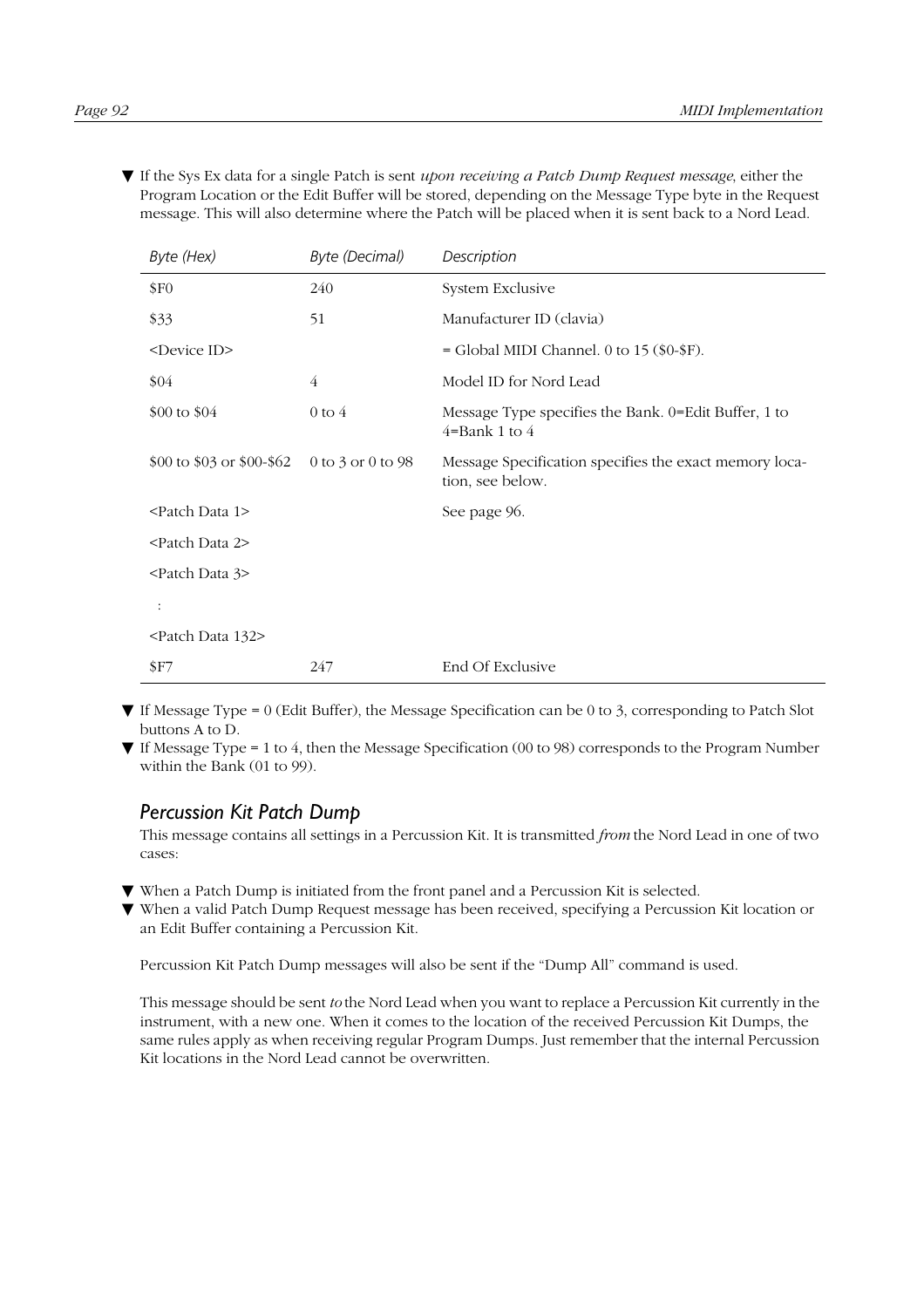| Byte (Hex)                      | <b>Byte (Decimal)</b>    | Description                                                                 |
|---------------------------------|--------------------------|-----------------------------------------------------------------------------|
| \$F <sub>0</sub>                | 240                      | System Exclusive                                                            |
| \$33                            | 51                       | Manufacturer ID (clavia)                                                    |
| <device id=""></device>         |                          | $=$ Global MIDI Channel. 0 to 15 (\$0-\$F).                                 |
| \$04                            | $\overline{4}$           | Model ID for Nord Lead                                                      |
| \$00 to $$04$                   | $0$ to $4$               | Message Type specifies the Bank. 0=Edit Buffer, 1 to<br>$4 = Bank 1$ to $4$ |
| \$10 to \$13 or \$63-\$6C       | 16 to 19 or 99 to<br>108 | Message Specification specifies the exact memory loca-<br>tion, see below.  |
| <patch 1="" data=""></patch>    |                          | Patch data for eight percussion sounds. See page 96.                        |
| <patch 2="" data=""></patch>    |                          |                                                                             |
| <patch 3="" data=""></patch>    |                          |                                                                             |
|                                 |                          |                                                                             |
| <patch 1056="" data=""></patch> |                          |                                                                             |
| \$F7                            | 247                      | End Of Exclusive                                                            |

- ▼ If Message Type = 0 (Edit Buffer), the Message Specification can be 0 to 3, corresponding to Patch Slot buttons A to D.
- $\P$  If Message Type = 1 to 4, then the Message Specification (99 to 108) corresponds to the Percussion Kit locations (P0 to P9).

#### *Patch Dump Request*

This message is used for requesting the Nord Lead to transmit one Patch or Percussion Kit Dump Message. The Message Type and Message Specification are used to specify which Patch should be transmitted.

This message is never transmitted *from* the Nord Lead.

| Byte (Hex)                     | <b>Byte (Decimal)</b> | Description                                                                 |
|--------------------------------|-----------------------|-----------------------------------------------------------------------------|
| \$F <sub>0</sub>               | 240                   | System Exclusive                                                            |
| \$33                           | 51                    | Manufacturer ID (clavia)                                                    |
| $<$ Device ID $>$              |                       | $=$ Global MIDI Channel. 0 to 15 (\$0-\$F).                                 |
| \$04                           | 4                     | Model ID for Nord Lead                                                      |
| \$A to \$E                     | $10 \text{ to } 14$   | Message Type specifies the Bank. \$A=Edit Buffer, \$B to<br>$E=Bank 1$ to 4 |
| $$00$ to $$03$ or<br>$$00-$6C$ | 0 to 3 or 0 to $108$  | Message Specification specifies the exact memory location,<br>see below.    |
| S <sub>F7</sub>                | 247                   | End Of Exclusive                                                            |

▼ If Message Type = 10 (Edit Buffer), the Message Specification can be \$00 to \$03, corresponding to Patch Slot buttons A to D.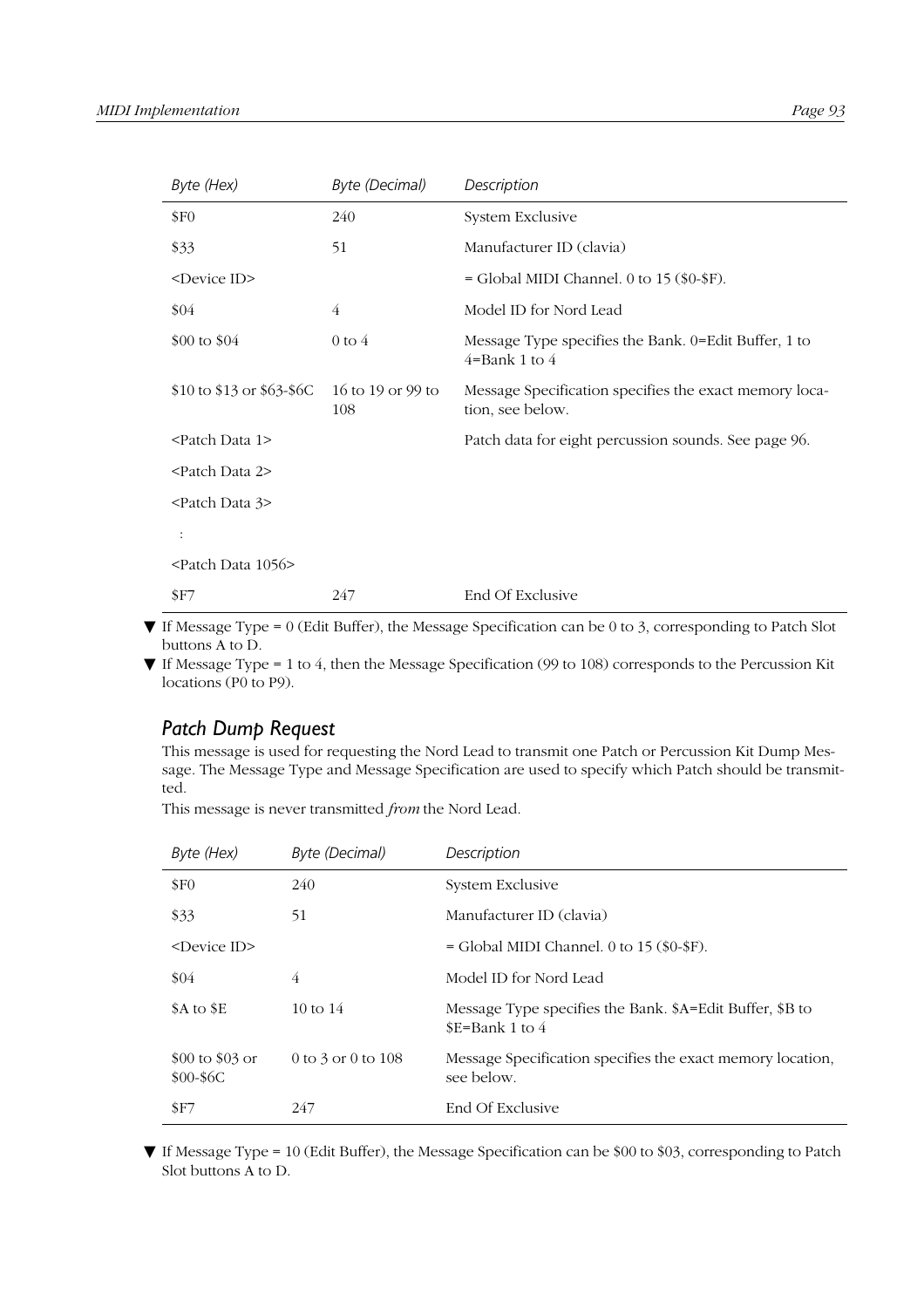$\Psi$  If Message Type = 11 to 14, then the Message Specification (00 to 98) corresponds to the Program Number within the Bank (01 to 99).

#### *Performance Dump*

This message contains the actual Performance. One complete message contains the data for one Performance.

This message is transmitted *from* the Nord Lead in one of two cases:

- ▼ When a Performance Dump is initiated from the front panel.
- ▼ When a valid Performance Request message has been received.

This message should be sent *to* the Nord Lead when you want to replace a Performance currently in the instrument, with a new one. The Message Type and Message Specification then specify in which memory location the Performance should be stored.

| Byte (Hex)                     | <b>Byte (Decimal)</b> | Description                                                                                 |
|--------------------------------|-----------------------|---------------------------------------------------------------------------------------------|
| \$F0                           | 240                   | System Exclusive                                                                            |
| \$33                           | 51                    | Manufacturer ID (clavia)                                                                    |
| <device id=""></device>        |                       | = Global MIDI Channel. 0 to 15 (\$0-\$F).                                                   |
| \$04                           | 4                     | Model ID for Nord Lead                                                                      |
| \$1E or \$1F                   | 30 or 31              | Message Type specifies Performance Edit Buffer (30) or<br>PCMCIA Card Performance Bank (31) |
| \$00 or \$00-\$63              | 0 or 0 to 99          | Message Specification specifies the Performance number,<br>see below.                       |
| <perf. 1="" data=""></perf.>   |                       | See page 97.                                                                                |
| <perf. 2="" data=""></perf.>   |                       |                                                                                             |
| <perf. 3="" data=""></perf.>   |                       |                                                                                             |
|                                |                       |                                                                                             |
| <perf. 688="" data=""></perf.> |                       |                                                                                             |
| <b>SF7</b>                     | 247                   | End Of Exclusive                                                                            |

▼ If Message Type = 30 (Edit Buffer), the Message Specification should always 0.

▼ If Message Type = 31, the Message Specification corresponds to the Performance Number (00 to 99).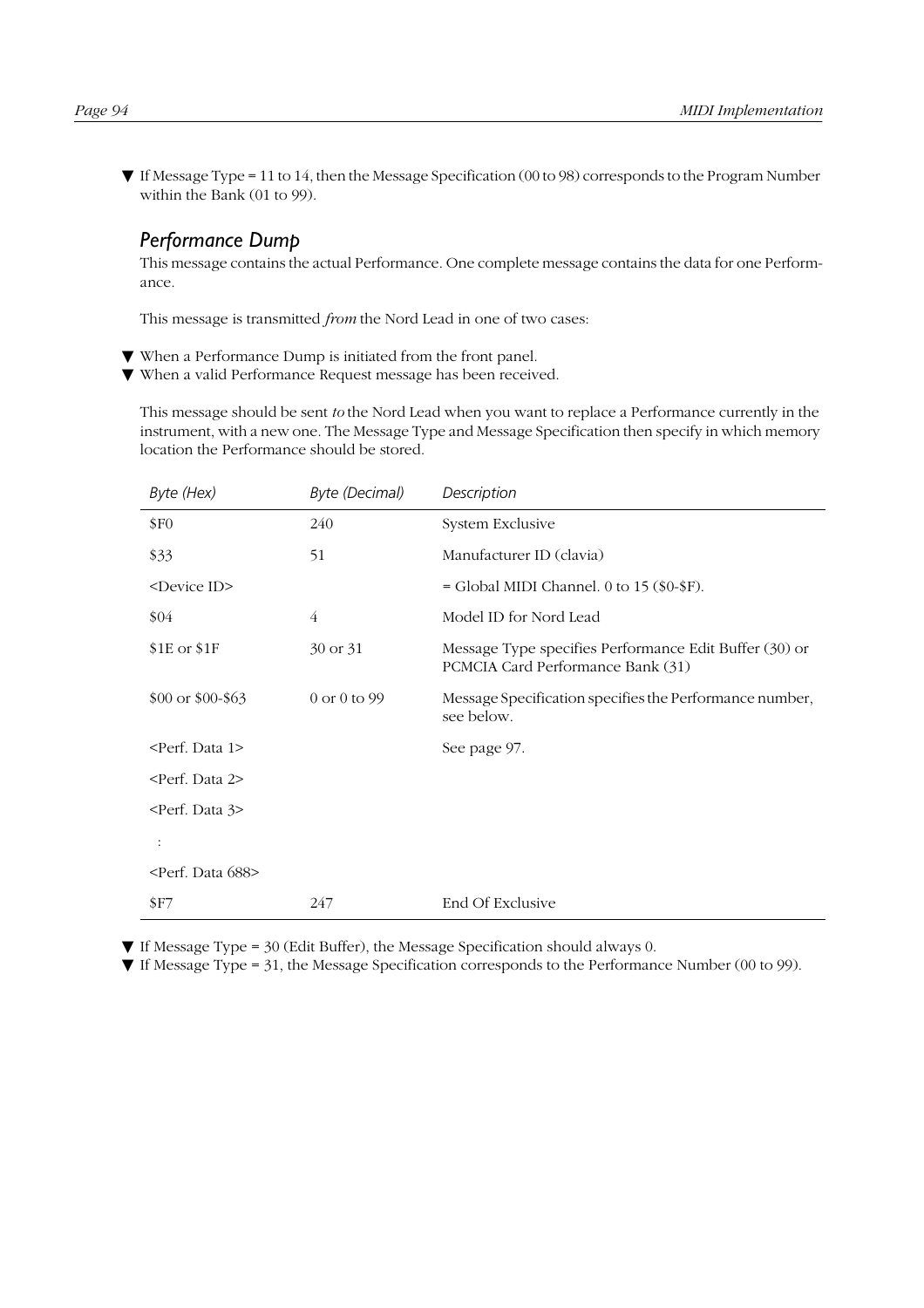#### *Performance Dump Request*

This message is used for requesting the Nord Lead to transmit one Performance Dump Message. The Message Type and Message Specification are used to specify which Performance should be transmitted.

This message is never transmitted *from* the Nord Lead.

| Byte (Hex)                 | <b>Byte (Decimal)</b> | Description                                                                                       |
|----------------------------|-----------------------|---------------------------------------------------------------------------------------------------|
| \$F <sub>0</sub>           | 240                   | System Exclusive                                                                                  |
| \$33                       | 51                    | Manufacturer ID (clavia)                                                                          |
| $\leq$ Device ID $\geq$    |                       | $=$ Global MIDI Channel. 0 to 15 (\$0-\$F).                                                       |
| \$04                       | 4                     | Model ID for Nord Lead                                                                            |
| \$28 or \$29               | $40 \text{ to } 41$   | Message Type specifies Performance Edit Buffer (40) or<br>the PCMCIA card Performance Bank. (41). |
| $$00 \text{ or } $00$-$63$ | $0$ or $0$ to $99$    | Message Specification specifies the Performance number,<br>see below.                             |
| S <sub>F7</sub>            | 247                   | End Of Exclusive                                                                                  |

 $\blacktriangledown$  If Message Type = 40 (Edit Buffer), the Message Specification should always 0.

▼ If Message Type = 41 or 42, then the Message Specification (00 to 99) corresponds to the Performance Number (A0 to L9).

#### *All Controllers Request*

This message instructs the Nord Lead to send all current Controller values for a specified Slot (see [page](#page-71-0)  [70](#page-71-0)). The message is never transmitted *from* the Nord Lead.

| Byte (Hex)                    | Byte (Decimal) | Description                                       |
|-------------------------------|----------------|---------------------------------------------------|
| \$F <sub>0</sub>              | 240            | System Exclusive                                  |
| \$33                          | 51             | Manufacturer ID (clavia)                          |
| $\langle$ Device ID $\rangle$ |                | $=$ Global MIDI Channel. 0 to 15 (\$0-\$F).       |
| \$04                          | 4              | Model ID for Nord Lead                            |
| \$14                          | 20             | Message Type specifies All Controllers Request.   |
| $$00 - $03$                   | $0$ to $3$     | Message Specification specifies the Program Slot. |
| SF7                           | 247            | End Of Exclusive                                  |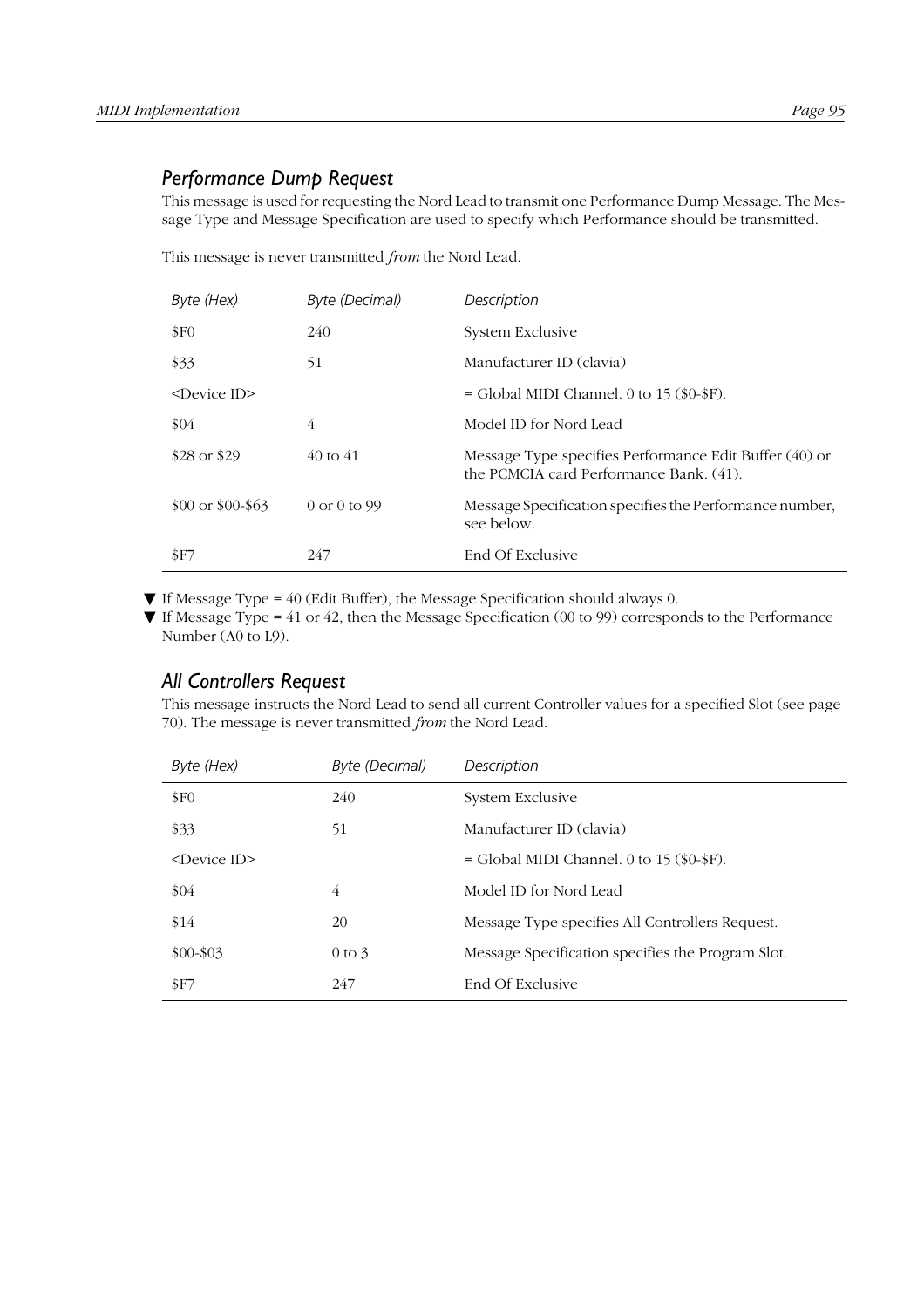## <span id="page-97-0"></span>*Patch and Performance Data Formats*

In the Patch and Performance Dump Messages, the Data Bytes contain the actual Patch/Performance settings.

- ▼ All parameters are in 8 bit format, 2s complement (=signed). Each Byte is Nybbleized and coded into two MIDI bytes, with the low Nybble transmitted first.
- ▼ A Patch contains 66 parameters, which means the data block of a Patch Dump is transmitted in 132 (66\*2) Bytes. See the "Patch Dump Format" table, below.
- ▼ A Performance consists of five blocks. The first four blocks contains the four Patches (A to D) This block is 528 MIDI Bytes (4\*66\*2). After this follows 136 (68\*2) of data for parameters local to the Performance. See the "Performance Data Format" table, on [page 97](#page-98-0).

| Size           | Offset                   | Name                  | Min              | Max     | Comment            |
|----------------|--------------------------|-----------------------|------------------|---------|--------------------|
| $\overline{1}$ | $\overline{0}$           | osc2pitch             | $\overline{0}$   | 120     | $middle=60$        |
| 1              | $\mathbf{1}$             | osc2pitchfine         | $\boldsymbol{0}$ | 127     |                    |
| $\mathbf{1}$   | $\overline{c}$           | mix                   | $\boldsymbol{0}$ | 127     |                    |
| $\mathbf{1}$   | $\overline{\mathbf{3}}$  | cutoff                | $\boldsymbol{0}$ | 127     |                    |
| $\mathbf{1}$   | $\overline{4}$           | resonance             | $\boldsymbol{0}$ | 127     |                    |
| $\mathbf{1}$   | 5                        | filterenvamt          | $\overline{0}$   | 127     |                    |
| $\mathbf{1}$   | $\sqrt{6}$               | pw                    | $\boldsymbol{0}$ | 127     |                    |
| $\mathbf{1}$   | $\overline{\phantom{a}}$ | fmdepth               | $\boldsymbol{0}$ | 127     |                    |
| $\mathbf{1}$   | $8\,$                    | filterenvattack       | $\boldsymbol{0}$ | 127     |                    |
| $\mathbf{1}$   | 9                        | filterenvdecay        | $\mathbf{0}$     | 127     |                    |
| $\mathbf{1}$   | 10                       | filterenvsustain      | $\overline{0}$   | 127     |                    |
| $\mathbf{1}$   | 11                       | filterenvrelease      | $\overline{0}$   | 127     |                    |
| $\mathbf{1}$   | 12                       | ampenvattack          | $\mathbf{0}$     | 127     |                    |
| $\mathbf{1}$   | 13                       | ampenvdecay           | $\overline{0}$   | 127     |                    |
| $\mathbf{1}$   | 14                       | ampenvsustain         | $\overline{0}$   | 127     |                    |
| $\mathbf{1}$   | 15                       | ampenvrelease         | $\overline{0}$   | 127     |                    |
| $\mathbf{1}$   | 16                       | portamento            | $\overline{0}$   | 127     |                    |
| $\mathbf{1}$   | 17                       | gain                  | $\mathbf{0}$     | 127     |                    |
| $\mathbf{1}$   | 18                       | modenvattack          | $\overline{0}$   | 127     |                    |
| $\mathbf{1}$   | 19                       | modenvdecay           | $\boldsymbol{0}$ | 127     |                    |
| $\mathbf{1}$   | 20                       | modenvlevel           | $\overline{0}$   | 127     | middle=64          |
| $\mathbf{1}$   | 21                       | lfo1rate              | $\mathbf{0}$     | 127     |                    |
| 1              | 22                       | lfo1level             | $\overline{0}$   | 127     |                    |
| $\mathbf{1}$   | 23                       | lfo2rate              | $\overline{0}$   | 127     |                    |
| $\mathbf{1}$   | 24                       | arprange              | $\overline{0}$   | 127     |                    |
| 1              | 25                       | osc2pitch_sens        | $-128$           | 127     | velocity/morf sens |
| 1              | 26                       | osc2pitchfine_sens    | $-128$           | 127     | $0 =$ OFF          |
| $\mathbf{1}$   | 27                       | mix_sens              | $-128$           | 127     |                    |
| $\mathbf{1}$   | 28                       | cutoff_sens           | $-128$           | 127     |                    |
| $\mathbf{1}$   | 29                       | resonance sens        | $-128$           | 127     |                    |
| 1              | 30                       | filterenvamt sens     | $-128$           | 127     |                    |
| $\mathbf{1}$   | 31                       | pw_sens               | $-128$           | 127     |                    |
| $\mathbf{1}$   | 32                       | fmdepth_sens          | $-128$           | 127     |                    |
| $\mathbf{1}$   | 33                       | filterenvattack_sens  | $-128$           | 127     |                    |
| 1              | 34                       | filterenvdecay_sens   | $-128$           | 127     |                    |
| 1              | 35                       | filterenvsustain_sens | $-128$           | 127     |                    |
| $\mathbf{1}$   | 36                       | filterenvrelease_sens | $-128$           | 127     |                    |
| $\mathbf{1}$   | 37                       | ampenvattack_sens     | $-128$           | 127     |                    |
| $\mathbf{1}$   | 38                       | ampenvdecay_sens      | $-128$           | $127\,$ |                    |
| $\mathbf{1}$   | 39                       | ampenvsustain_sens    | $-128$           | 127     |                    |
| $\mathbf{1}$   | 40                       | ampenvrelease_sens    | $-128$           | 127     |                    |

## *Patch Dump Format*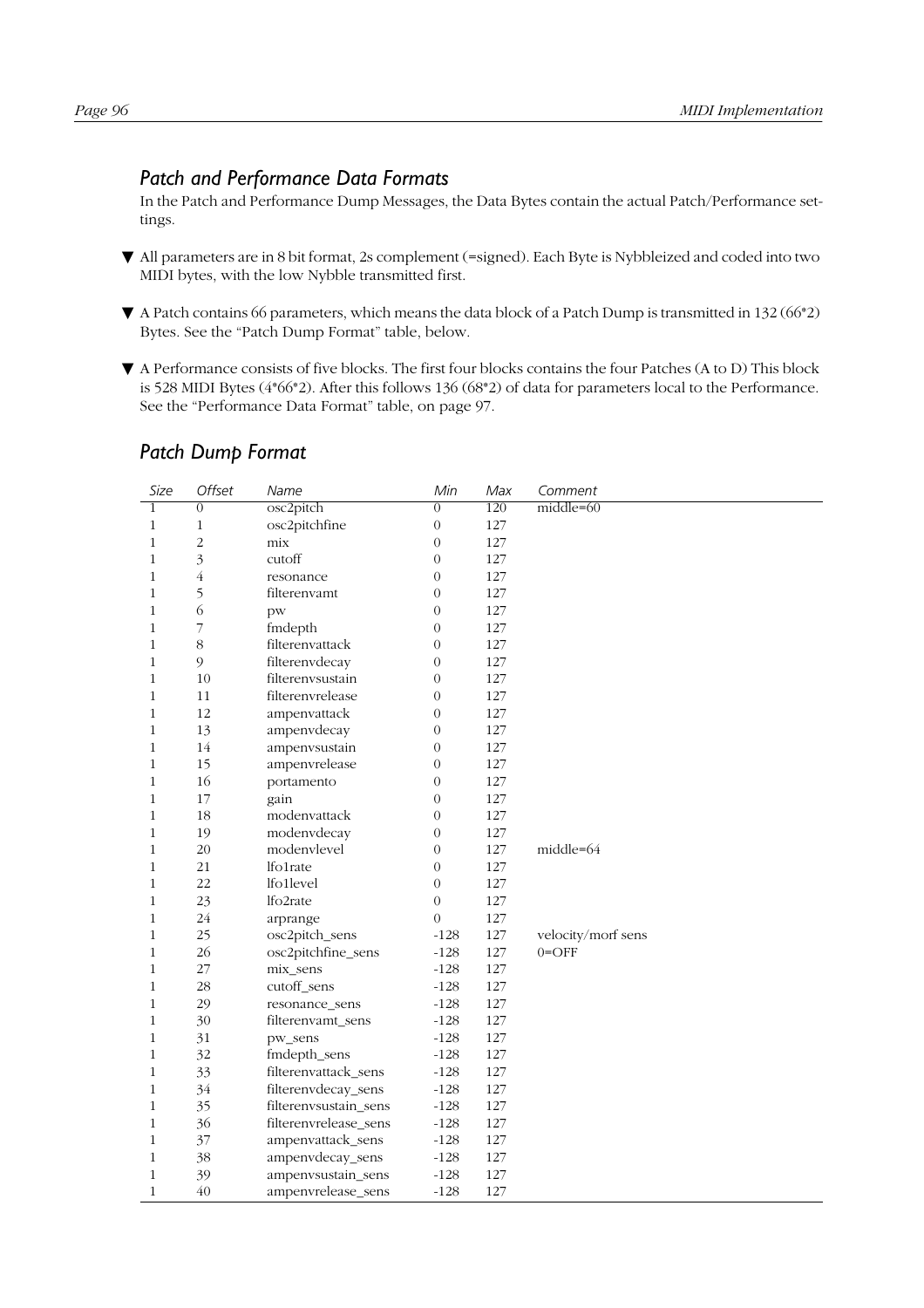<span id="page-98-0"></span>

| Size         | Offset | Name              | Min            | Max            | Comment    |
|--------------|--------|-------------------|----------------|----------------|------------|
| $\mathbf{1}$ | 41     | portamento_sens   | $-128$         | 127            |            |
| 1            | 42     | gain_sens         | $-128$         | 127            |            |
| 1            | 43     | modenvattack_sens | $-128$         | 127            |            |
| 1            | 44     | modenvdecay_sens  | $-128$         | 127            |            |
| 1            | 45     | modenvlevel_sens  | $-128$         | 127            |            |
| 1            | 46     | lfo1rate_sens     | $-128$         | 127            |            |
| 1            | 47     | lfo1level_sens    | $-128$         | 127            |            |
| 1            | 48     | lfo2rate_sens     | $-128$         | 127            |            |
| 1            | 49     | arprange_sens     | $-128$         | 127            |            |
| 1            | 50     | osc1waveform      | $\theta$       | 2              |            |
| 1            | 51     | osc2waveform      | 0              | 3              | $3$ =noise |
| 1            | 52     | sync              | 0              | 1              |            |
| 1            | 53     | filtertype        | 0              | 4              |            |
| 1            | 54     | osc2kbdtrack      | 0              | 1              |            |
| 1            | 55     | filterkbdtrack    | $\Omega$       | 1              |            |
| 1            | 56     | lfo1wave          | 0              | 2              |            |
| 1            | 57     | lfo1dest          | 0              | 3              |            |
| 1            | 58     | voicemode         | 0              | 2              |            |
| 1            | 59     | modwheeldest      | $\theta$       | $\overline{4}$ |            |
| 1            | 60     | unison            | 0              | 1              |            |
| 1            | 61     | modenvdest        | $\overline{0}$ | 2              |            |
| 1            | 62     | auto              | 0              | 1              |            |
| 1            | 63     | filtervel         | 0              | 1              |            |
| 1            | 64     | octshift          | $\Omega$       | 4              |            |
| 1            | 65     | lfo2dest/arpmode  | $\theta$       | 4              |            |

For Percussion Kit Sys Ex Dumps, the above parameters will be repeated eight times, once for each sound in the Percussion Kit.

# *Performance Data Format*

| Size | Offset   | Name                              | Min            | Max     | Comment               |
|------|----------|-----------------------------------|----------------|---------|-----------------------|
| 264  | $\Omega$ | "performance_patch [A,B,C,D]"     |                |         | see PATCH data format |
| 4    | 264      | "midichan [A,B,C,D]"              | $\Omega$       | 15      |                       |
| 4    | 268      | "lfo1sync $[A,B,C,D]$ "           | $\theta$       | 7       |                       |
| 4    | 272      | "lfo2sync [A,B,C,D]"              | $\theta$       | 7       |                       |
| 4    | 276      | "filterenvtrig [A,B,C,D]"         | $\theta$       | 1       |                       |
| 4    | 280      | "filterenvtrigmidichan [A,B,C,D]" | $\overline{0}$ | 15      |                       |
| 4    | 284      | "filterenvtrignotenr [A,B,C,D]"   | 23             | 127     | $23 = \text{off}$     |
| 4    | 288      | "ampenvtrig [A,B,C,D]"            | 0              | 1       |                       |
| 4    | 292      | "ampenvtrigmidichan [A,B,C,D]"    | $\overline{0}$ | 15      |                       |
| 4    | 296      | "ampenvtrignotenr [A,B,C,D]"      | 23             | 127     | $23 = \text{off}$     |
| 4    | 300      | "morftrig [A,B,C,D]"              | $\theta$       | 1       |                       |
| 4    | 304      | "morftrigmidichan [A,B,C,D]"      | $\overline{0}$ | 15      |                       |
| 4    | 308      | "morftrignotenr [A,B,C,D]"        | 23             | 127     | $23 = off$            |
| 1    | 312      | bendrange                         | $\theta$       | $\,8\,$ |                       |
| 1    | 313      | unisondetune                      | $\theta$       | 8       |                       |
| 1    | 314      | outmode                           | $\theta$       | 3       |                       |
| 1    | 315      | globalmidichan                    | 0              | 15      | not received!!!       |
| 1    | 316      | midiprogchange                    | $\Omega$       | 1       | not received!!!       |
| 1    | 317      | midicntrl                         | $\theta$       | 1       | not received!!!       |
| 1    | 318      | mastertune                        | $-99$          | 99      | not received!!!       |
| 1    | 319      | pedaltype                         | $\theta$       | 2       | not received!!!       |
| 1    | 320      | localcontrol                      | $\Omega$       | 1       | not received!!!       |
| 1    | 321      | Keyboard Octave Shift             | $\theta$       | 4       | not received!!!       |
| 1    | 322      | selected_channel                  | $\theta$       | 3       |                       |
| 1    | 323      | Arpeggio MIDI Out                 | $\theta$       | 1       | not received!!!       |
| 4    | 324      | "channel_actived [A,B,C,D]"       | 0              | 1       |                       |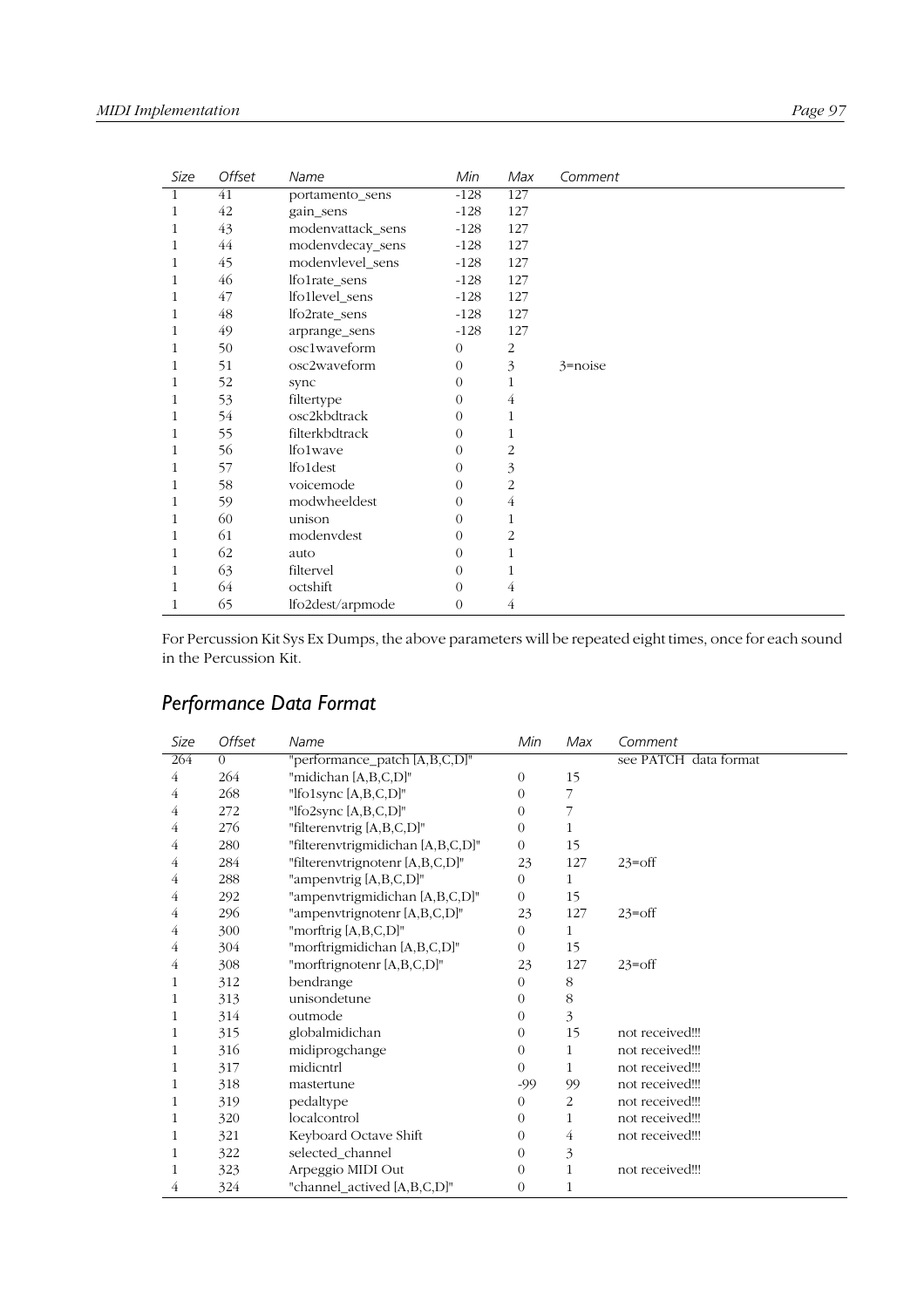| 328 | "pgmselect $[A,B,C,D]'$ "        | 98 |  |
|-----|----------------------------------|----|--|
| 332 | "bankselect [A,B,C,D]"           |    |  |
| 336 | channel pressure amt. [A,B,C,D]  |    |  |
| 340 | channel pressure dest. [A,B,C,D] |    |  |
| 344 | expression pedal amt. [A,B,C,D]  |    |  |
| 348 | expression pedal dest. [A,B,C,D] |    |  |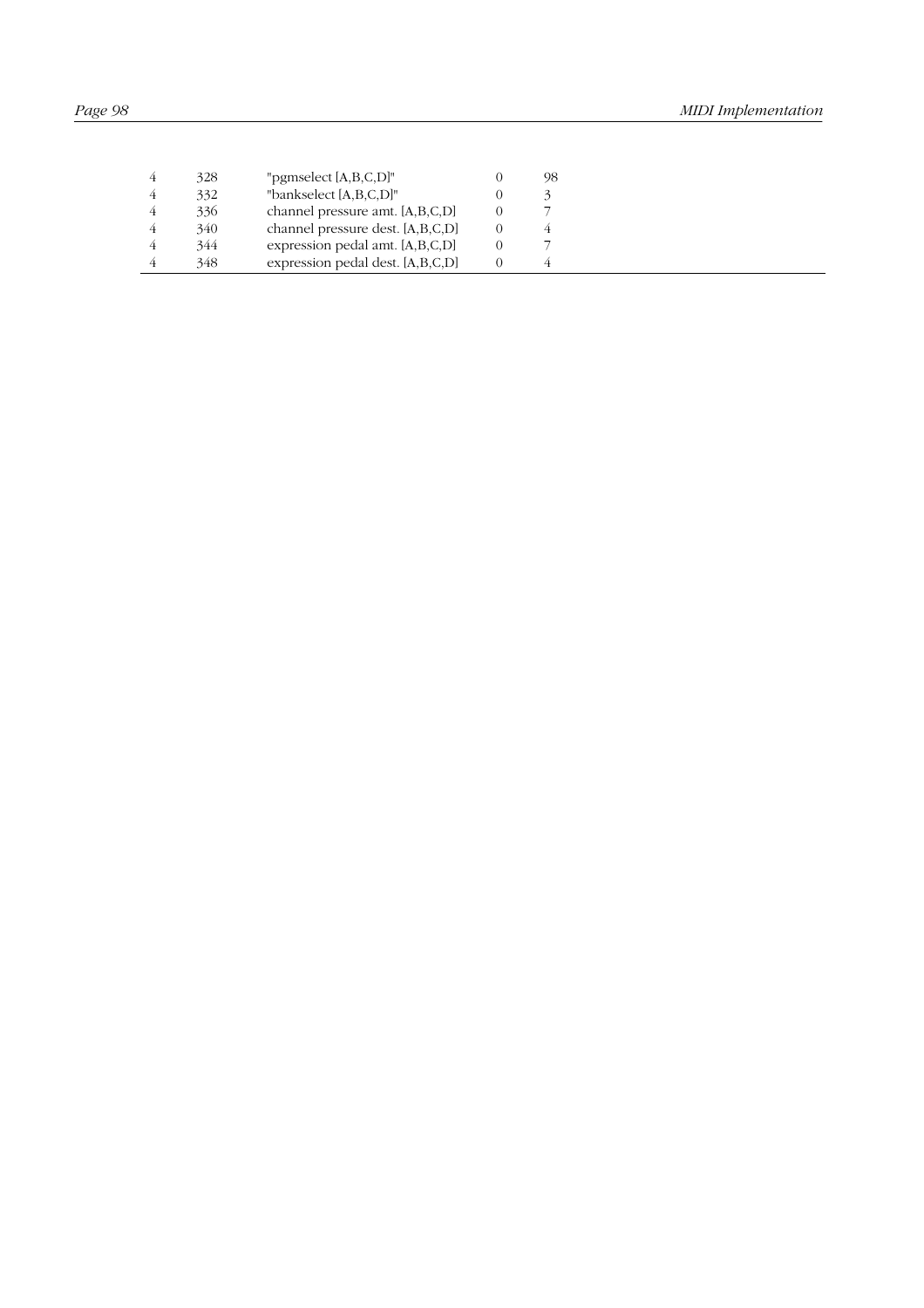# 13. Factory Settings

## Factory Programs

Programs 1-40 are in the RAM bank, Programs 41-99 are in ROM.

| Program        | Name               | Program | Name              | Program | Name              |
|----------------|--------------------|---------|-------------------|---------|-------------------|
| $\mathbf{1}$   | Sawbrass           | 34      | String pad        | 67      | Acid 2            |
| $\overline{2}$ | Velocity strings   | 35      | Solo pulse        | 68      | legato bass       |
| $\mathfrak{Z}$ | Resonance pad      | 36      | Space pad         | 69      | <b>Black Hole</b> |
| $\sqrt{4}$     | Hard string pad    | 37      | Sample/hold       | 70      | Sub               |
| 5              | Resonance fade pad | 38      | Saw legato solo   | 71      | DB                |
| 6              | Portamento quints  | 39      | Echo sound        | 72      | Widebody          |
| $\overline{7}$ | A fifth pad        | 40      | Pulse solo        | 73      | Fluff             |
| 8              | Pulse pad with FM  | 41      | Soft strings2     | 74      | Steeldrums        |
| 9              | Weather bass       | 42      | Majesty           | 75      | Wurz piano        |
| 10             | Lead saw solo      | 43      | Glass brass       | 76      | My Clav           |
| 11             | Soft saw lead      | $44$    | Gimme 5           | 77      | I bow             |
| 12             | Zyntar             | 45      | Flute choir       | 78      | Tack clav         |
| 13             | Arpeggiator down   | 46      | <b>Brass Comp</b> | 79      | Span Eyes         |
| 14             | FM Metallic        | 47      | Sync sweep        | 80      | Floote            |
| 15             | Attack bass        | 48      | Synth strings     | 81      | Hamplafon         |
| 16             | Saw mono           | 49      | Trumpets          | 82      | Thumpinet         |
| 17             | Osc 2 modulation   | 50      | Duke              | 83      | Bell bar          |
| 18             | Guitar 1           | 51      | Dirty FM          | 84      | Flageolettes      |
| 19             | Violin             | 52      | Space clavinet    | 85      | Rotator           |
| 20             | Source bass        | 53      | Resonant saw      | 86      | Tuba              |
| 21             | Perc Lead          | 54      | FM lead           | 87      | Trumpet           |
| 22             | FM Clavinet        | 55      | Talking clavinet  | 88      | English horn      |
| 23             | Soft strings       | 56      | Saw ring          | 89      | Metal Flute       |
| 24             | S/H techno         | 57      | Eraser            | 90      | Voice             |
| 25             | Resonance sweep    | 58      | Take the fifth    | 91      | FM horn           |
| 26             | Phaser             | 59      | Echo pad          | 92      | Harpsichord       |
| 27             | Brite pad          | 60      | Yeow!             | 93      | Electric piano 2  |
| 28             | Analog grand       | 61      | Syncher           | 94      | Musing            |
| 29             | Electric piano 1   | 62      | Low bass          | 95      | Chang             |
| 30             | Random Arpeggio    | 63      | water bass        | 96      | Ravi              |
| 31             | Clarinet           | 64      | Pick bass         | 97      | Guess!            |
| 32             | Didjeridu          | 65      | FM morph bass     | 98      | Tubular           |
| 33             | Sax                | 66      | Acid 1            | 99      | Waterhall         |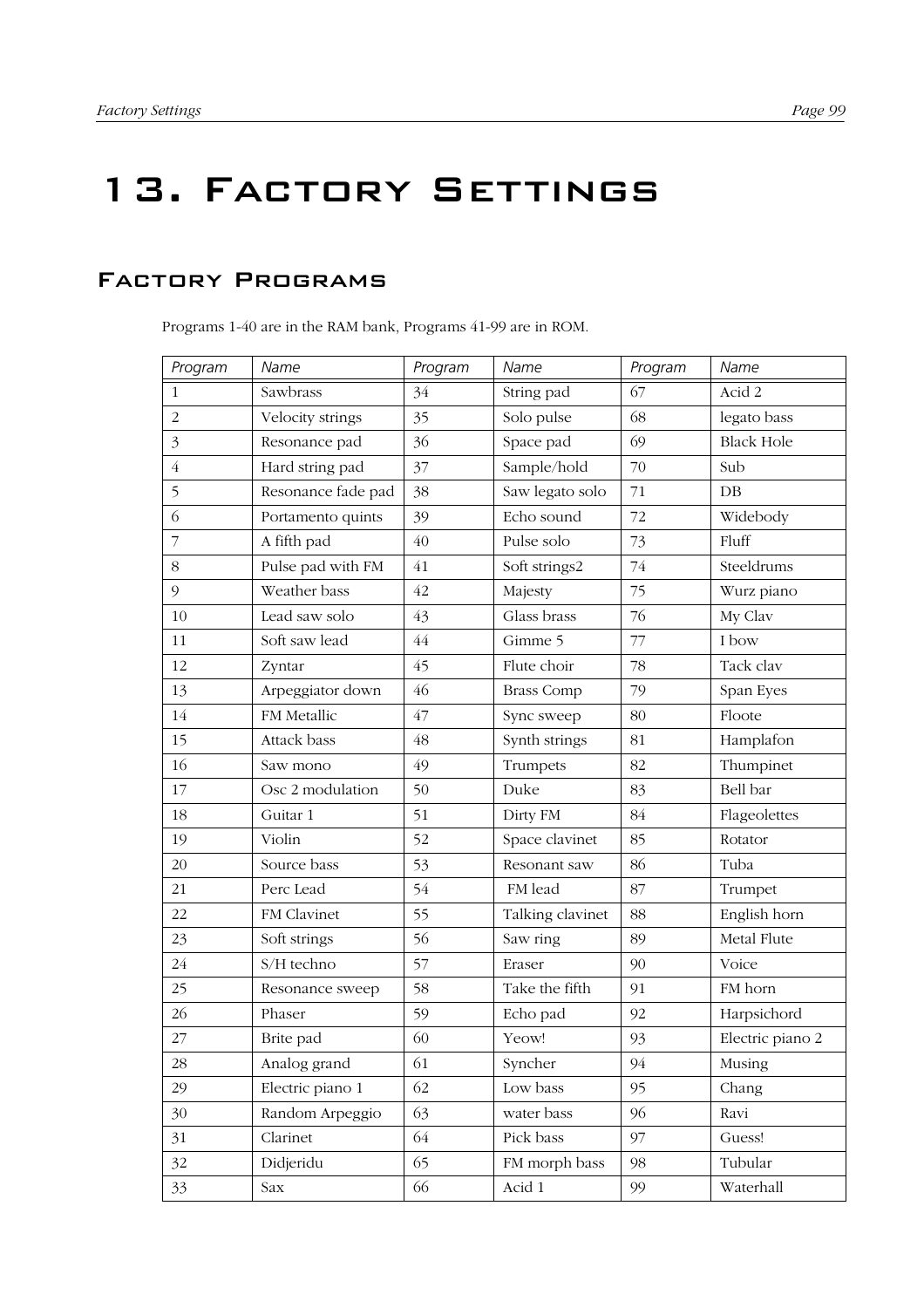# Factory Percussion Kits

| Percussion Kit PO |                  | <b>Percussion Kit P1</b> |              |
|-------------------|------------------|--------------------------|--------------|
|                   | Percussion Sound |                          | Percussion 9 |
| Zone 1            | Acoustic kick    | Zone 1                   | Surdo drum   |
| Zone 2            | Snare drum       | Zone 2                   | Latin snare  |
| Zone 3            | Hi-hat           | Zone 3                   | Low tom      |
| Zone 4            | Low tom          | Zone 4                   | Bongo hi     |
| Zone 5            | Mid tom          | Zone 5                   | Bongo low    |
| Zone 6            | High tom         | Zone 6                   | Triangel     |
| Zone 7            | Crash            | Zone 7                   | Guiro        |
| Zone 8            | Cowbell          | Zone 8                   | Quica        |

| Percussion Kit P2 |                  | Percussion Kit P3 |              |
|-------------------|------------------|-------------------|--------------|
|                   | Percussion Sound |                   | Percussion S |
| Zone 1            | Bass drum        | Zone 1            | 808 kick     |
| Zone 2            | Mute conga       | Zone 2            | 808 snare    |
| Zone 3            | Conga slap       | Zone 3            | Clap         |
| Zone 4            | Conga hi slap    | Zone 4            | 808 rim      |
| Zone 5            | Conga hi         | Zone 5            | 808 cowbell  |
| Zone 6            | Conga            | Zone 6            | 808 conga    |
| Zone 7            | Cabasa           | Zone 7            | Hi-hat       |
| Zone 8            | Ouica            | Zone 8            | 808 Claves   |

|                  | Percussion Kit P1 |                  |
|------------------|-------------------|------------------|
| Percussion Sound |                   | Percussion Sound |
| Acoustic kick    | Zone 1            | Surdo drum       |
| Snare drum       | Zone 2            | Latin snare      |
| Hi-hat           | Zone 3            | Low tom          |
| Low tom          | Zone 4            | Bongo hi         |
| Mid tom          | Zone 5            | Bongo low        |
| High tom         | Zone 6            | Triangel         |
| Crash            | Zone 7            | Guiro            |
| Cowbell          | Zone 8            | Quica            |

|                  | Percussion Kit P3 |                   |  |
|------------------|-------------------|-------------------|--|
| Percussion Sound |                   | Percussion Sound  |  |
| Bass drum        | Zone 1            | 808 kick          |  |
| Mute conga       | Zone 2            | 808 snare         |  |
| Conga slap       | Zone 3            | Clap              |  |
| Conga hi slap    | Zone 4            | $808 \text{ rim}$ |  |
| Conga hi         | Zone 5            | 808 cowbell       |  |
| Conga            | Zone 6            | 808 conga         |  |
| Cabasa           | Zone 7            | Hi-hat            |  |
| Quica            | Zone 8            | 808 Claves        |  |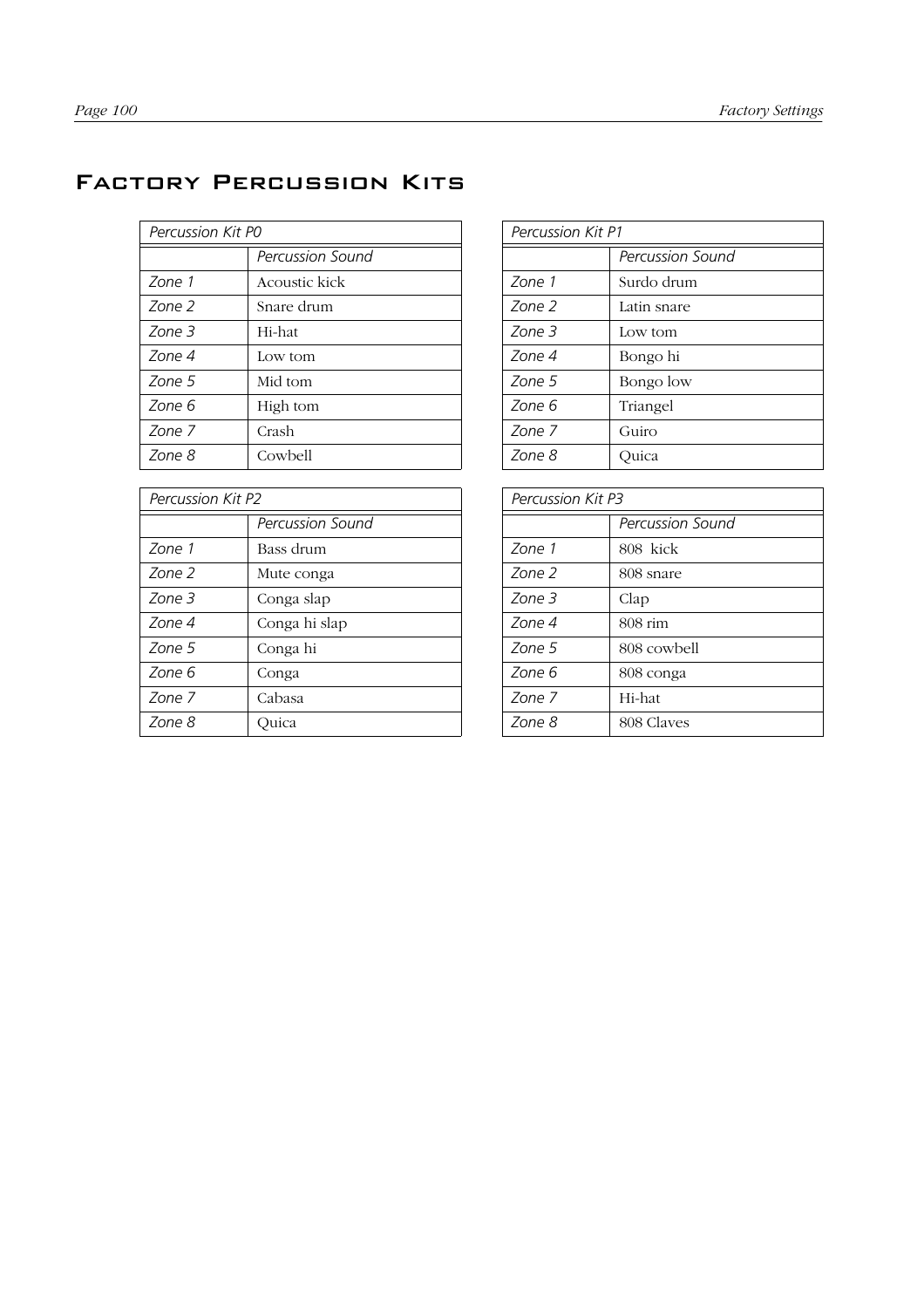| Percussion Kit P4 |                         | Percussion Kit P5 |                 |
|-------------------|-------------------------|-------------------|-----------------|
|                   | <b>Percussion Sound</b> |                   | Percussion Sour |
| Zone 1            | Reverb kick             | Zone 1            | 909 kick        |
| Zone 2            | Paper snare             | Zone 2            | 909 snare       |
| Zone 3            | Hi-hat                  | Zone 3            | Hat             |
| Zone 4            | Low tom                 | Zone 4            | Bongo hi        |
| Zone 5            | Mid tom                 | Zone 5            | Bongo low       |
| Zone 6            | High tom                | Zone 6            | Knack           |
| Zone 7            | Ride                    | Zone 7            | Electro tom hi  |
| Zone 8            | shot                    | Zone 8            | Electro tom low |

| Percussion Kit P6 |                  | Percussion Kit P7 |              |
|-------------------|------------------|-------------------|--------------|
|                   | Percussion Sound |                   | Percussion 9 |
| Zone 1            | Bass drum        | Zone 1            | Reverb kick  |
| Zone 2            | Small quica      | Zone 2            | Echo snare   |
| Zone 3            | Muted            | Zone 3            | Heavy hats   |
| Zone 4            | Talking drum     | Zone 4            | Sonar 1      |
| Zone 5            | Indian drum      | Zone 5            | Sonar 2      |
| Zone 6            | Finger cymbal    | Zone 6            | <b>Noise</b> |
| Zone 7            | Darabouka        | Zone 7            | Sonar 3      |
| Zone 8            | Thumb piano      | Zone 8            | Crash        |

| Percussion Kit P8 |                  | Percussion Kit P9 |               |
|-------------------|------------------|-------------------|---------------|
|                   | Percussion Sound |                   | Percussion So |
| Zone 1            | Hi kick          | Zone 1            | Techno kick   |
| Zone 2            | Tone snare       | Zone 2            | Snappy snare  |
| Zone 3            | <b>Rim</b>       | Zone 3            | Hi-hat        |
| Zone 4            | Hi-hats          | Zone 4            | Velocity plop |
| Zone 5            | Latin tom low    | Zone 5            | Snap          |
| Zone 6            | Latin tom mid    | Zone 6            | Trek          |
| Zone 7            | Latin tom hi     | Zone 7            | Electro guiro |
| Zone 8            | Xylofon          | Zone 8            | Echo wood     |

|                  | Percussion Kit P5 |                  |
|------------------|-------------------|------------------|
| Percussion Sound |                   | Percussion Sound |
| Reverb kick      | Zone 1            | 909 kick         |
| Paper snare      | Zone 2            | 909 snare        |
| Hi-hat           | Zone 3            | Hat              |
| Low tom          | Zone 4            | Bongo hi         |
| Mid tom          | Zone 5            | Bongo low        |
| High tom         | Zone 6            | Knack            |
| Ride             | Zone 7            | Electro tom hi   |
| shot             | Zone 8            | Electro tom low  |
|                  |                   |                  |

|                  | Percussion Kit P7 |                  |
|------------------|-------------------|------------------|
| Percussion Sound |                   | Percussion Sound |
| Bass drum        | Zone 1            | Reverb kick      |
| Small quica      | Zone 2            | Echo snare       |
| Muted            | Zone 3            | Heavy hats       |
| Talking drum     | Zone 4            | Sonar 1          |
| Indian drum      | Zone 5            | Sonar 2          |
| Finger cymbal    | Zone 6            | <b>Noise</b>     |
| Darabouka        | Zone 7            | Sonar 3          |
| Thumb piano      | Zone 8            | Crash            |

|                  | Percussion Kit P9 |                  |
|------------------|-------------------|------------------|
| Percussion Sound |                   | Percussion Sound |
| Hi kick-         | Zone 1            | Techno kick      |
| Tone snare       | Zone 2            | Snappy snare     |
| Rim              | Zone 3            | Hi-hat           |
| Hi-hats          | Zone 4            | Velocity plop    |
| Latin tom low    | Zone 5            | Snap             |
| Latin tom mid    | Zone 6            | Trek             |
| Latin tom hi     | Zone 7            | Electro guiro    |
| Xylofon          | Zone 8            | Echo wood        |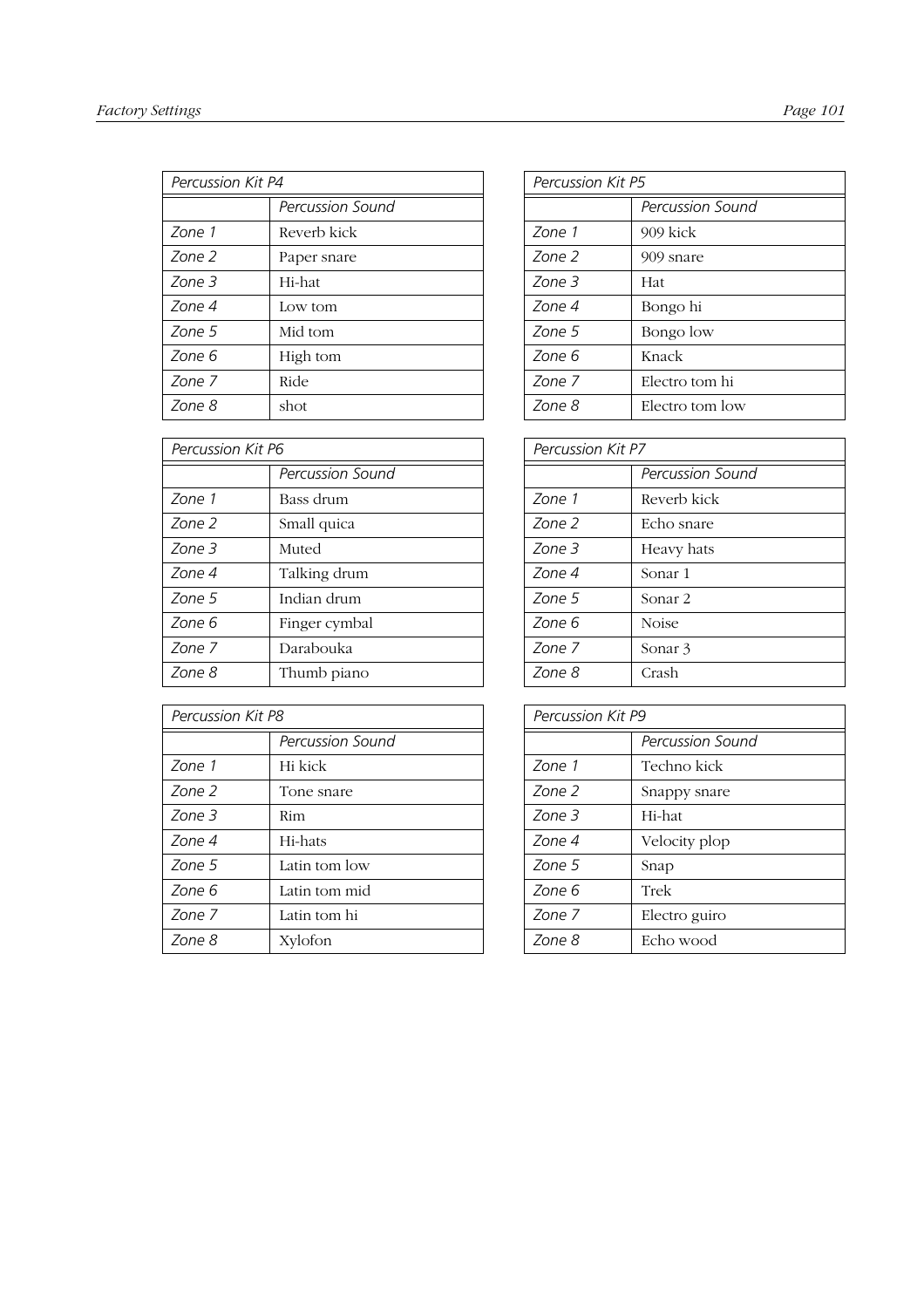# Factory Performances

| Performance    | Name                     | Performance    | Name               |
|----------------|--------------------------|----------------|--------------------|
| A <sub>0</sub> | Bellbrass pad            | D <sub>0</sub> | Acid clock         |
| A1             | Heavy sync sweep         | D <sub>1</sub> | Future pipe        |
| A2             | Big lead                 | D2             | Stereo Pad         |
| A <sub>3</sub> | Orchestra bell           | D <sub>3</sub> | Wheel lead         |
| A <sub>4</sub> | Pulse sweep with a twist | D4             | Expressive Lead    |
| A5             | Reverb choir             | D <sub>5</sub> | Techno song        |
| A <sub>6</sub> | Majestix                 | D <sub>6</sub> | Brass pad          |
| A7             | Arpeggiator string pad   | D7             | Saw Sweep          |
| ${\rm A}8$     | Plucking pad             | D <sub>8</sub> | Brite string pad   |
| A <sub>9</sub> | Arpeggiator heaven       | D <sub>9</sub> | Space engine       |
| B <sub>0</sub> | Sixtifive organ          | E <sub>0</sub> | Square organ       |
| B1             | Wow pad                  | $\rm E1$       | Saw pulse pad      |
| B <sub>2</sub> | Windy                    | E2             | Analog grand bass  |
| B <sub>3</sub> | Water organ              | E3             | Raga on white keys |
| $\mathbf{B}4$  | Big Morph                | E4             | Soft string pad    |
| B <sub>5</sub> | Heavy pulse lead         | E5             | Voice 1            |
| <b>B6</b>      | Westminister             | E <sub>6</sub> | Voice 2            |
| $\rm{B}7$      | Strings and bells        | $\rm E7$       | Voice 3            |
| B <sub>8</sub> | The Jazz duo             | E8             | Dist lead          |
| B <sub>9</sub> | Ambient bell             | E <sub>9</sub> | Big bell           |
| CO             | Big pulse                | F <sub>0</sub> | Jungle             |
| C1             | Unison FM lead           | F1             | Acid song          |
| C <sub>2</sub> | Rise and fall            | F2             | <b>Bottle</b>      |
| C <sub>3</sub> | Greek stuff              | F3             | ET go home         |
| C4             | Octave sweep             | F4             | Acc gitar          |
| C <sub>5</sub> | Cyber piano              | F <sub>5</sub> | Power bells        |
| C6             | Pan flute                | F <sub>6</sub> | Voices             |
| C7             | Metal sweep              | F7             | Bells              |
| $\mbox{C8}$    | Sax-o-phone              | F8             | The wheel morph    |
| C <sub>9</sub> | Mouth flute              | F <sub>9</sub> | Attack             |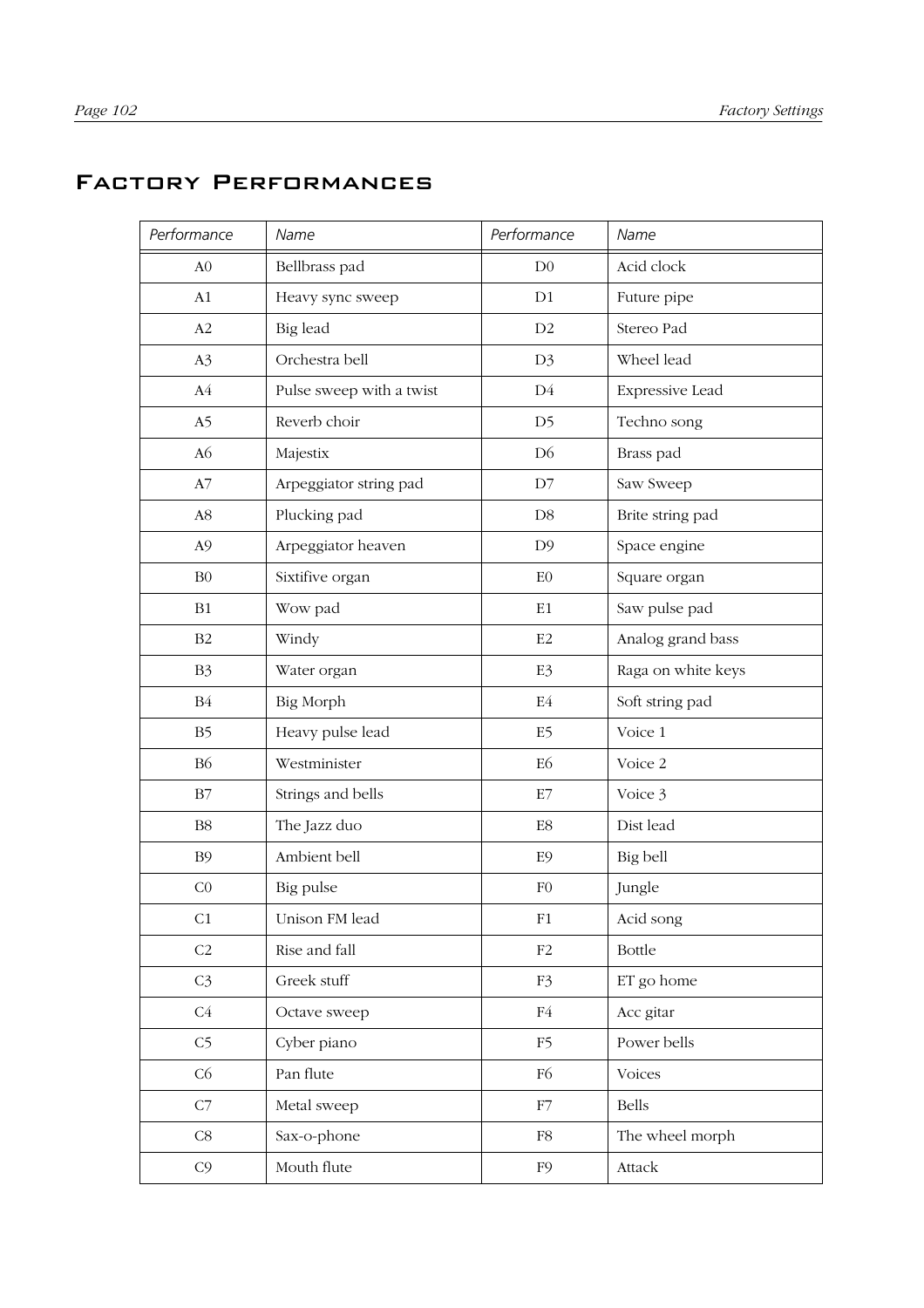| Performance    | Name                                               |
|----------------|----------------------------------------------------|
| G <sub>0</sub> | Piano pad                                          |
| G1             | Harp                                               |
| G <sub>2</sub> | Echo from africa                                   |
| G <sub>3</sub> | Sweep pad                                          |
| G4             | Magic night                                        |
| $G5 - H7$      | Drawbar Organs (see below)                         |
| $H8 - J9$      | Prophet 5 Factory Patch Recreations (see page 105  |
| $LO - L9$      | Nord Lead RAM Programs 1-40 (Backup, see page 106) |

Please note that many of the Performances consist of two-, three- or four-slot layers, which will lead to reduced polyphony, especially noticeable on a 4-voice Nord Lead.

## About the Organ Sounds

Among the Factory Performances, there are reproductions of 13 classic organ sounds. By using layers of several Slots, combined with a special "pseudo-additive" synthesis, Clavia have filtered out a minor number of "partials" from each Oscillator and combined them into different drawbar configurations, successfully emulating the sound of drawbar organs such as the classic "B3".

#### *Drawbar Organ Essentials*

To make best use of the organ emulations and their special features, some knowledge about the original instruments might be of use. Briefly, the following building blocks were combined to create the unique drawbar organ sounds:

*Tonewheels:* These are the basic sound-generating devices. In the Nord Lead, they are of course replaced by the Oscillator section.

*Drawbars:* These are click-stopped "sliders", usually nine, each one controlling the volume of a certain partial in the organ tone. The partials are indicated in the classic pipe organ way, referring to the length of the organ pipes. Thus, the standard drawbar configuration is (from the bottom up) :

| $\cdot$ $\cdot$ 2 $\cdot$ 1 $\cdot$<br>$\lambda$ |
|--------------------------------------------------|
|--------------------------------------------------|

By using the drawbars to change the balance between the partials, the harmonic content of the organ tone can be changed .

In the Nord Lead organ sounds, the oscillators are used to generate the partials. In some cases, there is a direct "one oscillator - one drawbar" relation; other sounds use more complex waveforms to simulate up to three combined partials with one oscillator. Usually, the oscillators in each slot are paired, so that Oscillator 1 generates the lower partial(s) and Oscillator 2 the higher. Therefore, you can give the sound more bottom or edge, by changing the Oscillator balance with the Mix knob for each Slot.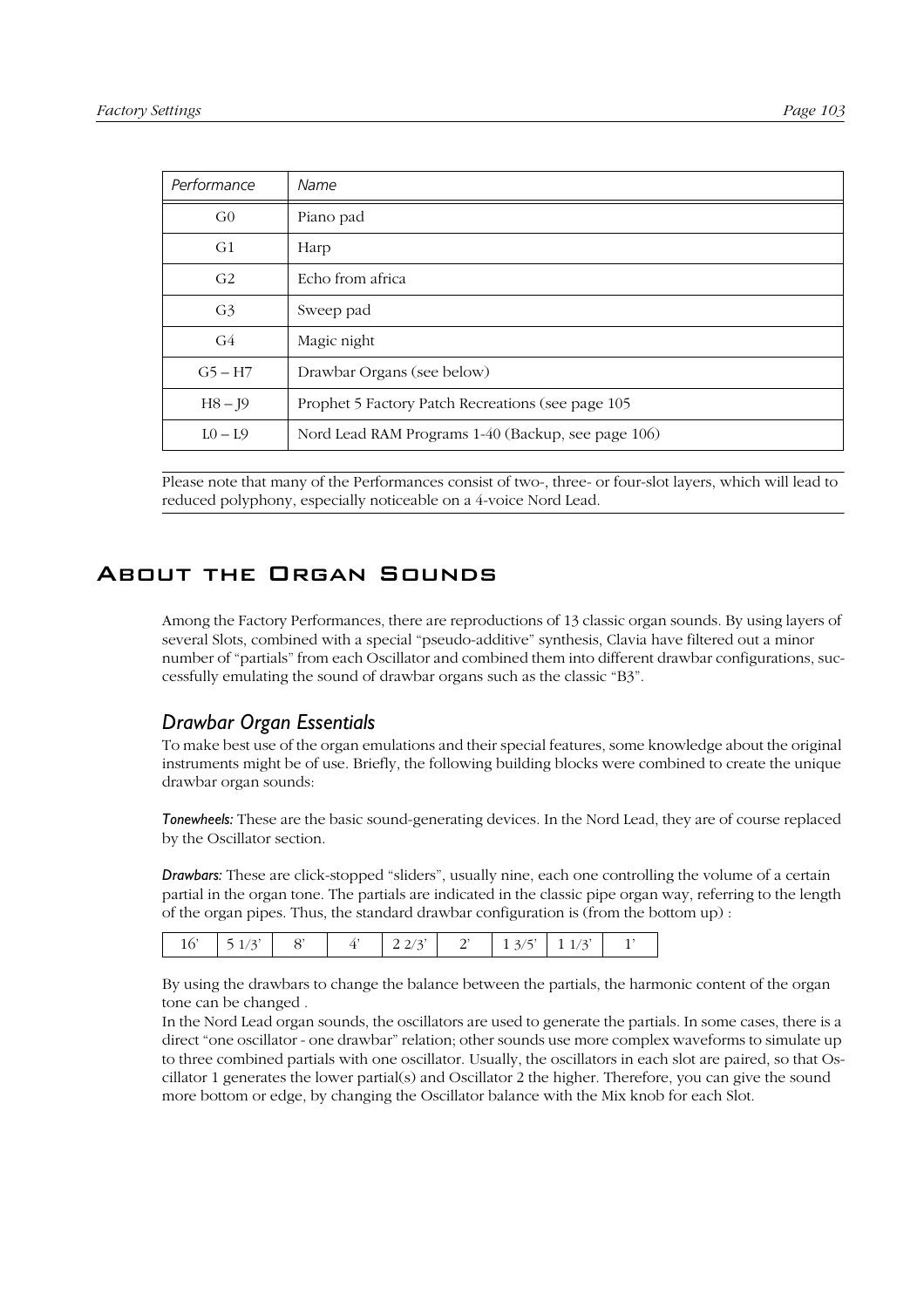*Percussion:* To add some attack to the sound, most classic organs feature Percussion - an accent-like tone with fast attack, short decay and no sustain. Usually the pitch of the Percussion tones are  $4'$  or  $2\frac{2}{3}'$  (or both mixed), in effect replacing the corresponding drawbar partials. Some of the Nord Lead organ sounds make use of Percussion in Slot B. You can vary the balance between the two Percussion pitches with the Mix knob, and also change the Decay time of the Percussion tone to make it fit your playing style.

*Click:* Though not an intended feature on the classic organs, the short, non-pitched click noise when keys are pressed has become a popular characteristic. In the organs, the sound came from oxidation on the key switches; in the Nord Lead you can add or remove the click as desired. All of the Nord Lead organ Performances has the click sound on Slot D, although it is by default turned off for some of the sounds.

*Hum:* This disharmonic, thin sound is also an unintended artifact, generated by leakage between the tonewheels in the organs. It is included in some of the Nord Lead organ sounds, adding even further realism.

*Rotary Speaker:* A large part of the characteristic organ sound is due to the rotary speaker cabinet. Such a cabinet "moves the sound" around, either by rotating the actual speakers, or by directing the sounds with rotating baffles or horns. Usually, the rotation speed can be changed from slow (producing a full choruslike effect) to fast (producing a very special doppler-shifted tremolo sound). Several of the organ sounds in the Nord Lead include a Rotary Speaker effect, emulated by the LFO:s and the Morph function. Change the rotor speed from slow to fast by raising the Modulation wheel.

This table shows the drawbar configurations simulated by each organ Performance. The configuration is indicated by 9 numbers, volume settings (0 - 8) for each drawbar in the simulated sound. For all Performances, you can activate Slot D to add Click to the sound.

| Performance    | Name                | Drawbar configuration | Extras                       | Rotary Spkr.   |
|----------------|---------------------|-----------------------|------------------------------|----------------|
| G5             | Perc 3rd w click    | 880 000 000           | Slot B: Perc.<br>Slot C: Hum | N <sub>O</sub> |
| G <sub>6</sub> | NHL                 | 808 000 022           |                              | N <sub>O</sub> |
| G7             | W. Shade of Pale    | 888 600 000           |                              | Yes            |
| G8             | Straight Jazz Perc  | 888 000 000           | Slot B: Perc.<br>Slot C: Hum | N <sub>O</sub> |
| G9             | Soul Rotor          | 888 222 222           |                              | Yes            |
| H <sub>0</sub> | One high            | 888 000 008           |                              | Yes            |
| H1             | All Even Harmonics  | 808 808 008           |                              | Yes            |
| H <sub>2</sub> | Odd Upper Harmonics | 888 040 440           |                              | Yes            |
| H <sub>3</sub> | All Out             | 888 888 888           |                              | Yes            |
| H4             | Cathedral Organ     | 864 212 468           |                              | Yes            |
| H <sub>5</sub> | Low                 | 876 543 211           |                              | Yes            |
| H6             | Mid                 | 124 686 421           |                              | Yes            |
| H7             | Super Brite         | 112 345 678           |                              | Yes            |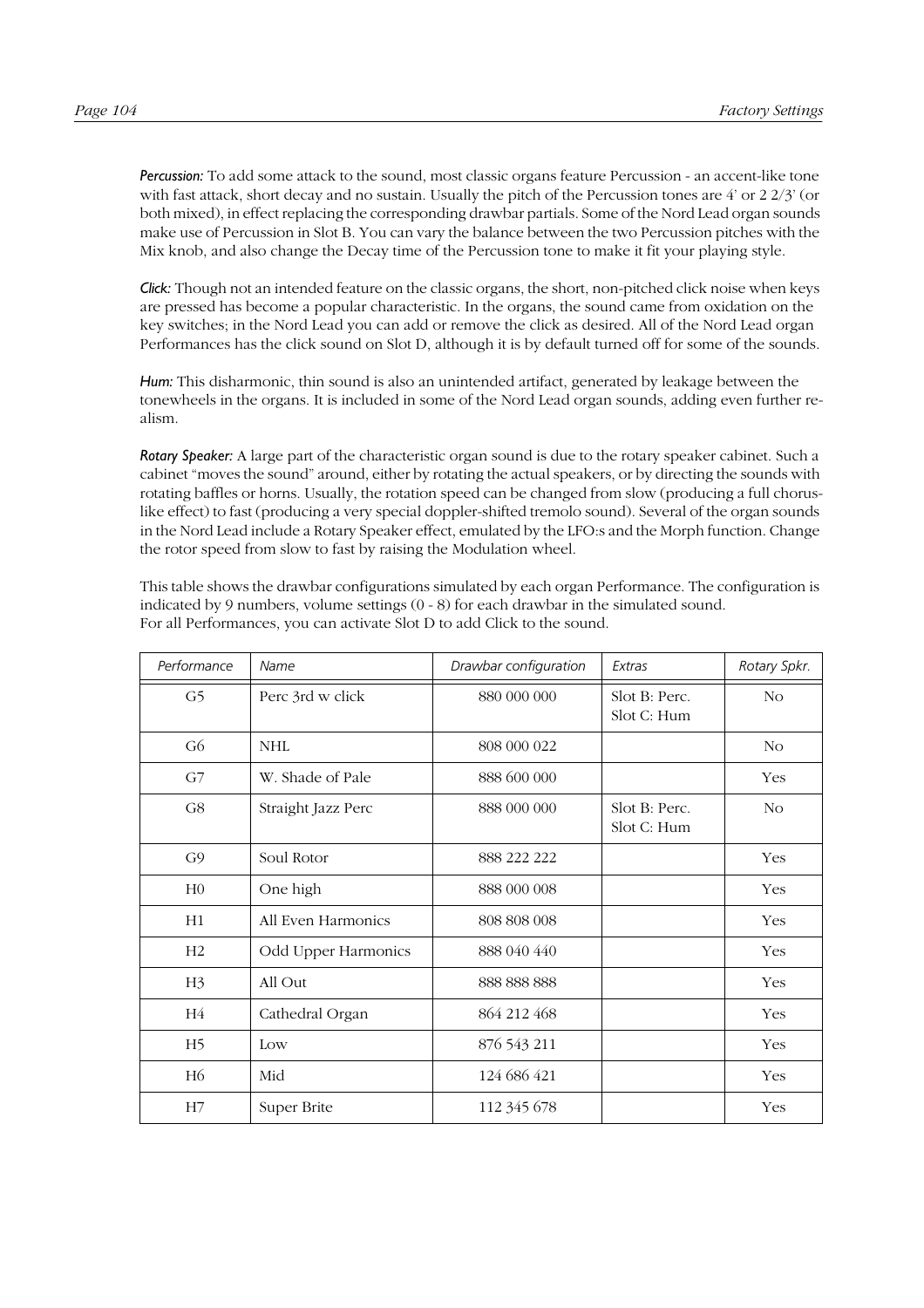# <span id="page-106-0"></span>About the Prophet-5 factory sound recreations

Over 40 of the 120 original factory sounds from the classic vintage "Prophet 5" synthesizer have been faithfully recreated and stored in the Factory Performances of the Nord Lead. You find the Prophet sounds in Performance memory locations H8 to J9.

Since each of these sounds uses one Slot only, four different Prophet sounds have been stored in each Performance. To try out the different Patches in one Performance, select slot A, B, C or D, by pressing the respective Slot button. The names of the recreated Prophet patches refer to their original location in the Prophet 5 program banks.

| Performance    | Slot A           | Slot B           | Slot C           | Slot D           |
|----------------|------------------|------------------|------------------|------------------|
| H <sub>8</sub> | <b>Bank 1-11</b> | <b>Bank 1-12</b> | Bank 1-13        | <b>Bank 1-14</b> |
| H <sub>9</sub> | <b>Bank 1-15</b> | <b>Bank 1-16</b> | <b>Bank 1-17</b> | <b>Bank 1-18</b> |
| J <sub>0</sub> | <b>Bank 1-21</b> | <b>Bank 1-22</b> | Bank 1-23        | Bank 1-24        |
| J <sub>1</sub> | <b>Bank 1-25</b> | <b>Bank 1-26</b> | <b>Bank 1-27</b> | <b>Bank 1-28</b> |
| $J^2$          | Bank 1-31        | Bank 1-32        | Bank 1-33        | Bank 1-34        |
| J3             | Bank 1-35        | Bank 1-36        | Bank 1-37        | Bank 1-38        |
| J4             | <b>Bank 1-41</b> | Bank 1-42        | Bank 1-43        | Bank 1-44        |
| J5             | Bank 1-45        | Bank 1-46        | Bank 1-47        | Bank 1-48        |
| J6             | <b>Bank 2-41</b> | Bank 1-52        | Bank 1-53        | Bank 1-54        |
| J7             | Bank 1-55        | Bank 1-56        | Bank 1-57        | Bank 1-58        |
| J8             | Bank 3-12        | <b>Bank 2-36</b> | Bank 2-37        | Bank 2-52        |
| J9             | Bank 2-54        |                  |                  |                  |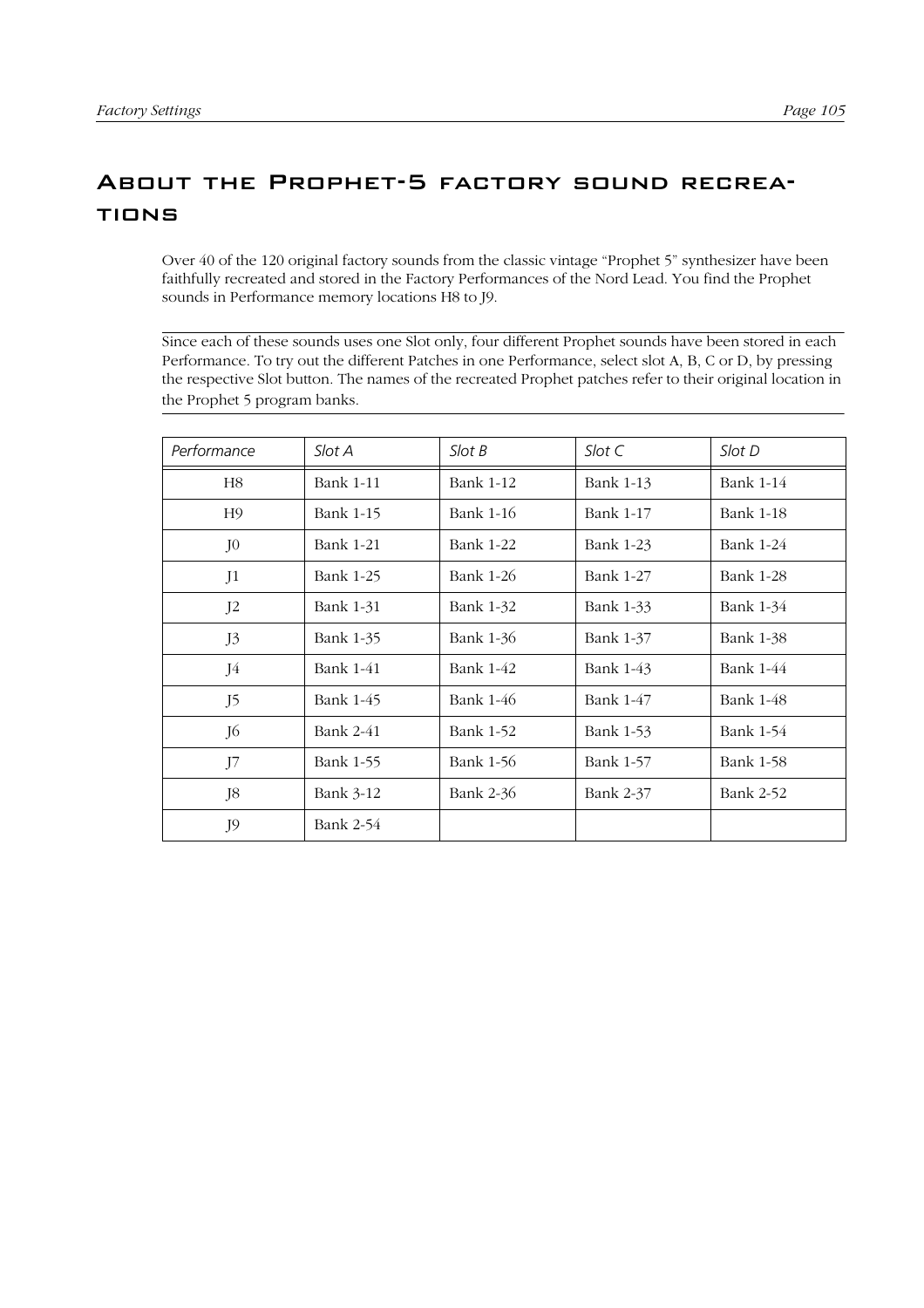# <span id="page-107-0"></span>Restoring the Factory Programs in RAM

Don't hesitate to replace the Factory Programs in RAM locations 01 to 40 with sounds of your own! The Factory Programs are duplicated in ROM Performances L0 to L9, as listed below. To extract one of these sounds from its Performance, and store it as a Program, follow the instructions on [page 35](#page-36-0).

| Performance    | Slot A     | SlotB      | Slot C     | Slot D     |
|----------------|------------|------------|------------|------------|
| L <sub>0</sub> | Program 01 | Program 02 | Program 03 | Program 04 |
| L1             | Program 05 | Program 06 | Program 07 | Program 08 |
| L2             | Program 09 | Program 10 | Program 11 | Program 12 |
| L <sub>3</sub> | Program 13 | Program 14 | Program 15 | Program 16 |
| L4             | Program 17 | Program 18 | Program 19 | Program 20 |
| L5             | Program 21 | Program 22 | Program 23 | Program 24 |
| L6             | Program 25 | Program 26 | Program 27 | Program 28 |
| L7             | Program 29 | Program 30 | Program 31 | Program 32 |
| L8             | Program 33 | Program 34 | Program 35 | Program 36 |
| L9             | Program 37 | Program 38 | Program 39 | Program 40 |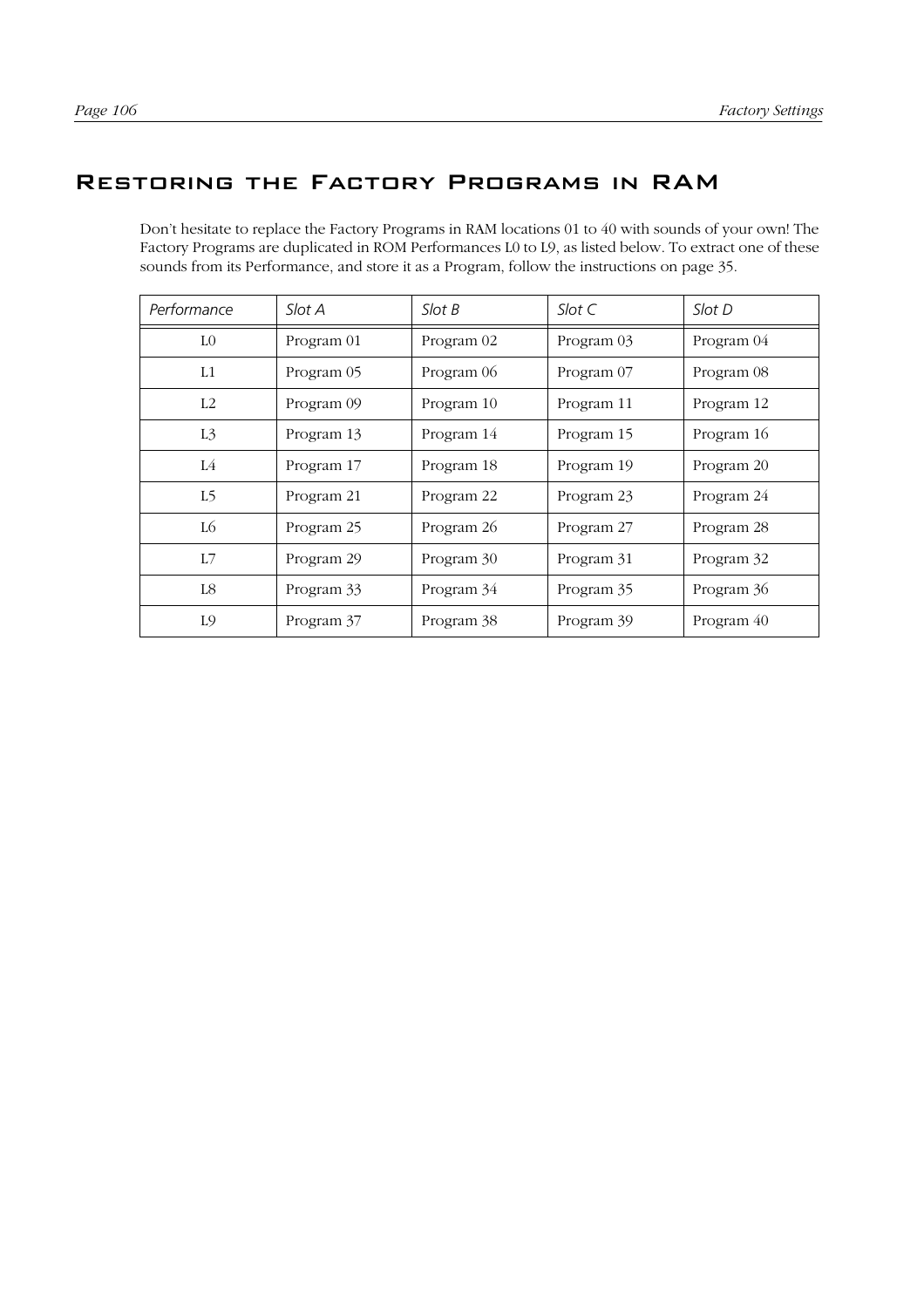# 14. MIDI Implementation **CHART**

Model: Clavia Nord Lead (Keyboard and Rack) Date: 96 03 21

Version 2.x

| <b>Function</b>                                                                 |                                       | <b>Transmitted</b>                                                | Recognized                                            | <b>Remarks</b> |
|---------------------------------------------------------------------------------|---------------------------------------|-------------------------------------------------------------------|-------------------------------------------------------|----------------|
| <b>Basic</b><br>Channel                                                         | Default<br>Channel                    | $1 - 16$<br>$1 - 16$                                              | $1 - 16$<br>$1 - 16$                                  |                |
| Mode                                                                            | Default<br>Messages<br>Altered        | Mode 3<br>$\times$<br>***********                                 | Mode 3<br>X                                           |                |
| <b>Note</b><br><b>Number</b>                                                    | <b>True Voice</b>                     | $0 - 127$<br>***********                                          | $0 - 127$<br>$0 - 127$                                |                |
| Velocity                                                                        | Note ON<br>Note OFF                   | $0 v = 1 - 127$<br>$\times$                                       | $0 v = 1 - 127$<br>$\times$                           |                |
| After<br>Touch                                                                  | Key's<br>Ch's                         | X<br>$\times$                                                     | $\times$<br>$\overline{O}$                            |                |
| Pitch Bender                                                                    |                                       | $\Omega$                                                          | $\Omega$                                              |                |
| Control<br>Change                                                               |                                       | $\Omega$                                                          | $\Omega$                                              | See page 89    |
| Prog<br>Change                                                                  | True #                                | $O$ 0 - 109                                                       | $O$ 0 $-$ 109                                         |                |
| <b>System Exclusive</b>                                                         |                                       | $\Omega$                                                          | $\overline{O}$                                        | See page 91    |
| System<br>Common                                                                | : Song Pos<br>: Song Sel<br>: Tune    | $\pmb{\times}$<br>$\pmb{\times}$<br>$\times$                      | $\pmb{\times}$<br>$\times$<br>$\overline{\mathsf{x}}$ |                |
| System                                                                          | : Clock<br><b>Real Time: Commands</b> | $\times$<br>$\boldsymbol{\mathsf{x}}$                             | $\mathbf{O}$<br>$\boldsymbol{\mathsf{x}}$             |                |
| : Local ON/OFF<br>Aux<br>Mes-: All Notes Off<br>sages : Active Sense<br>: Reset |                                       | $\pmb{\times}$<br>$\times$<br>$\times$<br>$\overline{\mathsf{x}}$ | $\times$<br>$\times$<br>X<br>$\mathsf{x}$             |                |
| <b>Notes</b>                                                                    |                                       |                                                                   |                                                       |                |

Mode 1 : OMNI ON, POLY Mode 2 : OMNI ON, MONO O : Yes<br>
Mode 3 : OMNI OFF, POLY Mode 4 : OMNI OFF, MONO X : No Mode 3 : OMNI OFF, POLY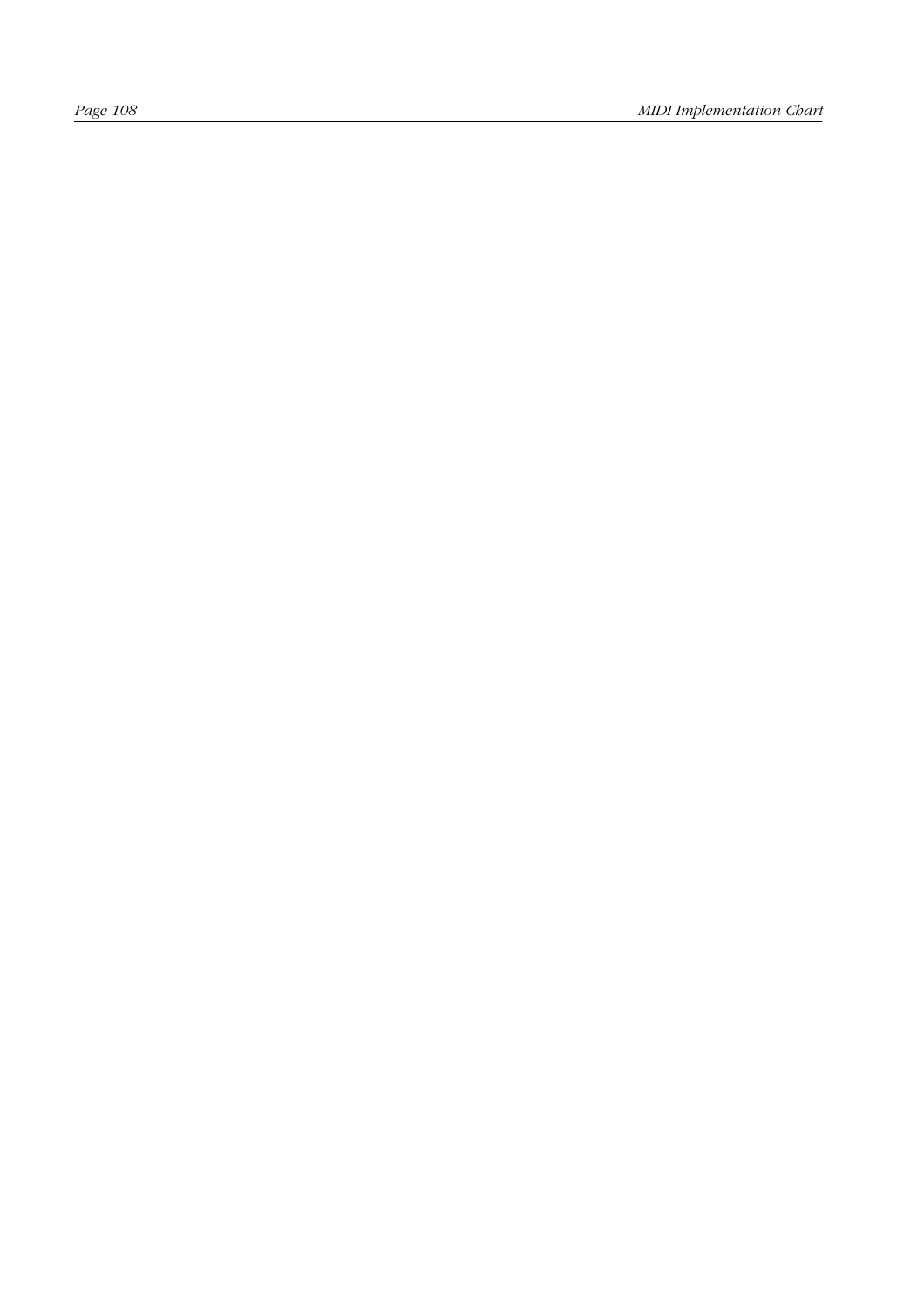## **INDEX**

## A

Aftertouch *67* Amount LFO 1 *48* LFO 2 *49* Mod Envelope *50* Amplifier Envelope *40* Introduction to *73* Triggering Envelope via MIDI *64* Amplitude Envelope *40* Arpeggiator *48* Arpeggiator range *49* Arpeggiator type *48* Arpeggio to MIDI Out *59* Attack Amplifier *41* Filter *46* Introduction to *84* Mod Envelope *50* Auto (Portamento) *54*

## B

Band Reject *44* Bandpass *43* Bank Select *69* BP *43* Bulk Dump *71*

## C

Cards *24* Controllers Activating transmission/reception *59* Front panel list *89* MIDI Transmission and reception *67* Recording in Sequencer *70* Copying Programs *23*

#### D

Decay Amplifier *41* Filter *46* Introduction to *85* Mod Envelope *50* Demo Play *9* Destination LFO 1 *47* LFO 2 *48* Mod Envelope *50* Drum Kits Copying Sounds To and From *31* Editing *30* Playing *29* Selecting *29* Dump One/All *71*

## E

Echo *49* Envelope Amplifier *40* Filter Amount *45* Introduction to *74* Expression Pedal *17*

## F

Filter Introduction to *73*, *79* Triggering Envelope via MIDI *62* Type *42* Velocity *25* Fine Tune *38* FM Amount *39* Frequency (Filter) *44* Frequency Modulation *39*

## G

Gain *41*

## H

Headphone *7* Highpass *43*, *80* HP 24dB *43*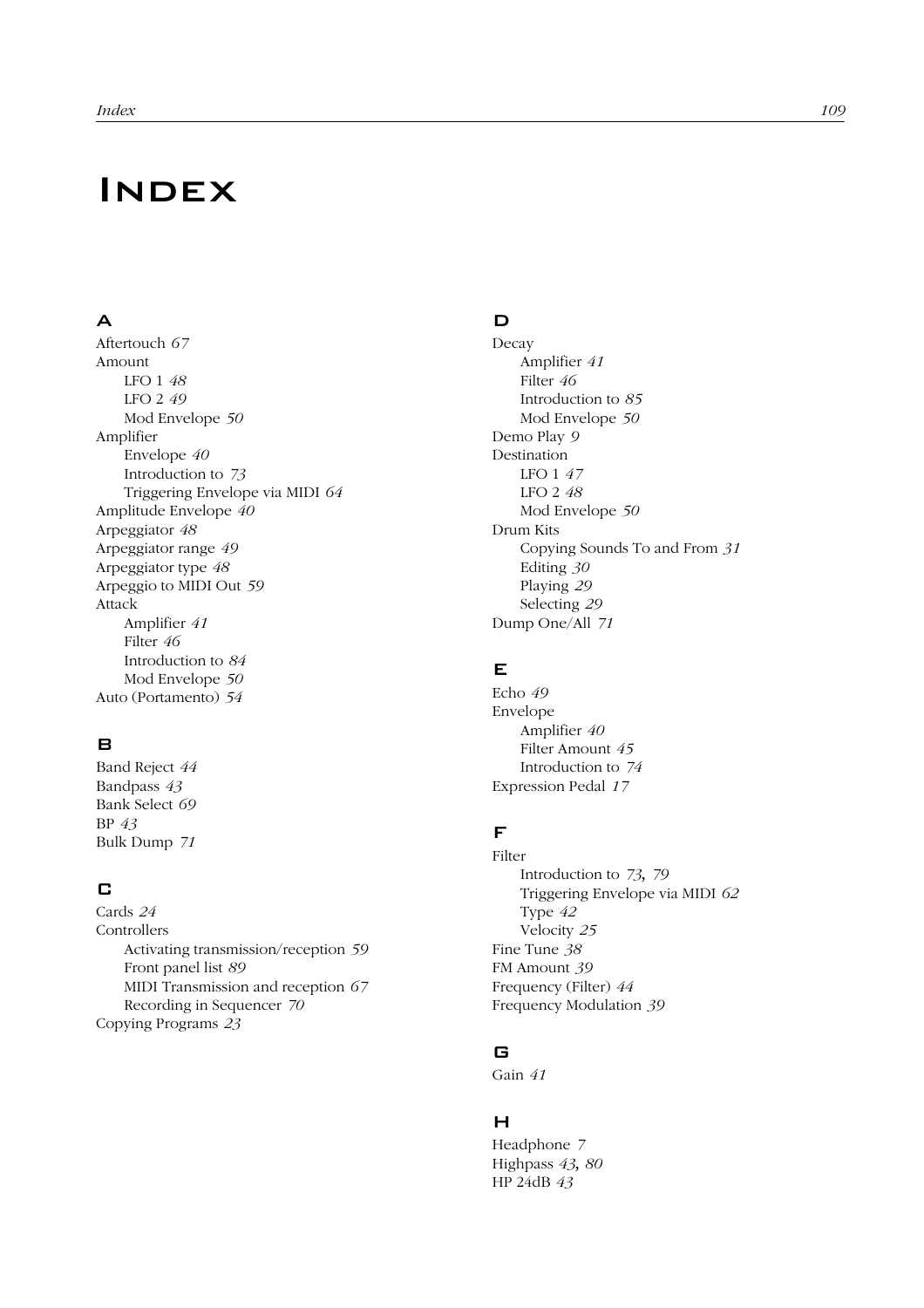#### K

Kbd Track (Keyboard Tracking) Filter *46* Osc 2 *39*

## L

L out *7* Layering *13* Layers Playing via MIDI *69* Legato *53* LFO 1 *47* LFO 1, Synchronizing to MIDI Clock *61* LFO 2 *48* LFO 2, Synchronizing to MIDI Clock *62* LFO, Introduction to *74* Local (Control) *58* Lowpass *42*, *80* LP *43* LP 12dB *42* LP 24 dB *43*

#### M

Manual *22* Master Tune *16* MIDI *59* MIDI Channel Global *60*, *68* Program Slot *59* Program slot *68* With Sequencer *69* MIDI Connections *7*, *69* Modulation Envelope *50* Modulation wheel Destination *52* Morphing From *28* Using *15* Mono Mode *15*, *53* Out Mode *57* Output *15* Morphing *28*, *52*

#### N

Noise *38* Notch+LP *44*

## $\Box$

Octave Shift *54* Oscillator 1 *37* Oscillator 2 *38* Oscillators, Introduction to *73* Out Mode *15*, *57* Outputs *7*

#### P

PCMCIA Cards *24* Pedal Connecting *8* MIDI Transmission and reception *67* Morphing *28* Setting Up *17* Performances Defined *36* Editing *34* Introduction to *33* MIDI Transmission and reception *68* Recalling *14*, *33* Saving *35* Pitch Bend, *see Pitch Stick* Pitch Stick MIDI Transmission and reception *67* Range Using *15* Poly *15*, *53* Portamento *54* Prog/Ctrl *59* Program Change Activating transmission/reception *59* Described *68* Recording in Sequencer *70* Program Slots Introduction to *11* Programs Copying *23* Editing *21* Layering *13* MIDI Channel *68* MIDI Transmission and reception *68* Selecting *11* Selecting in a Performance *34* Storing *23* Pulse Width *40*